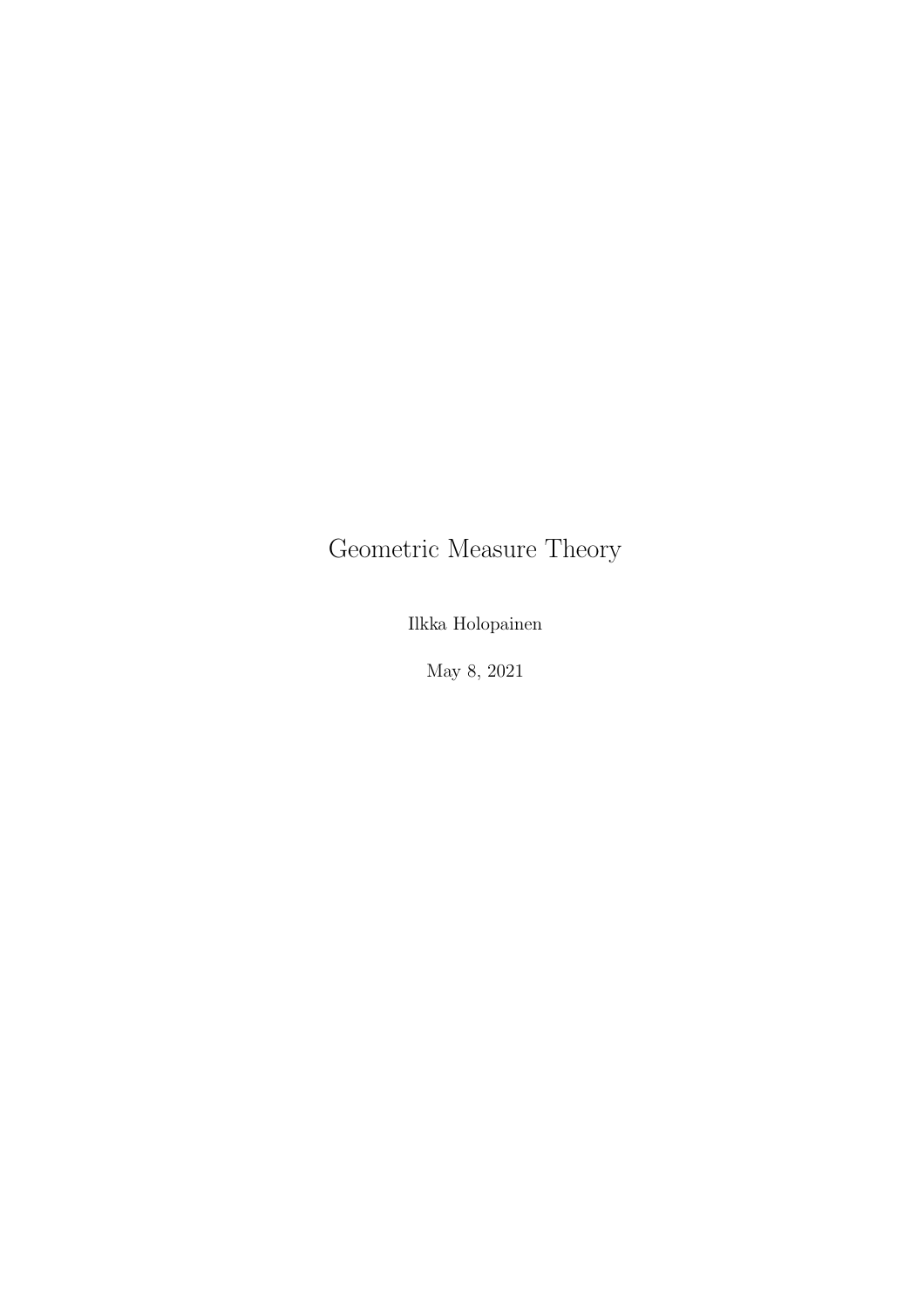# Contents

| $\mathbf 1$    | Review of measure theory                                                                                                                                                                                                              | 3                |
|----------------|---------------------------------------------------------------------------------------------------------------------------------------------------------------------------------------------------------------------------------------|------------------|
|                | 1.1                                                                                                                                                                                                                                   | 3                |
|                |                                                                                                                                                                                                                                       | $\boldsymbol{6}$ |
|                |                                                                                                                                                                                                                                       | $\overline{7}$   |
|                |                                                                                                                                                                                                                                       | 11               |
|                |                                                                                                                                                                                                                                       | 14               |
|                |                                                                                                                                                                                                                                       | 15               |
|                |                                                                                                                                                                                                                                       | 20               |
|                |                                                                                                                                                                                                                                       | 20               |
|                |                                                                                                                                                                                                                                       | 21               |
| $\bf{2}$       | Lipschitz mappings and rectifiable sets                                                                                                                                                                                               | 21               |
|                | 2.1                                                                                                                                                                                                                                   | 21               |
|                | 2.5                                                                                                                                                                                                                                   | 22               |
|                | 2.8                                                                                                                                                                                                                                   | 23               |
|                | 2.15                                                                                                                                                                                                                                  | 24               |
|                | 2.17                                                                                                                                                                                                                                  | 24               |
|                |                                                                                                                                                                                                                                       | 26               |
|                |                                                                                                                                                                                                                                       | 27               |
| 3              | Varifolds                                                                                                                                                                                                                             | 37               |
|                | Basic definitions experience in the contract of the contract of the contract of the contract of the contract of the contract of the contract of the contract of the contract of the contract of the contract of the contract o<br>3.1 | 37               |
|                | 3.8                                                                                                                                                                                                                                   | 39               |
| $\overline{4}$ | Currents                                                                                                                                                                                                                              | 46               |
|                | 4.2                                                                                                                                                                                                                                   | 46               |
|                |                                                                                                                                                                                                                                       | 49               |
|                | 4.13 <i>m</i> -vector fields, <i>m</i> -covector fields, and smooth differential <i>m</i> -forms $\dots \dots \dots$                                                                                                                  | 50               |
|                | 4.20 <i>m</i> -currents; definition and basic notions $\ldots \ldots \ldots \ldots \ldots \ldots \ldots \ldots \ldots$                                                                                                                | 52               |
|                |                                                                                                                                                                                                                                       | 67               |
|                |                                                                                                                                                                                                                                       | 70               |
|                |                                                                                                                                                                                                                                       | 74               |
|                |                                                                                                                                                                                                                                       | 77               |
| 5              | Mass minimizing currents                                                                                                                                                                                                              | 87               |
| 6              | Appendix                                                                                                                                                                                                                              | 89               |
|                | 6.1                                                                                                                                                                                                                                   | 89               |
|                |                                                                                                                                                                                                                                       | 93               |
|                |                                                                                                                                                                                                                                       | 94               |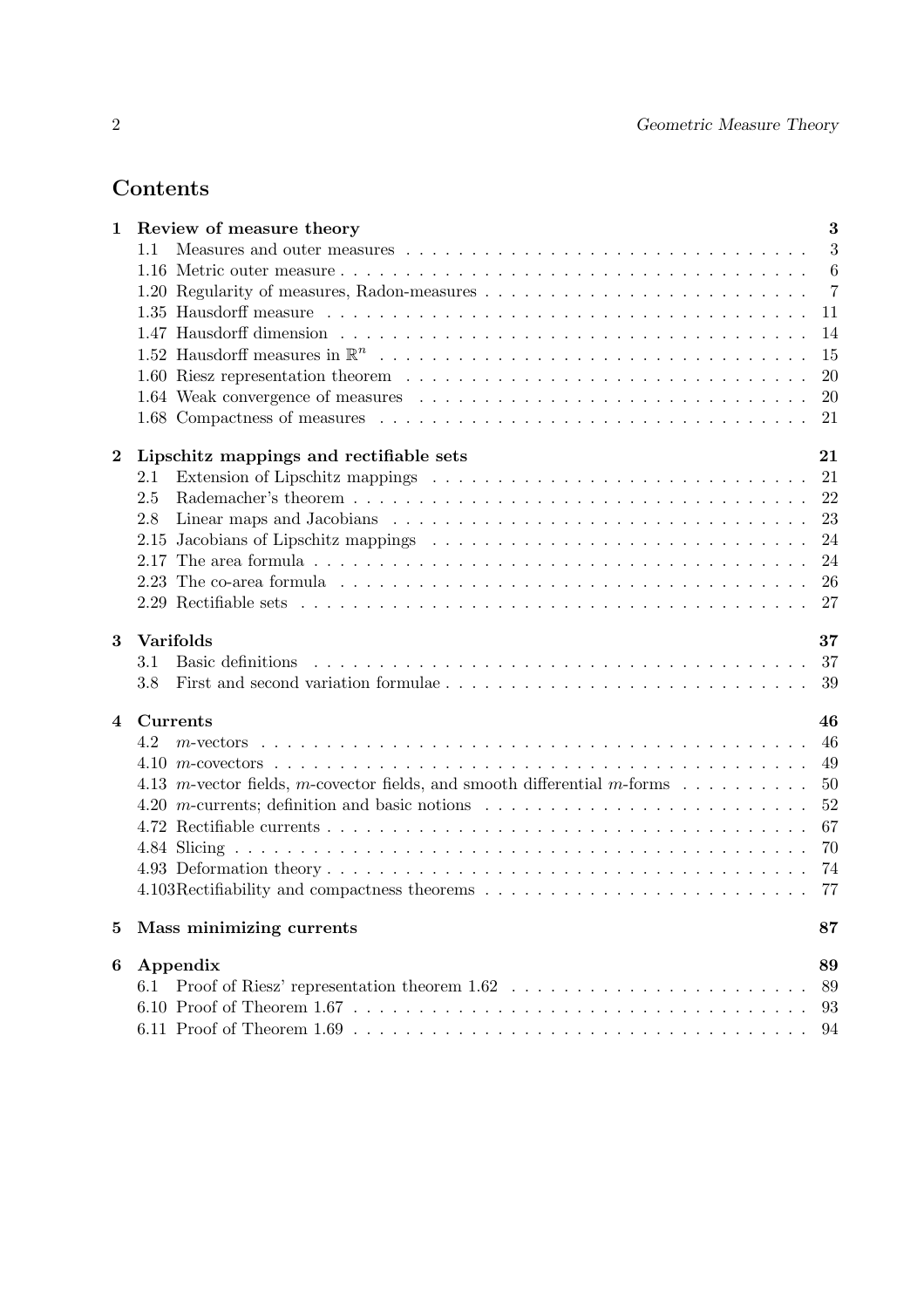The material is collected mainly from books [EG], [Fe], [LY], [Ma], [Mo], and [Si] and from the lecture notes "Currents and varifolds" (fall 2011) by P. Mattila and "Moderni reaalianalyysi" by I. Holopainen.

The aim of the course is to give an introduction to the theory of varifolds and currents that are kind of generalized surfaces. They have been used in many geometric variational problems, in particular, in connections with higher dimensional minimal surfaces.

First we recall some basic notions of geometric measure theory.

# 1 Review of measure theory

#### 1.1 Measures and outer measures

Let  $X$  be a set and let

$$
\mathcal{P}(X) = \{A \colon A \subset X\}
$$

be the power set of X (also denoted by  $2^X$ ).

**Definition 1.2.** The collection  $\mathcal{M} \subset \mathcal{P}(X)$  is a  $\sigma$ -algebra "sigma algebra") in X if

- (1)  $\emptyset \in \mathcal{M}$ ;
- (2)  $A \in \mathcal{M} \Rightarrow A^c = X \setminus A \in \mathcal{M}$ ;
- (3)  $A_i \in \mathcal{M}, i \in \mathbb{N} \Rightarrow \bigcup_{i=1}^{\infty} A_i \in \mathcal{M}.$

**Example 1.3.** 1.  $\mathcal{P}(X)$  is the largest  $\sigma$ -algebra in X;

- 2.  $\{\emptyset, X\}$  is the smallest  $\sigma$ -algebra in X;
- 3. Leb( $\mathbb{R}^n$ ) is the class of Lebesgue measurable sets of  $\mathbb{R}^n$ .
- 4. If M is a  $\sigma$ -algebra in X and  $A \subset X$ , then

$$
\mathcal{M}|A = \{B \cap A \colon B \in \mathcal{M}\}
$$

is a  $\sigma$ -algebra in A.

5. If M is a  $\sigma$ -algebra in X and  $A \in \mathcal{M}$ , then

$$
\mathcal{M}_A = \{ B \subset X \colon B \cap A \in \mathcal{M} \}
$$

is a  $\sigma$ -algebra in X.

**Definition 1.4.** If  $\mathcal{F} \subset \mathcal{P}(X)$  is a family of subsets of X, then

$$
\sigma(\mathcal{F}) = \bigcap \{ \mathcal{M} \colon \mathcal{M} \text{ is a } \sigma\text{-algebra in } X, \, \mathcal{F} \subset \mathcal{M} \}
$$

is the  $\sigma$ -algebra *generated* by F. It is the smallest  $\sigma$ -algebra that contains F.

**Example 1.5.** Recall that the set  $I \subset \mathbb{R}^n$  is an open *n*-interval if it is of the form

$$
I = \{(x_1, \ldots, x_n) \colon a_j < x_j < b_j\},\
$$

where  $-\infty \le a_j < b_j \le +\infty$ . Then

$$
\sigma(\lbrace I: I \ n\text{-interval}\rbrace) = \sigma(\lbrace A: A \subset \mathbb{R}^n \text{ open}\rbrace) \stackrel{\text{notat.}}{=} \text{Bor}(\mathbb{R}^n)
$$

is the  $\sigma$ -algebra of *Borel sets* of  $\mathbb{R}^n$ . (Can you prove the left side equality?)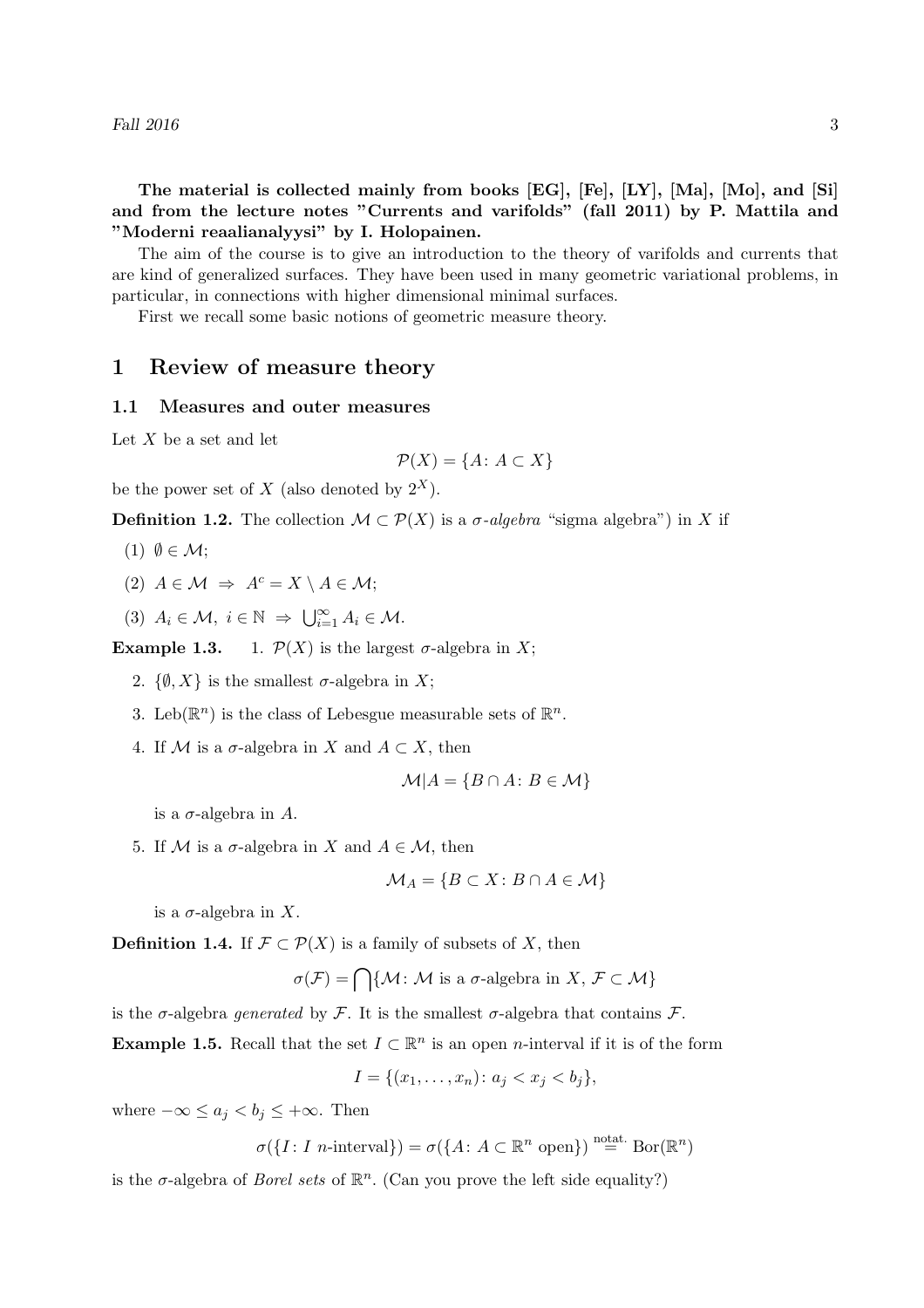Observe that all open subsets of  $\mathbb{R}^n$ , closed sets,  $\mathcal{G}_\delta$  sets (countable intersections of open sets),  $\mathcal{F}_{\sigma}$  sets (countable unions of closed sets),  $\mathcal{F}_{\sigma\delta}$  sets,  $\mathcal{G}_{\delta\sigma}$  sets (etc.) are Borel sets. Thus for example the set of rational numbers Q is Borel.

**Remark 1.6.** In every topological space X one can define Borel sets as

$$
Bor(X) = \sigma({A: A \subset X \text{ open}}).
$$

**Definition 1.7.** Let M be a  $\sigma$ -algebra in X. A mapping  $\mu \colon \mathcal{M} \to [0, +\infty]$  is a measure if there holds:

- (i)  $\mu(\emptyset) = 0$ ,
- (ii)  $\mu(\bigcup_{i=1}^{\infty} A_i) = \sum_{i=1}^{\infty} \mu(A_i)$  if the sets  $A_i \in \mathcal{M}$  are disjoint.

The triple  $(X, \mathcal{M}, \mu)$  is called a *measure space* and the elements of M *measurable sets.* 

The condition (ii) is called *countably additivity*. It follows from the definition that a measure is monotone: If  $A, B \in \mathcal{M}$  and  $A \subset B$ , then  $\mu(A) \leq \mu(B)$ .

**Remark 1.8.** 1. If  $\mu(X) < \infty$ , the measure  $\mu$  is finite.

- 2. If  $\mu(X) = 1$ , then  $\mu$  is a probability measure.
- 3. If  $X = \bigcup_{i=1}^{\infty} A_i$ , where  $\mu(A_i) < \infty$   $\forall i$ , the measure  $\mu$  is  $\sigma$ -finite. Then we shall say that X is  $\sigma$ -finite with respect to  $\mu$ .
- 4. If  $A \in \mathcal{M}$  and  $\mu(A) = 0$ , then A is of measure zero.
- 5. If X is a topological space and Bor(X)  $\subset \mathcal{M}$  (i.e. every Borel set is measurable), then  $\mu$  is a Borel measure.
- Example 1.9. <sup>n</sup>,  $\mathcal{M} =$  Leb  $\mathbb{R}^n$  = the family of Lebesgue measurable sets and  $\mu$  =  $m_n$  = the Lebesgue measure.
	- 2.  $X = \mathbb{R}^n$ ,  $\mathcal{M} = \text{Bor } \mathbb{R}^n = \text{the family of Borel sets and } \mu = m_n | \text{Bor } \mathbb{R}^n = \text{the restriction of } \mathbb{R}^n$ the Lebesgue measure to the family of Borel sets.
	- 3. Let  $X \neq \emptyset$  be any set. Fix  $x \in X$  and set for all  $A \subset X$

$$
\mu(A) = \begin{cases} 1, & \text{if } x \in A; \\ 0, & \text{if } x \notin A. \end{cases}
$$

Then  $\mu: \mathcal{P}(X) \to [0, +\infty]$  is a measure (so called *Dirac measure* at  $x \in X$ ). We often write  $\mu = \delta_x.$ 

4. If  $f: \mathbb{R}^n \to [0, +\infty]$  is Lebesgue measurable, then  $\mu: \text{Leb}(\mathbb{R}^n) \to [0, +\infty]$ ,

$$
\mu(E) = \int_E f(x) dm_n(x),
$$

is a measure.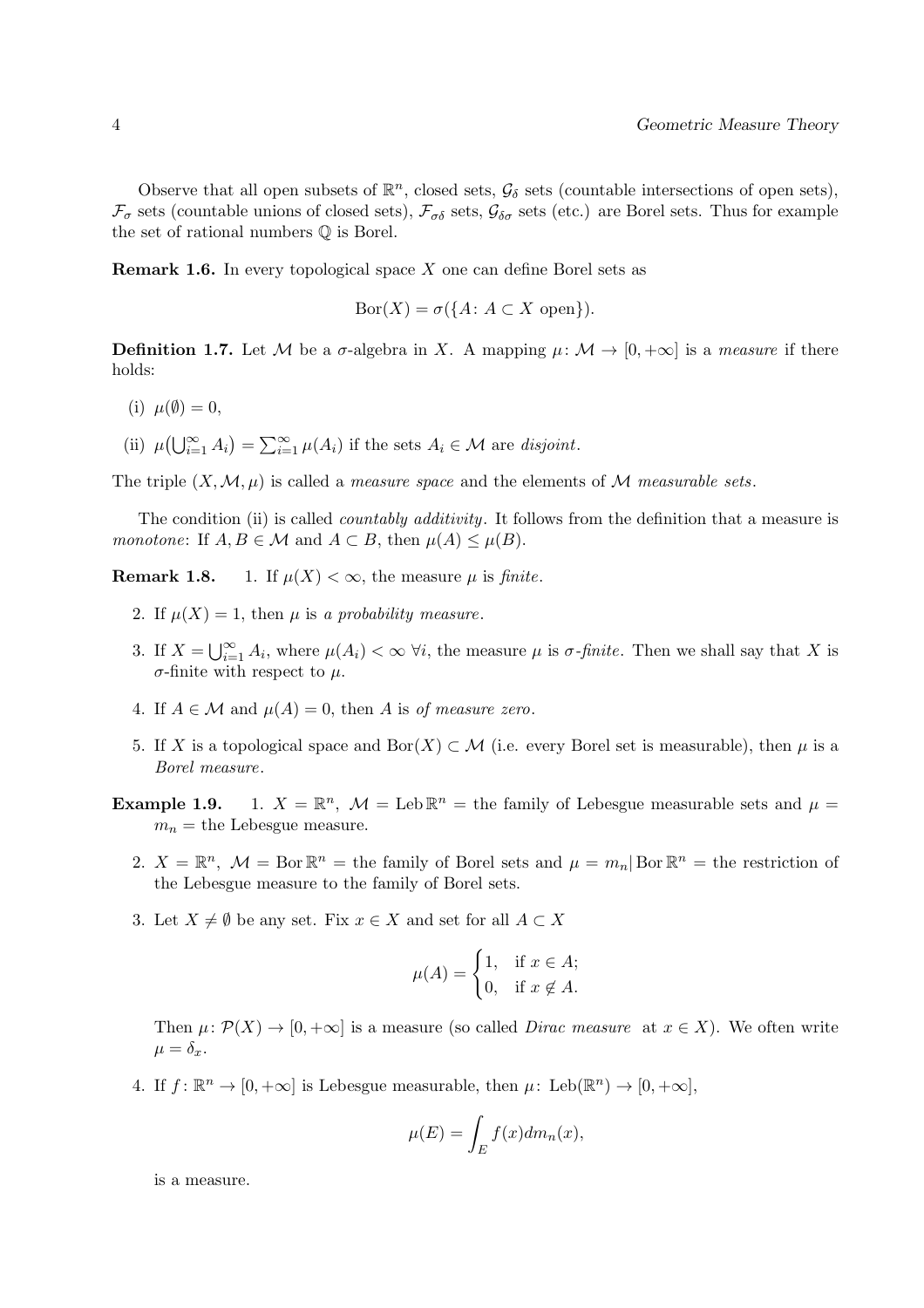5. If  $(X, \mathcal{M}, \mu)$  is a measure space and  $A \in \mathcal{M}$ , then the mapping  $\mu \in A : \mathcal{M}_A \to [0, +\infty]$ ,

$$
(\mu \llcorner A)(B) = \mu(B \cap A),
$$

is a measure. It is called the restriction of  $\mu$  to A.

**Theorem 1.10.** Let  $(X, \mathcal{M}, \mu)$  be a measure space and  $A_1, A_2, \ldots \in \mathcal{M}$ .

(a) If  $A_1 \subset A_2 \subset A_3 \cdots$ , then

$$
\mu\big(\bigcup_{i=1}^{\infty} A_i\big) = \lim_{i \to \infty} \mu(A_i).
$$

(b) If  $A_1 \supset A_2 \supset A_3 \supset \cdots$  and  $\mu(A_k) < \infty$  for some k, then

$$
\mu\big(\bigcap_{i=1}^{\infty} A_i\big) = \lim_{i \to \infty} \mu(A_i).
$$

Proof. Course "Mitta ja integraali".

**Definition 1.11.** A mapping  $\tilde{\mu}: \mathcal{P}(X) \to [0, +\infty]$  is an outer measure in X if the following holds:

- (i)  $\tilde{\mu}(\emptyset) = 0;$
- (ii)  $\tilde{\mu}(A) \le \sum_{i=1}^{\infty} \tilde{\mu}(A_i)$  if  $A \subset \bigcup_{i=1}^{\infty} A_i \subset X$ .

**Remark 1.12.** 1. An outer measure is defined for all subsets of  $X$ .

- 2. Condition (ii) (monotone subadditivity) implies that an outer measure is monotone, i.e.  $\tilde{\mu}(A) \leq \tilde{\mu}(B)$  if  $A \subset B \subset X$ .
- 3. In many books an outer measure is simply called a measure. (Soon we will do so, too.)
- 4. Let  $\tilde{\mu}$  be an outer measure in X and  $A \subset X$ . Then the *restriction of*  $\tilde{\mu}$  to A, defined by

$$
(\tilde{\mu}\llcorner A)(B)=\tilde{\mu}(B\cap A)
$$

is an outer measure in X.

Every outer measure defines the  $\sigma$ -algebra of "measurable" sets in terms of the Carathéodory condition.

**Definition 1.13.** Let  $\tilde{\mu}$  be an outer measure in X. A set  $E \subset X$  is  $\tilde{\mu}$ -measurable, or briefly measurable, if

$$
\tilde{\mu}(A) = \tilde{\mu}(A \cap E) + \tilde{\mu}(A \setminus E)
$$

for all  $A \subset X$ .

**Theorem 1.14.** Let  $\tilde{\mu}$  be an outer measure in X and

$$
\mathcal{M} = \mathcal{M}_{\tilde{\mu}} = \{ E \subset X : E \text{ is } \tilde{\mu}\text{-measurable} \}
$$

Then

(a)  $\mathcal M$  is a  $\sigma$ -algebra and

(b)  $\mu = \tilde{\mu} | \mathcal{M}$  is a measure (i.e.  $\mu$  is countably additive).

Proof. Course "Mitta ja integraali".

**Definition 1.15.** We say that an outer measure  $\tilde{\mu}$  in a topological space X is a Borel outer measure if every Borel set of X is  $\tilde{\mu}$ -measurable (i.e. if the measure defined by  $\tilde{\mu}$  is a Borel measure).

 $\Box$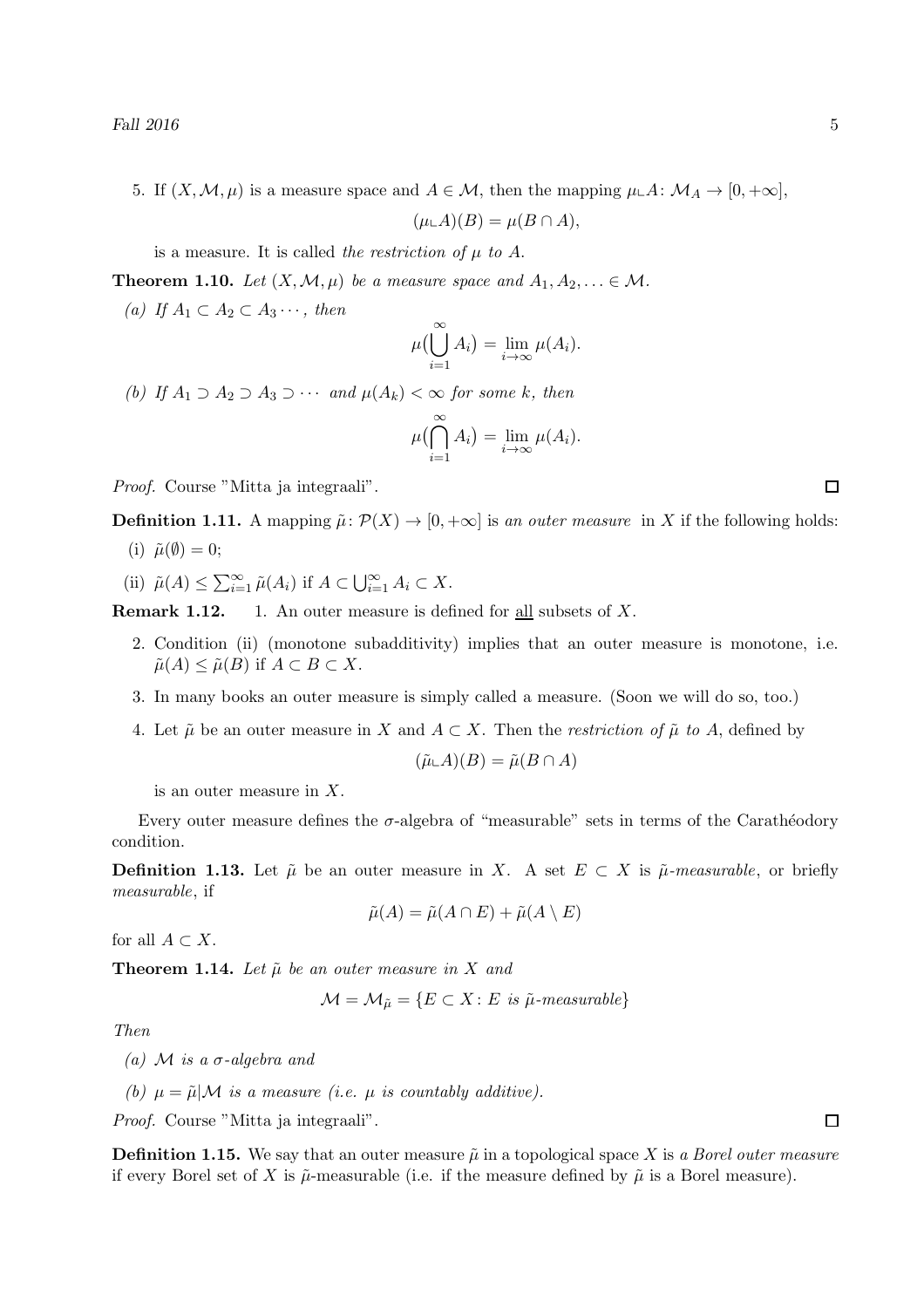#### 1.16 Metric outer measure

We shall next study the question when an outer measure  $\tilde{\mu}$  in a topological space X is Borel.

**Definition 1.17** (Carathéodory's criterion). An outer measure  $\tilde{\mu}$  in a metric space  $(X, d)$  is a metric outer measure if

$$
\tilde{\mu}(A \cup B) = \tilde{\mu}(A) + \tilde{\mu}(B)
$$

for all  $A, B \subset X$ , for which  $dist(A, B) = inf{d(a, b): a \in A, b \in B} > 0$ .

**Theorem 1.18.** An outer measure  $\tilde{\mu}$  of a metric space  $(X, d)$  is a Borel outer measure if and only if  $\tilde{\mu}$  is a metric outer measure.

We first formulate and prove the following lemma.

**Lemma 1.19.** Let  $\tilde{\mu}$  be a metric outer measure,  $A \subset X$  and G an open set such that  $A \subset G$ . If

$$
A_k = \{ x \in A \colon \operatorname{dist}(x, G^c) \ge 1/k \}, \ k \in \mathbb{N},
$$

then  $\tilde{\mu}(A) = \lim_{k \to \infty} \tilde{\mu}(A_k)$ .

*Proof.* Since G is open,  $A \subset \bigcup_{k=1}^{\infty} A_k$ . Thus  $A = \bigcup_{k=1}^{\infty} A_k$ . Let

$$
B_k = A_{k+1} \setminus A_k.
$$

Then

$$
A = A_{2n} \cup \left(\bigcup_{k=n}^{\infty} B_{2k}\right) \cup \left(\bigcup_{k=n}^{\infty} B_{2k+1}\right),\,
$$

and thus

$$
\tilde{\mu}(A) \leq \tilde{\mu}(A_{2n}) + \underbrace{\sum_{k=n}^{\infty} \tilde{\mu}(B_{2k})}_{=(I)} + \underbrace{\sum_{k=n}^{\infty} \tilde{\mu}(B_{2k+1})}_{=(II)}.
$$

Let now  $n \to \infty$ .

(1) If the sums  $(I), (II) \rightarrow 0$  as  $n \rightarrow \infty$ , then

$$
\tilde{\mu}(A) \le \lim_{n \to \infty} \tilde{\mu}(A_{2n}) \le \tilde{\mu}(A)
$$

and the claim is true.

(2) If  $(I) \nrightarrow 0$  as  $n \rightarrow \infty$ , then

$$
\sum_{k}\tilde{\mu}(B_{2k})=\infty.
$$

On the other hand,

$$
A \supset A_{2n} \supset \bigcup_{k=1}^{n-1} B_{2k},
$$

where

$$
dist(B_{2k}, B_{2k+2}) \ge \frac{1}{2k+1} - \frac{1}{2k+2} > 0.
$$

Because  $\tilde{\mu}$  is a metric outer measure, we have

$$
\sum_{k=1}^{n-1} \tilde{\mu}(B_{2k}) = \tilde{\mu}(\bigcup_{k=1}^{n-1} B_{2k}) \leq \tilde{\mu}(A_{2n}) \leq \tilde{\mu}(A).
$$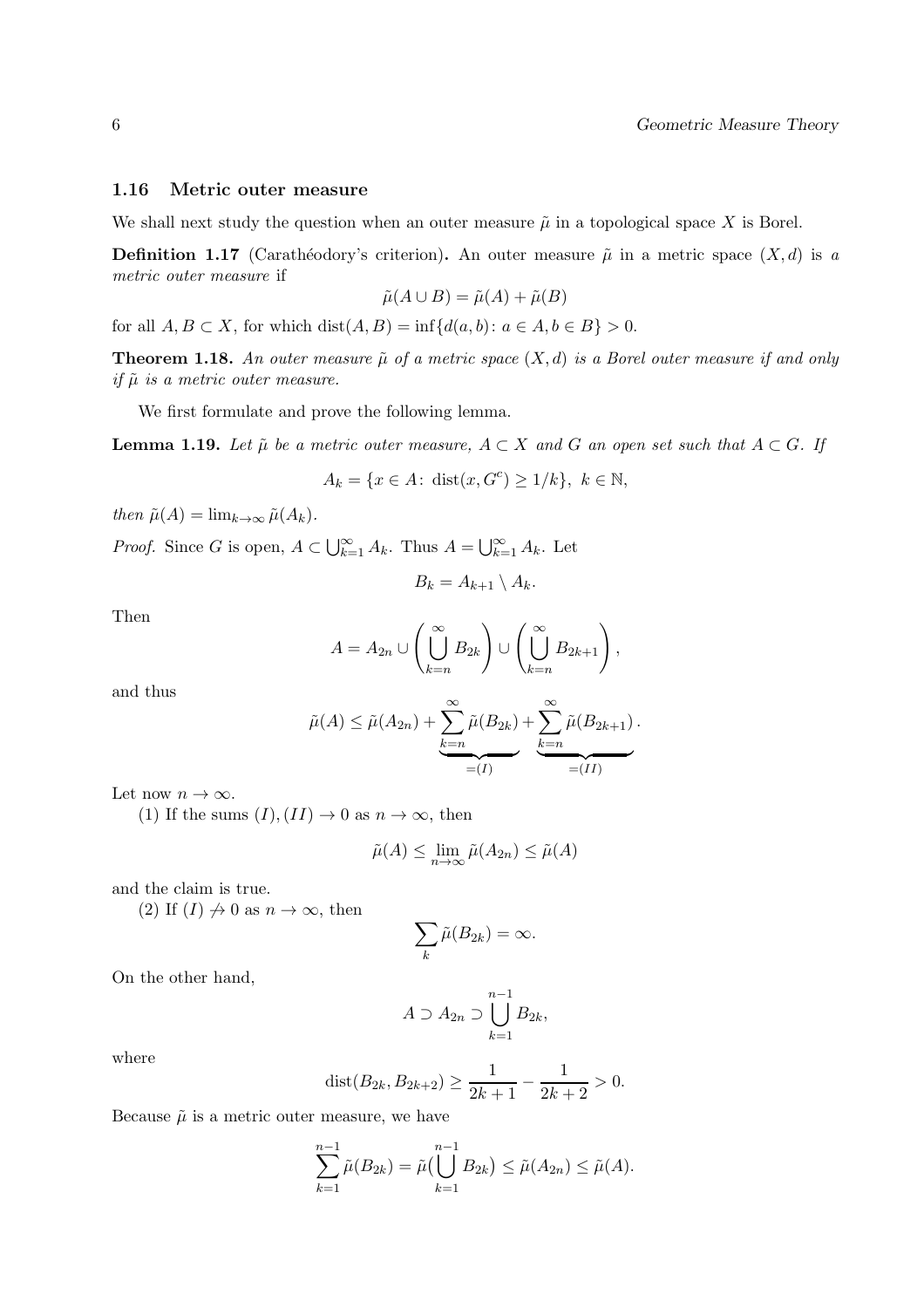Letting  $n \to \infty$  we obtain

$$
\tilde{\mu}(A) = \lim_{k \to \infty} \tilde{\mu}(A_k) = \infty.
$$

The argument goes in the same way if the sum  $(II) \nrightarrow 0$  as  $n \rightarrow \infty$ .

*Proof of Theorem 1.18.* Suppose first that  $\tilde{\mu}$  is a metric outer measure. We want to prove that  $\tilde{\mu}$ is a Borel outer measure. Because  $\text{Bor}(X) = \sigma(\{F : F \subset X \text{ closed}\})$  and  $\mathcal{M}_{\tilde{\mu}}$  is a  $\sigma$ -algebra, it is enough to show that every closed set  $F \subset X$  is  $\tilde{\mu}$ -measurable.

Let  $E \subset X$  be an arbitrary test set in the Carathéodory condition. We apply Lemma 1.19 for the sets  $A = E \setminus F$  and  $G = X \setminus F$ . Let  $A_k = \{x \in E \setminus F : \text{dist}(x, G^c) \ge 1/k\}, k \in \mathbb{N}$ . Then

$$
dist(A_k, F) \ge 1/k
$$

and

$$
\lim_{k\to\infty}\tilde{\mu}(A_k)=\tilde{\mu}(E\setminus F).
$$

Because  $\tilde{\mu}$  is metric,

$$
\tilde{\mu}(E) \ge \tilde{\mu}((E \cap F) \cup A_k) = \tilde{\mu}(E \cap F) + \tilde{\mu}(A_k).
$$

Letting  $k \to \infty$  we get

$$
\tilde{\mu}(E) \ge \tilde{\mu}(E \cap F) + \tilde{\mu}(E \setminus F).
$$

On the other hand it follows from the monotonicity of the outer measure that

$$
\tilde{\mu}(E) \le \tilde{\mu}(E \cap F) + \tilde{\mu}(E \setminus F).
$$

Thus F is  $\tilde{\mu}$ -measurable and  $\tilde{\mu}$  is a Borel outer measure.

The proof of the converse implication is left as an exercise.

#### 1.20 Regularity of measures, Radon-measures

Among outer measures particularly useful are those with a large class of measurable sets. Such outer measures are called regular.

**Definition 1.21.** We say that an outer measure  $\tilde{\mu}$  of X is regular if, for every  $A \subset X$ , there exists a  $\tilde{\mu}$ -measurable set E such that  $A \subset E$  and  $\mu(E) = \tilde{\mu}(A)$  (such a set E is called a measurable cover of  $A$ .)

**Definition 1.22.** Let  $X$  be a topological space.

- (a) We say that an outer measure  $\tilde{\mu}$  of X is *Borel regular* if  $\mu$  is a Borel measure and for every  $A \subset X$  there exists a Borel set  $B \in \text{Bor}(X)$  such that  $A \subset B$  and  $\mu(B) = \tilde{\mu}(A)$ .
- (b) Let  $(X, \mathcal{M}, \mu)$  be a measure space such that  $Bor(X) \subset \mathcal{M}$  (i.e.  $\mu$  is a Borel measure). Then the measure  $\mu$  is called *Borel regular* if for every  $A \in \mathcal{M}$  there exists  $B \in \text{Bor}(X)$  such that  $A \subset B$  and  $\mu(A) = \mu(B)$ .

**Lemma 1.23.** If  $\tilde{\mu}$  is a Borel regular outer measure in X and  $A \subset X$  is  $\tilde{\mu}$ -measurable s.t.  $\mu(A)$  $\infty$ , then  $\tilde{\mu} \perp A$  is Borel regular. If  $A \in \text{Bor}(X)$ , then the assumption  $\mu(A) < \infty$  is not needed.

Proof. Exercise.

**Theorem 1.24.** Let  $\tilde{\mu}$  be a Borel regular outer measure in a metric space X,  $A \subset X$   $\tilde{\mu}$ -measurable and  $\varepsilon > 0$ .

 $\Box$ 

 $\Box$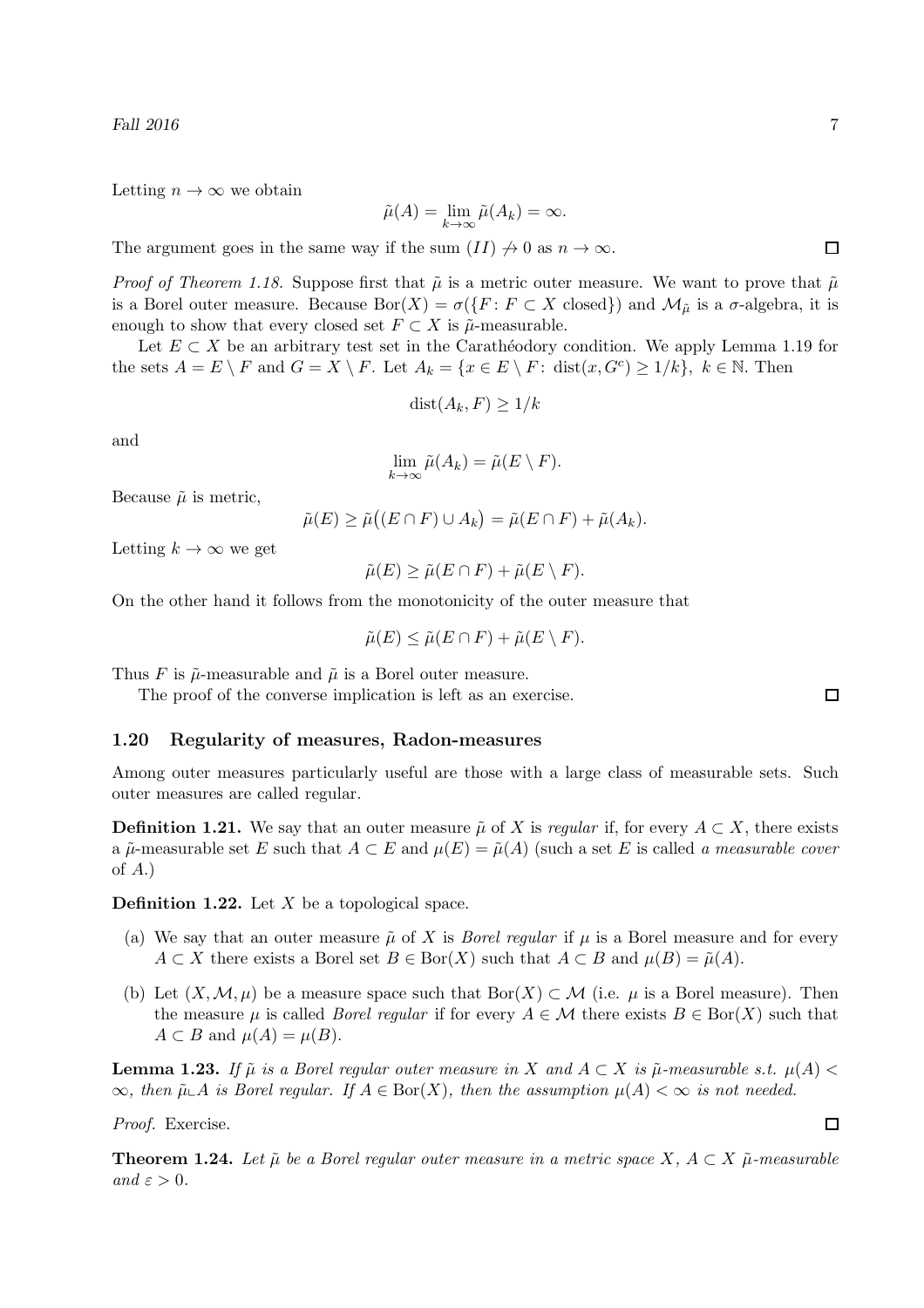- (a) If  $\mu(A) < \infty$ , then there exists a closed set  $C \subset A$  s.t.  $\mu(A \setminus C) < \varepsilon$ .
- (b) If there exist open sets  $V_1, V_2, \ldots \subset X$  s.t.  $A \subset \bigcup_{i=1}^{\infty} V_i$  and  $\mu(V_i) < \infty$   $\forall i$ , then there exists an open set  $V \subset X$  s.t.  $A \subset V$  and  $\mu(V \setminus A) < \varepsilon$ .

*Proof.* (a): By replacing  $\tilde{\mu}$  with a Borel regular outer measure  $\tilde{\mu} \Delta A$  (see Lemma 1.23) we may assume that  $\tilde{\mu}(X) < \infty$ . We first prove the claim for Borel sets A. Let

$$
\mathcal{D} = \{ A \subset X : \forall \varepsilon > 0 \; \exists \; \text{closed } C \subset A \text{ and open } V \supset A \text{ s.t. } \mu(V \setminus C) < \varepsilon \}.
$$

We easily see that D satisfies condition (1) and (2) in the definition of a  $\sigma$ -algebra. Suppose that  $A_1, A_2, \ldots \in \mathcal{D}$  and let  $\varepsilon > 0$ . Then there exists closed sets  $C_i$  and open sets  $V_i$  s.t.  $C_i \subset A_i \subset V_i$ and  $\mu(V_i \setminus C_i) < \varepsilon/2^i$ . Now  $V = \bigcup_i V_i$  is open and

$$
\mu\big(V \setminus \bigcup_{i} C_i\big) \le \sum_{i} \mu(V_i \setminus C_i) < \varepsilon.
$$

On the other hand, by Theorem 1.10 (b)

$$
\lim_{n\to\infty}\mu\big(V\setminus\bigcup_{i=1}^nC_i\big)=\mu\big(V\setminus\bigcup_{i=1}^\infty C_i\big),
$$

and hence there exists n s.t.

$$
\mu\big(V\setminus \bigcup_{i=1}^n C_i\big)<\varepsilon.
$$

Because  $\bigcup_{i=1}^n C_i$  is closed,  $\mathcal D$  satisfies also the condition (3) of a  $\sigma$ -algebra. We next show that  $\mathcal D$ contains closed sets. Let C be closed and

$$
V_i = \{ x \in X \colon \text{dist}(x, C) < 1/i \}.
$$

Then  $V_i$  is open,  $V_1 \supset V_2 \supset \cdots$ , and  $C = \bigcap_i V_i$ . Therefore  $\lim_{i \to \infty} \mu(V_i) = \mu(C)$  and  $\lim_{i \to \infty} \mu(V_i \setminus$  $C$ ) = 0. This implies that  $C \in \mathcal{D}$ . Thus  $\mathcal D$  is a  $\sigma$ -algebra containing all closed sets. In particular,  $\text{Bor}(X) \subset \mathcal{D}$ . Therefore part (a) holds for all Borel sets.

Suppose next that A is  $\tilde{\mu}$ -measurable and  $\mu(A) < \infty$ . Because  $\tilde{\mu}$  is Borel regular, there exists a Borel set  $B \supset A$  s.t.  $\mu(A) = \mu(B)$ . Then  $\mu(B \setminus A) = 0$ . Furthermore, there exists a Borel set  $D \supset B \setminus A$  s.t.  $\mu(D) = 0$ . Now  $E = B \setminus D$  is Borel,  $E \subset A$ , and

$$
\mu(\underbrace{A \setminus E}_{\subset D}) = 0.
$$

Applying the first part of the proof to the Borel set E we conclude that, for each  $\varepsilon > 0$ , there exists a closed set  $C \subset E = B \setminus D \subset A$  s.t.  $\mu(E \setminus C) < \varepsilon$ . But then

$$
\mu(A \setminus C) \le \mu(A \setminus E) + \mu(E \setminus C) < \varepsilon,
$$

and hence (a) holds for the set A.

(b) By applying part (a) to the set  $V_i \setminus A$  we obtain closed sets  $C_i \subset V_i \setminus A$  s.t.

$$
\mu(V_i \setminus A \setminus C_i) < \varepsilon 2^{-i}
$$

.

Then  $V = \bigcup_i (V_i \setminus C_i)$  is open,  $A \subset V$  and  $\mu(V \setminus A) < \varepsilon$ .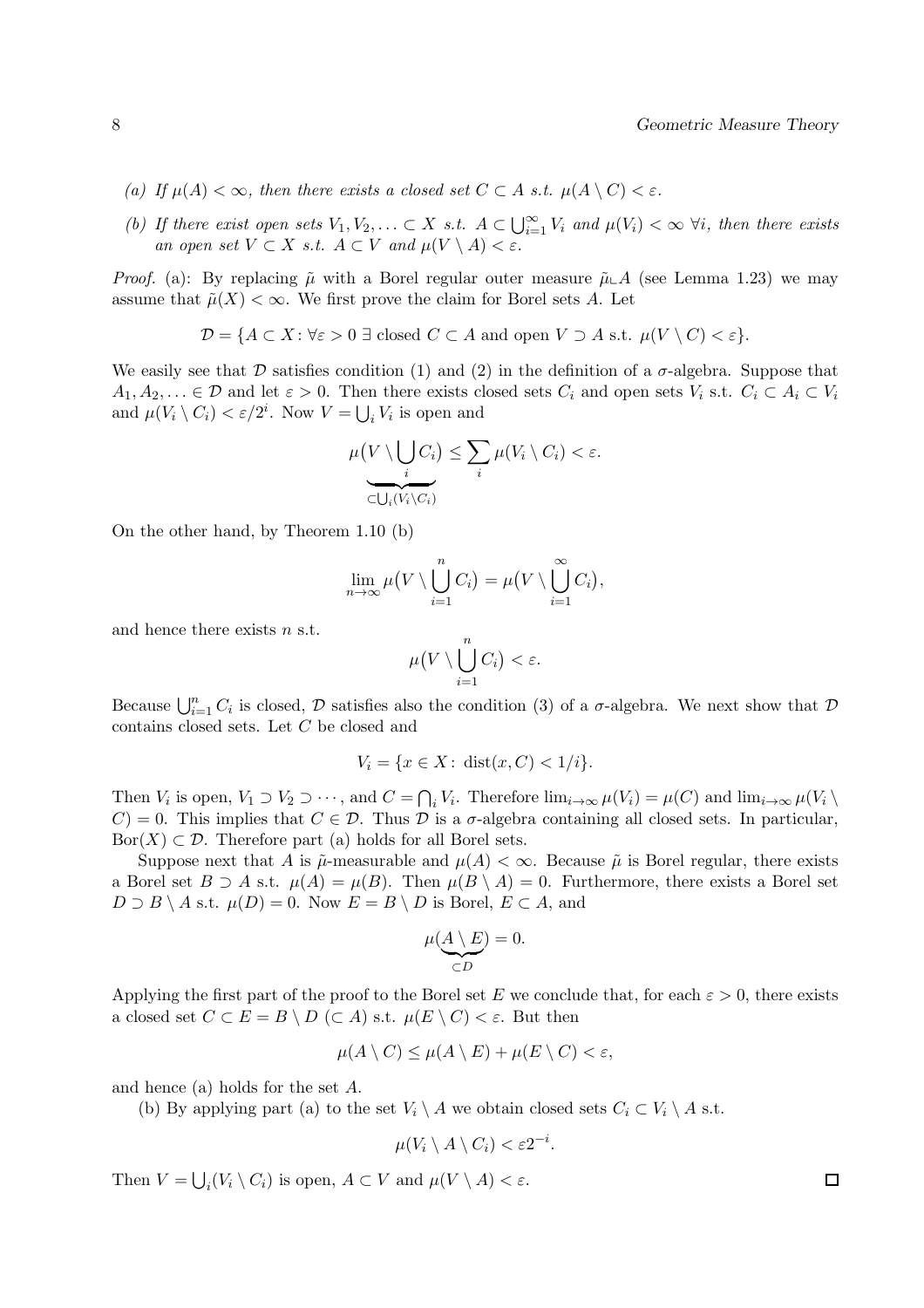Remark 1.25. The Borel regularity of the outer measure was not needed to prove claims (a) and (b) for Borel sets A. Therefore Theorem 1.24 holds for all Borel outer measures, if we, furthermore, assume that A is Borel.

We also have the following version of Theorem 1.24

**Theorem 1.26.** Let  $\tilde{\mu}$  be a Borel regular outer measure in a metric space X and

$$
X = \bigcup_{j=1}^{\infty} V_j,
$$

where  $V_j$  is open and  $\mu(V_j) < \infty$  for each  $j \in \mathbb{N}$ . Then

(1.27) 
$$
\tilde{\mu}(A) = \inf \{ \mu(U) : U \text{ open}, A \subset U \}
$$

for every  $A \subset X$ , and

(1.28) 
$$
\mu(A) = \sup \{ \mu(C) : C \text{ closed}, C \subset A \}
$$

for every  $\mu$ -measurable  $A \subset X$ .

So called Radon measures will be important in what follows. These will be defined next. Recall that a topological space X is locally compact, if every point  $x \in X$  has a neighbourhood with compact closure. A topological space is *Hausdorff*, if its distinct points have disjoint neighbourhoods.

**Definition 1.29.** Let X be a locally compact Hausdorff space. We say that a measure  $\mu$  is a Radon measure, if  $\mu$  is a Borel measure and

- (a)  $\mu(K) < \infty$  for all compact  $K \subset X$ ;
- (b)  $\mu(V) = \sup \{ \mu(K) : K \subset V \text{ compact} \}$  for all open  $V \subset X$ ;
- (c)  $\mu(B) = \inf \{ \mu(V) : B \subset V \text{ and } V \subset X \text{ open} \}$  for all Borel sets  $B \in \text{Bor}(X)$ .
- Remark 1.30. 1. In general, a Borel regular measure (in a locally compact Hausdorff space) need not be a Radon measure.
	- 2. On the other hand a Radon measure need not be Borel regular: Let  $A \subset \mathbb{R}$  be non-Lebesgue measurable,  $\tilde{\mu} = m^* \mathcal{A}$  and

$$
\mu = \tilde{\mu} | \{ E \subset \mathbb{R} \colon E \, \tilde{\mu} \text{-measurable} \}.
$$

Then  $\mu$  is a Radon measure, but not Borel regular.

In some cases Radon measures can be easily characterised.

**Theorem 1.31.** Let  $\mu$  be a Borel measure in  $\mathbb{R}^n$ . Then  $\mu$  is a Radon measure, if and only if  $\mu$  is locally finite, i.e.

$$
\forall x \in \mathbb{R}^n, \ \mu(B(x,r)) < \infty, \ \text{when } 0 < r < r_x.
$$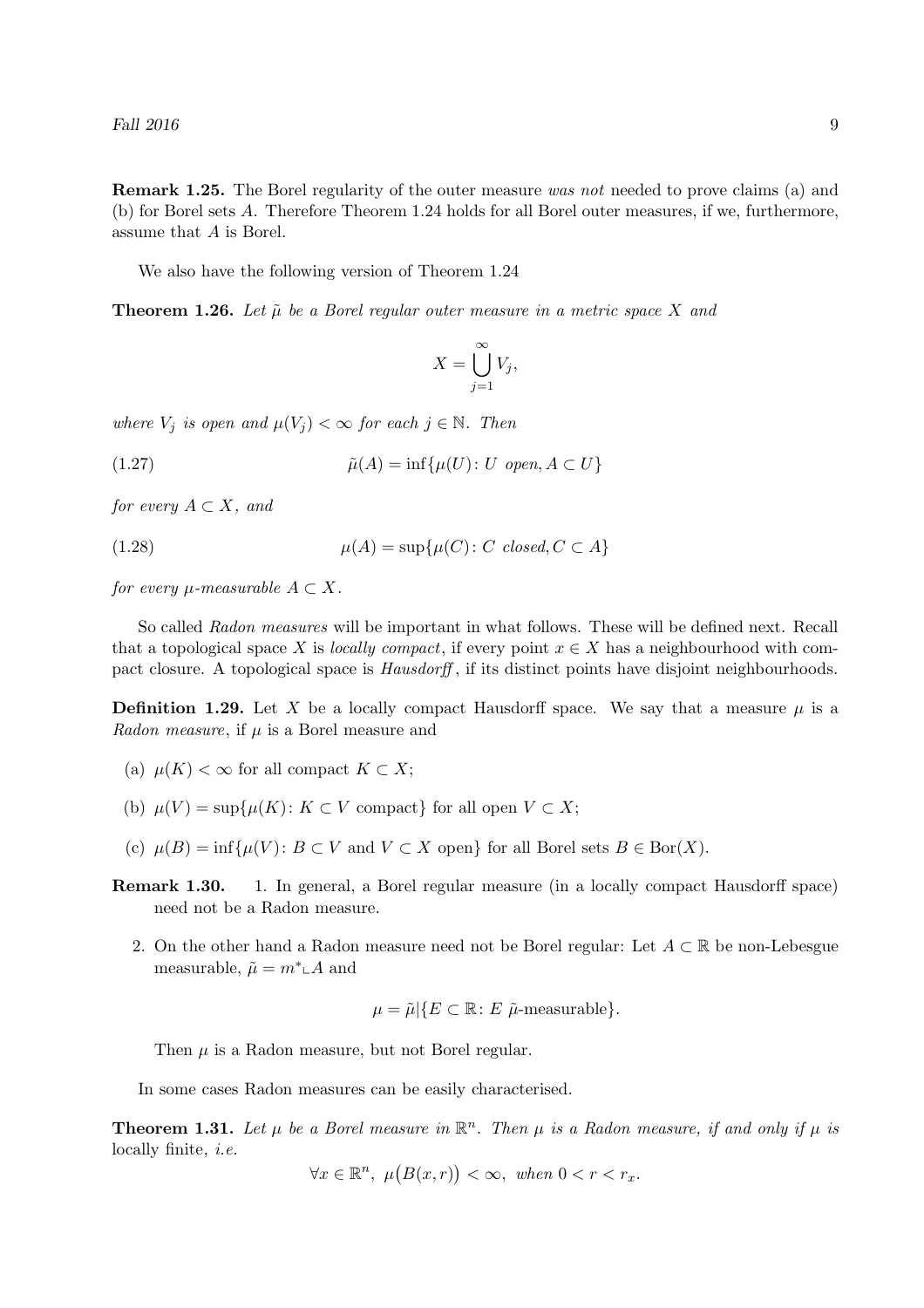Proof. It follows from Definition 1.29 (a) that all Radon measures are locally finite.

Suppose next that  $\mu$  is locally finite Borel measure in  $\mathbb{R}^n$ . If  $K \subset \mathbb{R}^n$  is compact, then choose for every  $x \in K$  an open ball with centre at x with a finite measure. Because K is compact, it can be covered with finitely many such balls. Therefore the measure of  $K$  is finite and (a) holds.

We next prove conditions (b) and (c) for every Borel set  $A \subset \mathbb{R}^n$ . By applying part (a) of Theorem 1.24 (see also Remark 1.25) for Borel sets  $A_i$  of finite measure,

$$
A_i = A \cap B(0, i), \quad B(0, i) = \{x \in \mathbb{R}^n : |x| \le i\},\
$$

we find closed sets  $C_i \subset A_i$  s.t.

$$
\mu(A_i \setminus C_i) < 1/i.
$$

Then  $C_i$  is a compact set as a closed and bounded set (in  $\mathbb{R}^n$ ). Now

$$
\mu(A) \ge \mu(A_i) \ge \mu(C_i) > \mu(A_i) - 1/i \xrightarrow{1.10(a)} \mu(A).
$$

This implies (b). Because  $A \subset \bigcup_i B(0, i)$  and  $\mu(B(0, i)) < \infty$ , it follows from Theorem 1.24 part (b) that there exist open sets  $V_j \subset \mathbb{R}^n$  s.t.  $A \subset V_j$  and  $\mu(V_j \setminus A) < 1/j$ . Then

$$
\mu(A) \le \mu(V_j) = \mu(A) + \mu(V_j \setminus A) < \mu(A) + \frac{1}{j},
$$

This implies (c).

**Corollary 1.32.** Let  $\tilde{\mu}$  be a locally finite metric outer measure in  $\mathbb{R}^n$ . Then the measure  $\mu =$  $\tilde{\mu}|\mathcal{M}, \mathcal{M} = \{A \subset \mathbb{R}^n : A \tilde{\mu}\text{-}measurable\},\ determined\ by\ \tilde{\mu}\ is\ a\ Radon\ measure.$ 

Remark 1.33. Theorem 1.31 holds also more generally. For example, if X is a locally compact metric space, whose topology has a countable base.

**Convention:** From now on we call an outer measure  $\tilde{\mu}$  simply a measure and (to simplify the notation) we denote it by  $\mu$ .

Note that outer measures and measures come in a sense hand in hand. Indeed, an outer measure  $\tilde{\mu}: \mathcal{P}(X) \to [0, +\infty]$  defines the measure  $\mu = \tilde{\mu}|\mathcal{M}$ , where M is the  $\sigma$ -algebra of  $\tilde{\mu}$ -measurable sets and, on the other hand, every measure  $\mu: \mathcal{M} \to [0, +\infty]$  defined on a  $\sigma$ -algebra  $\mathcal{M} \subset \mathcal{P}(X)$  can be extended to an outer measure  $\tilde{\mu}: \mathcal{P}(X) \to [0, +\infty]$  by setting

$$
\tilde{\mu}(A) = \inf \{ \mu(B) \colon A \subset B \in \mathcal{M} \}.
$$

Let  $\mu$  be regular and  $A_i \subset A_{i+1} \subset X$  for  $i \in \mathbb{N}$ . We have the counterpart of Theorem 1.10 (a)

$$
\mu\big(\bigcup_{i=1}^{\infty} A_i\big) = \lim_{i \to \infty} \mu(A_i)
$$

even if the sets  $A_i$  are not assumed to be  $\mu$ -measurable.

Let then X be a locally compact, separable metric space. We say that  $\mu$  is a Radon (outer) measure if  $\mu$  is Borel regular and if  $\mu$  is finite on compact subsets of X. Then such a measure  $\mu$ has the properties

$$
\mu(A) = \inf \{ \mu(U) \colon U \text{ open}, A \subset U \}
$$

for every  $A \subset X$  and

$$
\mu(A) = \sup \{ \mu(K) \colon K \text{ compact}, K \subset A \}
$$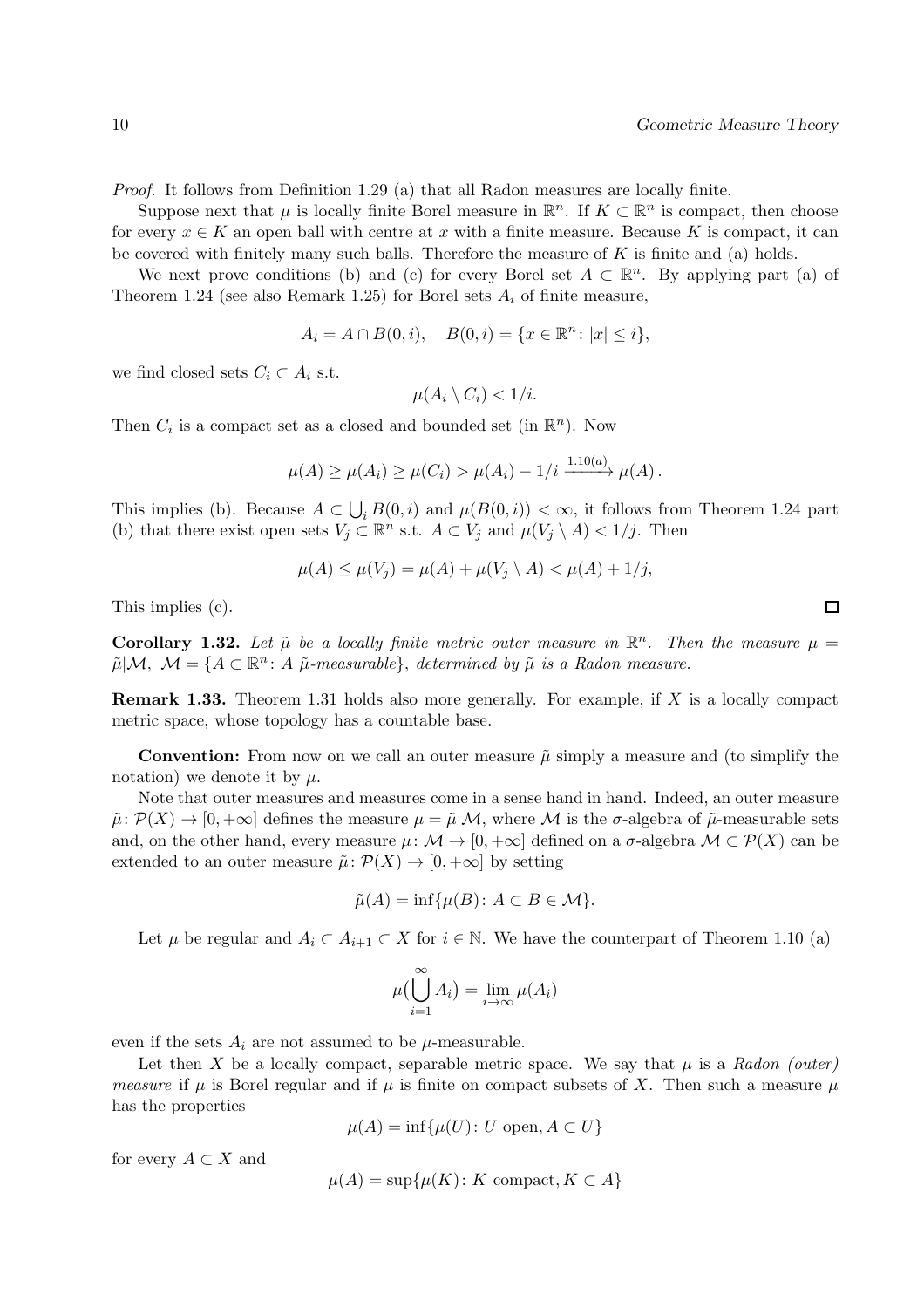for every  $\mu$ -measurable  $A \subset X$ .

Since  $\mu$  is finite on compact sets, we can integrate continuous functions with compact support. In particular, if H is a Hilbert space with inner product  $(\cdot, \cdot)$  and if  $C_0(X, H)$  denotes the space of continuous functions  $X \to H$  with compact support, then associated to each Radon measure  $\mu$  and each  $\mu$ -measurable H-valued function  $\nu: X \to H$ , with  $|\nu| = 1$   $\mu$ -a.e., we have the linear functional  $L: C_0(X, H) \to \mathbb{R}$  defined by

$$
L(f) = \int_X (f, \nu) \, d\mu.
$$

The following *Riesz representation theorem* gives the converse:

**Theorem 1.34.** Let H be a finite dimensional Hilbert space and let  $L: C_0(X, H) \to \mathbb{R}$  be a linear functional such that

$$
\sup\{L(f)\colon f\in C_0(X,H), |f|\leq 1, \text{supp}\,f\subset K\}<\infty
$$

for each compact  $K \subset X$ . Then there exist a Radon measure  $\mu$  and a  $\mu$ -measurable mapping  $\nu: X \to H$  such that  $|\nu(x)| = 1$  for  $\mu$ -a.e.  $x \in X$  and

$$
L(f) = \int_X (f, \nu) \, d\mu
$$

for every  $f \in C_0(X, H)$ .

We will return to this later.

# 1.35 Hausdorff measure

The Lebesgue *n*-dimensional measure  $m_n$  is well suited for the measurement of the size of "large" subsets of  $\mathbb{R}^n$ , but it is too crude for measuring "small" subsets of  $\mathbb{R}^n$ . For example,  $m_2$  cannot distinguish a singleton of  $\mathbb{R}^2$  from a line, because both have measure zero.

In this chapter we introduce a whole spectrum of "s-dimensional" measures  $\mathcal{H}^s$ ,  $0 \leq s < \infty$ , which are able to see the fine structure of sets, better than the Lebesgue measure. The key idea is that a set  $A \subset \mathbb{R}^n$  is "s-dimensional", if  $0 < H^s(A) < \infty$ , even if the geometric structure of A were very complicated.

These measures can be defined in any metric space  $(X, d)$ . We suppose, however, that X is separable, i.e. X has a countable dense subset  $S = \{x_i\}_{i=1}^{\infty}$ , and hence  $X = \overline{S}$ . This assumption is only needed to guarantee that X has so called  $\delta$ -covering for all  $\delta > 0$ .

**Definition 1.36.** 1. The *diameter* of a nonempty set  $E \subset X$  is

$$
d(E) = \sup_{x,y \in E} d(x,y).
$$

2. A countable collection  ${E_i}_{i=1}^{\infty}$  of subsets of X is a  $\delta$ -covering,  $\delta > 0$ , of  $A \subset X$  if

$$
A \subset \bigcup_{i=1}^{\infty} E_i \text{ and } d(E_i) \le \delta \ \forall i \in \mathbb{N}.
$$

We fix a "dimension"  $s \in [0, \infty)$  and  $\delta > 0$ . For  $A \subset X$ , we define

(1.37) 
$$
\mathcal{H}_{\delta}^{s}(A) = \inf \{ \omega_{s} \sum_{i=0}^{\infty} (d(E_{i})/2)^{s} : \{ E_{i} \} \text{ is a } \delta \text{-covering of } A \},
$$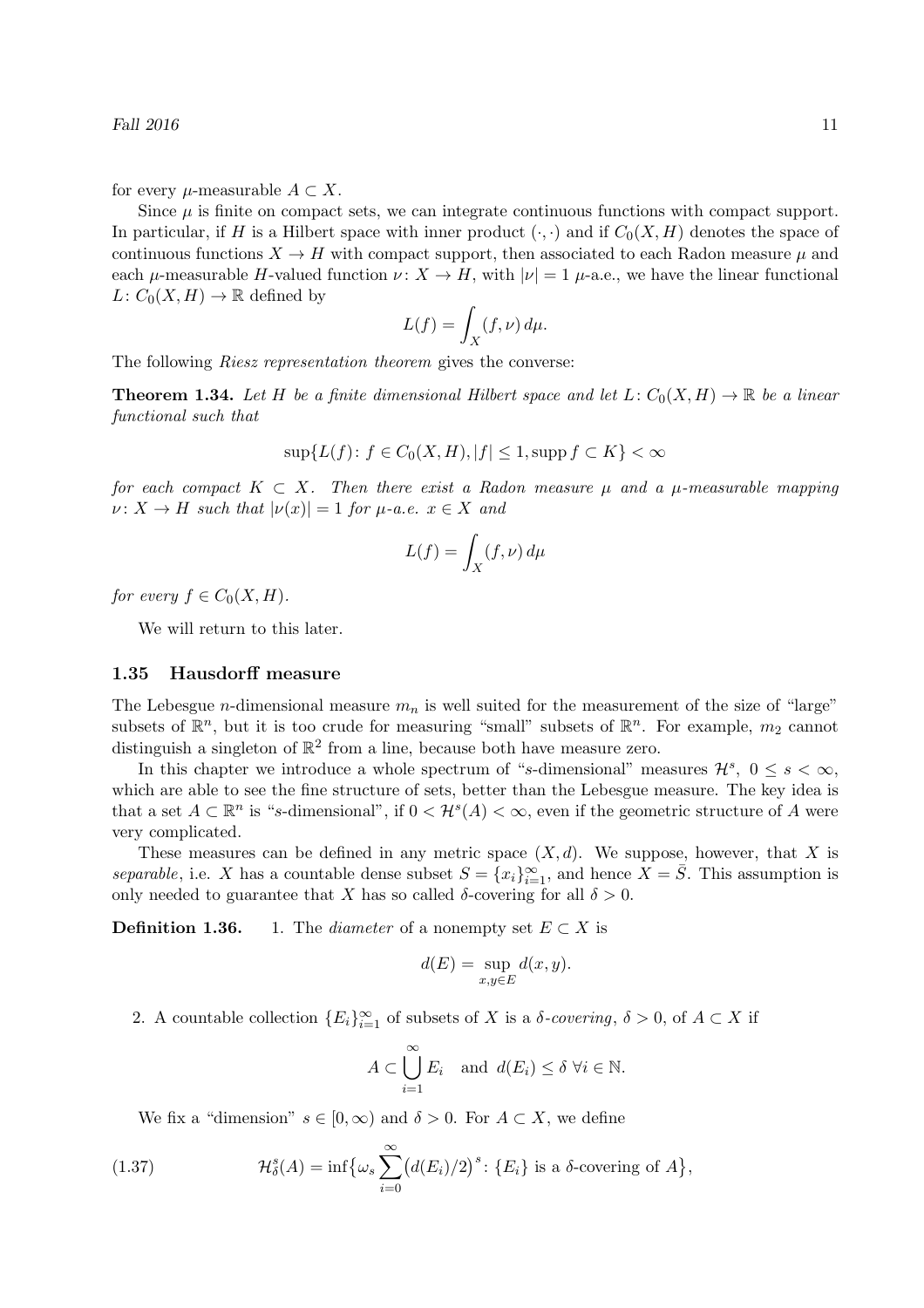where  $\omega_s$  is the volume of the unit ball in  $\mathbb{R}^s$  in case s is a positive integer and otherwise some convenient positive constant, and where we make the convention that  $(d({x})/2)^{0} = 1 \forall x \in X$  and  $(d(\emptyset)/2)^s = 0 \,\forall s \geq 0.$ 

We readily see from the definition that

$$
\mathcal{H}^s_{\delta_1}(A) \geq \mathcal{H}^s_{\delta_2}(A),
$$

if  $0 < \delta_1 \leq \delta_2$ . Therefore the following limit (1.39) exists and we can set the definition.

**Definition 1.38.** The s-dimensional Hausdorff (outer) measure of a set  $A \subset X$  is

(1.39) 
$$
\mathcal{H}^s(A) = \lim_{\delta \to 0} \mathcal{H}^s_{\delta}(A) \quad \left( = \sup_{\delta > 0} \mathcal{H}^s_{\delta}(A) \right).
$$

**Remark 1.40.** The constant  $\omega_s$  above is usually chosen as

$$
\omega_s = \frac{\pi^{s/2}}{\Gamma(\frac{s}{2} + 1)},
$$

where  $\Gamma(t) = \int_0^\infty e^{-x} x^{t-1} dx$ ,  $0 < t < \infty$ , is the usual gamma function.

In particular, this guarantees that  $\mathcal{H}^n$  and the *n*-dimensional Lebesgue outer measure  $m_n^*$  coincide in  $\mathbb{R}^n$ , i.e.

$$
\mathcal{H}^n(A) = m_n^*(A) \quad \forall A \subset \mathbb{R}^n.
$$

We will not prove this identity. For the proof, see e.g. [Si].

Theorem  $1.41$ .  $S^s_{\delta}: \mathcal{P}(X) \to [0, +\infty]$  is an outer measure for all  $\delta > 0$ .

(ii)  $\mathcal{H}^s \colon \mathcal{P}(X) \to [0, +\infty]$  is a metric outer measure.

Proof. (i) (a) Clearly  $\mathcal{H}_{\delta}^{s}(\emptyset) = 0$ .

(b) Let then  $A \subset \bigcup_{i=1}^{\infty} A_i \subset X$ . We may suppose that  $\mathcal{H}_{\delta}^s(A_i) < \infty$   $\forall i$ . Let  $\varepsilon > 0$  and choose for every *i* a  $\delta$ -covering  $\{E_j^i\}_{j=1}^{\infty}$  of the set  $A_i$  s.t.

$$
\omega_s \sum_{j=1}^{\infty} \left( d(E_j^i)/2 \right)^s \leq \mathcal{H}_\delta^s(A_i) + \varepsilon 2^{-i}.
$$

Then  $\bigcup_{i,j} E_j^i$  is a  $\delta$ -covering of the union  $\bigcup_{i=1}^{\infty} A_i$  and thus also of A and therefore

$$
\mathcal{H}_{\delta}^{s}(A) \leq \omega_{s} \sum_{i,j} (d(E_{j}^{i})/2)^{s}
$$

$$
\leq \sum_{i=1}^{\infty} (\mathcal{H}_{\delta}^{s}(A_{i}) + \varepsilon 2^{-i})
$$

$$
\leq \varepsilon + \sum_{i=1}^{\infty} \mathcal{H}_{\delta}^{s}(A_{i}).
$$

Letting  $\varepsilon \to 0$  the desired conclusion follows.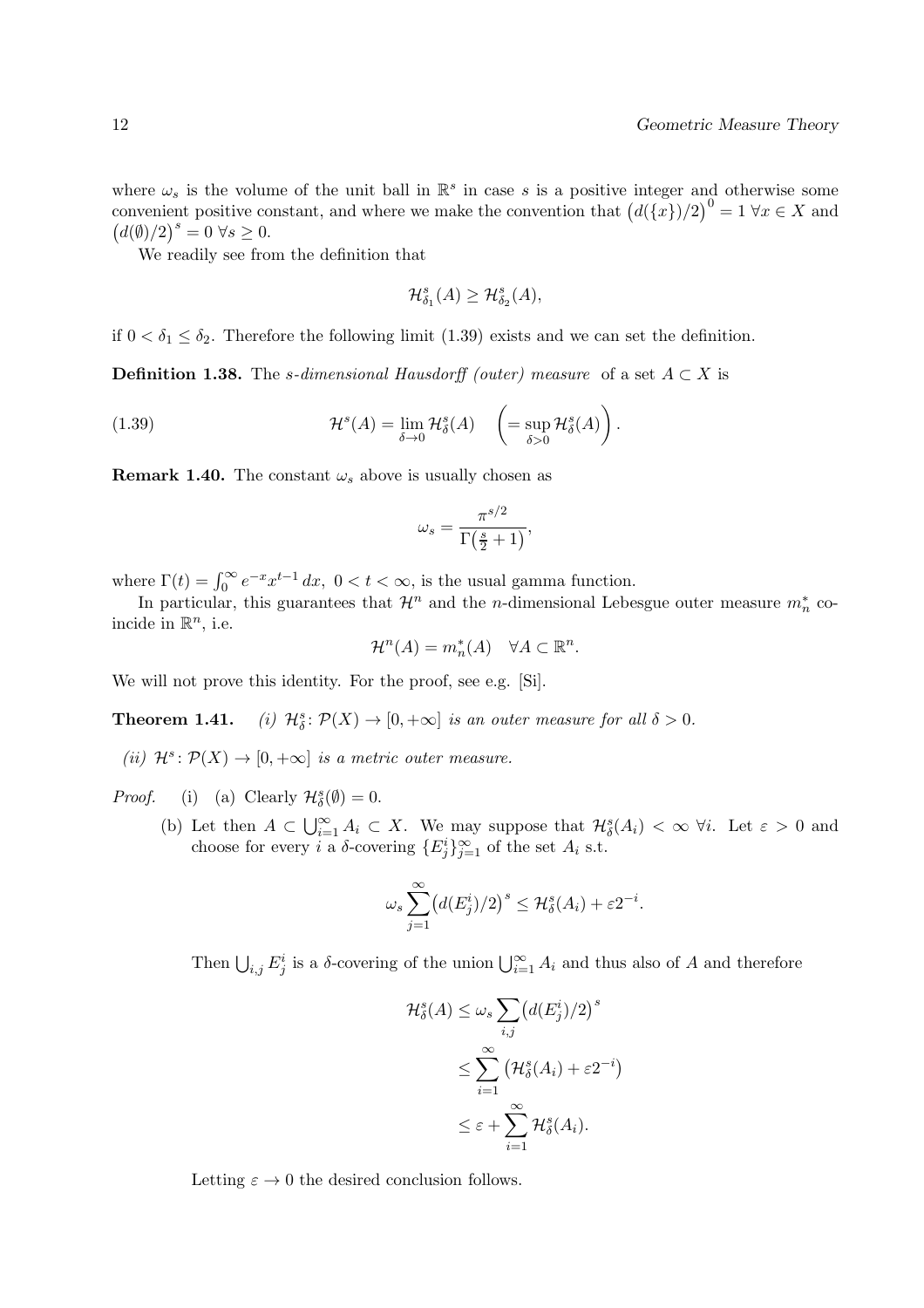(ii) Clearly  $\mathcal{H}^s(\emptyset) = 0$ . If  $A \subset \bigcup_{i=1}^{\infty} A_i \subset X$ , then by part (i) and the definition of  $\mathcal{H}^s$  we obtain

$$
\mathcal{H}^s_{\delta}(A) \leq \sum_{i=1}^{\infty} \mathcal{H}^s_{\delta}(A_i) \leq \sum_{i=1}^{\infty} \mathcal{H}^s(A_i).
$$

Letting  $\delta \to 0$  we see that  $\mathcal{H}^s$  is an outer measure. Let then  $A_1, A_2 \subset X$  be sets, for which  $dist(A_1, A_2) > 0$ . We wish to show that

$$
\mathcal{H}^s(A_1 \cup A_2) = \mathcal{H}^s(A_1) + \mathcal{H}^s(A_2).
$$

It is enough to show that

(1.42) 
$$
\mathcal{H}^s_{\delta}(A_1 \cup A_2) \geq \mathcal{H}^s_{\delta}(A_1) + \mathcal{H}^s_{\delta}(A_2),
$$

if  $\delta \leq \text{dist}(A_1, A_2)/3$ . We may assume that  $\mathcal{H}_{\delta}^s(A_1 \cup A_2) < \infty$ . Let  $\varepsilon > 0$  and choose a δ-covering  ${E<sub>i</sub>}_{i=1}^{\infty}$  of the set  $A<sub>1</sub> \cup A<sub>2</sub>$  such that

$$
\omega_s \sum_{i=1}^{\infty} \bigl( d(E_i)/2 \bigr)^s \leq \mathcal{H}^s_\delta(A_1 \cup A_2) + \varepsilon.
$$

Because  $\delta \leq \text{dist}(A_1, A_2)/3$ , every  $E_i$  intersects at most one of the sets  $A_1$  or  $A_2$ . Therefore we may divide the δ-covering  ${E_i}_{i=1}^{\infty}$  of  $A_1 \cup A_2$  into two *disjoint* δ-coverings of  $A_1$  and  $A_2$ as

$$
\{E_i\}_{i=1}^{\infty} = \{E'_i\}_{i=1}^{\infty} \cup \{E''_i\}_{i=1}^{\infty},
$$

where

$$
A_1 \subset \bigcup_{i=1}^{\infty} E'_i
$$
 and  $A_2 \subset \bigcup_{i=1}^{\infty} E''_i$ .

Therefore

$$
\mathcal{H}_{\delta}^{s}(A_{1}) + \mathcal{H}_{\delta}^{s}(A_{2}) \leq \omega_{s} \sum_{i=1}^{\infty} \left( d(E_{i}')/2 \right)^{s} + \omega_{s} \sum_{i=1}^{\infty} \left( d(E_{i}')/2 \right)^{s}
$$

$$
= \omega_{s} \sum_{i=1}^{\infty} \left( d(E_{i})/2 \right)^{s}
$$

$$
\leq \mathcal{H}_{\delta}^{s}(A_{1} \cup A_{2}) + \varepsilon.
$$

Because  $\varepsilon > 0$  was arbitrary, we obtain (1.42).

On the basis of Theorems 1.18 and 1.41 every Borel-set of X is  $\mathcal{H}^s$ -measurable. We denote the restriction of  $\mathcal{H}^s$  to  $\mathcal{H}^s$ -measurable sets with the same symbol  $\mathcal{H}^s$ . Now there holds:

**Theorem 1.43.**  $\mathcal{H}^s$  is a Borel-measure.

Corollary 1.32 yields now:

Corollary 1.44. If  $A \subset \mathbb{R}^n$  is  $\mathcal{H}^s$ -measurable and  $\mathcal{H}^s(A) < \infty$ , then  $\mathcal{H}^s \subset A$  is a Radon-measure.

**Theorem 1.45.** The outer measure  $\mathcal{H}^s$  of a separable metric space X is Borel-regular.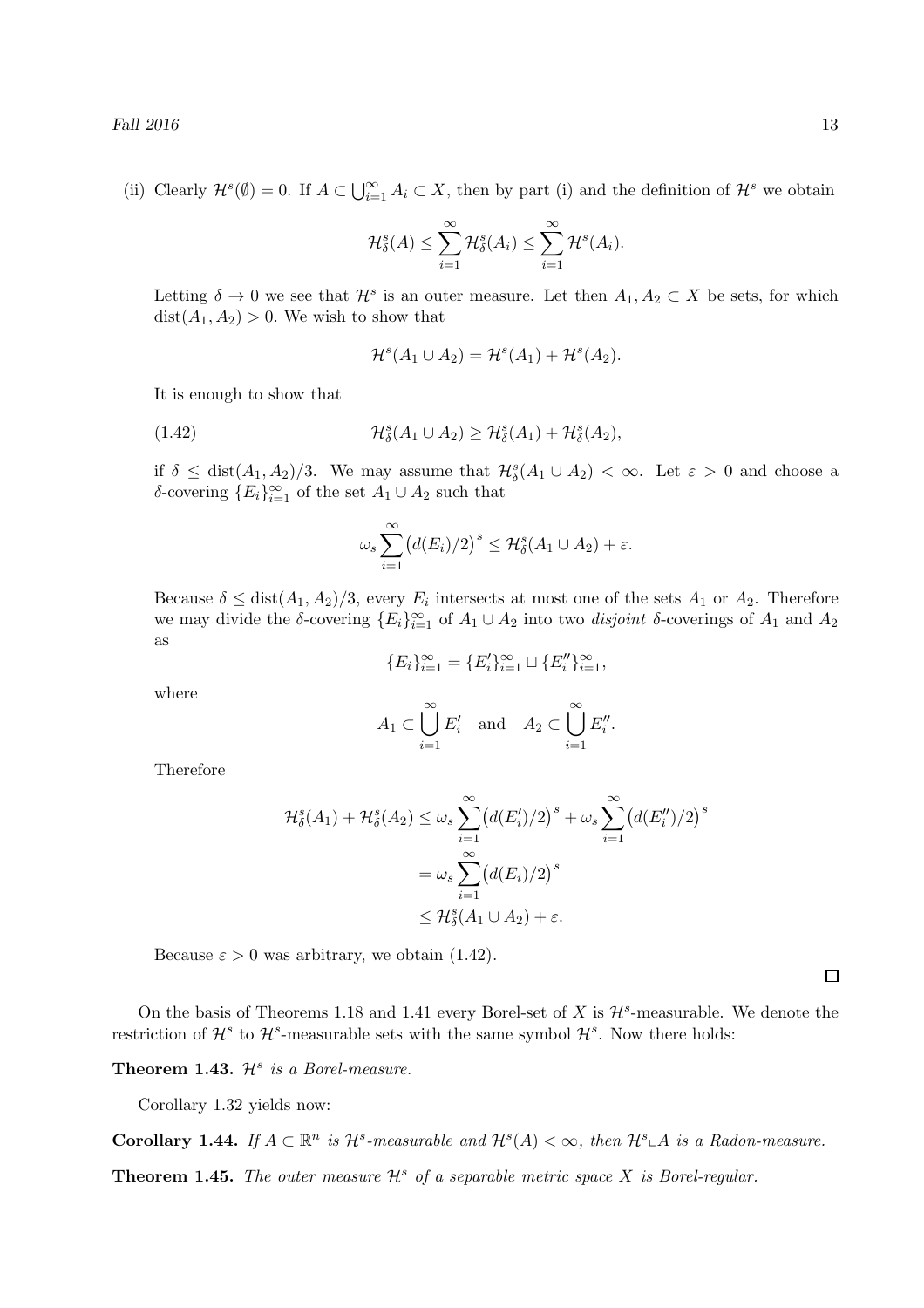*Proof.* Because by the previous theorem the outer measure defined by  $\mathcal{H}^s$  is Borel, it is enough to show that for all  $A \subset X$  there exists  $B \in \text{Bor}(X)$  s.t.  $A \subset B$  and  $\mathcal{H}^s(A) = \mathcal{H}^s(B)$ .

Let  $A \subset X$ . If  $\mathcal{H}^s(A) = \infty$ , we may choose  $B = X$  and the claim holds. If  $\mathcal{H}^s(A) < \infty$ , then we choose a  $1/i$ -covering  $\{E_j^i\}_{j=1}^{\infty}$  of A for each  $i \in \mathbb{N}$  s.t.

$$
\omega_s \sum_{j=1}^{\infty} \left( d(E_j^i)/2 \right)^s \leq \mathcal{H}_{1/i}^s(A) + 1/i.
$$

Because  $d(E) = d(\overline{E})$  for all  $E \subset X$ , we may suppose that the sets  $E_j^i$  are closed. Then

$$
B = \bigcap_{i=1}^{\infty} \bigcup_{j=1}^{\infty} E_j^i
$$

is a Borel set and  $A \subset B$ . Furthermore,  $\{E_j^i\}$  is a  $1/i$ -covering of B for all  $i \in \mathbb{N}$ , and hence

$$
\mathcal{H}_{1/i}^{s}(A) \leq \mathcal{H}_{1/i}^{s}(B) \leq \omega_{s} \sum_{j=1}^{\infty} (d(E_{j}^{i})/2)^{s} \leq \mathcal{H}_{1/i}^{s}(A) + 1/i.
$$

Letting  $i \to \infty$  the claim  $\mathcal{H}^s(A) = \mathcal{H}^s(B)$  follows.

Remark 1.46. 1.  $\mathcal{H}^0$  is the counting measure.

- 2.  $\mathcal{H}_{\delta}^{s}$  is not, in general, a metric outer measure.
- 3. Roughly speaking  $\mathcal{H}^1$  ∼ is a length measure,  $\mathcal{H}^2$  ∼ is area, etc.
- 4. It is easily seen that (e.g.) the plane  $\mathbb{R}^2$  is not  $\sigma$ -finite with respect to  $\mathcal{H}^1$ .

#### 1.47 Hausdorff dimension

Let  $(X, d)$  be a separable metric space. In this chapter we shall define a dimension for sets  $A \subset X$ , which reflects the metric size of the set A. Unlike the topological dimension, this dimension need not be an integer.

Lemma 1.48. Let  $A \subset X$  and  $s \geq 0$ .

- (i) If  $\mathcal{H}^s(A) < \infty$ , then  $\mathcal{H}^t(A) = 0$  for all  $t > s$ .
- (ii) If  $\mathcal{H}^s(A) > 0$ , then  $\mathcal{H}^t(A) = \infty$  for all  $0 \le t < s$ .

*Proof.* It is enough to prove (i), because the claim (ii) follows from (i). Let  $\delta > 0$  and  $\{E_j\}_{j=1}^{\infty}$  be a  $\delta$ -covering of A s.t.

$$
\omega_s \sum_{j=1}^{\infty} \left( d(E_j)/2 \right)^s \leq \mathcal{H}^s_\delta(A) + 1 \leq \mathcal{H}^s(A) + 1 < \infty.
$$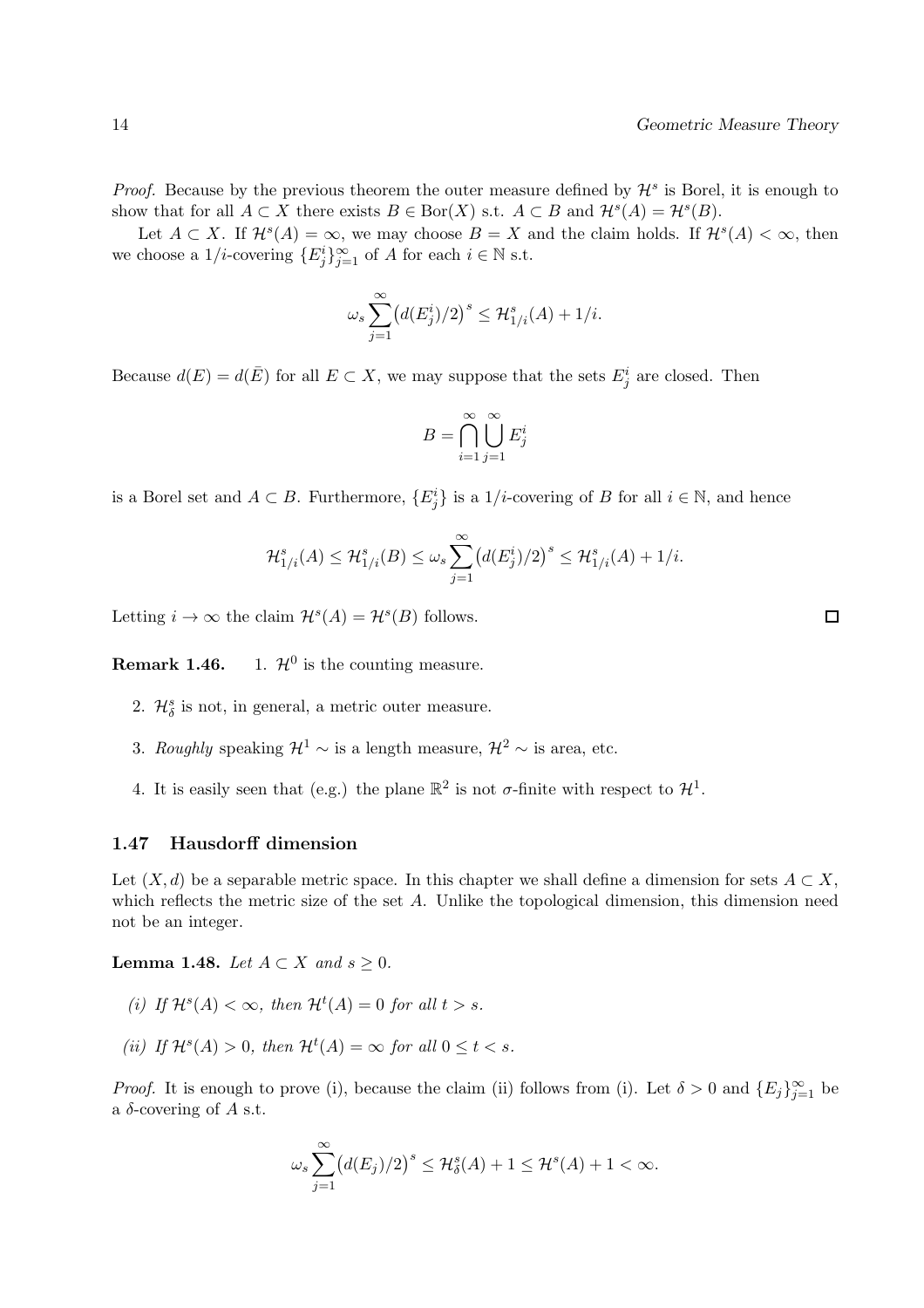Then for all  $t > s$ 

$$
\mathcal{H}_{\delta}^{t}(A) \leq \omega_{t} \sum_{j=1}^{\infty} (d(E_{j})/2)^{t}
$$

$$
= \omega_{t} \sum_{j=1}^{\infty} (d(E_{j})/2)^{s} (d(E_{j})/2)^{t-s}
$$

$$
\leq \frac{\omega_{t}}{\omega_{s}} (\delta/2)^{t-s} \omega_{s} \sum_{j=1}^{\infty} (d(E_{j})/2)^{s}
$$

$$
\leq \frac{\omega_{t}}{\omega_{s}} (\delta/2)^{t-s} (\mathcal{H}^{s}(A) + 1).
$$

The claim follows by letting  $\delta \to 0$ .

**Definition 1.49.** The *Hausdorff dimension* of a subset  $A \subset X$  is a number

$$
\dim_{\mathcal{H}}(A) = \inf\{s > 0 \colon \mathcal{H}^s(A) = 0\}.
$$

Summarizing what was said above:

- 1. If  $t < \dim_{\mathcal{H}}(A)$ , then  $\mathcal{H}^t(A) = \infty$ .
- 2. If  $t > \dim_{\mathcal{H}}(A)$ , then  $\mathcal{H}^t(A) = 0$ .

In general, about the value  $\mathcal{H}^s(A)$ , for  $s = \dim_{\mathcal{H}}(A)$ , we cannot say anything: it can take any value in  $[0, \infty]$ . Nevertheless:

(1.50) 
$$
0 < \mathcal{H}^s(A) < \infty \Rightarrow \dim_{\mathcal{H}}(A) = s.
$$

A set  $A \subset X$ , for which  $0 < \mathcal{H}^s(A) < \infty$  holds, is called an *s*-set.

**Lemma 1.51.** (i) If  $A \subset B$ , then  $\dim_{\mathcal{H}}(A) \leq \dim_{\mathcal{H}}(B)$ .

(ii) If  $A_k \subset X, k \in \mathbb{N}$ , then

$$
\dim_{\mathcal{H}}\left(\bigcup_{k=1}^{\infty}A_k\right)=\sup_k\dim_{\mathcal{H}}(A_k).
$$

Proof. (Exerc.)

Thus, for example,  $\dim_{\mathcal{H}}(\mathbb{Q}) = 0$ .

# 1.52 Hausdorff measures in  $\mathbb{R}^n$

Next we evaluate (or rather estimate) Hausdorff measures and dimensions of Cantor type fractal sets in  $\mathbb{R}^n$ . To this end we study the invariance properties of Hausdorff measures. There are other, more efficient, methods for the determination of the Hausdorff dimension but these will not be discussed in this course.

Recall first that a mapping  $T: \mathbb{R}^n \to \mathbb{R}^n$  is an *isometry*, if

$$
|Tx - Ty| = |x - y| \quad \forall x, y \in \mathbb{R}^n.
$$

 $\Box$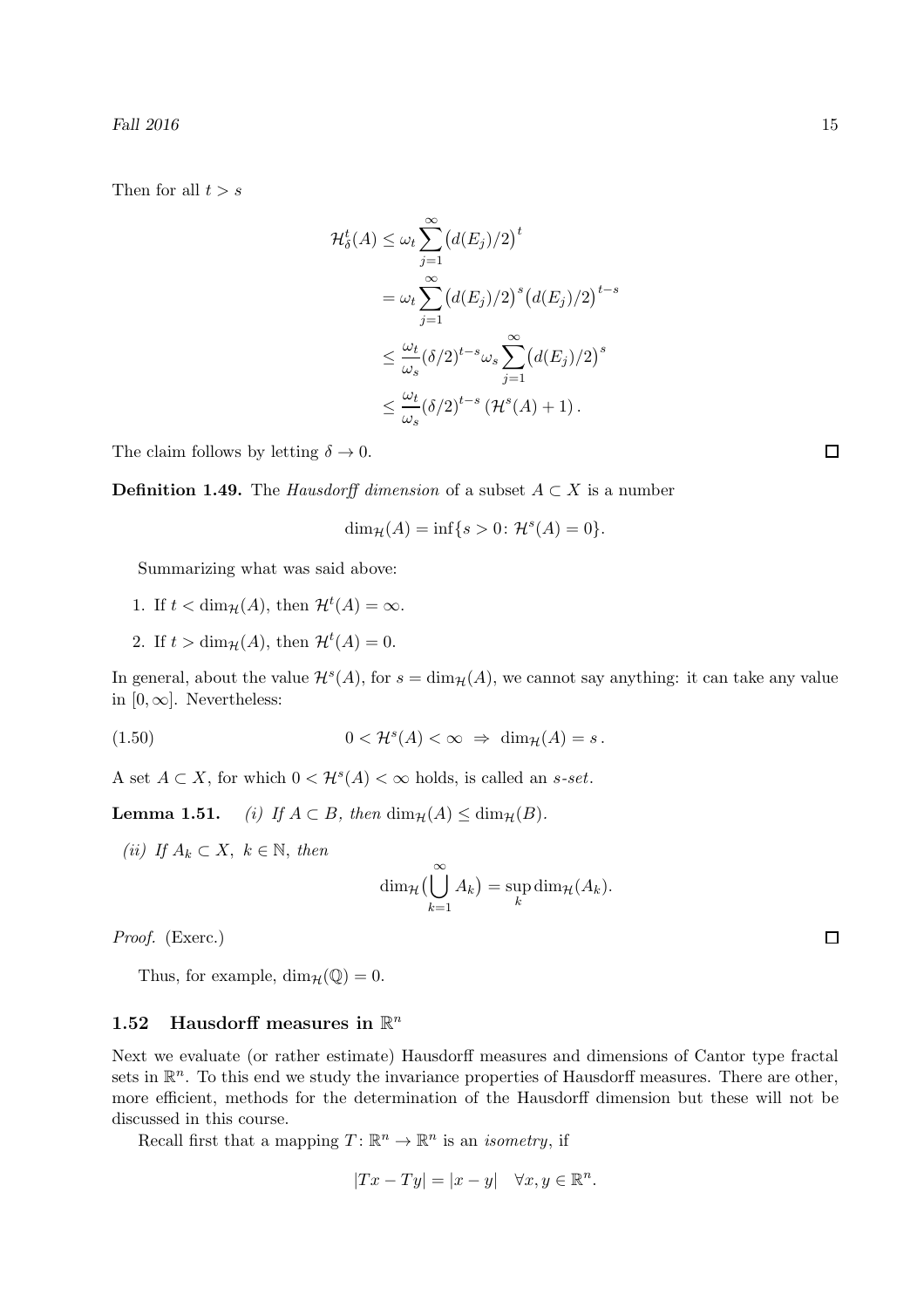It is well-known that every isometry of  $\mathbb{R}^n$  is an *affine* mapping, i.e. of the form

$$
Tx = a_0 + Ux,
$$

where  $a_0 \in \mathbb{R}^n$  and  $U: \mathbb{R}^n \to \mathbb{R}^n$  is a linear isometry.

In the same way, a mapping  $R: \mathbb{R}^n \to \mathbb{R}^n$  is said to be a *similarity*, if

$$
|Rx - Ry| = c|x - y| \quad \forall x, y \in \mathbb{R}^n,
$$

where  $c > 0$  is a constant (stretching factor, scaling factor, etc.). Then R is of the form

$$
Rx = a_0 + cUx,
$$

where  $U$  is again a linear isometry.

**Theorem 1.53.** Let  $A \subset \mathbb{R}^n$ . For the outer measure  $\mathcal{H}^s$ ,  $s \geq 0$ , there holds:

- (a)  $\mathcal{H}^s(A+x_0)=\mathcal{H}^s(A) \quad \forall x_0 \in \mathbb{R}^n$ ,
- (b)  $\mathcal{H}^s(U(A)) = \mathcal{H}^s(A)$  for all linear isometries  $U: \mathbb{R}^n \to \mathbb{R}^n$ ,
- (c)  $\mathcal{H}^s(R(A)) = c^s \mathcal{H}^s(A)$ , if  $R: \mathbb{R}^n \to \mathbb{R}^n$  is a similarity map, with scaling factor  $c > 0$ .

*Proof.* The claims follow from the observation that  $d(R(E)) = cd(E) \,\forall E \subset \mathbb{R}^n$ , where R is as in part (c).  $\Box$ 

Let  $(X, d_1)$  and  $(Y, d_2)$  be metric spaces. Recall next that the mapping  $f : X \to Y$  is L-Lipschitz (with a constant  $L > 0$ ), if

$$
d_2(f(x), f(y)) \le L d_1(x, y)
$$

for all  $x, y \in X$ . In the same way, a mapping  $g: X \to Y$  is *L*-bilipschitz, if

$$
\frac{1}{L} d_1(x, y) \le d_2(f(x), f(y)) \le L d_1(x, y)
$$

for all  $x, y \in X$ . We observe that an L-bilipschitz mapping is always an injection because of the inequality on the left hand side.

**Lemma 1.54.** Let  $(X, d_1)$  and  $(Y, d_2)$  be separable metric spaces.

(i) If  $f: X \to Y$  is L-Lipschitz, then

$$
\mathcal{H}^s(fA) \le L^s \mathcal{H}^s(A) \quad \forall A \subset X.
$$

(ii) If  $g: X \to Y$  is L-bilipschitz, then

$$
\dim_{\mathcal{H}}(gA) = \dim_{\mathcal{H}}(A) \quad \forall A \subset X.
$$

Proof. (i) We may suppose that  $\mathcal{H}^s(A) < \infty$ . Fix  $\varepsilon > 0$ ,  $\delta > 0$  and choose a  $\delta$ -covering  $\{E_j\}_{j=1}^{\infty}$ of A s.t.

$$
\omega_s \sum_{j=1}^{\infty} \bigl( d(E_j)/2 \bigr)^s \leq \mathcal{H}^s_{\delta}(A) + \varepsilon.
$$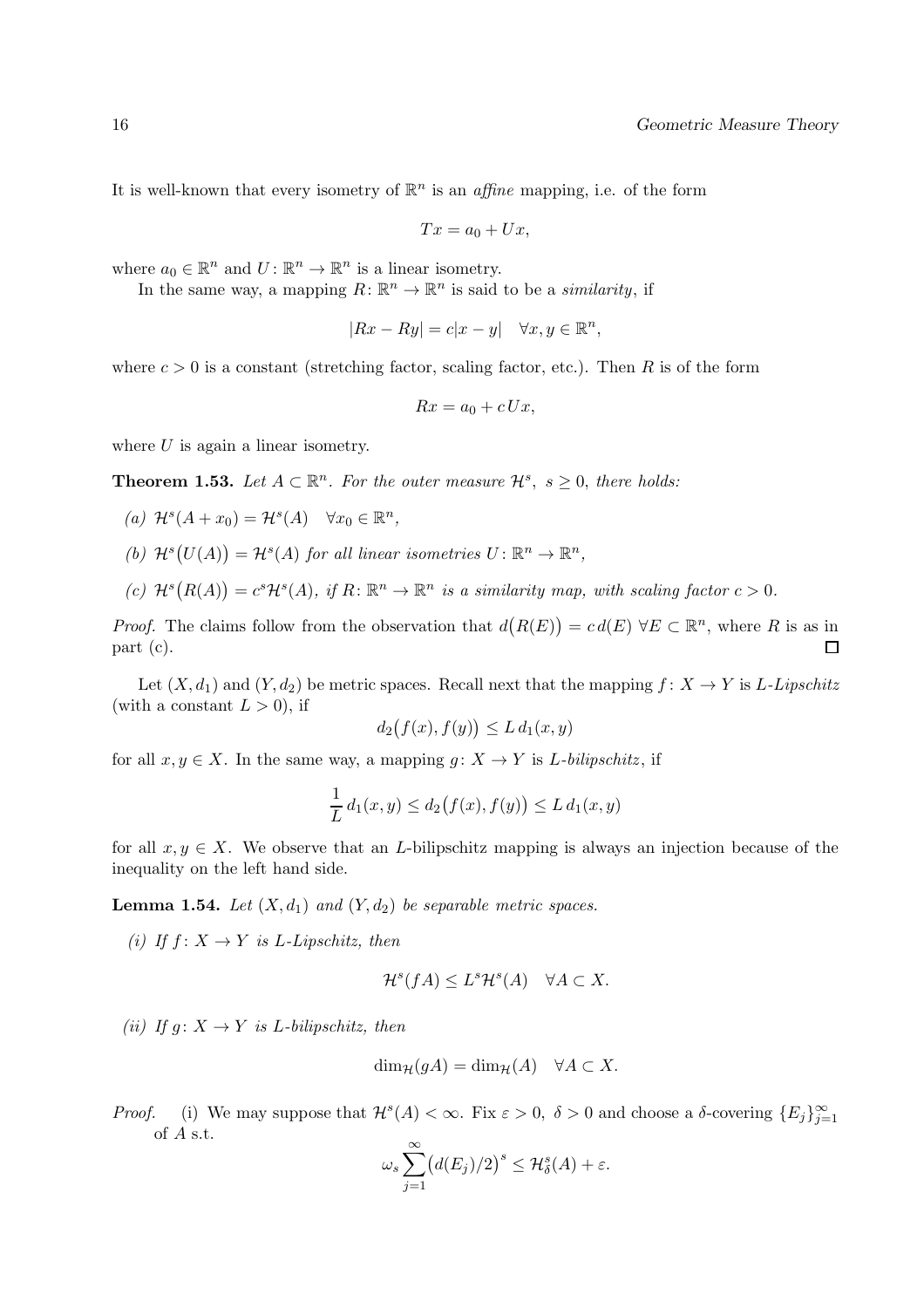Then  $\{f(E_j)\}_{j=1}^{\infty}$  is a L $\delta$ -covering of  $fA$  and hence

$$
\mathcal{H}_{L\delta}^s(fA) \leq \omega_s \sum_{j=1}^{\infty} \left( d(f(E_j)) / 2 \right)^s
$$
  

$$
\leq L^s \omega_s \sum_{j=1}^{\infty} \left( d(E_j) / 2 \right)^s
$$
  

$$
\leq L^s (\mathcal{H}_{\delta}^s(A) + \varepsilon).
$$

The claim follows by letting  $\varepsilon \to 0$  and  $\delta \to 0$ .

(ii) Applying part (i) to the mapping  $g^{-1}: g(A) \to X$  we obtain  $L^{-s}\mathcal{H}^s(A) \leq \mathcal{H}^s(gA).$ 

Thus

$$
L^{-s}\mathcal{H}^s(A) \leq \mathcal{H}^s(gA) \leq L^s\mathcal{H}^s(A),
$$

which yields the claim.

We next construct sets with noninteger Hausdorff dimension. Recall the construction of the Cantor set from Real Analysis I. (We use slightly different notation and consider only a special case.)

Let  $0 < \lambda < 1/2$ . Denote  $I_{0,1} = [0,1], I_{1,1} = [0,\lambda]$  and  $I_{1,2} = [1-\lambda,1]$ . In other words,  $I_{1,1}$ and  $I_{1,2}$  is obtained from  $I_{0,1}$  by removing its middle interval with length  $1 - 2\lambda$ . Next we remove open interval of length  $(1 - 2\lambda)\lambda$  from the middle of closed intervals  $I_{1,i}$  and continue the process inductively. Suppose that the intervals  $I_{n,i}$ ,  $i = 1, \ldots, 2^n$  of step n have been defined. Then the intervals  $I_{n+1,j}, j=1,\ldots,2^{n+1}$  of the step  $(n+1)$  are obtained by removing an open interval of length  $(1 - 2\lambda)\lambda^n$  from the middle of the intervals of step *n*. Thus

$$
d(I_{n,i}) = \lambda^n
$$
,  $\forall n$  and  $\forall i = 1, ..., 2^n$ .

Denote

$$
C_n(\lambda) = \bigcup_{i=1}^{2^n} I_{n,i}
$$

("approximation of the nth step") and

$$
C(\lambda) = \bigcap_{n=1}^{\infty} C_n(\lambda).
$$

Then  $C(\lambda)$  is compact, uncountable set, without interior points. Furthermore  $C(\lambda)$  is "selfsimilar" and  $m_1(C(\lambda)) = 0$ . Cantor's 1/3-set  $C(1/3)$  is a special case of this construction, recurrent in literature.

|           |           | $I_{0,1}$ |           |                     |
|-----------|-----------|-----------|-----------|---------------------|
|           | $I_{1,1}$ |           | $I_{1,2}$ |                     |
| $I_{2,1}$ |           |           |           | $\mathcal{I}_{2,4}$ |
|           | ٠         |           | ٠         |                     |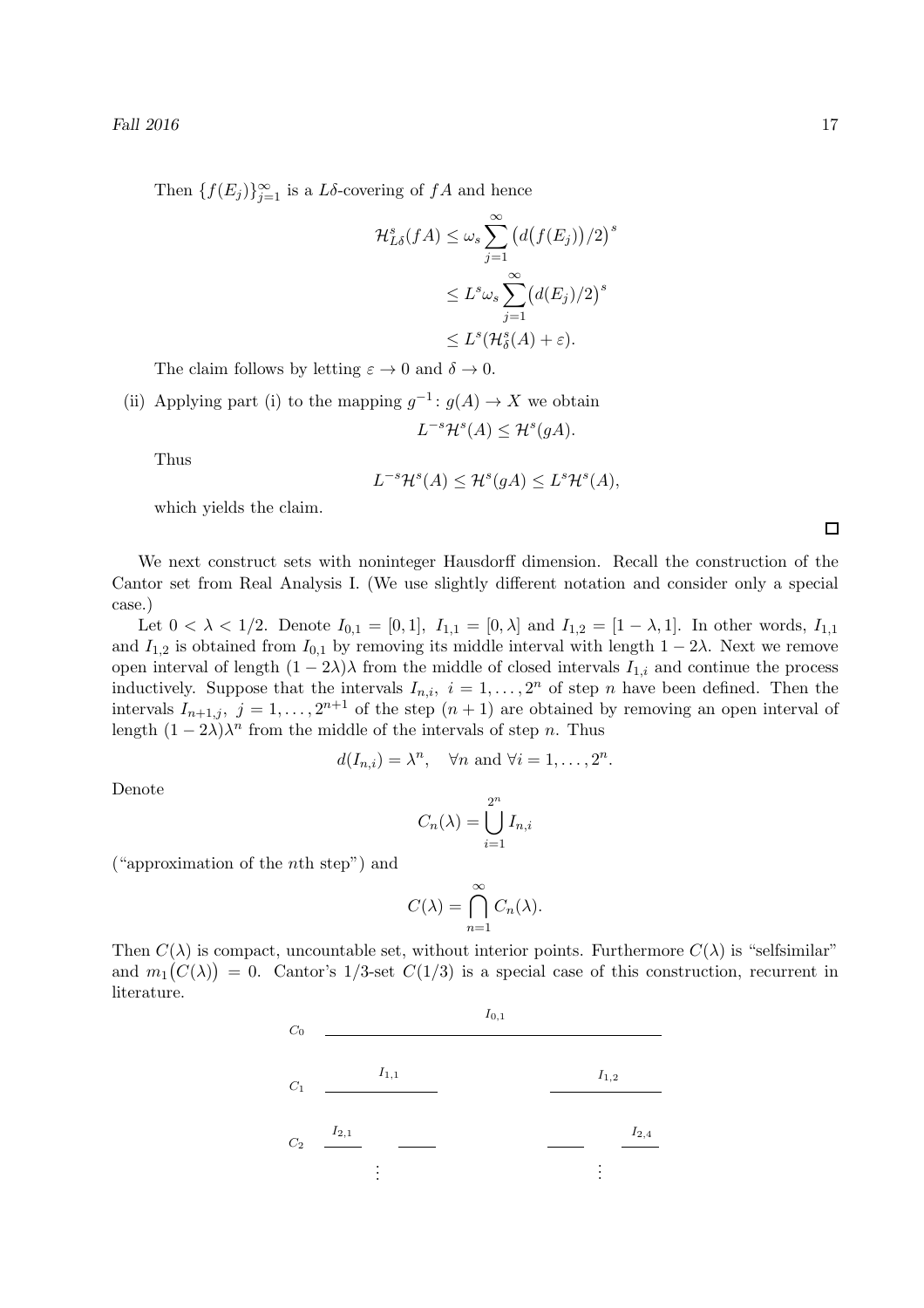Theorem 1.55. For all  $0 < \lambda < 1/2$ 

$$
\dim_{\mathcal{H}} C(\lambda) = \frac{\log 2}{\log(1/\lambda)}.
$$

In particular,  $\dim_{\mathcal{H}} C(\lambda)$  can attain all values in the interval  $(0, 1)$ .

Proof. It is enough to show that

$$
(1.56) \t\t\t 2^{-1-s}\omega_s \le \mathcal{H}^s(C(\lambda)) \le 2^{-s}\omega_s,
$$

if

$$
s = \frac{\log 2}{\log(1/\lambda)}.
$$

(i) We first give a heuristic argument for finding the exponent s: Clearly

 $C(\lambda) = C_1 \cup C_2,$ 

where  $C_1$  and  $C_2$  are disjoint and similar to  $C(\lambda)$  with the scaling factor  $\lambda$ . If  $C(\lambda)$  would satisfy  $(1.56)$ , then by part  $(c)$  of Theorem 1.53

$$
\mathcal{H}^s(C(\lambda)) = \mathcal{H}^s(C_1) + \mathcal{H}^s(C_2)
$$
  
=  $2\lambda^s \mathcal{H}^s(C(\lambda)).$ 

Thus

$$
1=2\lambda^s,
$$

Solving this for s yields

$$
s = \frac{\log 2}{\log(1/\lambda)}.
$$

(ii) A rigorous proof of (1.56): If  $\delta > 0$  is given, then choose  $n \in \mathbb{N}$  so large that  $\lambda^n < \delta$ . Then  ${I_{n,i}}_{i=1}^{2^n}$  is a  $\delta$ -covering of  $C(\lambda)$  and, furthermore,

$$
\mathcal{H}_{\delta}^{s}(C(\lambda)) \leq \omega_{s} \sum_{i=1}^{2^{n}} (\lambda^{n}/2)^{s} = 2^{-s} \omega_{s} \sum_{i=1}^{2^{n}} (\lambda^{n})^{s} = 2^{-s} \omega_{s} \sum_{i=1}^{2^{n}} (1/2)^{n} = 2^{-s} \omega_{s}.
$$

Thus

$$
\mathcal{H}^s\big(C(\lambda)\big) \leq 2^{-s}\omega_s.
$$

We give a proof for the lower bound (1.56) only in the special case  $\lambda = 1/3$ . The general case  $\lambda \in (0, 1/2)$  would not bring any essential changes to the proof. Suppose that  $\{E_j\}_{j=1}^{\infty}$  is a δ-covering of  $C(1/3)$  such that

$$
\omega_s \sum_{j=1}^{\infty} \left( d(E_j)/2 \right)^s \leq \mathcal{H}^s \big( C(1/3) \big) + \delta, \quad s = \frac{\log 2}{\log 3}.
$$

For each j choose a closed interval  $I_j (= [a, b])$  s.t.  $E_j \subset \text{int } I_j (= ]a, b])$  and  $d(I_j) < (1 +$ δ)d(E<sub>j</sub>). Then  ${\{\text{int } I_j\}}_{j=1}^{\infty}$  is an open covering of  $C(1/3)$ , and hence by the compactness of  $C(1/3)$  we can choose a finite subcover. By relabelling the intervals  $I_j$ , we may suppose that

$$
C(1/3) \subset \bigcup_{j=1}^m I_j
$$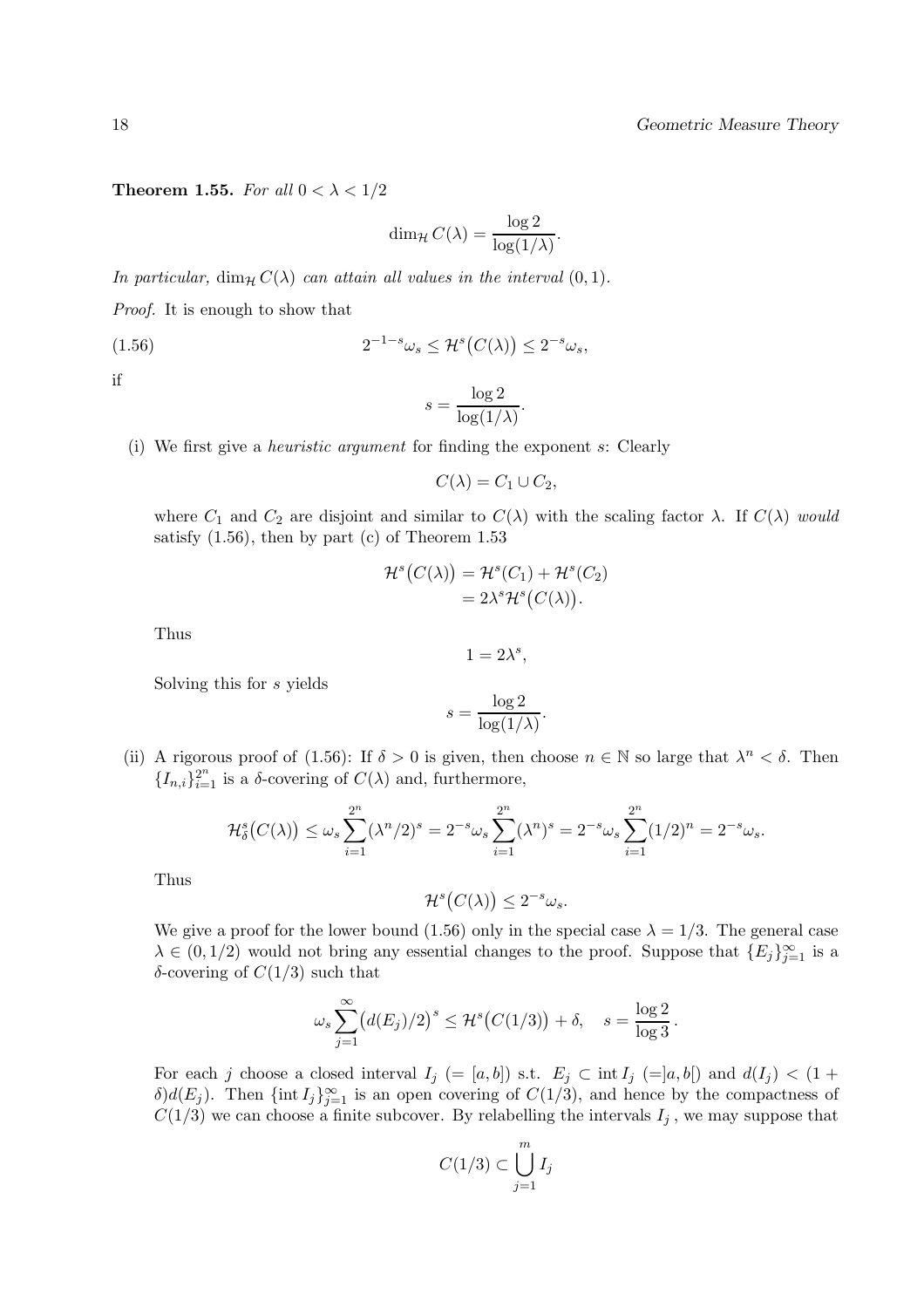and

$$
\mathcal{H}^s(C(1/3)) + \delta \ge \omega_s \sum_{j=1}^{\infty} (d(E_j)/2)^s
$$
  

$$
\ge \omega_s 2^{-s} (1+\delta)^{-s} \sum_{j=1}^m d(I_j)^s
$$

.

To prove the lower bound (1.56) it is enough to prove that

(1.57) 
$$
\sum_{j=1}^{m} d(I_j)^s \ge \frac{1}{2},
$$

if  $\{I_j\}_{j=1}^m$  is a covering of  $C(1/3)$  with finitely many closed intervals  $I_j$ . For each j choose  $k = k(j) \in \mathbb{N}$ , with

$$
(1.58) \t\t 3^{-(k+1)} \le d(I_j) < 3^{-k}.
$$

Let  $k_0$  be the largest one of the numbers  $k(j), j = 1, \ldots, m$ . On the basis of the construction and the choice of the number  $k = k(j)$ , each  $I_j$  can intersect only one of the intervals  $I_{k,i}$ of step k. Therefore  $I_j$  intersects at most  $2^{k_0-k(j)}$  of the intervals  $I_{k_0,i}$ . Thus the number of such intervals of step  $k_0$  is at most

$$
\sum_{j=1}^{m} 2^{k_0 - k(j)}
$$

.

On the other hand, there are  $2^{k_0}$  intervals of step  $k_0$ . Every one of these contains points of  $C(1/3)$  and  $C(1/3) \subset \bigcup_{j=1}^{m} I_j$ , and hence

$$
2^{k_0} \le \sum_{j=1}^m 2^{k_0 - k(j)}.
$$

Now we can compute

$$
2^{k_0} \le \sum_{j=1}^m 2^{k_0 - k(j)} = 2^{k_0} \sum_{j=1}^m 2^{-k(j)}
$$
  
=  $2^{k_0} \sum_{j=1}^m (3^{-k(j)})^s$   
 $\le 2^{k_0} \sum_{j=1}^m (3d(I_j))^s$ .

Simplification yields

$$
\sum_{j=1}^{m} d(I_j)^s \ge 3^{-s} = 1/2.
$$

Remark 1.59. Refining the above argument one can show that

$$
\mathcal{H}^s(C(\lambda)) = 1, \ s = \frac{\log 2}{\log(1/\lambda)},
$$

(cf. Falconer, K. J.: The geometry of fractal sets, Cambridge University Press, 1985, pages 14-15).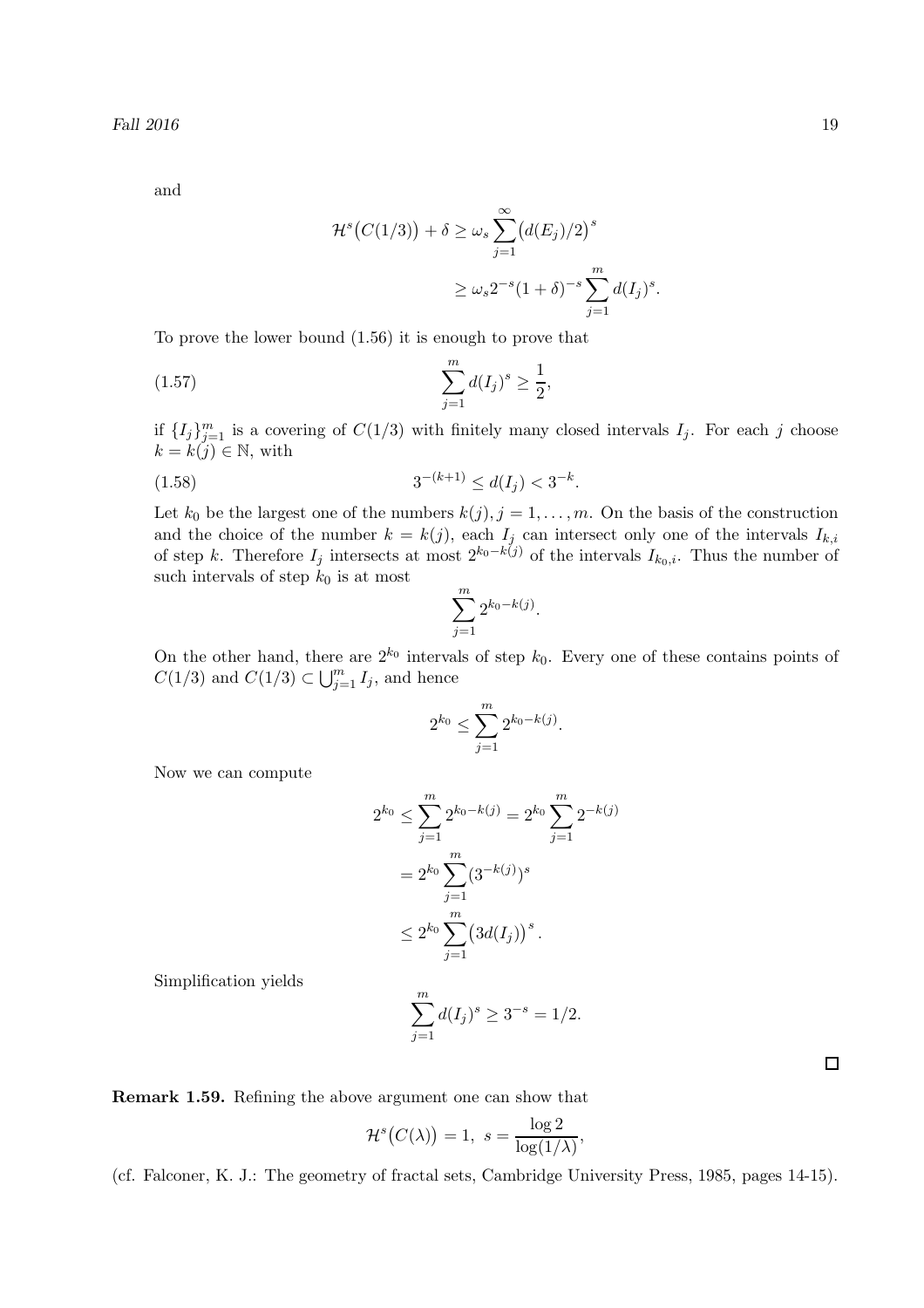#### 1.60 Riesz representation theorem

Recall the following general form of the Riesz representation theorem. Let X be a locally compact, separable metric space, and let  $H$  be a finite dimensional Hilbert space with the inner product  $(\cdot, \cdot)$ . Denote by  $C_0(X, H)$  the space of all continuous mappings  $X \to H$  with compact support. If  $L: C_0(X, H) \to \mathbb{R}$  is a linear functional such that

$$
\sup\{L(f)\colon f\in C_0(X,H), |f|\leq 1, \text{supp}\,f\subset K\}<\infty
$$

for all compact  $K \subset X$ , there exist a Radon measure  $\mu$  and a  $\mu$ -measurable  $\nu: X \to H$  such that  $|\nu(x)| = 1$  for  $\nu$ -a.e.  $x \in X$  and

$$
L(f) = \int_X (f, \nu) d\mu
$$

for every  $f \in C_0(X, H)$ .

See, for example, [Si, Theorem 4.1]. We will consider the special case  $X = \mathbb{R}^n$  and  $H = \mathbb{R}$  in the home work classes.

**Definition 1.61.** A mapping  $\Lambda: C_0(\mathbb{R}^n, \mathbb{R}) \to \mathbb{R}$  is a positive linear functional if

- (i)  $\Lambda(\alpha f_1 + \beta f_2) = \alpha \Lambda(f_1) + \beta \Lambda(f_2)$  for all  $f_1, f_2 \in C_0(\mathbb{R}^n, \mathbb{R})$  and all  $\alpha, \beta \in \mathbb{R}$ .
- (ii)  $\Lambda(f) \geq 0$  for all  $f \in C_0(\mathbb{R}^n, \mathbb{R})$ , with  $f(x) \geq 0 \,\forall x \in \mathbb{R}^n$ .

**Theorem 1.62** (Riesz representation theorem). Let  $\Lambda: C_0(\mathbb{R}^n, \mathbb{R}) \to \mathbb{R}$  be a positive linear functional. Then there exists a unique Radon measure  $\mu$ , more precisely, a measure space  $(\mathbb{R}^n, \operatorname{Bor}(\mathbb{R}^n), \mu), \text{ such that}$ 

$$
\Lambda(f) = \int_{\mathbb{R}^n} f(x) \, d\mu(x)
$$

for all  $f \in C_0(\mathbb{R}^n, \mathbb{R})$ .

The proof of Riesz representation theorem is based on an auxiliary result.

**Lemma 1.63.** (a) Let  $V \subset \mathbb{R}^n$  be open and  $K \subset V$  compact. Then there exists  $f \in C_0(\mathbb{R}^n, \mathbb{R})$ such that

$$
supp(f) \subset V \quad and \quad \chi_K(x) \le f(x) \le 1 \quad \forall x \in \mathbb{R}^n.
$$

(b) Let  $V_j \subset \mathbb{R}^n$ ,  $j = 1, ..., m$ , be open and  $K \subset \bigcup_{j=1}^m V_j$  compact. Then there exist functions  $h_j \in C_0(\mathbb{R}^n, \mathbb{R}), \text{ with}$ 

$$
0 \le h_j \le 1
$$
,  $supp(h_j) \subset V_j$  and  $\chi_K \le \sum_{j=1}^m h_j \le 1$ .

#### 1.64 Weak convergence of measures

**Definition 1.65.** Let  $\mu_k$ ,  $k \in \mathbb{N}$ , be Radon measures in  $\mathbb{R}^n$ . We say that a sequence  $(\mu_k)$  converges *weakly* to a Radon measure a  $\mu$ , if

$$
\lim_{k \to \infty} \int_{\mathbb{R}^n} f \, d\mu_k = \int_{\mathbb{R}^n} f \, d\mu
$$

all  $f \in C_0(\mathbb{R}^n, \mathbb{R})$ . This is denoted by  $\mu_k \rightharpoonup \mu$  or  $\mu_k \xrightarrow{w} \mu$ .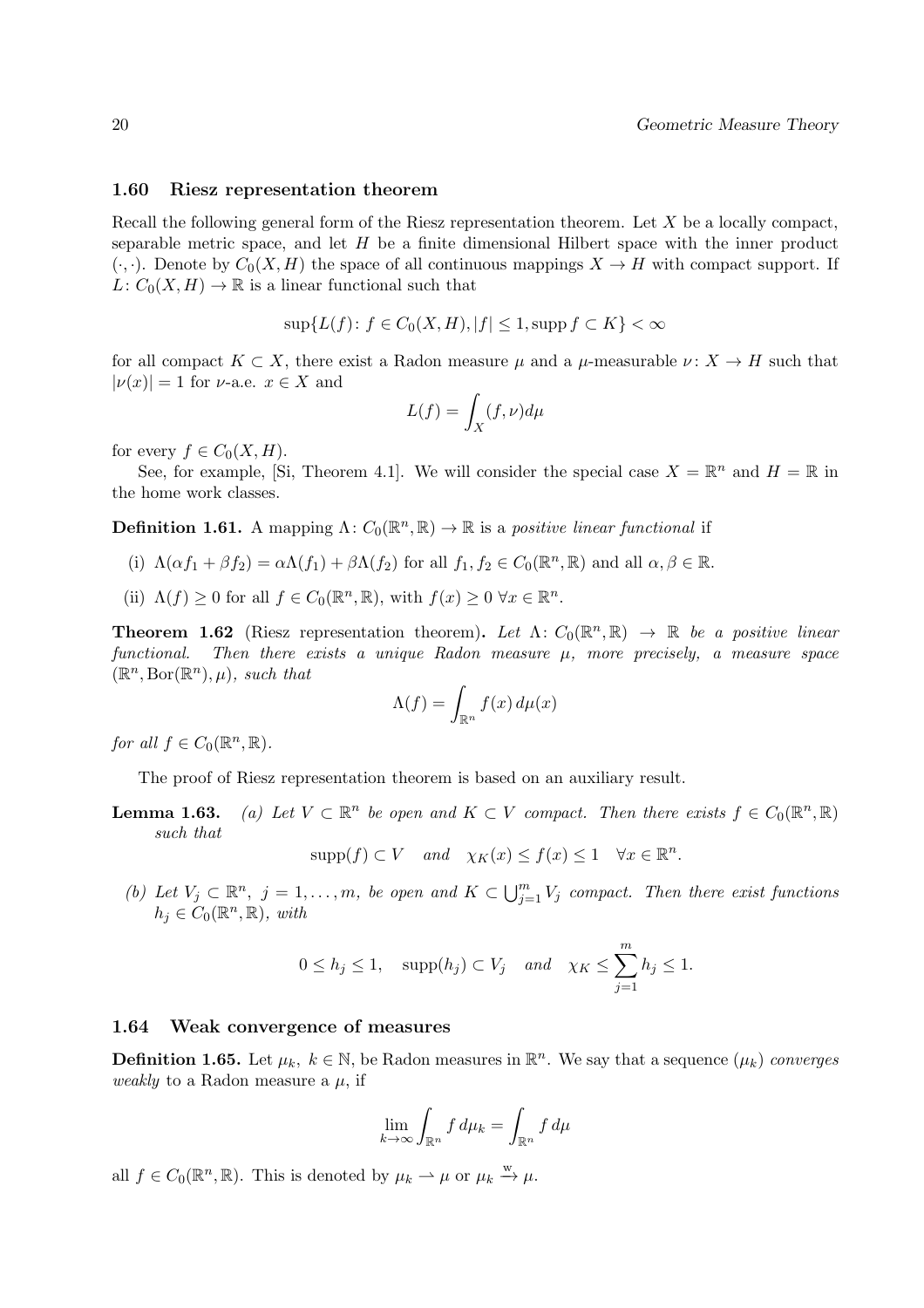**Example 1.66.** (i) Let  $\delta_x$  be the Dirac measure at  $x \in \mathbb{R}$ . Then  $\delta_k \to 0$ .

(ii) Let  $\mu_k = \frac{1}{k}$  $\frac{1}{k}(\delta_{1/k} + \delta_{2/k} + \cdots + \delta_{k/k})$ . Then for all  $f \in C_0(\mathbb{R}, \mathbb{R})$ 

$$
\int_{\mathbb{R}} f d\mu_k = \sum_{j=1}^{k} \frac{1}{k} f(j/k) \xrightarrow{k \to \infty} \int_0^1 f(x) dx,
$$

because the sums are Riemann sums of the function f on [0, 1]. Thus  $\mu_k \to m_1 \in [0, 1]$ .

Easy examples show that it is not always true that  $\mu_k(A) \to \mu(A)$ , if  $\mu_k \to \mu$ . However, there holds:

**Theorem 1.67.** Let  $\mu$ ,  $\mu_k$ ,  $k \in \mathbb{N}$ , be Radon measures in  $\mathbb{R}^n$  such that  $\mu_k \to \mu$ . Then

- (a)  $\limsup_{k\to\infty}\mu_k(K) \leq \mu(K)$  if  $K \subset \mathbb{R}^n$  is compact,
- (b)  $\liminf_{k\to\infty}\mu_k(V) \geq \mu(V)$  if  $V \subset \mathbb{R}^n$  is open.

#### 1.68 Compactness of measures

The weak convergence of measures is not merely natural but also a very useful notion. The families of bounded Radon measures are sequentially compact. In many cases this is the only way to construct measures (as limiting measures of weakly convergent sequences).

**Theorem 1.69.** Let  $(\mu_k)$  be a sequence of Radon measures in  $\mathbb{R}^n$  with

$$
\sup_k \mu_k(K) < \infty
$$

for all compact  $K \subset \mathbb{R}^n$ . Then there exists a subsequence  $(\mu_{k_j})$  and a Radon measure  $\mu$  with

$$
\mu_{k_j}\rightharpoonup \mu.
$$

The proof of of this theorem will be discussed in the home work classes.

# 2 Lipschitz mappings and rectifiable sets

# 2.1 Extension of Lipschitz mappings

Next we present a useful extension result of Lipschitz mappings.

**Theorem 2.2** (McShane-Whitney extension theorem). Let X be a metric space,  $A \subset X$ , and  $f: A \to \mathbb{R}$  L-Lipschitz. Then there exists an L-Lipschitz function  $F: X \to \mathbb{R}$  such that  $F|A = f$ .

*Proof.* For every  $a \in A$  we define an L-Lipschitz function  $f^a: X \to \mathbb{R}$ 

$$
f^{a}(x) = f(a) + L|a - x|, \quad x \in X.
$$

The function  $F$  is then defined by setting

$$
F(x) = \inf_{a \in A} f^a(x), \quad x \in X.
$$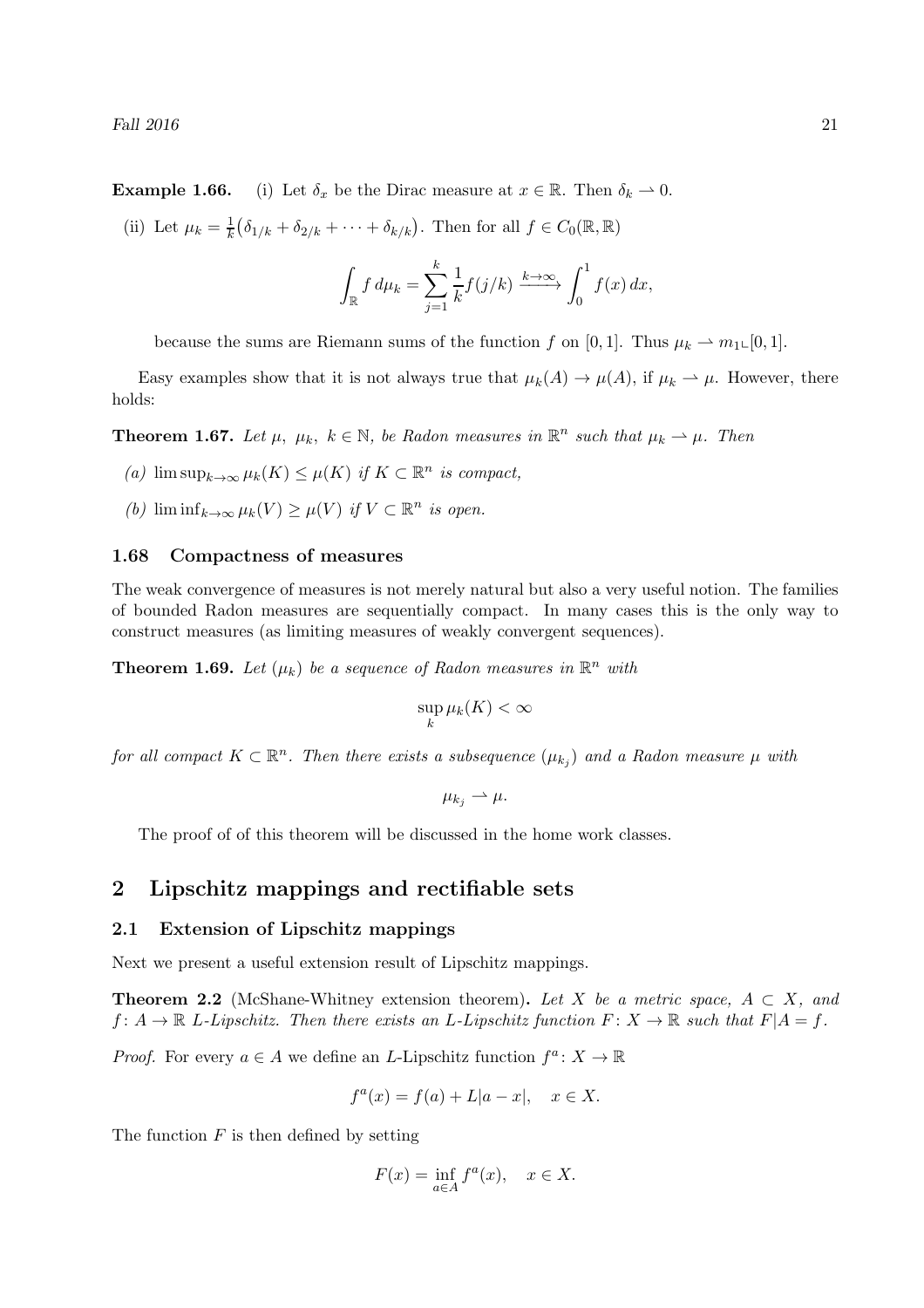Clearly  $F(x) < \infty$   $\forall x \in X$ . By fixing  $a_0 \in A$  we see that

$$
f(a) + L|a - x| \ge f(a) + L|a - a_0| - L|a_0 - x|
$$
  
\n
$$
\ge f(a_0) - L|a_0 - x|.
$$

Hence  $F(x) > -\infty$  for all  $x \in X$ . Since every  $f^a$  is L-Lipschitz and  $F(x) > -\infty$  for all  $x \in X$ , F is L-Lipschitz. Moreover, for every  $x \in A$ 

$$
F(x)\leq f^x(x)=f(x)\leq f(y)+L|x-y|=f^y(x)\quad\forall y\in A,
$$

and hence  $F|A = f$ .

**Corollary 2.3.** Let X be a metric space,  $A \subset X$ , and  $f: A \to \mathbb{R}^n$  L-Lipschitz. Then there exists a  $\sqrt{n}L$ -Lipschitz mapping  $F: X \to \mathbb{R}^n$  such that  $F|A = f$ .

Proof. Apply Theorem 2.2 to the coordinate functions of f.

- **Remark 2.4.** 1. Theorem 2.2 holds (as such) in the case  $X \subset \mathbb{R}^m$ ,  $f: X \to \mathbb{R}^n$ , but the proof is much harder. This is so called Kirzbraun's theorem.
	- 2. It is a topic of quite active current research to study which pairs of metric spaces  $X, Y$  have a Lipschitz extension property (i.e. for every  $A \subset X$  every Lipschitz mapping f: A has a Lipschitz extension  $F: X \to Y$ .

#### 2.5 Rademacher's theorem

According to Rademacher's theorem a Lipschitz mapping  $\mathbb{R}^n \to \mathbb{R}^m$  is differentiable  $m_n$ -a.e. Let us first recall the following definition.

**Definition 2.6.** A mapping  $f: \mathbb{R}^n \to \mathbb{R}^m$  is differentiable at  $x \in \mathbb{R}^n$  if there exits a linear mapping  $L: \mathbb{R}^n \to \mathbb{R}^m$  such that

$$
\lim_{y \to x} \frac{|f(y) - f(x) - L(y - x)|}{|y - x|} = 0
$$

or, equivalently,

$$
f(y) = f(x) + L(y - x) + o(|y - x|)
$$
 as  $y \to x$ .

If such L exists, it is unique and we denote it by  $Df(x)$  and call it the *derivative* of f at x or the differential of  $f$  at  $x$ .

**Theorem 2.7** (Rademacher's theorem). Let  $f: \mathbb{R}^n \to \mathbb{R}^m$  be locally Lipschitz, i.e. for each compact  $K \subset \mathbb{R}^n$  there exist a constant  $L_K < \infty$  such that

$$
|f(x) - f(y)| \le L_K |x - y| \quad \forall x, y \in K.
$$

Then f is differentiable  $m_n$ -a.e. in  $\mathbb{R}^n$ .

The proof will be discussed in home work sessions.

 $\Box$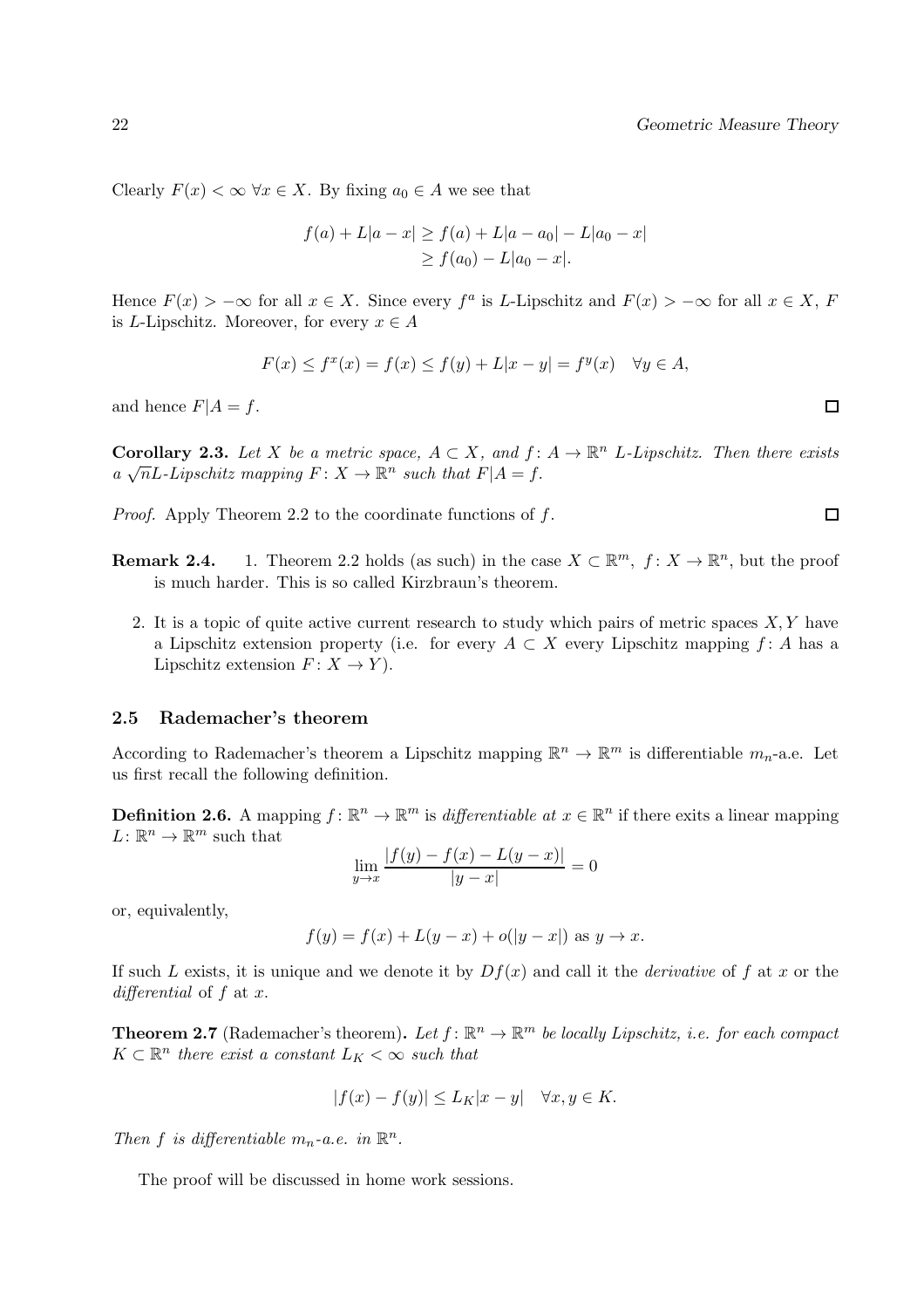#### 2.8 Linear maps and Jacobians

Let us start with the following fact: Suppose that  $L: \mathbb{R}^n \to \mathbb{R}^n$  is linear. Then

$$
m_n^*(LA) = |\!\det L| m_n^*(A)
$$

for every  $A \subset \mathbb{R}^n$ . We will not prove this formula (think of the special case  $Lx =$  $(c_1x_1, c_2x_2, \ldots, c_nx_n)$ , where  $c_1, \ldots, c_n \in \mathbb{R}$ ). We want to have a counterpart of this "area formula" in case  $L: \mathbb{R}^n \to \mathbb{R}^m$  is linear. Towards this end, let us first recall the following notions related to linear algebra (without proofs).

**Definition 2.9.** (i) A linear map  $O: \mathbb{R}^n \to \mathbb{R}^m$  is orthogonal if

$$
Ox \cdot Oy = x \cdot y \quad \forall x, y \in \mathbb{R}^n.
$$

(ii) A linear map  $S: \mathbb{R}^n \to \mathbb{R}^n$  is symmetric if

$$
x \cdot Sy = Sx \cdot y \quad \forall x, y \in \mathbb{R}^n.
$$

(iii) A linear map  $D: \mathbb{R}^n \to \mathbb{R}^n$  is *diagonal* if there are constants  $d_1, \ldots, d_n$  such that

$$
Dx = (d_1x_1, \dots, d_nx_n) \quad \forall x = (x_1, \dots, x_n) \in \mathbb{R}^n
$$

.

(iv) The *adjoint* of a linear map  $L: \mathbb{R}^n \to \mathbb{R}^m$  is the linear map  $L^*: \mathbb{R}^m \to \mathbb{R}^n$  defined by

$$
x \cdot L^* y = (Lx) \cdot y \quad \forall x \in \mathbb{R}^n, y \in \mathbb{R}^m.
$$

**Theorem 2.10.** (i)  $L^{**} = L$ .

- (*ii*)  $(AB)^* = B^*A^*$ .
- (iii)  $O^* = O^{-1}$  if  $O: \mathbb{R}^n \to \mathbb{R}^n$  is orthogonal.
- (iv)  $S^* = S$  if  $S : \mathbb{R}^n \to \mathbb{R}^n$  is symmetric.
- (v) For every symmetric map  $S: \mathbb{R}^n \to \mathbb{R}^n$  there exist an orthogonal map  $O: \mathbb{R}^n \to \mathbb{R}^n$  and a diagonal map  $D: \mathbb{R}^n \to \mathbb{R}^n$  such that

$$
S = ODO^{-1}.
$$

(*vi*) If  $O: \mathbb{R}^n \to \mathbb{R}^m$  is orthogonal, then  $n \leq m$  and

$$
O^*O = \text{id} \text{ in } \mathbb{R}^n,
$$
  

$$
OO^* = \text{id} \text{ in } O\mathbb{R}^n.
$$

**Theorem 2.11** (Polar decomposition). Let  $L: \mathbb{R}^n \to \mathbb{R}^m$  be a linear mapping.

(i) If  $n \leq m$ , there exists a symmetric map  $S: \mathbb{R}^n \to \mathbb{R}^n$  and an orthogonal map  $O: \mathbb{R}^n \to \mathbb{R}^m$ such that

$$
L = OS.
$$

(ii) If  $n \geq m$ , there a symmetric map  $S: \mathbb{R}^m \to \mathbb{R}^m$  and an orthogonal map  $O: \mathbb{R}^m \to \mathbb{R}^n$  such that

$$
L=SO^*.
$$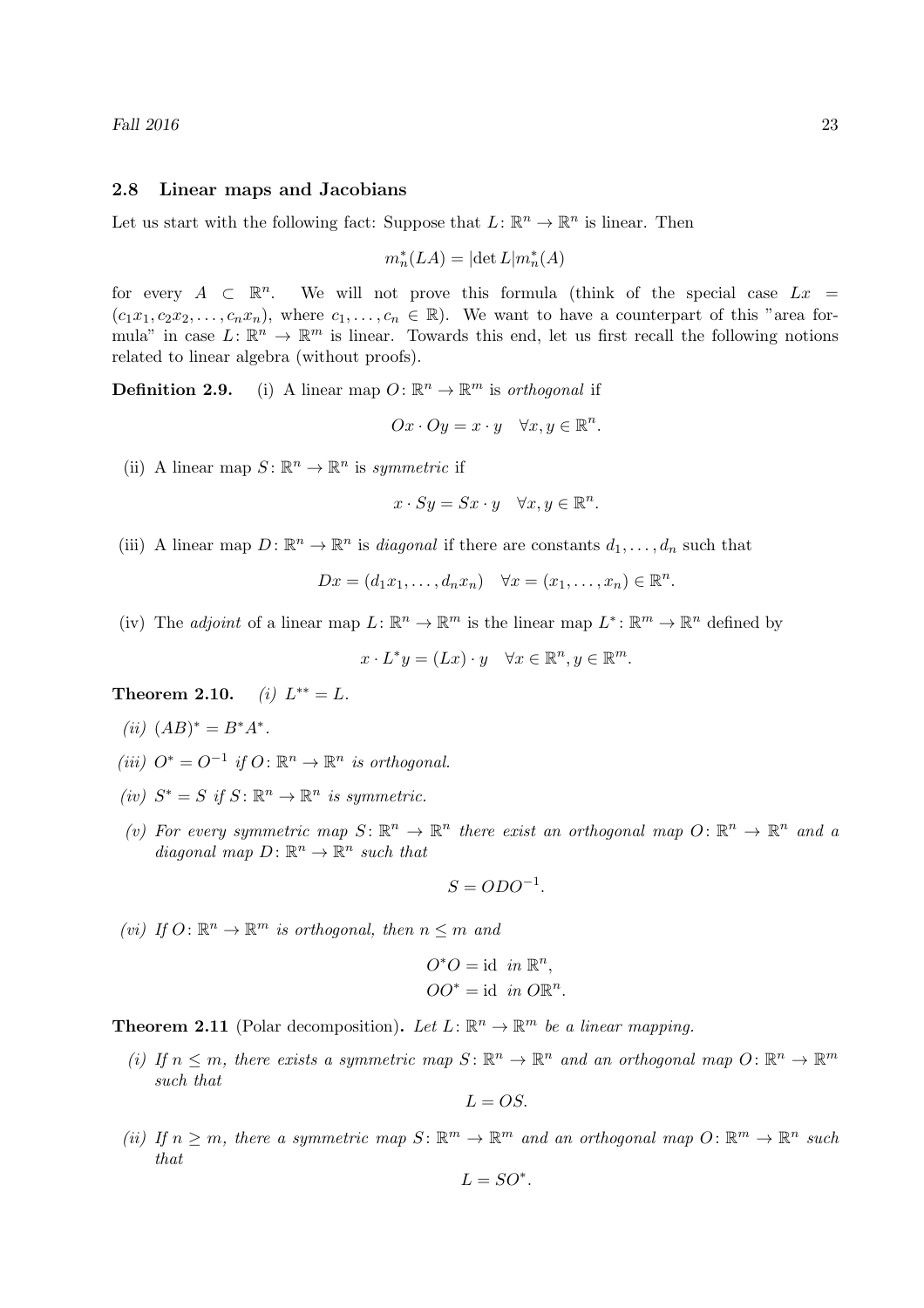For the proof, see e.g. [EG]. We are now ready to define the *Jacobian* of a linear map  $L: \mathbb{R}^n \to$  $\mathbb{R}^m$ .

**Definition 2.12.** Let  $L: \mathbb{R}^n \to \mathbb{R}^m$  be a linear mapping.

(i) If  $n \leq m$ , let  $L = OS$  be as above and define the Jacobian of L as

$$
[[L]] = |\det S|.
$$

(ii) If  $n \geq m$ , let  $L = SO^*$  be as above and define the Jacobian of L as

$$
[[L]] = |\det S|.
$$

**Theorem 2.13.** (i) If  $n \leq m$ , then  $[[L]]^2 = det(L^*L)$ .

(ii) If  $n \ge m$ , then  $[[L]]^2 = det(LL^*).$ 

$$
(iii) \ \llbracket L \rrbracket = \llbracket L^* \rrbracket.
$$

**Remark 2.14.** The Jacobian  $\llbracket L \rrbracket$  is well-defined since it is independent of the choices of S and O by Theorem 2.13.

### 2.15 Jacobians of Lipschitz mappings

Let  $f = (f_1, \ldots, f_m)$ :  $\mathbb{R}^n \to \mathbb{R}^m$  be a Lipschitz mapping. By Rademacher's theorem, f is differentiable at  $m_n$ -a.e.  $x \in \mathbb{R}^n$ . Hence the derivative  $Df(x)$  exists and can be expressed as a matrix

$$
Df(x) = \begin{pmatrix} \frac{\partial f_1}{\partial x_1} & \frac{\partial f_1}{\partial x_2} & \cdots & \frac{\partial f_1}{\partial x_n} \\ \vdots & \vdots & & \vdots \\ \frac{\partial f_m}{\partial x_1} & \frac{\partial f_m}{\partial x_2} & \cdots & \frac{\partial f_m}{\partial x_n} \end{pmatrix}
$$

at  $m_n$ -a.e.  $x \in \mathbb{R}^n$ .

**Definition 2.16.** The *Jacobian* of f at a point x, where f is differentiable, is

$$
J_f(x) = [Df(x)].
$$

#### 2.17 The area formula

Some details will be discussed in the home work classes.

In this subsection we assume that  $n \leq m$  and that  $f: \mathbb{R}^n \to \mathbb{R}^m$  is Lipschitz.

**Lemma 2.18** (Area formula for linear maps). Let  $L: \mathbb{R}^n \to \mathbb{R}^m$ ,  $n \leq m$ , be a linear map. Then

$$
\mathcal{H}^n(LA) = [\![L]\!]m_n^*(A) \quad \forall A \subset \mathbb{R}^n.
$$

Note that we have defined  $\mathcal{H}^n$  so that  $\mathcal{H}^n = m_n^*$  in  $\mathbb{R}^n$ .

**Lemma 2.19.** Let  $A \subset \mathbb{R}^n$  be Lebesgue measurable. Then

- (i)  $fA$  is  $\mathcal{H}^n$ -measurable,
- (ii) the mapping  $y \mapsto \mathcal{H}^0(A \cap f^{-1}(y))$  is  $\mathcal{H}^n$ -measurable, and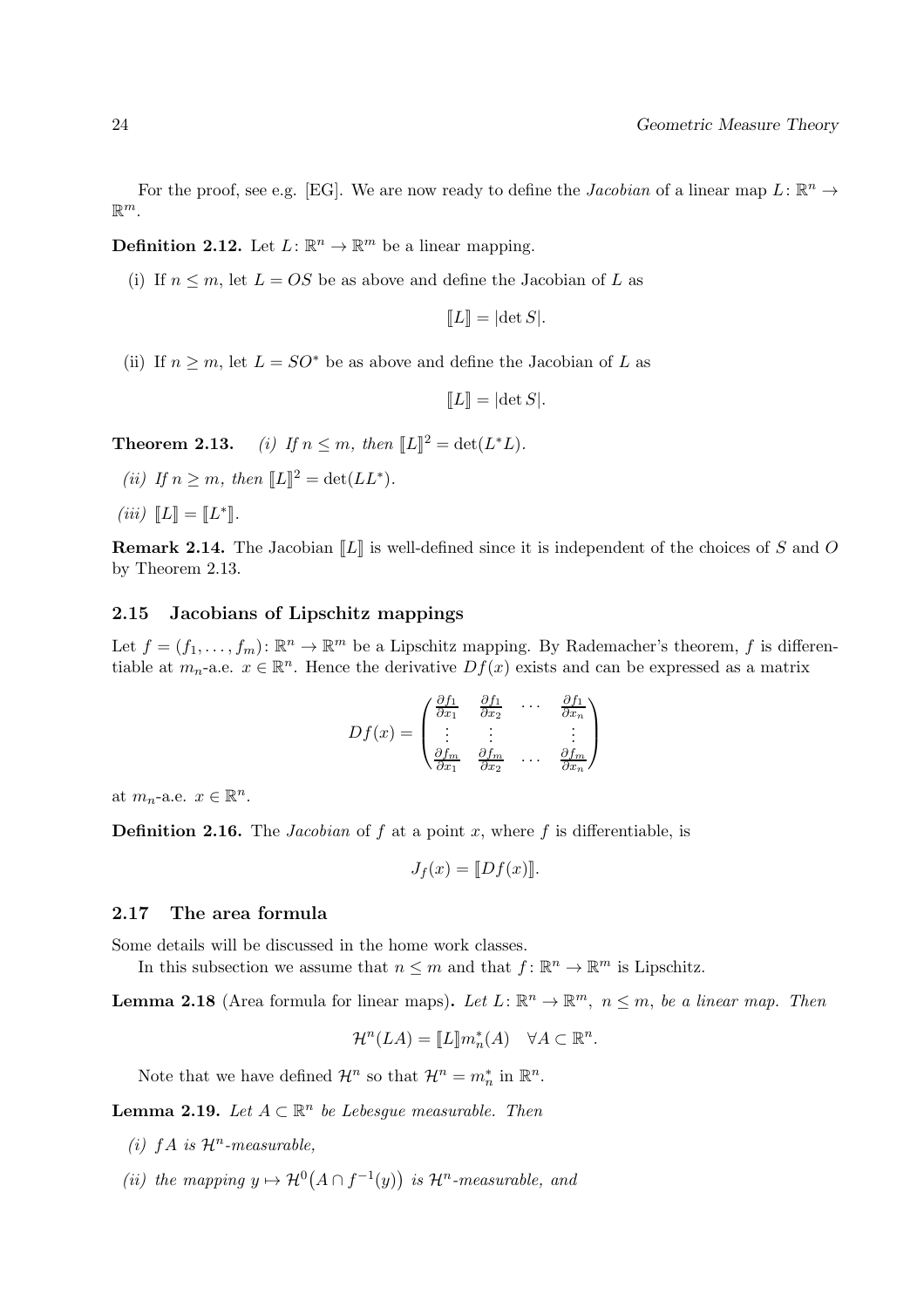(iii)

$$
\int_{\mathbb{R}^m} \mathcal{H}^0(A \cap f^{-1}(y)) d\mathcal{H}^n(y) \le (\text{Lip}(f))^n m_n(A).
$$

**Lemma 2.20.** Let  $t > 1$  and  $B = \{x \in \mathbb{R}^n : \text{ the derivative } Df(x) \text{ exists and } J_f(x) > 0\}$ . Then there exists a countable collection  $E_k \in \text{Bor}(\mathbb{R}^n)$ ,  $k \in \mathbb{N}$ , such that

(i)

$$
B = \bigcup_{k=1}^{\infty} E_k,
$$

(ii)  $f|E_k$  is one-to-one,

(iii) for every  $k \in \mathbb{N}$  there exists a symmetric automorphism  $T_k: \mathbb{R}^n \to \mathbb{R}^n$  such that

$$
\text{Lip}((f|E_k) \circ T_k^{-1}) \le t,
$$
  
\n
$$
\text{Lip}(T_k \circ (f|E_k)^{-1}) \le t,
$$
  
\n
$$
t^{-n}|\text{det }T_k| \le J_{f|E_k} \le t^n|\text{det }T_k|.
$$

The message of the lemma is that  $f$  can be locally approximated by a symmetric automorphism as closely as we wish.

**Theorem 2.21** (The area formula). Let  $f: \mathbb{R}^n \to \mathbb{R}^m, n \leq m$ , be a Lipschitz mapping. Then for every  $m_n$ -measurable set  $A \subset \mathbb{R}^n$ 

$$
\int_A J_f(x)dm_n(x) = \int_{\mathbb{R}^m} \mathcal{H}^0(A \cap f^{-1}(y))d\mathcal{H}^n(y).
$$

**Corollary 2.22** (Change of variables). Let  $f: \mathbb{R}^n \to \mathbb{R}^m$  be a Lipschitz map,  $n \leq m$ . Then for each  $m_n$ -integrable  $g: \mathbb{R}^n \to \mathbb{R}$ 

$$
\int_{\mathbb{R}^n} g(x) J_f(x) dm_n(x) = \int_{\mathbb{R}^m} \left( \sum_{x \in f^{-1}(y)} g(x) \right) d\mathcal{H}^n(y).
$$

As an application let us consider the surface area (measure) of the graph of a Lipschitz function  $g: \mathbb{R}^n \to \mathbb{R}$ . Define  $f: \mathbb{R}^n \to \mathbb{R}^{n+1}$ ,  $f(x) = (x, g(x))$ . Then

$$
Df = \begin{pmatrix} 1 & 0 & \cdots & 0 & 0 \\ 0 & 1 & 0 & \cdots & \vdots \\ \vdots & 0 & & & 0 \\ 0 & 0 & \cdots & 0 & 1 \\ \frac{\partial g}{\partial x_1} & \frac{\partial g}{\partial x_2} & \cdots & \cdots & \frac{\partial g}{\partial x_n} \end{pmatrix} = \begin{pmatrix} I_n \\ \nabla g \end{pmatrix}
$$

and  $J_f^2 = 1 + |\nabla g|^2$ . For each open  $U \subset \mathbb{R}^n$ , the graph of g over U is

$$
\Gamma = \Gamma_{g,U} = \{(x, g(x)) \colon x \in U\}
$$

and

$$
\mathcal{H}^n(\Gamma) = \int_U \sqrt{1 + |\nabla g|^2} dm_n(x).
$$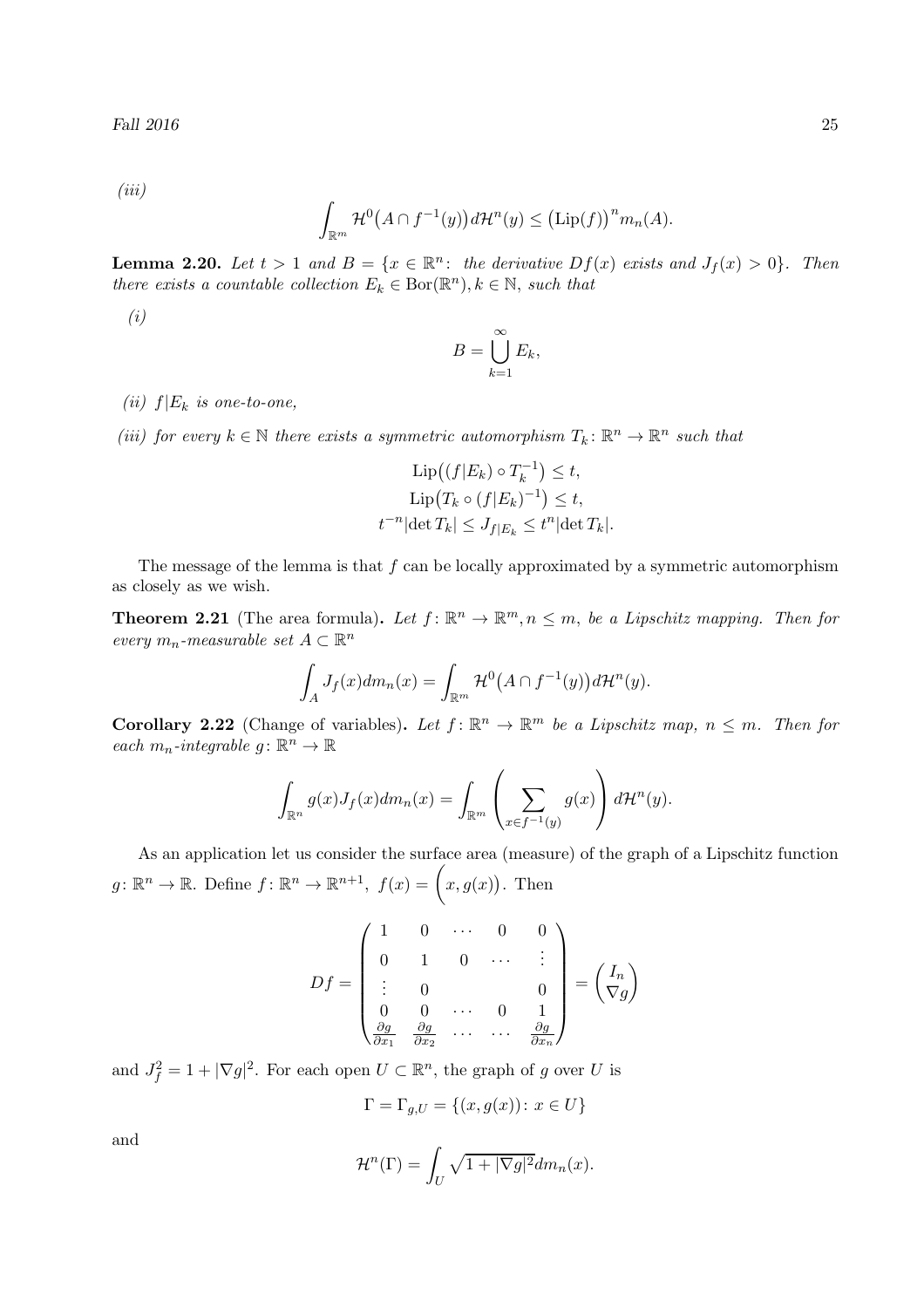# 2.23 The co-area formula

In this subsection we assume that  $n \geq m$ . Some details will be discussed in home work classes.

Let us start with linear maps  $L: \mathbb{R}^n \to \mathbb{R}^m$ ,  $n \geq m$ . Consider first the special case where  $L: \mathbb{R}^n = \mathbb{R}^m \times \mathbb{R}^k \to \mathbb{R}^m$  is the orthogonal projection onto  $\mathbb{R}^m$ ,

$$
L(x_1,\ldots,x_m,x_{m+1},\ldots,x_{m+k})=(x_1,\ldots,x_m).
$$

Then for each  $y \in \mathbb{R}^m$  the preimage  $L^{-1}(y)$  is an affine  $(n-m)$ -dimensional subspace. The preimages  $L^{-1}(y)$ ,  $y \in \mathbb{R}^m$ , decompose  $\mathbb{R}^n$  into parallel  $(n-m)$ -dimensional slices. By Fubini's theorem

$$
\int_{\mathbb{R}^m} \mathcal{H}^{n-m}(L^{-1}(y) \cap A) dm_m(y) = \mathcal{H}^n(A) = m_n(A)
$$

whenever  $A \subset \mathbb{R}^n$  is Lebesgue measurable. For a general linear map  $L: \mathbb{R}^n \to \mathbb{R}^m$ ,  $n \geq m$ , we have the following.

**Lemma 2.24.** Let  $L: \mathbb{R}^n \to \mathbb{R}^m$ ,  $n \geq m$ , be a linear mapping and  $A \subset \mathbb{R}^n$  Lebesgue measurable. Then

(i) the mapping  $y \mapsto \mathcal{H}^{n-m}(A \cap L^{-1}(y))$  is  $m_m$ -measurable, and

 $(ii)$ 

$$
\int_{\mathbb{R}^m} \mathcal{H}^{n-m}(A \cap L^{-1}(y)) dm_m(y) = [L] m_n(A).
$$

Similarly to the case of area formula, we have:

**Lemma 2.25.** Let  $f: \mathbb{R}^n \to \mathbb{R}^m$ ,  $n \geq m$ , be a Lipschitz mapping and  $A \subset \mathbb{R}^n$  Lebesgue measurable. Then

- (i) f A is  $m_m$ -measurable,
- (ii)  $A \cap f^{-1}(y)$  is  $\mathcal{H}^{n-m}$ -measurable for  $m_m$ -a.e.  $y \in \mathbb{R}^m$ ,
- (iii) the mapping  $y \mapsto \mathcal{H}^{n-m}(A \cap f^{-1}(y))$  is  $m_m$ -measurable, and
- $(iv)$

$$
\int_{\mathbb{R}^m} \mathcal{H}^{n-m}(A \cap f^{-1}(y)) dm_m(y) \le \frac{\omega_{n-m} \omega_m}{\omega_n} (\text{Lip } f)^m m_n(A).
$$

**Lemma 2.26.** Let  $t > 1$  and  $h: \mathbb{R}^n \to \mathbb{R}^n$  Lipschitz. Let

$$
B = \{x \in \mathbb{R}^n : Dh(x) \text{ exists and } J_h(x) > 0\}.
$$

Then there exists a countable collection  $D_k \in \text{Bor}(\mathbb{R}^n)$ ,  $k \in \mathbb{N}$ , such that

- (*i*)  $m_n(B \setminus \cup_k D_k) = 0,$
- (ii)  $h|D_k$  is one-to-one, and
- (iii) for each k there exists a symmetric automorphism  $S_k: \mathbb{R}^n \to \mathbb{R}^n$  such that

$$
\text{Lip}(S_k^{-1} \circ (h|D_k)) \le t,
$$
  
\n
$$
\text{Lip}((h|D_k)^{-1} \circ S_k) \le t,
$$
  
\n
$$
t^{-n}|\text{det }S_k| \le J_{h|E_k} \le t^n|\text{det }S_k|.
$$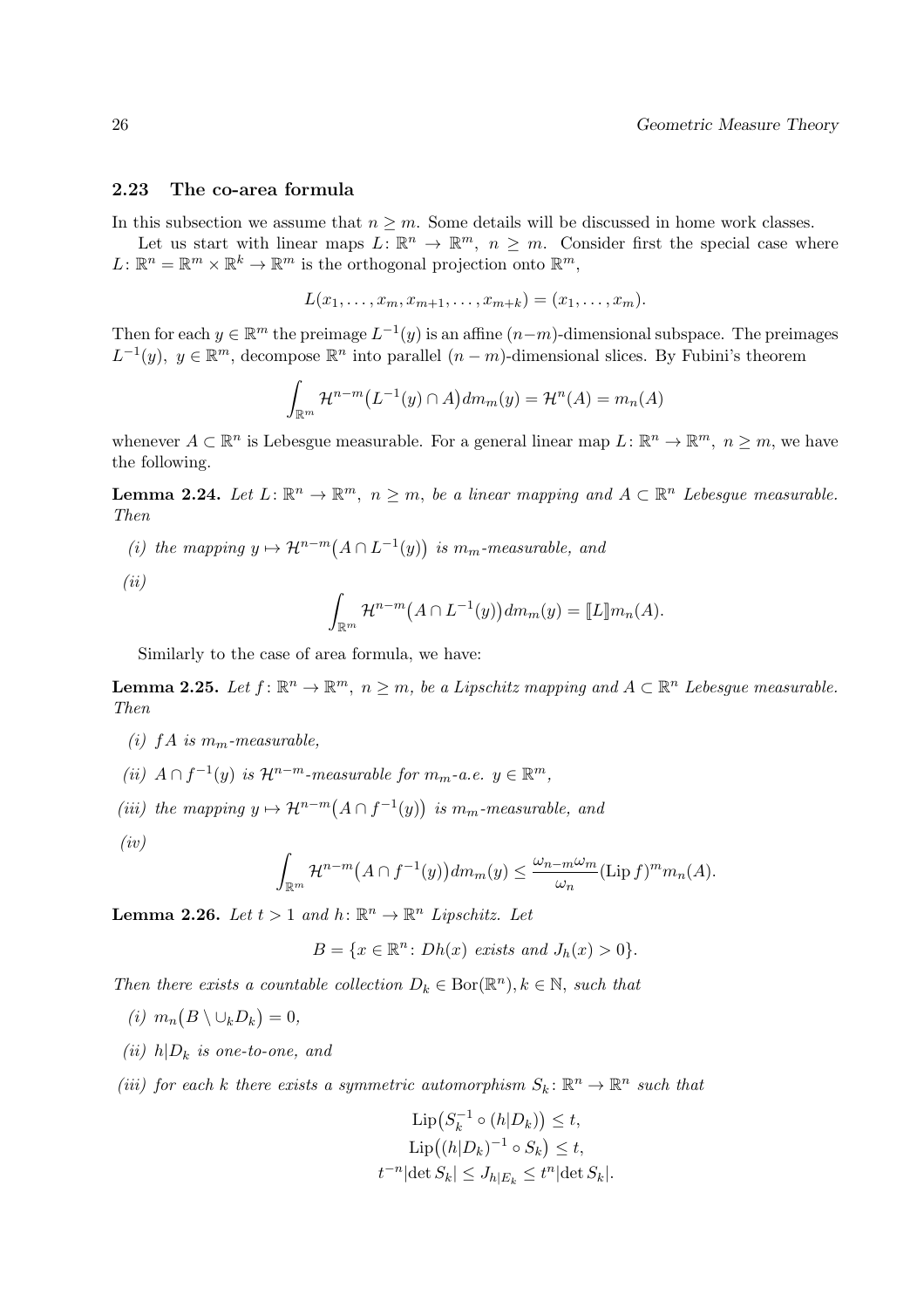Fall  $2016$   $27$ 

Note that above both the domain and the target of h is  $\mathbb{R}^n$ . For the proof of Lemma 2.26 we apply Lemma 2.20 to find sets  $E_k$  such that each  $h|E_k$  is one-to-one and then we apply Lemma 2.20 again to  $(h|E_k)^{-1}$  in  $hE_k$ .

**Theorem 2.27** (The co-area formula). Let  $f: \mathbb{R}^n \to \mathbb{R}^m$ ,  $n \geq m$ , be a Lipschitz map. Then for each  $m_n$ -measurable set  $A \subset \mathbb{R}^n$ 

$$
\int_A J_f(x)dm_n(x) = \int_{\mathbb{R}^m} \mathcal{H}^{n-m}(A \cap f^{-1}(y))dm_m(y).
$$

**Corollary 2.28** (Change of variables). Let  $f: \mathbb{R}^n \to \mathbb{R}^m, n \geq m$ , be a Lipschitz mapping. Then for each  $m_n$ -integrable function  $g: \mathbb{R}^n \to \mathbb{R}$ ,  $g| f^{-1}(y)$  is  $\mathcal{H}^{n-m}$ -integrable for  $m_m$ -a.e.  $y \in \mathbb{R}^m$  and

$$
\int_{\mathbb{R}^n} g(x) J_f(x) dm_n(x) = \int_{\mathbb{R}^m} \left( \int_{f^{-1}(y)} g d\mathcal{H}^{n-m} \right) dm_m(y).
$$

As an application we consider level sets of a Lipschitz function  $f: \mathbb{R}^n \to \mathbb{R}$ . Then  $J_f = |\nabla f|$ and hence

$$
\int_{\mathbb{R}^n} |\nabla f| dm_n = \int_{-\infty}^{\infty} \mathcal{H}^{n-1}(\{f = t\}) dt.
$$

#### 2.29 Rectifiable sets

Let us start with the following two examples

**Example 2.30.** Let  $J_0 = Q_1^0 = [0, 1]^2$  be the closed unit square of the plane and let  $J_1$  be the union of four closed squares  $Q_i^1$ ,  $i = 1, ..., 4$ , in its corners, each with edge length 1/4. In the next step each of the four squares  $Q_i^1$ ,  $i = 1, ..., 4$  of  $J_1$ , will be replaced with four corner squares  $Q_j^2$ ,  $j = 1, \ldots, 16$ , each with edge length 1/16. Continuing in this way in the step n we have  $4^n$ squares  $Q_j^n$ ,  $j = 1, \ldots, 4^n$ , each with egde length  $4^{-n}$ . Let

$$
J_n = \bigcup_{j=1}^{4^n} Q_j^n
$$

and

$$
J = \bigcap_{n=0}^{\infty} J_n.
$$

Then J is a set of Cantor type. In fact,  $J = C(1/4) \times C(1/4)$ .

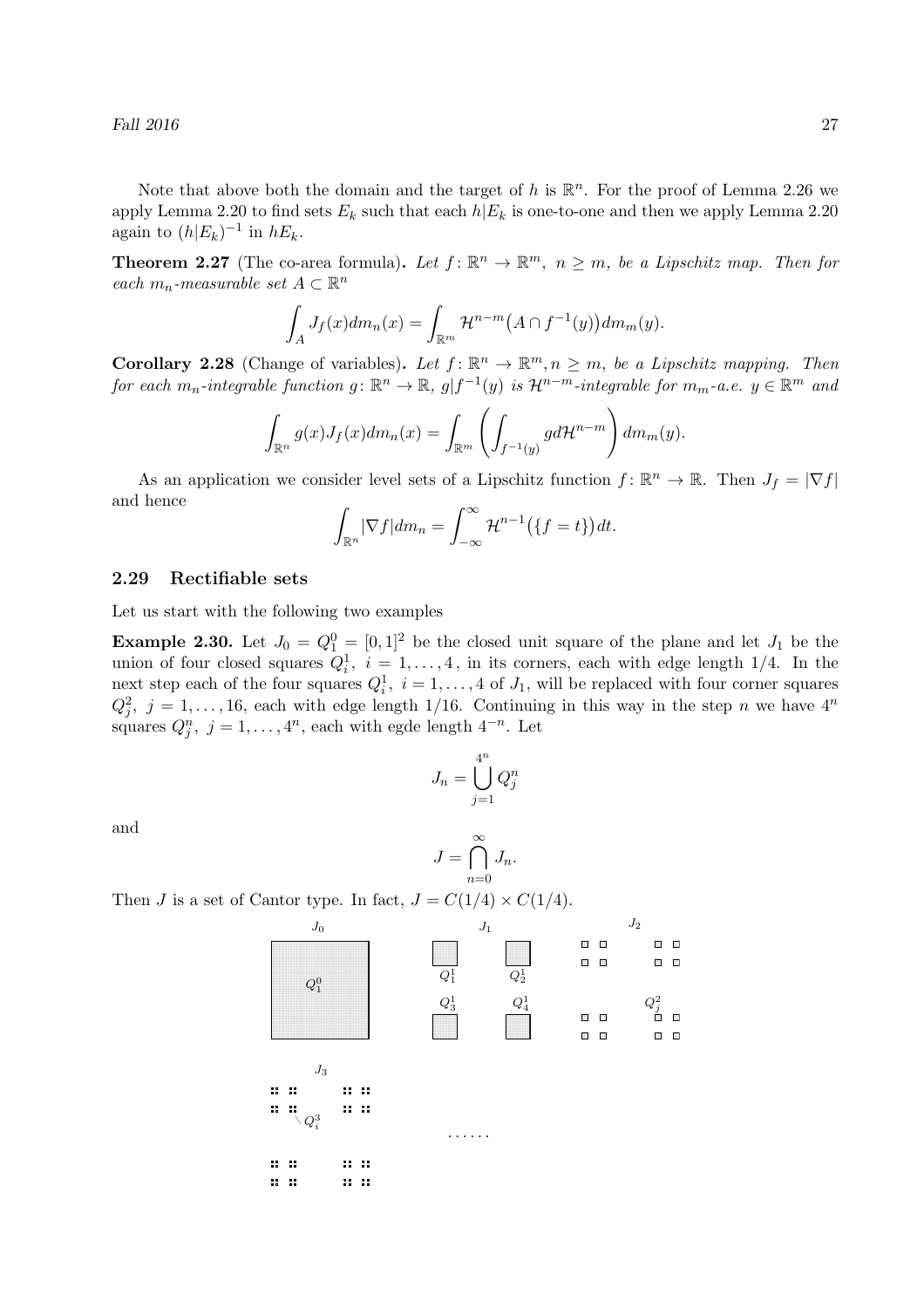What is the Hausdorff dimension dim<sub>H</sub> J of J? We find a suitable candidate for dim<sub>H</sub> J by using similarities. Observe that

$$
J = \bigsqcup_{i=1}^4 \tilde{J}_i,
$$

where  $\tilde{J}_i$  is similar to J with the scaling factor 1/4, and hence  $\mathcal{H}^s(\tilde{J}_i) = (1/4)^s \mathcal{H}^s(J)$  and further

$$
\mathcal{H}^s(J) = 4(1/4)^s \mathcal{H}^s(J).
$$

If J is an s-set (i.e.  $0 < H<sup>s</sup>(J) < \infty$ ), then we get from above that

$$
4(1/4)^s=1
$$

which gives  $s = 1$ . Let us give some further details. Fix  $\delta > 0$ . Observe first that  $d(Q_j^n) = \sqrt{2}/4^n$ . If  $n \in \mathbb{N}$  is so large that  $\sqrt{2}/4^n \leq \delta$ , then  $\{Q_j^n\}_{j=1}^{4^n}$  is a  $\delta$ -covering of J and thus

$$
\mathcal{H}_{\delta}^{1}(J) \le \sum_{j=1}^{4^{n}} d(Q_{j}^{n}) \le 4^{n} \sqrt{2}/4^{n} = \sqrt{2}.
$$

Therefore  $\mathcal{H}^1(\mathcal{J}) \leq \sqrt{2} < \infty$ . By an argument similar to that in the proof of Theorem 1.55 one can show that  $\mathcal{H}^1(J) > 0$ . Thus

$$
\dim_{\mathcal{H}}(J) = 1 \quad \text{and} \quad 0 < \mathcal{H}^1(J) < \infty,
$$

in other words  $J$  is a 1-set. However, its geometric structure is very different from that of a rectifiable curve.

Remark.: A positive lower bound can also be found by using an orthogonal projection  $P: \mathbb{R}^2 \to$ S onto a line S with slope  $-2$ . Then the image set  $P(J)$  is a segment with length  $3/\sqrt{5}$ . Because the projection P is 1-Lipschitz, then  $\mathcal{H}^1(J) \geq \mathcal{H}^1(P(J)) = 3/\sqrt{5}$ . In fact, it can be shown that  $\mathcal{H}^1(J) = \sqrt{2}.$ 



It was pointed out above that  $J = C(1/4) \times C(1/4)$ . Observe that  $\dim_{\mathcal{H}}(J) = 1 = 2 \log 2 / \log 4 =$  $\dim_{\mathcal{H}} C(1/4) + \dim_{\mathcal{H}} C(1/4).$ 

**Example 2.31.** Let  $q_1, q_2, \ldots$  be those points of the closed unit disk  $\overline{D} = \{x \in \mathbb{R}^2 : |x| \leq 1\}$  whose both coordinates are rational numbers. These points form a countable dense subset of  $\bar{D}$ . Let

$$
E = \bigcup_{j=1}^{\infty} S_j,
$$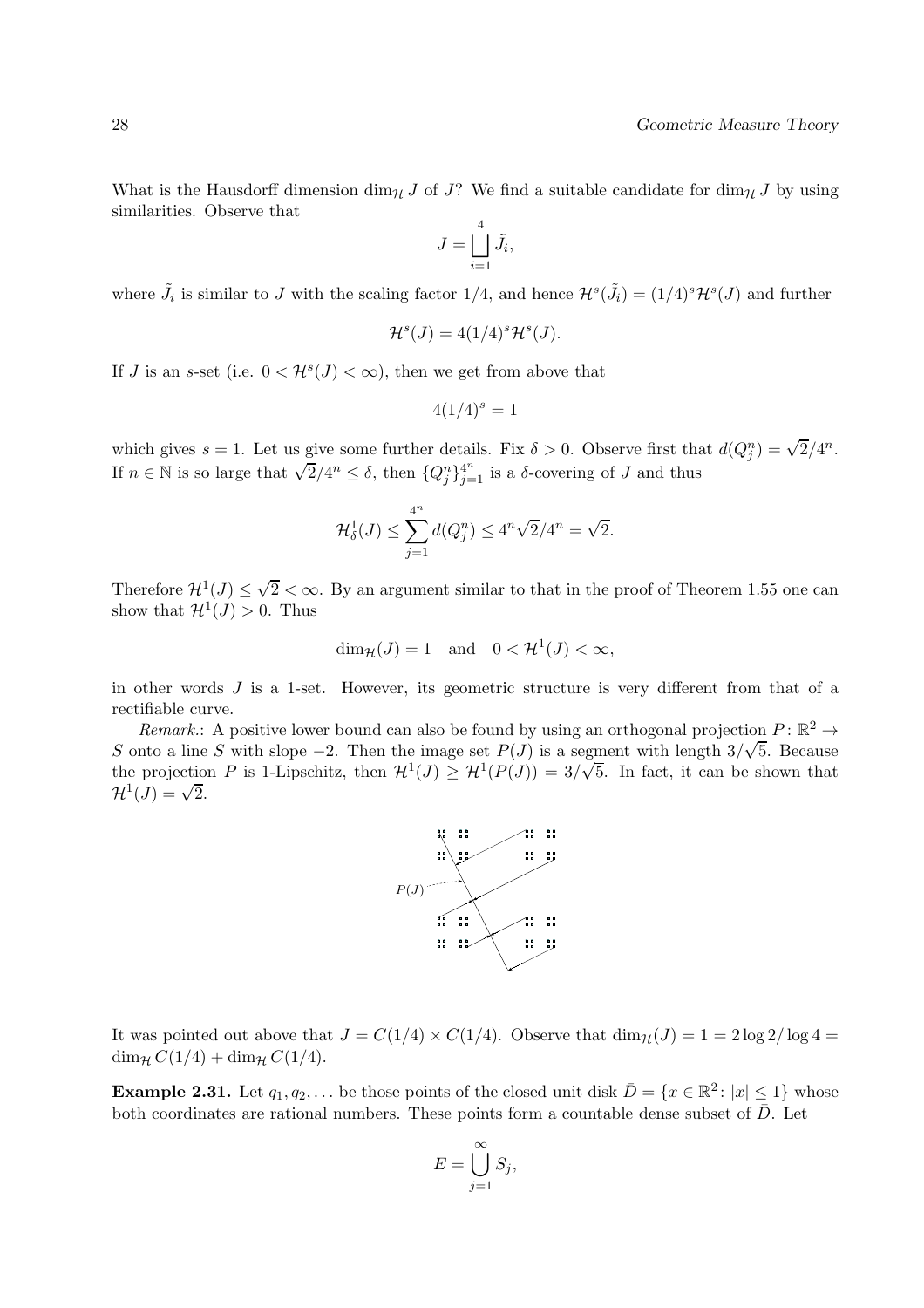where

$$
S_j = \{x \in \mathbb{R}^2 \colon |x - q_j| = 2^{-j}\}.
$$

Now

$$
0 < H^1(E) \le \sum_{j=1}^{\infty} 2\pi \, 2^{-j} = 2\pi < \infty.
$$

Thus E is a 1-set and  $\dim_{\mathcal{H}} E = 1$ . However, E is dense in  $\bar{D}$ ,  $\bar{E} \cap \bar{D} = \bar{D}$ , and therefore E is "very big". In which sense does  $E$  resemble a rectifiable arc?

These and other similar examples raise several questions:

- In which sense the Cantor-set of Example 2.30 is different from a rectifiable arc?
- What kind of set is a general 1-set? Is there a way to distinguish between "Cantor-type" and "rectifiable" parts and how these parts could be defined?
- Rectifiable arcs have tangent lines a.e. Does this property have a counterpart for sets such as in Example 2.31?

Recall Lebesgue's density theorem from Real Analysis I: If  $E \in \text{Leb}(\mathbb{R}^n)$ , then

$$
\lim_{r \to 0+} \frac{m_n(E \cap B(x,r))}{m_n(B(x,r))} = 1
$$

for a.e.  $x \in E$ . It is a natural question whether Hausdorff measures have some similar properties. Recall that we defined the Hausdorff measure so that  $\mathcal{H}^n(\bar{B}(x,1)) = \omega_n$  for  $B(x,r) \subset \mathbb{R}^n$ . Keeping this in mind we define:

**Definition 2.32.** Let  $0 \le s < \infty$ ,  $A \subset \mathbb{R}^n$  and  $a \in \mathbb{R}^n$ . The upper and lower s-densities of A at the point a are

$$
\Theta^{*s}(A, a) = \limsup_{r \to 0+} \frac{\mathcal{H}^s(A \cap \bar{B}(a, r))}{\omega_s r^s},
$$

$$
\Theta_*^s(A, a) = \liminf_{r \to 0+} \frac{\mathcal{H}^s(A \cap \bar{B}(a, r))}{\omega_s r^s}.
$$

If  $\Theta_*^s(A,a) = \Theta^{*s}(A,a)$ , then this value is called the *(s-dimensional) density of A at a* and denoted by  $\Theta^s(A,a)$ .

We study densities using covering theorems. Recall from Real Analysis I the following basic covering theorem and the notion of a Vitali covering of a set. If B is an open (closed) ball centered at x with radius r, then  $5B$  is an open (closed) ball centered at x with radius  $5r$ .

**Theorem 2.33** (Basic covering theorem). Let F be an arbitrary family of balls of  $\mathbb{R}^n$  s.t.

$$
D = \sup\{d(B) \colon B \in \mathcal{F}\} < \infty.
$$

Then there exists a countable (possibly finite) family  $\mathcal{G} \subset \mathcal{F}$  s.t.

$$
B_i \cap B_j = \emptyset \quad \forall B_i, B_j \in \mathcal{G}, \ B_i \neq B_j, \quad i.e. \ the \ balls \ of \ \mathcal{G} \ are \ disjoint; \ and
$$

$$
\bigcup_{B \in \mathcal{F}} B \subset \bigcup_{B \in \mathcal{G}} 5B.
$$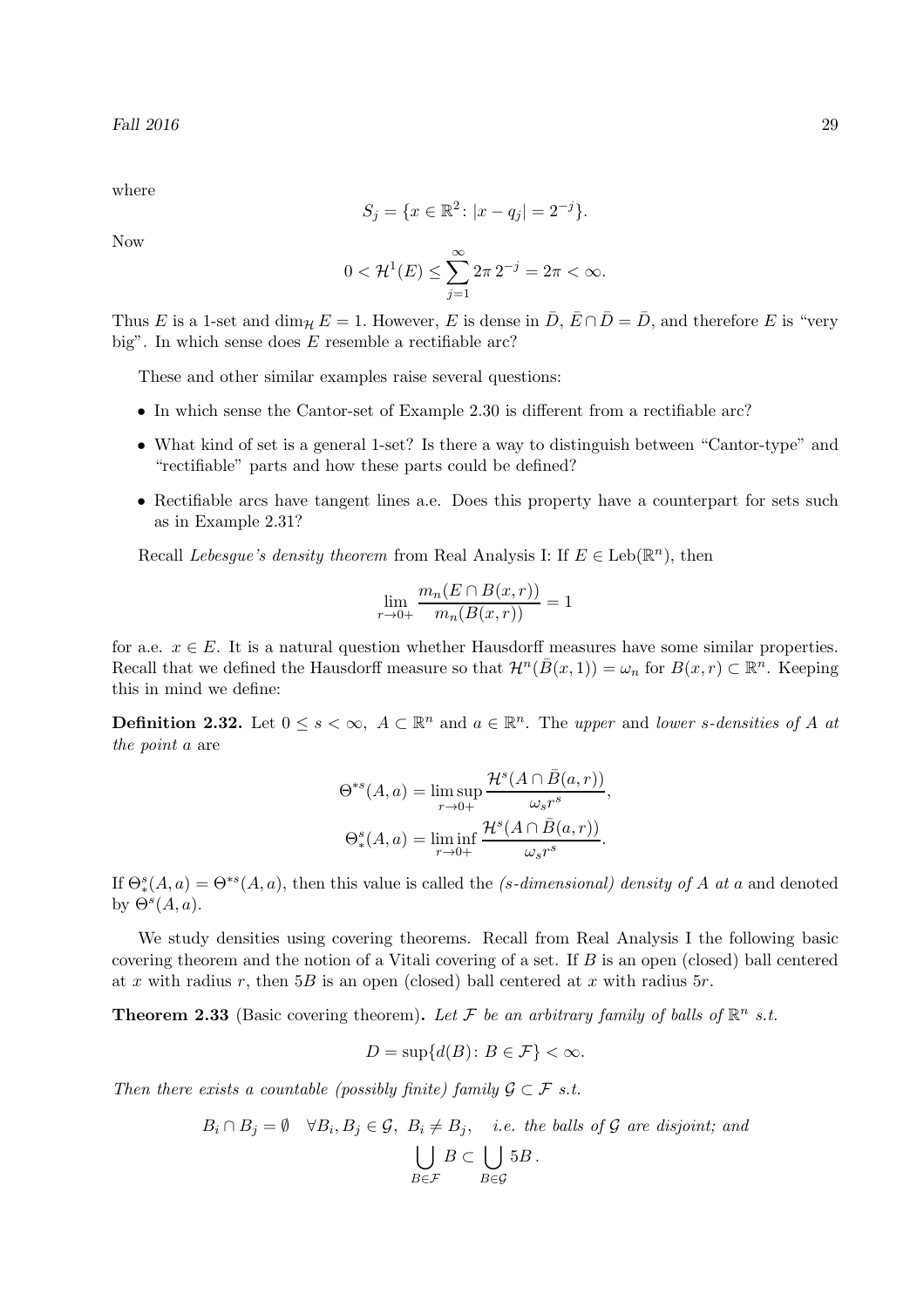**Definition 2.34.** Let  $V$  be a family of balls in  $\mathbb{R}^n$ . We say that  $V$  is a *Vitali covering* of a set  $E \subset \mathbb{R}^n$  if for every  $x \in E$  and every  $\varepsilon > 0$  there exists  $B \in \mathcal{V}$  s.t.  $x \in B$  and  $d(B) < \varepsilon$ . The family  $V$  is a closed (open) Vitali covering if every  $B \in V$  is closed (open) ball.

**Theorem 2.35** (Vitali's covering theorem for Hausdorff measures). Let  $0 < s < \infty$  and let V be a closed Vitali covering of a set  $E \subset \mathbb{R}^n$ . Then there exists a countable family of disjoint balls  $B_i \in V$ s.t. either

$$
(2.36)\qquad \qquad \sum_{i=1}d(B_i)^s=\infty
$$

or

(2.37) 
$$
\mathcal{H}^s(E \setminus \bigcup_{i=1} B_i) = 0.
$$

Remark 2.38. Applying so called Besicovitch's covering theorem we obtain a counterpart of Theorem 2.35 for a general Radon-measure of  $\mathbb{R}^n$ .

*Proof.* We may suppose that  $0 < d(B) < 1$  for all  $B \in V$ . We choose the balls inductively: Let  $B_1 \in V$  be arbitrary. Suppose that disjoint balls  $B_1, \ldots, B_m \in V$  have been chosen. Let

$$
d_m = \sup \{ d(B) \colon B \in \mathcal{V}, \ B \cap B_i = \emptyset \ \forall 1 \leq i \leq m \}.
$$

If  $d_m = 0$ , then

$$
E \subset \bigcup_{i=1}^{m} B_i,
$$

and the claim is proven ((2.37) holds). Indeed, if there exists  $x \in E \setminus \cup_{i=1}^m B_i$ , then

$$
dist(x, \cup_{i=1}^{m} B_i) > 0,
$$

because  $\cup_{i=1}^m B_i$  is compact. Because  $\mathcal V$  is a Vitali covering of E, there would exist  $B \in \mathcal V$  s.t.  $x \in B$ and  $B \cap \bigcup_{i=1}^{m} B_i = \emptyset$  and therefore  $d_m > 0$ .

If  $d_m > 0$ , then choose  $B_{m+1} \in V$  such that  $d(B_{m+1}) > d_m/2$ . If this selection process will not end for any m, we obtain disjoint balls  ${B_i}_{i=1}^{\infty} \subset \mathcal{V}$ . Therefore we must show: If

$$
\sum_{i=1}^{\infty} d(B_i)^s < \infty,
$$

then the condition (2.37) holds. For this purpose we show first that

(2.39) 
$$
E \setminus \bigcup_{i=1}^{k} B_i \subset \bigcup_{j=k+1}^{\infty} 5B_j \quad \forall k \in \mathbb{N}.
$$

Indeed, if

$$
x \in E \setminus \bigcup_{i=1}^k B_i,
$$

then  $x \in \overline{B} \in \mathcal{V}$ , where  $\overline{B} \cap B_i = \emptyset$  for all  $1 \leq j \leq k$ . Because  $d(B_m) \to 0$  as  $m \to \infty$ , then  $d(B) > 2d(B_{m+1})$  for some m. Then B must intersect one of the sets  $B_{k+1}, \ldots, B_m$ , because otherwise

$$
d_m \ge d(\tilde{B}) > 2d(B_{m+1}) > d_m.
$$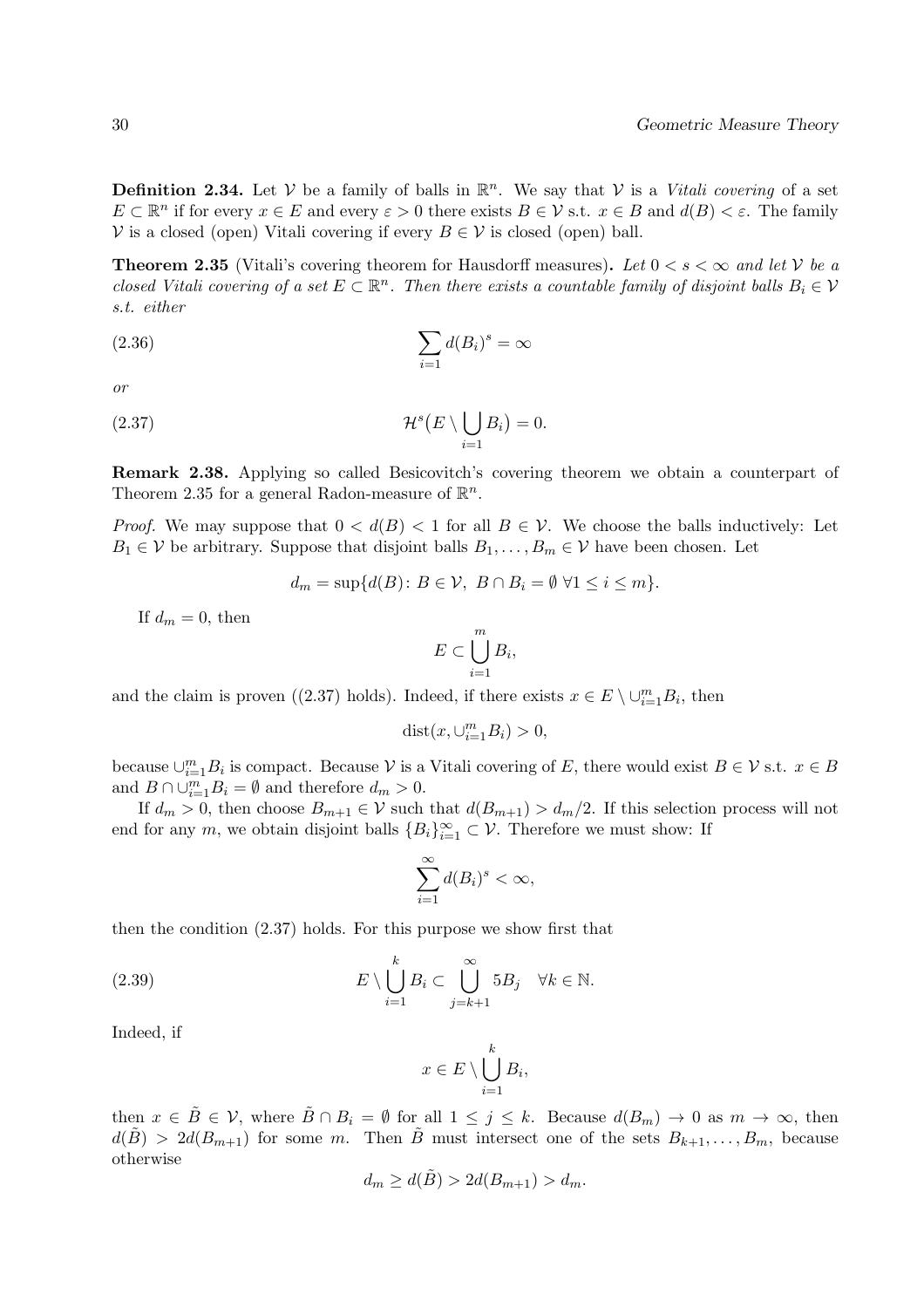Fall  $2016$   $31$ 

Let  $B_j$  be the first one of the balls  $B_{k+1}, \ldots, B_m$ , which  $\tilde{B}$  intersects. Then

$$
\tilde{B} \cap B_j \neq \emptyset
$$
,  $d(B_j) > d_{j-1}/2 \geq d(\tilde{B})/2$  and  $k+1 \leq j \leq m$ .

Thus  $\tilde{B} \subset 5B_j$  and (2.39) holds.



Finally let  $\delta > 0$ . When k is large enough, then  $d(5B_i) \leq \delta$  for all  $j \geq k$ . Thus

$$
\mathcal{H}_{\delta}^{s}(E \setminus \bigcup_{i=1}^{\infty} B_{i}) \leq \mathcal{H}_{\delta}^{s}(E \setminus \bigcup_{i=1}^{k} B_{i})
$$
\n
$$
\leq \mathcal{H}_{\delta}^{s}(\bigcup_{j=k+1}^{\infty} 5B_{j})
$$
\n
$$
\leq \omega_{s} 2^{-s} \sum_{j=k+1}^{\infty} d(5B_{j})^{s}
$$
\n
$$
= \omega_{s} (5/2)^{s} \sum_{j=k+1}^{\infty} d(B_{j})^{s} \to 0
$$

as  $k \to \infty$ . Thus

$$
\mathcal{H}^s_\delta\big(E\setminus\bigcup_{i=1}^\infty B_i\big)=0
$$

for all  $\delta > 0$  and (2.37) holds.

The next theorem is useful when studying local properties of s-sets.

**Theorem 2.40.** Let  $0 < s < \infty$ ,  $A \subset \mathbb{R}^n$ , and  $\mathcal{H}^s(A) < \infty$ .

- (a)  $2^{-s} \leq \Theta^{*s}(A, a) \leq 1$  for  $\mathcal{H}^s$ -a.e.  $a \in A$ .
- (b) If A is  $\mathcal{H}^s$ -measurable, then  $\Theta^{*s}(A,a) = 0$   $\mathcal{H}^s$ -a.e.  $a \in \mathbb{R}^n \setminus A$ .
- **Remark 2.41.** 1. The lower density  $\Theta_*^s(A, a)$  could be zero for every  $a \in \mathbb{R}^n$  even if  $\mathcal{H}^s(A) > 0$ ; see [Ma, Exerc. 2, p. 99 and 4.12].
	- 2. The upper bound 1 in (a) is sharp for all  $s > 0$ . The lower bound  $2^{-s}$  is sharp for  $0 < s \le 1$ , but it is not known whether it is sharp for  $s > 1$ ; see [Ma, 6.4 (2)].

Proof. We first prove the left inequality of part (a). Observe first that

$$
\{x \in A : \Theta^{*s}(A, x) < 2^{-s}\} = \bigcup_{k=1}^{\infty} \underbrace{\{x \in A : \mathcal{H}^s(A \cap \bar{B}(x, r)) < 2^{-s}\omega_s(1 - 1/k)r^s \quad \forall \ 0 < r < 1/k\}}_{=C_k}
$$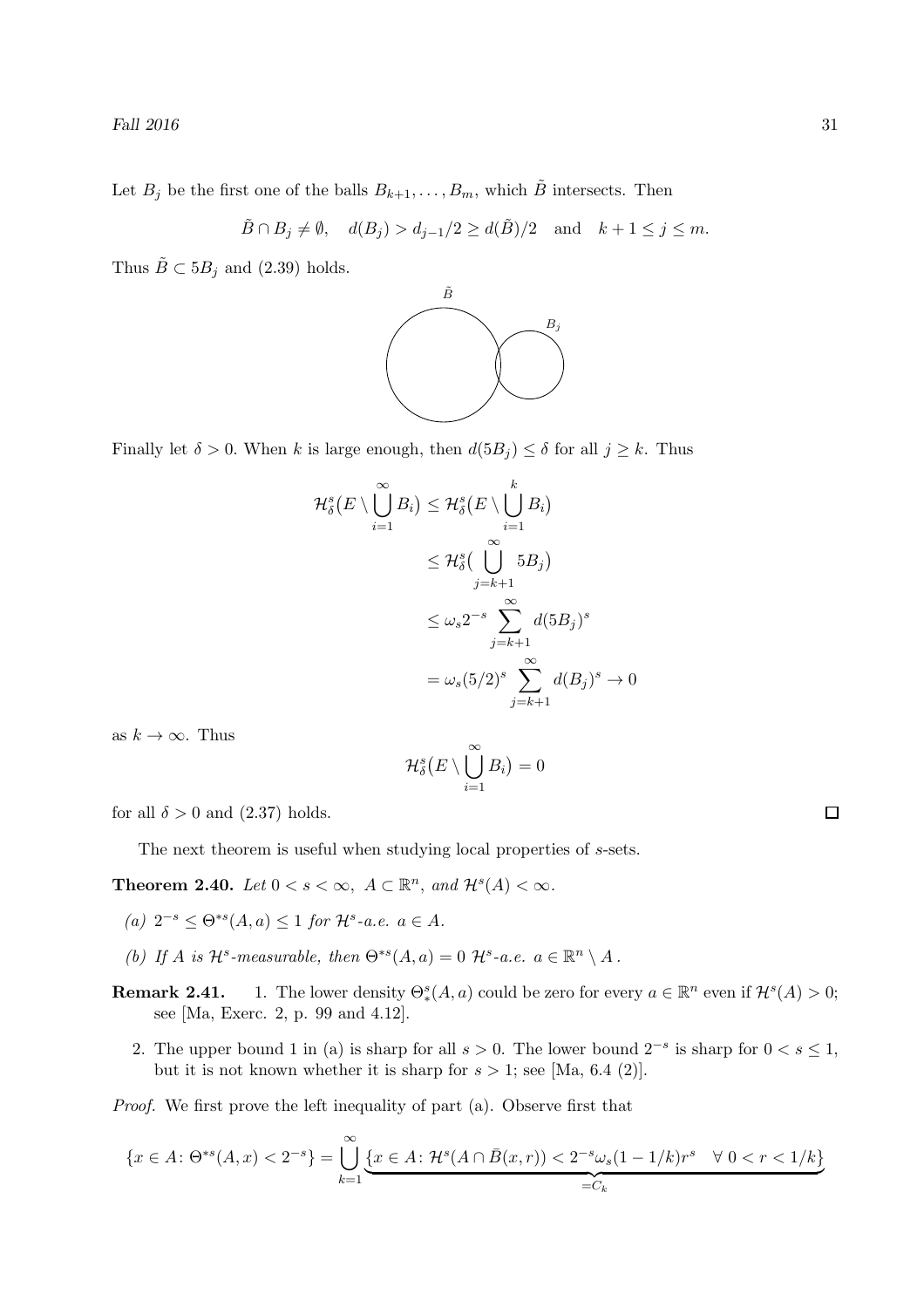and then show that  $\mathcal{H}^s(C_k) = 0$  for all  $k \in \mathbb{N}$ . Fix  $k \in \mathbb{N}$ ,  $\varepsilon > 0$ , and denote  $C = C_k$ . Cover C with the sets  $E_j$ ,  $j \in \mathbb{N}$ , s.t.  $0 < d(E_j) < 1/k$ ,  $C \cap E_j \neq \emptyset$ , and

$$
2^{-s}\omega_s \sum_{j=1}^{\infty} d(E_j)^s \le \mathcal{H}^s(C) + \varepsilon.
$$

For every j choose  $x_j \in C \cap E_j$  and denote  $r_j = d(E_j)$ . Because  $C \cap E_j \subset A \cap \overline{B}(x_j, r_j)$ , then

$$
\mathcal{H}^s(C) \leq \sum_{j=1}^{\infty} \mathcal{H}^s(C \cap E_j)
$$
  
\n
$$
\leq \sum_{j=1}^{\infty} \mathcal{H}^s(A \cap \bar{B}(x_j, r_j))
$$
  
\n
$$
\leq 2^{-s} \omega_s \sum_{j=1}^{\infty} (1 - 1/k) r_j^s
$$
  
\n
$$
= 2^{-s} \omega_s (1 - 1/k) \sum_{j=1}^{\infty} d(E_j)^s
$$
  
\n
$$
\leq (1 - 1/k)(\mathcal{H}^s(C) + \varepsilon).
$$

Letting  $\varepsilon \to 0$  we see that  $\mathcal{H}^s(C) = 0$ , because  $1 - 1/k < 1$  and  $\mathcal{H}^s(C) < \infty$ .

We next prove the right hand side inequality of part (a). Because  $\mathcal{H}^s$  is a Borel regular (outer measure), we may suppose that A is a Borel set. Then Corollary 1.44 shows that  $\mathcal{H}^s \subset A$  is a Radon measure.

For  $t > 1$ , let

$$
E = \{ x \in A \colon \Theta^{*s}(A, x) > t \}.
$$

We wish to show that  $\mathcal{H}^s(E) = 0$ . Let  $\delta > 0$  and  $\varepsilon > 0$ . Because  $\mathcal{H}^s \cup A$  is a Radon measure, there exists an open set  $U \subset \mathbb{R}^n$  s.t.  $E \subset U$  and

$$
\mathcal{H}^s(A \cap U) < \mathcal{H}^s(E) + \varepsilon.
$$

For every  $x \in E$  there exists a radius  $r_x < \delta/2$ , for which  $B(x, r_x) \subset U$  and a sequence of radii  $r_i < r_x$ ,  $r_i \rightarrow 0$ , s.t.

(2.42) 
$$
\mathcal{H}^s(A \cap \bar{B}(x,r_i)) > t\omega_s r_i^s \quad \forall i \in \mathbb{N}.
$$

(Note that the sequence  $r_i$  depends on x hence  $r_i = r_i(x)$ .) Next we apply Vitali's covering theorem to the Vitali covering  $\mathcal{V} = \{\overline{B}(x, r_i): x \in E, i \in \mathbb{N}\}\$  of E. Therefore there exist disjoint closed balls  ${B_i} \subset \mathcal{V}$  s.t.

(2.43) 
$$
\mathcal{H}^s(E \setminus \cup_j B_j) = 0.
$$

Note that by (2.42)

$$
t\omega_s 2^{-s} \sum_j d(B_j)^s \le \sum_j \mathcal{H}^s(A \cap B_j) \le \mathcal{H}^s(A \cap U) \le \mathcal{H}^s(E) + \varepsilon < \infty,
$$

and therefore the option (2.36) does not hold and, consequently, (2.43) follows. Hence

$$
\mathcal{H}^s(E) + \varepsilon \ge t2^{-s}\omega_s \sum_j d(B_j)^s \ge t \mathcal{H}^s_\delta(E \cap \cup_j B_j) \ge t \mathcal{H}^s_\delta(E),
$$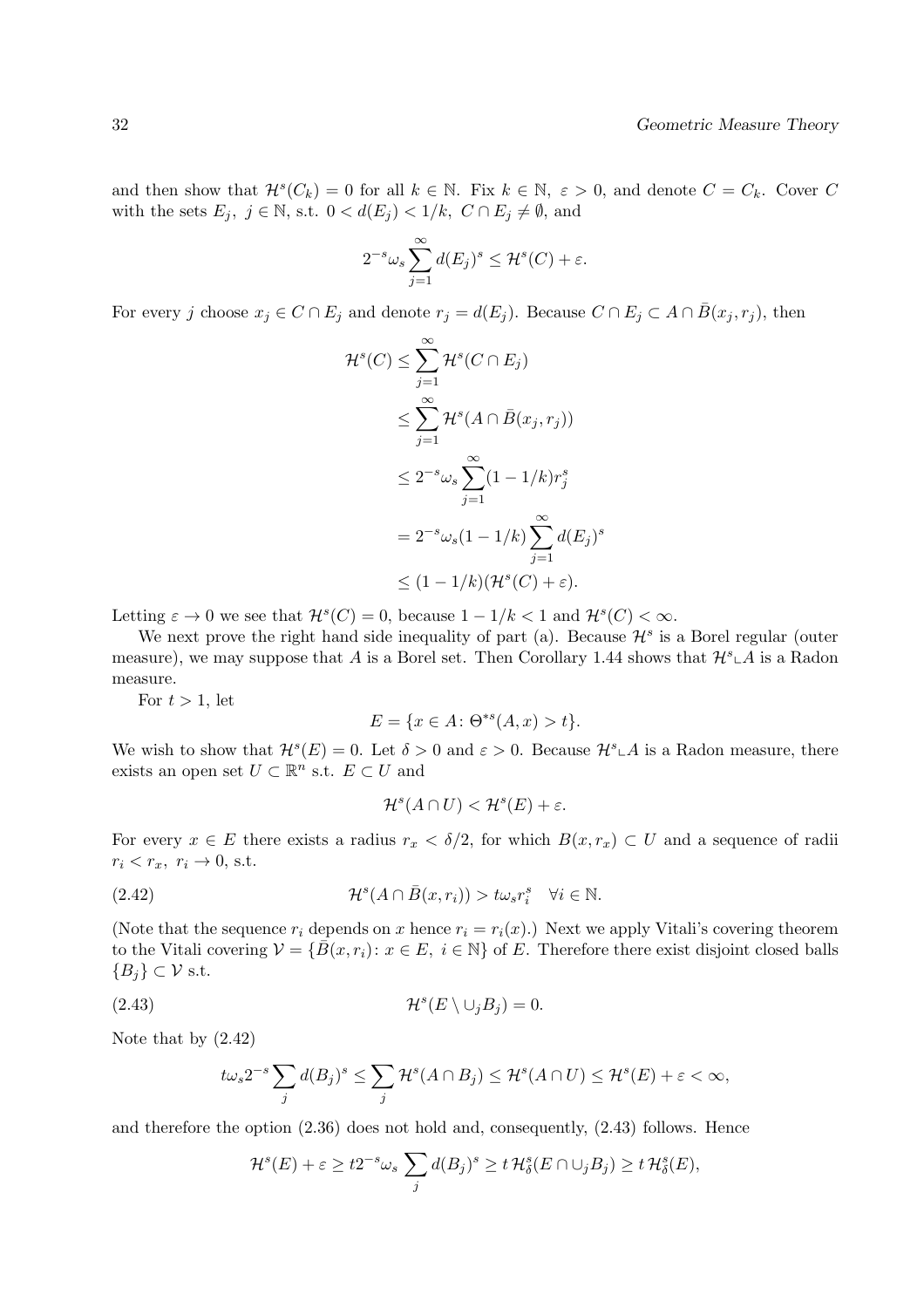where the last inequality follows from (2.43) and the subadditivity of  $\mathcal{H}_{\delta}^s$ . Letting  $\varepsilon \to 0$  and  $\delta \to 0$ , we obtain  $t \mathcal{H}^s(E) \leq \mathcal{H}^s(E) < \infty$ . Therefore  $\mathcal{H}^s(E) = 0$ , because  $t > 1$ .

Finally we prove (b): Let  $t > 0$  and

$$
B = \{x \in \mathbb{R}^n \setminus A \colon \Theta^{*s}(A, x) > t\}.
$$

We prove that  $\mathcal{H}^s(B) = 0$ . Fix  $\delta > 0$  and  $\varepsilon > 0$ . We apply part (b) of Theorem 1.24 to the Borel regular outer measure  $\mathcal{H}^s \perp A$  (see Lemma 1.23). Because  $(\mathcal{H}^s \perp A)(B) = 0$ , then by 1.24 there exists an open  $U \subset \mathbb{R}^n$  s.t.  $B \subset U$  and  $\mathcal{H}^s(A \cap U) < \varepsilon$ . For every  $x \in B$  there exists a radius  $0 < r(x) < \delta$ s.t.  $\bar{B}(x, r(x)) \subset U$  and

$$
\mathcal{H}^s\big(A\cap\bar{B}(x,r(x))\big)>\text{t}\omega_s\big(r(x)\big)^s.
$$

From the basic covering theorem 2.33 it follows that there exist (countably many) disjoint balls  $B_i = \bar{B}(x_i, r(x_i))$  s.t.  $B \subset \cup_i 5B_i$ . Thus

$$
t \mathcal{H}_{10\delta}^{s}(B) \leq t2^{-s}\omega_{s} \sum_{i} d(5B_{i})^{s}
$$

$$
= 5^{s}t2^{-s}\omega_{s} \sum_{i} d(B_{i})^{s}
$$

$$
\leq 5^{s} \sum_{i} \mathcal{H}^{s}(A \cap B_{i})
$$

$$
\leq 5^{s} \mathcal{H}^{s}(A \cap U)
$$

$$
\leq 5^{s}\varepsilon.
$$

Letting  $\varepsilon \to 0$  we see that  $\mathcal{H}_{10\delta}^s(B) = 0$ , which implies further that  $\mathcal{H}^s(B) = 0$  as  $\delta \to 0$ .  $\Box$ 

**Corollary 2.44.** Let  $A, B \subset \mathbb{R}^n$  be  $\mathcal{H}^s$ -measurable s.t.  $B \subset A$  and  $\mathcal{H}^s(A) < \infty$ . Then for  $\mathcal{H}^s$ -a.e.  $x \in B$  there holds:

$$
\Theta^{*s}(A,x)=\Theta^{*s}(B,x) \quad and \quad \Theta^s_*(A,x)=\Theta^s_*(B,x).
$$

Proof.

$$
\frac{\mathcal{H}^s(A \cap \bar{B}(x,r))}{\omega_s r^s} = \underbrace{\frac{\mathcal{H}^s((A \setminus B) \cap \bar{B}(x,r))}{\omega_s r^s}}_{\frac{r \to 0+}{\omega_s} 0} + \frac{\mathcal{H}^s(B \cap \bar{B}(x,r))}{\omega_s r^s}.
$$

**Definition 2.45.** A set  $E \subset \mathbb{R}^n$  is  $m\text{-}rectifiable, m \in \mathbb{N}$ , if  $\mathcal{H}^m(E) < \infty$  and there exists Lipschitz maps  $f_i: \mathbb{R}^m \to \mathbb{R}^n$ ,  $i \in \mathbb{N}$ , such that

$$
\mathcal{H}^m\left(E\setminus\bigcup_i f_i\mathbb{R}^m\right)=0.
$$

Usually the finiteness of  $\mathcal{H}^s(E)$  is not required, in which case E is called *countably m-rectifiable*. By the McShane-Whitney extension theorem 2.2 it is equivalent to say that

$$
\mathcal{H}^m\left(E\setminus\bigcup_i f_iA_i\right)=0,
$$

where  $A_i \subset \mathbb{R}^m$  and  $f_i: A_i \to \mathbb{R}^n$  are Lipschitz. More importantly, by applying Rademacher's theorem and (a consequence of) Whitney's extension theorem, we have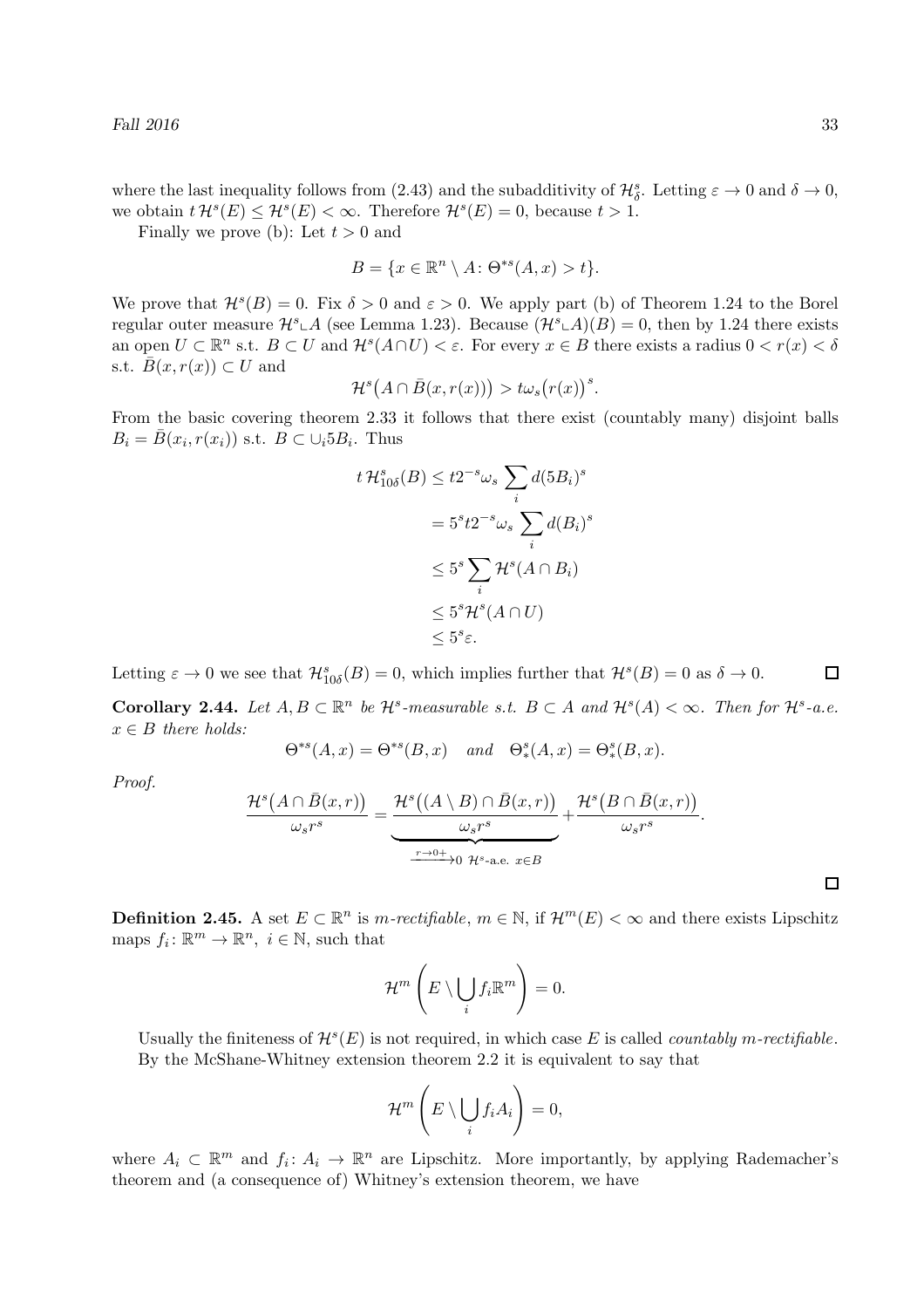**Lemma 2.46.** Let  $E \subset \mathbb{R}^n$  be a  $\mathcal{H}^m$ -measurable, with  $\mathcal{H}^m(E) < \infty$ . Then E is m-rectifiable if and only if there exist m-dimensional  $C^1$ -smooth submanifolds  $M_i \subset \mathbb{R}^n$ ,  $i \in \mathbb{N}$ , such that

$$
\mathcal{H}^m\left(E\setminus\bigcup_i M_i\right)=0.
$$

**Definition 2.47.** A set  $P \subset \mathbb{R}^n$  is purely m-unrectifiable if

$$
\mathcal{H}^m(P\cap R)=0
$$

for all *m*-rectifiable  $R \subset \mathbb{R}^n$ .

**Remark 2.48.** The set E in Example 2.31 is 1-rectifiable whereas the set J in Example 2.30 is purely 1-unrectifiable.

**Theorem 2.49.** Let  $E \subset \mathbb{R}^n$  be  $\mathcal{H}^m$ -measurable, with  $\mathcal{H}^m(E) < \infty$  (and  $m \in \mathbb{N}$ ). Then there exist  $\mathcal{H}^m$ -measurable sets P and R such that R is m-rectifiable, P is purely m-unrectifiable,

$$
E = R \cup P \quad and \quad R \cap P = \emptyset.
$$

*Proof.* Set  $M = \sup\{\mathcal{H}^m(R): R \subset E, R \text{ is } m\text{-rectifiable}\}\.$  For each  $i \in \mathbb{N}$ , choose an m-rectifiable set  $R_i$  such that

$$
\mathcal{H}^m(R_i) > M - 1/i.
$$

Then we can choose  $R = \bigcup_i R_i$  and  $P = E \setminus R$ .

For  $m, n \in \mathbb{N}$ , with  $m < n$ , let  $G(n, m)$  denote the (Grassmannian) space of all m-dimensional (vector) subspaces of  $\mathbb{R}^n$ .

**Definition 2.50.** We say that  $V \in G(n,m)$  is an approximate tangent space of  $E \subset \mathbb{R}^n$  at  $a \in \mathbb{R}^n$ if

$$
\Theta^{*m}(E,a) > 0
$$

and for all  $\delta > 0$ 

$$
\lim_{r \to 0} \frac{1}{r^m} \mathcal{H}^m \left( \{ x \in E \cap \overline{B}(a, r) \colon \operatorname{dist}(x - a, V) > \delta |x - a| \} \right) = 0.
$$

If such a space exists, we denote it by  $T_a E$  or  $T_a^m E$ .

**Remark 2.51.** (a) For  $V \in G(n,m)$ ,  $a \in \mathbb{R}^n$ , and  $\delta > 0$  let

$$
V_{a,\delta}^{C} = \{ x \in \mathbb{R}^{n} : \text{ dist}(x - a, V) > \delta |x - a| \}.
$$

We then notice that  $V = T_a^m E$  if and only if  $\Theta^{*m}(E, a) > 0$  and  $\Theta^{*m}(E \cap V_{a, \delta}^C, a) = 0$  for all  $1 > \delta > 0$ . Note that  $V_{a,\delta}^C = \emptyset$  for  $\delta \ge 1$  since  $dist(x - a, V) \le |x - a|$ .

(b) If  $m = 1$ , the approximate tangent *line*  $T_a^1 E$  is unique if exists, but for  $m \geq 2$   $T_a^m E$  need not be unique. However, for  $\mathcal{H}^m$ -measurable sets E, with  $\mathcal{H}^m(E) < \infty$  and  $m \geq 2$ , the approximate tangent space  $T_a^m E$  is unique at  $\mathcal{H}^m$ -a.e. point  $a \in E$  where such a space exists.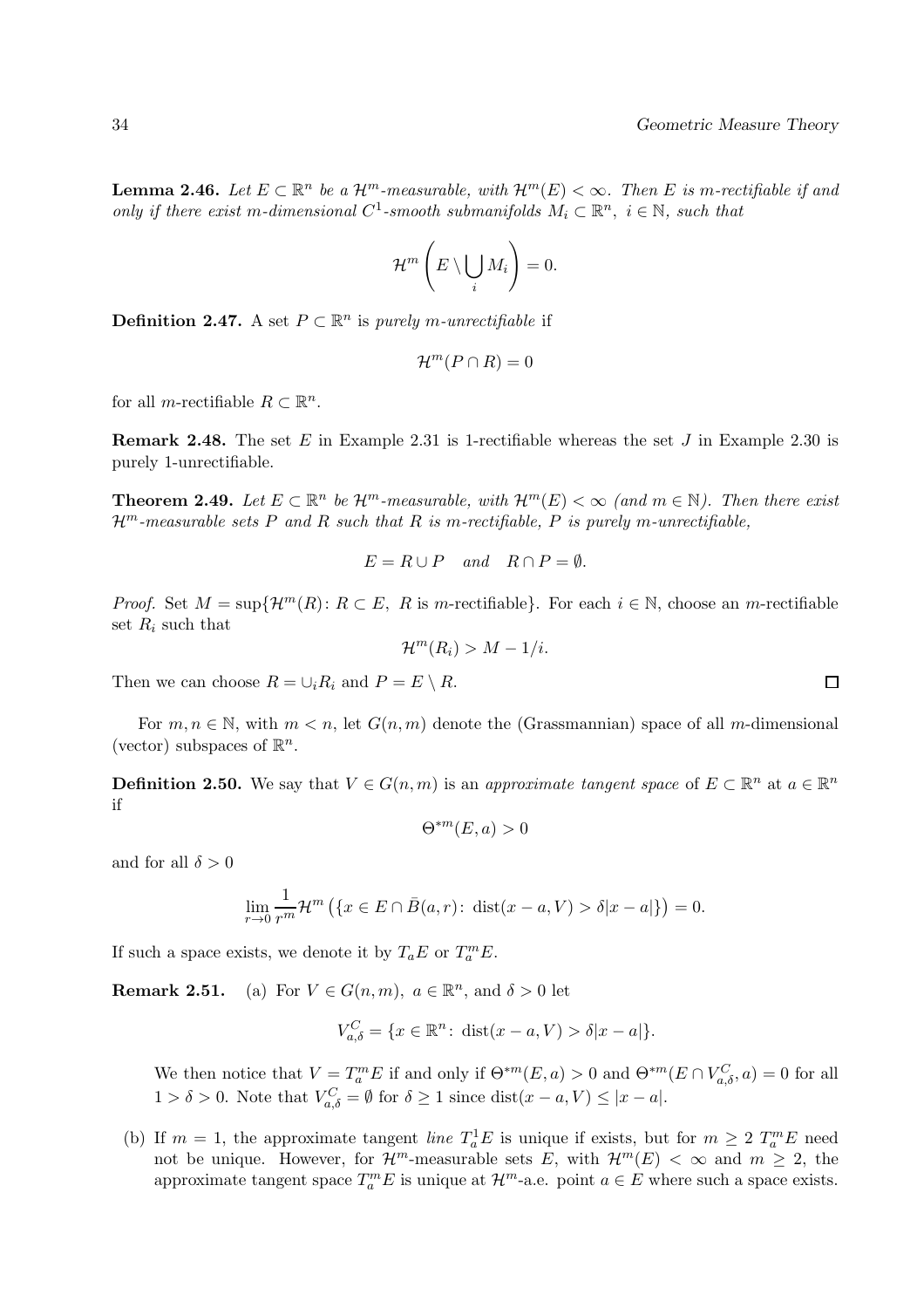(c) The definition above differs from (and is weaker than) that in  $[LY, 3.3.3]$  or  $[Si, 11.2]$  where  $V \in G(n, m)$  is said to be the approximate tangent space of an  $\mathcal{H}^m$ -measurable subset  $E \subset \mathbb{R}^n$ (with  $\mathcal{H}^m(E \cap K) < \infty$  for every compact  $K \subset \mathbb{R}^n$ ) at  $a \in \mathbb{R}^n$  if

$$
\lim_{\lambda \to 0+} \int_{\eta_{a,\lambda}(E)} f(y) d\mathcal{H}^m(y) = \int_V f(y) d\mathcal{H}^m(y) \quad \forall f \in C_0(\mathbb{R}^n),
$$

where  $\eta_{a,\lambda} \colon \mathbb{R}^n \to \mathbb{R}^n$  is defined as  $\eta_{a,\lambda}(y) = (y - a)/\lambda$  for  $a, y \in \mathbb{R}^n$ ,  $\lambda > 0$ .

From Corollary 2.44 (see also Remark 2.51 (a)) we get:

**Theorem 2.52.** Let  $A \subset B \subset \mathbb{R}^n$  be  $\mathcal{H}^m$ -measurable with  $\mathcal{H}^m(B) < \infty$ . Then for  $\mathcal{H}^m$ -a.e.  $x \in A$ ,  $T_x^m A$  exists if and only if  $T_x^m B$  exists. Furthermore, if exist, they are equal  $\mathcal{H}^m$ -a.e.

In particular, if E is m-rectifiable and  $M_i$ 's are m-dimensional  $C^1$ -submanifolds as in Lemma 2.46, then at  $\mathcal{H}^m$ -a.e.  $x \in E \cap M_i$  the approximate tangent space of E is the same as the usual tangent space of  $M_i$ .

The following theorem characterizes rectifiable sets in terms of approximate tangent spaces; see [Ma, Chapter 15]. (This might be discussed in the home work classes.)

**Theorem 2.53.** Let  $E \subset \mathbb{R}^n$  be  $\mathcal{H}^m$ -measurable with  $\mathcal{H}^m(E) < \infty$ . Then E is m-rectifiable if and only if E has the approximate tangent space  $T_aE \in G(n,m)$  for  $\mathcal{H}^m$ -a.e.  $a \in E$ .

As a corollary, we have a characterization of purely unrectifiability.

**Lemma 2.54.** Let  $E \subset \mathbb{R}^n$  be  $\mathcal{H}^m$ -measurable with  $\mathcal{H}^m(E) < \infty$ . Then E is purely m-unrectifiable if and only if the set of those points  $a \in E$  for which  $T_a^m E$  exists is of  $\mathcal{H}^m$ -measure zero.

Another deep characterization of purely unrectifiable sets is the following Besicovitch-Federer structure theorem.

**Theorem 2.55.** Let Q be a countable union of sets with finite  $\mathcal{M}^m$ -measure. Then Q is purely m-unrectifiable if and only if  $\mathcal{H}^m(P_VQ) = 0$  for almost all  $V \in G(n,m)$ . Here  $P_V: \mathbb{R}^n \to V$  is the orthogonal projection and "almost all" refers to a natural probability Radon measure  $\gamma_{n,m}$  on  $G(n, m)$ .

For the proof; see e.g. [Ma, Theorem 18.1]. *Remark:* There is a natural probability Radon measure  $\gamma_{n,m}$  on  $G(n,m)$  that can be obtained from the general theory of Haar measures. Indeed, the group  $O(n)$  of orthogonal linear maps  $\mathbb{R}^n \to \mathbb{R}^n$  is compact and hence there exists a unique invariant Radon measure (Haar measure)  $\theta_n$  such that  $\theta_n(O(n)) = 1$  and

$$
\theta_n(A) = \theta_n(\{gh \colon h \in A\}) = \theta_n(\{hg \colon h \in A\})
$$

for all  $A \subset O(n)$  and  $g \in O(n)$ . The measure  $\gamma_{n,m}$  is then obtained by fixing  $V \in G(n,m)$  and setting

$$
\gamma_{n,m}(A) = \theta_n(\{g \colon gV \in A\}), \quad A \subset G(n,m).
$$

Being uniformly distributed  $\gamma_{n,m}$  is independent of the choice of V.

Suppose that  $E \subset \mathbb{R}^n$  is (countably) *m*-rectifiable. Theorem 2.53 enables us to define the gradient  $\nabla^E f$  of a Lipschitz function  $f: \mathbb{R}^n \to \mathbb{R}$  at  $\mathcal{H}^m$ -a.e.  $x \in E$  as

(2.56) 
$$
\nabla^E f(x) = \sum_{i=1}^m \partial_{v_i} f(x) v_i,
$$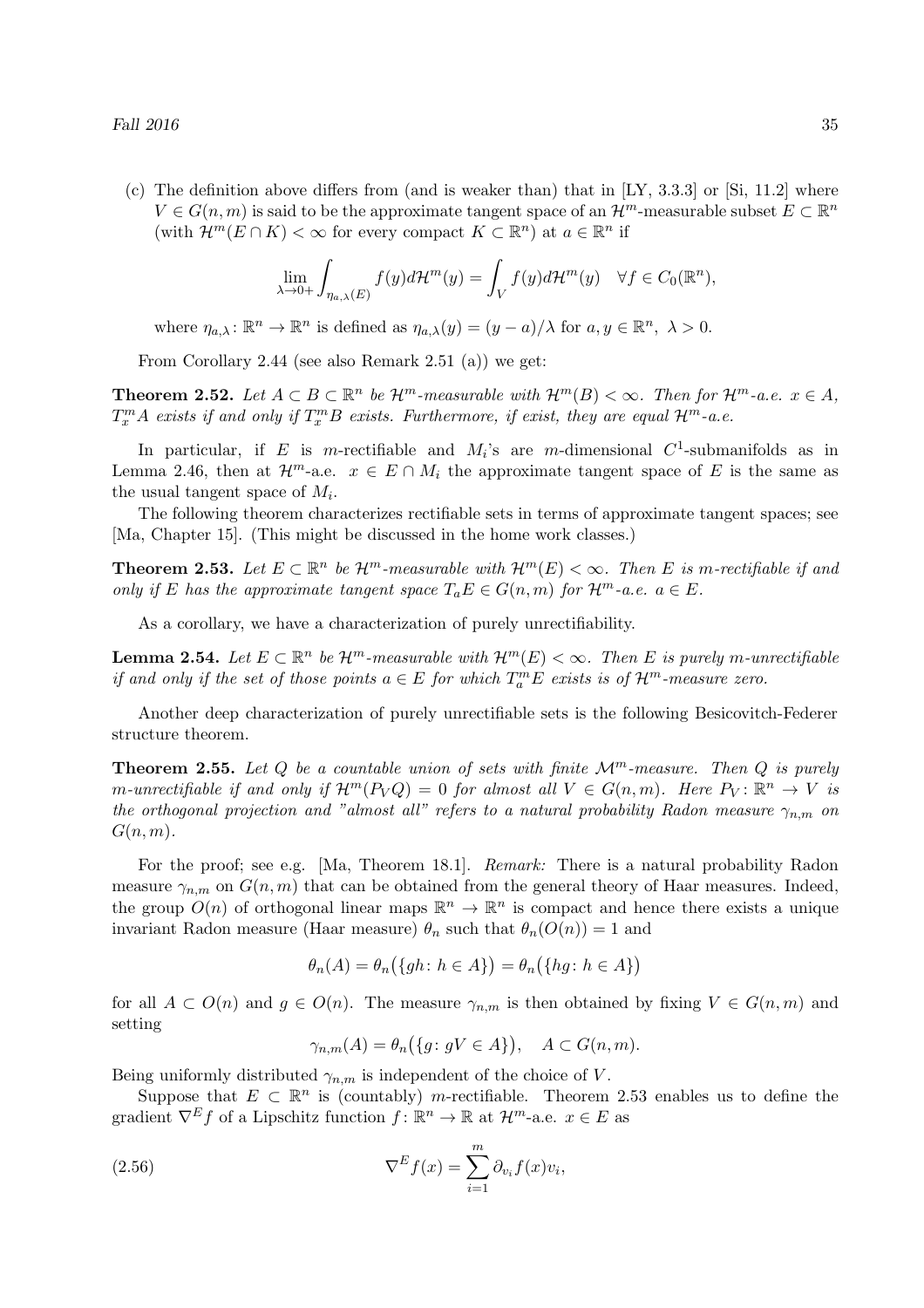where  $(v_1, \ldots, v_m)$  is an orthonormal basis of  $T_x^m E$  and  $\partial_{v_i} f(x)$  denotes the directional derivative of  $f$  in the direction  $v_i$ . Note that we can write

$$
E = E_0 \sqcup \coprod_{j=1}^{\infty} E_j,
$$

where  $\mathcal{H}^m(E_0) = 0$  and  $E_j \subset M_j$ , with  $M_j$  an *m*-dimensional  $C^1$ -submanifold of  $\mathbb{R}^n$ . Then  $\nabla^E f(x) = \nabla^{M_j} f(x)$  whenever  $x \in E_j$  and  $f|M_j$  is differentiable at x (which holds  $\mathcal{H}^m$ -a.e. in  $M_j$ by Rademacher's theorem).

Having defined  $\nabla^E f(x)$ , we can define the linear map  $d^E f_x : T_x^m E \to \mathbb{R}$  by

$$
d^E f_x(v) = \langle v, \nabla^E f(x) \rangle, \quad v \in T_x^m E,
$$

at all points where  $T_x^m E$  and  $\nabla_x^E f(x)$  exist. Above  $\langle \cdot, \cdot \rangle$  is the standard inner product in  $\mathbb{R}^n$ . If  $f = (f_1, \ldots, f_N) : \mathbb{R}^n \to \mathbb{R}^N$  is Lipschitz, we define a linear map  $d^E f_x \colon T_x^m E \to \mathbb{R}^N$  by

$$
d^E f_x(v) = \sum_{j=1}^N \langle v, \nabla^E f_j(x) \rangle e_j,
$$

where  $e_1, \ldots, e_N$  is the standard basis of  $\mathbb{R}^N$ . If  $N \geq m$ , we define the Jacobian of f, denoted by  $J_f^E(x)$ , for  $\mathcal{H}^m$ -a.e.  $x \in E$  by

(2.57) 
$$
J_f^E(x) = \sqrt{\det(d^E f_x)^* \circ d^E f_x}.
$$

Then we have the general area formula

(2.58) 
$$
\int_A J_f^E d\mathcal{H}^m = \int_{\mathbb{R}^N} \mathcal{H}^0(A \cap f^{-1}(y)) d\mathcal{H}^m(y)
$$

for every  $\mathcal{H}^m$ -measurable  $A \subset E$ . Similarly, in the case  $N < m$ , we can define

$$
J_f^E(x) = \sqrt{\det(d^E f_x) \circ (d^E f_x)^*}
$$

and obtain the general co-area formula

$$
\int_A J_f^E(x)d\mathcal{H}^m(x) = \int_{\mathbb{R}^N} \mathcal{H}^{m-N}\big(A \cap f^{-1}(y)\big)d\mathcal{H}^N(y)
$$

for every  $\mathcal{H}^m$ -measurable set. The following theorem will be useful in studying "slices" of currents. **Theorem 2.59.** Let  $E \subset \mathbb{R}^n$  be m-rectifiable and  $f : \mathbb{R}^n \to \mathbb{R}$  Lipschitz. Then for  $m_1$ -a.e.  $t \in \mathbb{R}$ ,

- (1)  $E_t := f^{-1}(t) \cap E$  is  $(m-1)$ -rectifiable and
- (2) for  $\mathcal{H}^{m-1}$ -a.e.  $x \in E_t$ , tangent spaces  $T_x^{m-1}E_t$  and  $T_x^mE$  exist,  $T_x^{m-1} \subset T_x^mE$ , and  $T_x^m E = \{y + \lambda \nabla^E f(x) : y \in T_x^{m-1} E_t, \ \lambda \in \mathbb{R}\}.$
- (3) For every nonnegative  $\mathcal{H}^m$ -measurable  $g: E \to \mathbb{R}$ , we have (the co-area formula)

$$
\int_{-\infty}^{\infty} \int_{E_t} g \, d\mathcal{H}^{m-1} \, dt = \int_E |\nabla^E f| g \, d\mathcal{H}^m.
$$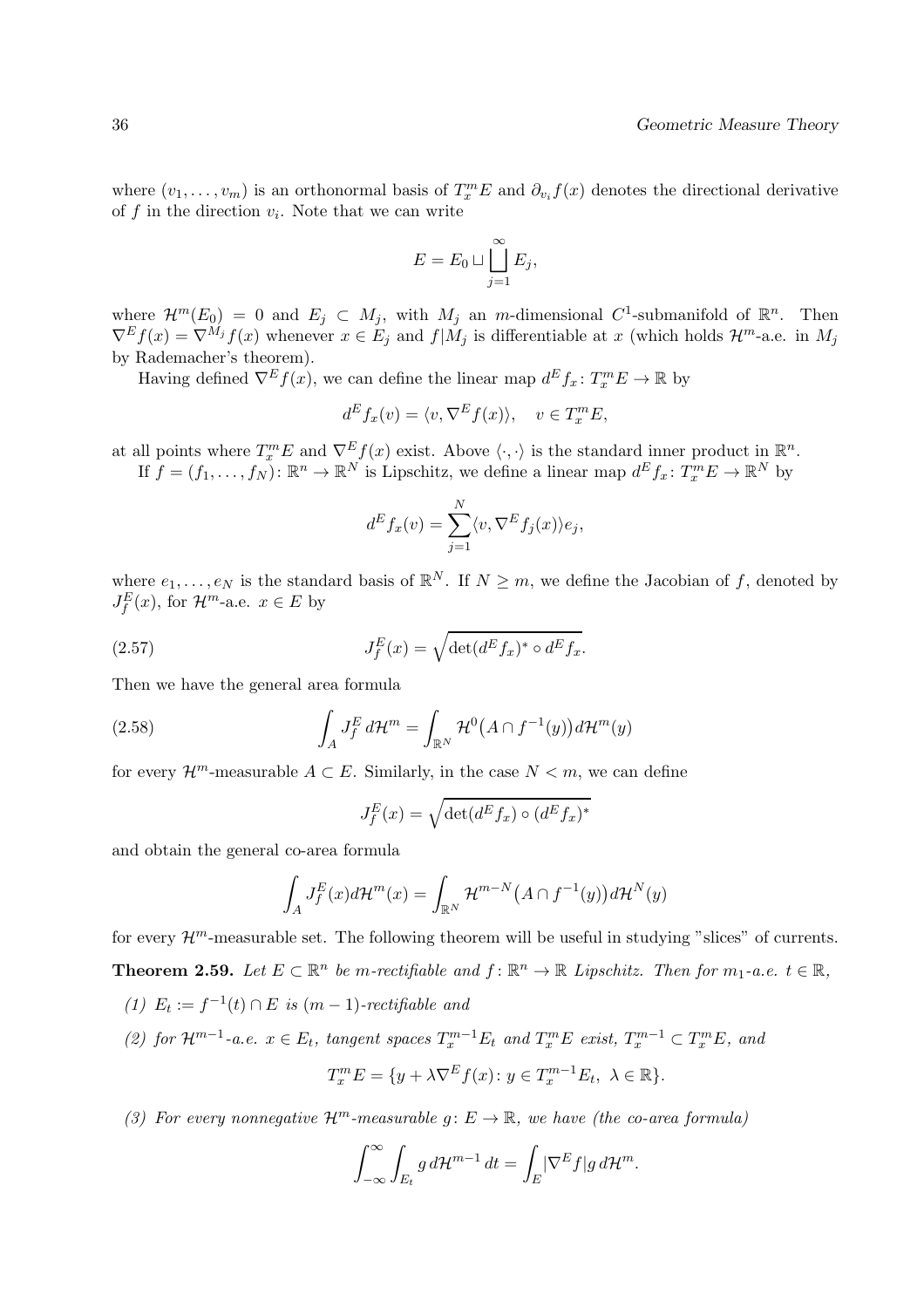For the proof; see [Si, p. 68-69 and 28.1]. Here we just sketch the proof: The finiteness of  $\mathcal{H}^{m-1}E_t$  for a.e.  $t \in \mathbb{R}$  follows from Lemma 2.25 (iv). We can write

$$
E = E_0 \sqcup \coprod_{j=1}^{\infty} E_j,
$$

where  $\mathcal{H}^m(E_0) = 0$  and  $E_j \subset M_j$ , with  $M_j$  an m-dimensional  $C^1$ -submanifold of  $\mathbb{R}^n$ . Then  $\mathcal{H}^{m-1}(E_0 \cap f^{-1}(t)) = 0$  for a.e.  $t \in \mathbb{R}$ . Hence it is enough to prove the claims for  $E = M$ , where M is an m-dimensional C<sup>1</sup>-submanifold of  $\mathbb{R}^n$ , with  $\mathcal{H}^m(M) < \infty$ . Applying the implicit function theorem (and using local coordinates), we may assume that  $M \subset \mathbb{R}^m$ , with  $m_m(M) < \infty$ . Rademacher's theorem and Whitney extension theorem imply that, for every  $\varepsilon > 0$ , there exists  $g_{\varepsilon} \in C^1$  such that

$$
m_m \left( \{ x \in M : f(x) \neq g_{\varepsilon}(x) \text{ or } \nabla f(x) \neq \nabla g_{\varepsilon}(x) \} \right) < \varepsilon.
$$

Applying this with  $\varepsilon = 1/i$ ,  $i \in \mathbb{N}$ , the problems are reduced to the case  $f \in C^1$ . Sard's theorem implies that

$$
m_1(\{f(x): |\nabla f(x)| = 0\}) = 0.
$$

Thus we may assume that  $\nabla f(x) \neq 0$  for every  $x \in M$ . Now the implicit function theorem implies that the level sets  $M_t = \{x \in M : f(x) = t\}$  are locally  $(m-1)$ -dimensional  $C^1$  submanifolds, hence  $(m-1)$ -rectifiable. This proves (1). The claim (2) follows from the facts that  $\nabla^M f(x) \in T_x^m M$ and  $\nabla^M f(x) \perp T_x^{m-1} M_t$ . Finally, (3) is a generalization of the co-area formula.

# 3 Varifolds

From Wikipedia: Varifolds were first introduced by L.C. Young in 1951, under the name "generalized surfaces". Frederick Almgren slightly modified the definition in his mimeographed notes (Almgren 1965) and coined the name varifold: he wanted to emphasize that these objects are substitutes for ordinary manifolds in problems of the calculus of variations. The modern approach to the theory was based on Almgren's notes and laid down by William Allard (Allard 1972).

Varifolds can be interpreted as measure-theoretic generalizations of smooth manifolds and they generalize the idea of rectifiable currents.

### 3.1 Basic definitions

We start with introducing a metric (and hence a topology) on the Grassmannian space

 $G(n, m) = \{ V \subset \mathbb{R}^n : V \text{ m-dimensional subspace of } \mathbb{R}^n \}.$ 

For  $V, W \in G(n, m)$ , define

$$
d(V, W) = ||P_V - P_W|| = \sup{||P_V x - P_W x|| : x \in \mathbb{R}^n, |x| = 1},
$$

where  $P_V: \mathbb{R}^n \to V$  is the orthogonal projection onto V. With this metric  $G(n,m)$  is a compact metric space.

**Definition 3.2.** Let  $U \subset \mathbb{R}^n$  be open and  $0 \leq m \leq n$  integers. A Radon (outer) measure on  $U \times G(n,m)$  is called an *m-dimensional varifold* (or *m*-varifold) in U. The set of *m*-dimensional varifolds in U is denoted by  $V_m(U)$ .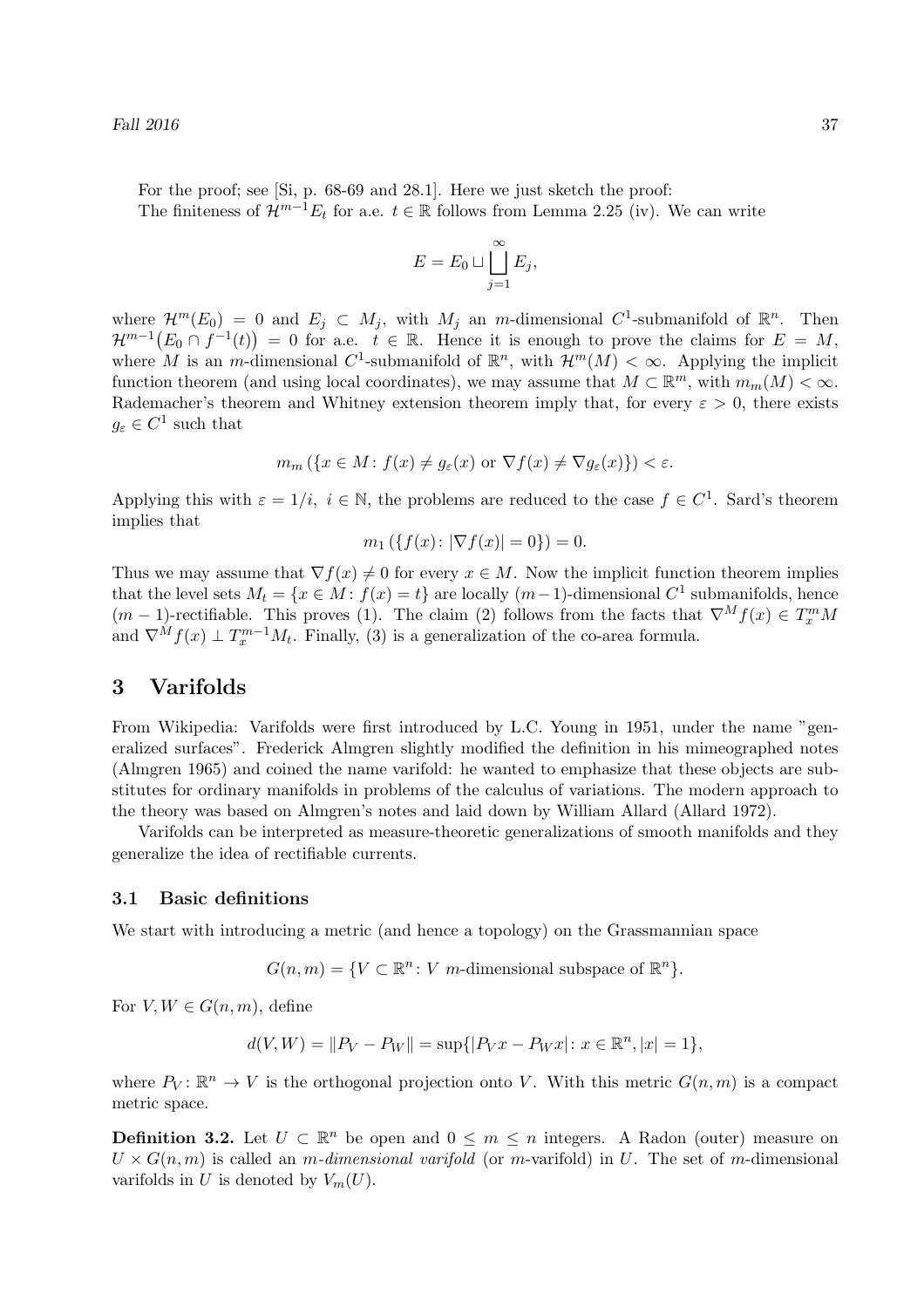Hence

$$
V_m(U) = \{ V : V \text{ a Radon outer measure on } U \times G(n, m) \}
$$
  
=  $\{ \mu : \mu \text{ Borel regular outer measure on } U \times G(n, m),$   
 $\mu(K \times G(n, m)) < \infty \ \forall \text{ compact } K \subset U \}.$ 

We equip  $V_m(U)$  with the weak topology (the following is just the rephrase of Definition 1.65 for Radon outer measures):

**Definition 3.3.** The sequence  $V_i \in V_m(U)$  is said to converge to  $V \in V_m(U)$  (as varifolds), denoted by  $V_i \rightarrow V$ , if  $V_i \rightarrow V$  as Radon (outer) measures, i.e.

$$
\int_{U\times G(n,m)} f dV_i \to \int_{U\times G(n,m)} f dV \quad \forall f \in C_0(U\times G(n,m)).
$$

**Definition 3.4.** For each  $V \in V_m(U)$  we define the measure  $||V||$  and its m-dimensional density  $d(V, \cdot)$  in U by setting

$$
||V||(A) = V(A \times G(n, m)) \quad \text{for Borel sets } A \subset U,
$$
  

$$
d(V, a, r) = \frac{||V||(\bar{B}(a, r))}{\omega_m r^m}, r > 0,
$$
  

$$
d(V, a) = \lim_{r \to 0} d(V, a, r) \quad \text{for } a \in U \text{ if the limit exists.}
$$

The measure  $||V||$  is also called the *weight (measure)* of V and denoted by  $\mu_V$ . The mass of V is defined as  $\mathbf{M}_V = ||V||(U)$ .

We abbreviate

$$
G_{n,m}(U) = U \times G(n,m), \ G_{n,m} = G_{n,m}(\mathbb{R}^n).
$$

**Example 3.5.** Let  $E \subset \mathbb{R}^n$  be an  $\mathcal{H}^m$ -measurable m-rectifiable set. Then E has the approximate tangent space  $T_x^m E \in G(n,m)$  for  $\mathcal{H}^m$ -a.e.  $x \in E$ . Define

$$
V_E(A) = \mathcal{H}^m(\{x \in E \colon (x, T_x^m E) \in A\})
$$

for  $A \subset G_{n,m}$ . Then  $V_E$  is an m-varifold,  $||V_E|| = \mathcal{H}^m \cup E$ , and  $\mathbf{M}_{V_E} = \mathcal{H}^m(E)$ . Moreover,

$$
\int_{G_{n,m}} f dV_E = \int_E f(x, T_x^m E) d\mathcal{H}^m(x)
$$

for all  $f \in C_0(G_{n,m})$ .

**Definition 3.6.** Let E and  $\tilde{E}$  be  $\mathcal{H}^m$ -measurable and (countably) m-rectifiable subsets of  $\mathbb{R}^n$ , and let  $\theta$  (resp.  $\tilde{\theta}$ ) be nonnegative and locally  $\mathcal{H}^m$ -integrable in E (resp.  $\tilde{E}$ ). We say that  $(E, \theta)$  and  $(\tilde{E}, \tilde{\theta})$  are equivalent if

$$
\mathcal{H}^m((E \setminus \tilde{E}) \cup (\tilde{E} \setminus E)) = 0
$$

and  $\theta = \tilde{\theta} \mathcal{H}^m$ -a.e. in  $E \cap \tilde{E}$ . A *(countably) rectifiable m-varifold*  $V_{E,\theta} = V(E,\theta)$  is the equivalence class of a pair  $(E, \theta)$  as above and  $(E, \theta)$  is called a *representative* for V. If  $\theta$  is integer valued,  $V(E, \theta)$  is called an integer multiplicity rectifiable m-varifold, or briefly an *integer m-varifold*.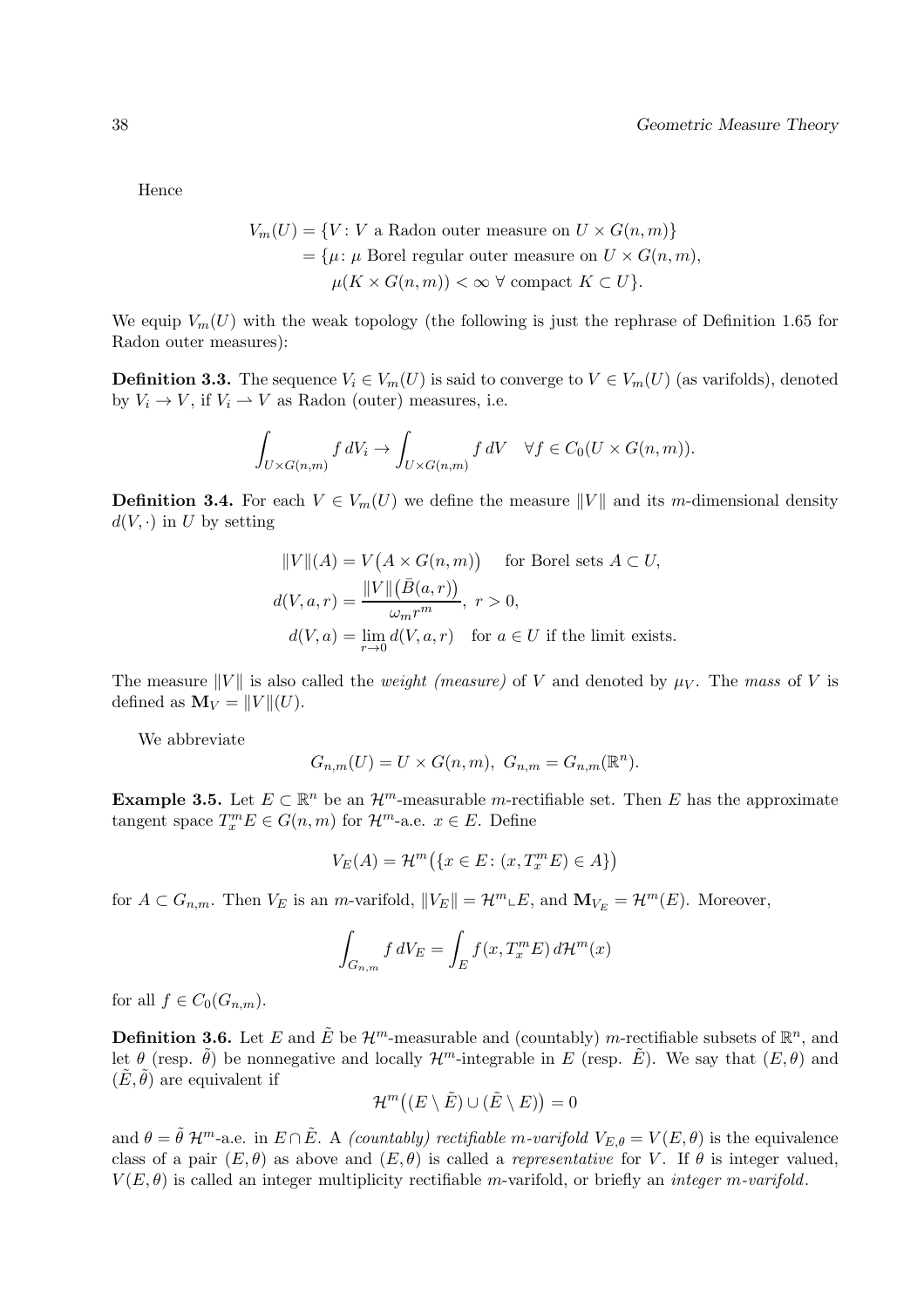We adopt the convention that  $\theta \equiv 0$  in  $\mathbb{R}^n \backslash E$ . Associated to a rectifiable m-varifold  $V = V(E, \theta)$ there is a Radon measure  $\mu_V$ , called the *weight measure* of V, defined by

$$
\mu_V = \mathcal{H}^m \llcorner \theta,
$$

that is

$$
\mu_V(A) = \int_{A \cap E} \theta \, d\mathcal{H}^m
$$

for  $\mathcal{H}^m$ -measurable sets A. The mass of  $V = V(E, \theta)$  is

$$
\mathbf{M}_V = \mu_V(\mathbb{R}^n) = \int_{E \cap \mathbb{R}^n} \theta \, d\mathcal{H}^m = (\mathcal{H}^m \llcorner \theta)(\mathbb{R}^n).
$$

Every countably rectifiable m-varifold  $V(E, \theta)$  induces an m-varifold  $V_{E, \theta}$  by

$$
V_{E,\theta}(A) = \int_{\{x \in E \colon (x,T_x^m E) \in A\}} \theta \, d\mathcal{H}^m(x), \quad A \in G_{n,m}.
$$

#### 3.8 First and second variation formulae

Next we will study how the mass  $\mathbf{M}_V$  of an m-varifold  $V \in V_m(U)$  (resp. of a rectifiable m-varifold  $V = (E, \theta)$ ) behaves under a perturbation by a 1-parameter family of diffeomorphisms. To get an idea, let us consider first (a less abstract setting of) an *m*-dimensional  $C^1$ -smooth submanifold  $M \subset \mathbb{R}^n$ .

**Remark 3.9.** Let M be an m-dimensional  $C^1$ -smooth submanifold of  $\mathbb{R}^n$ . For every point  $x \in M$ there exist an open neighborhood  $A \subset \mathbb{R}^n$  of x and a  $C^1$ -diffeomorphism  $\varphi: A \to A'$  onto an open set  $A' \subset \mathbb{R}^n$  such that  $\varphi(A \cap M)$  is an open subset of  $\mathbb{R}^m \times \{0\} \subset \mathbb{R}^m \times \mathbb{R}^{n-m}$ . Note that  $T_xM = (d\varphi_x)^{-1}\mathbb{R}^m$ .

Let then  $U \subset \mathbb{R}^n$  be open such that  $U \cap M \neq \emptyset$  and  $\mathcal{H}^m(C \cap M) < \infty$  for every compact  $C \subset U$ . Let  $\{\phi_t\}, -1 < t < 1$ , be a 1-parameter family of diffeomorphisms  $\phi_t: U \to U$  such that

(3.10) 
$$
\begin{aligned}\n\phi: (-1,1) \times U \to U, \ \phi(t,x) &= \phi_t(x), \text{ is } C^2, \\
\phi_0(x) &= x \ \forall x \in U, \text{ and} \\
\phi_t(x) &= x \ \forall x \in U \setminus K \text{ and } t \in (-1,1),\n\end{aligned}
$$

for some compact  $K \subset U$ . Define mappings  $X = (X^1, \ldots, X^n) : U \to \mathbb{R}^n$  and  $Z =$  $(Z^1, \ldots, Z^n) \colon U \to \mathbb{R}^n$  by

(3.11) 
$$
X(x) = \frac{\partial \phi(t, x)}{\partial t}\Big|_{t=0} \quad \text{and} \quad Z(x) = \frac{\partial^2 \phi(t, x)}{\partial t^2}\Big|_{t=0}.
$$

Then

(3.12) 
$$
\phi_t(x) = x + tX(x) + \frac{t^2}{2}Z(x) + O(t^3),
$$

where  $O(t^3) \in \mathbb{R}^n$ , with  $|O(t^3)| \leq c|t|^3$ . Since  $\phi_t(x) = x$  for  $x \in U \setminus K$ , the maps X and Z are compactly supported.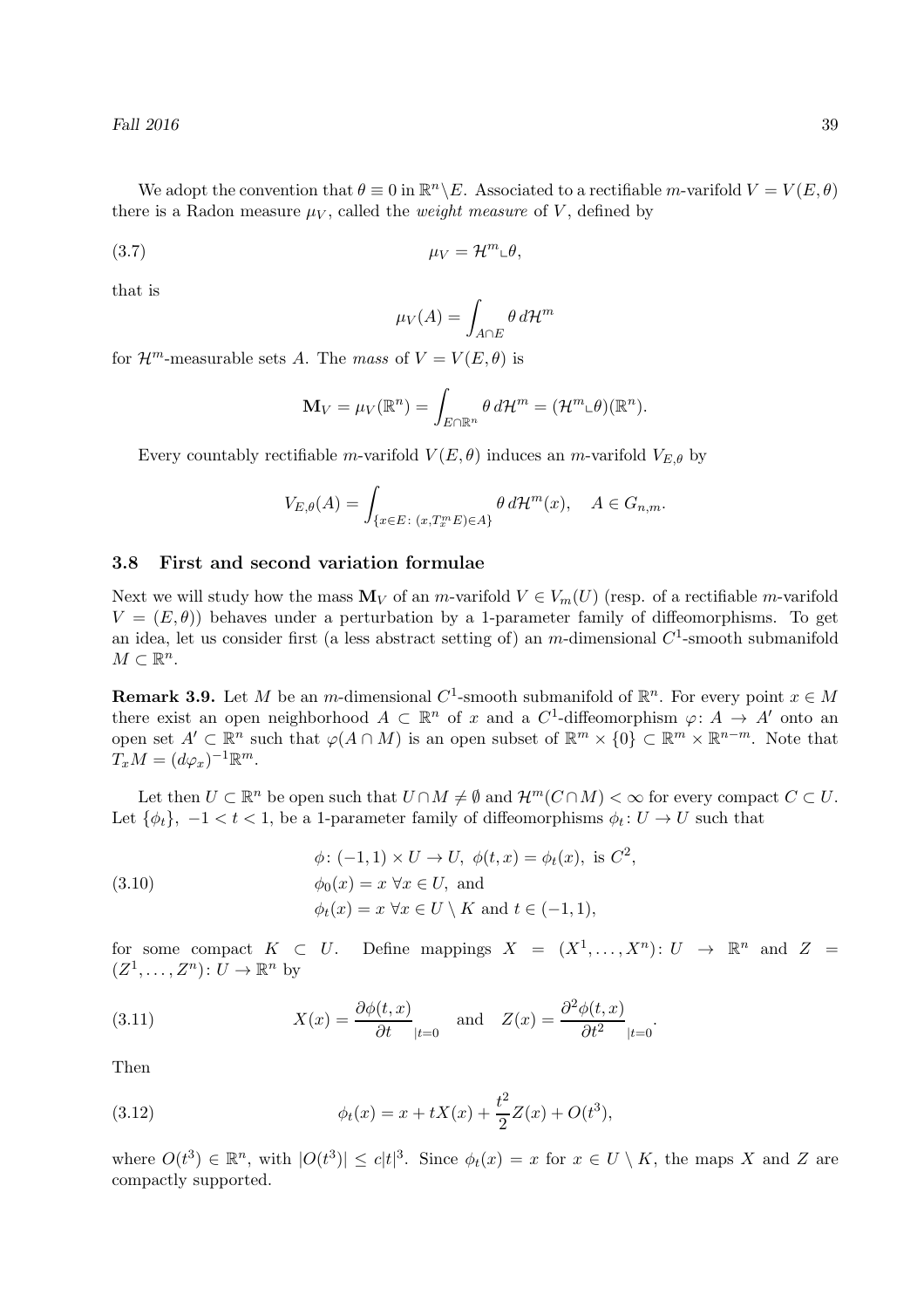**Definition 3.13.** Let  $M_t = \phi_t(M \cap K)$ . The first and second variations of M (with respect to a 1-parameter family  $\{\phi_t\}$  are defined as

$$
\frac{d}{dt} \mathcal{H}^m(M_t)_{|t=0} \quad \text{and} \quad \frac{d^2}{dt^2} \mathcal{H}^m(M_t)_{|t=0},
$$

respectively.

By the area formula

$$
\mathcal{H}^m(M_t) = \mathcal{H}^m(\phi_t(M \cap K)) = \int_{M \cap K} J_{\psi_t} d\mathcal{H}^m,
$$

where  $\psi_t = \phi_t | M \cap U$ . Since we can change the order of integration and differentiation, the computation of the first and second variations reduces to calculating

$$
\frac{\partial}{\partial t} J_{\psi_t|t=0}
$$
 and  $\frac{\partial^2}{\partial t^2} J_{\psi_t|t=0}$ .

For that purpose, let us fix orthonormal bases  $\tau_1, \ldots, \tau_m$  of  $T_xM$  for  $x \in M$  and  $e_1, \ldots, e_n$  of  $\mathbb{R}^n$ . We define the (induced) linear map  $d\psi_{t,x}$ :  $T_xM \to \mathbb{R}^n$  of  $\psi_t$  at  $x \in M$  by

$$
d\psi_{t,x}(\tau) = \partial_{\tau}\phi_t(x) = \partial_{\tau}\psi_t(x), \quad \tau \in T_xM.
$$

By  $(3.12)$ , we have

$$
d\psi_{t,x}(\tau) = \tau + t\partial_{\tau}X(x) + \frac{t^2}{2}\partial_{\tau}Z(x) + O(t^3).
$$

Writing the basis vectors  $\tau_j$ ,  $j = 1, \ldots, m$ , as

$$
\tau_j = \sum_{i=1}^n \tau_j^i e_i,
$$

we can express the matrix  $(a_{ij})_{n\times m}$  of  $d\psi_{t,x}$  w.r.t. bases  $\tau_1, \ldots, \tau_m$  of  $T_xM$ ,  $x \in M$ , and  $e_1, \ldots, e_n$ of  $\mathbb{R}^n$  as

$$
a_{ij} = \tau_j^i + t \partial_{\tau_j} X^i + \frac{t^2}{2} \partial_{\tau_j} Z^i + O(t^3).
$$

Consequently, the matrix of  $(d\psi_{t,x})^* \circ (d\psi_{t,x})$  is  $(b_{ij})_{m \times m}$ , where

$$
b_{ij} = \sum_{k=1}^{n} a_{ki} a_{kj}
$$
  
=  $\delta_{ij} + t (\langle \tau_i, \partial_{\tau_j} X \rangle + \langle \tau_j, \partial_{\tau_i} X \rangle) + t^2 \left( \frac{1}{2} (\langle \tau_i, \partial_{\tau_j} Z \rangle + \langle \tau_j, \partial_{\tau_i} Z \rangle) + \langle \partial_{\tau_i} X, \partial_{\tau_j} X \rangle \right) + O(t^3).$ 

Next we apply the formula

$$
\det (I + tA + t^2B) = \exp \log \det (I + tA + t^2B)
$$
  
\n
$$
= \exp \text{Tr} (\log (I + tA + t^2B))
$$
  
\n
$$
= \exp \text{Tr} (tA + t^2B - \frac{1}{2}(tA + t^2B)^2 + O(t^3))
$$
  
\n
$$
= \exp \left(t \text{Tr } A + t^2 \text{Tr } B - \frac{1}{2} \text{Tr} (t^2A^2 + 2t^3AB + t^4B^2) + O(t^3)\right)
$$
  
\n
$$
= \exp \left(t \text{Tr } A + t^2 \text{Tr } B - \frac{1}{2}t^2 \text{Tr } A^2 + O(t^3)\right)
$$
  
\n
$$
= 1 + t \text{Tr } A + t^2 \text{Tr } B - \frac{1}{2}t^2 \text{Tr } A^2 + \frac{1}{2}t^2 (\text{Tr } A)^2 + O(t^3)
$$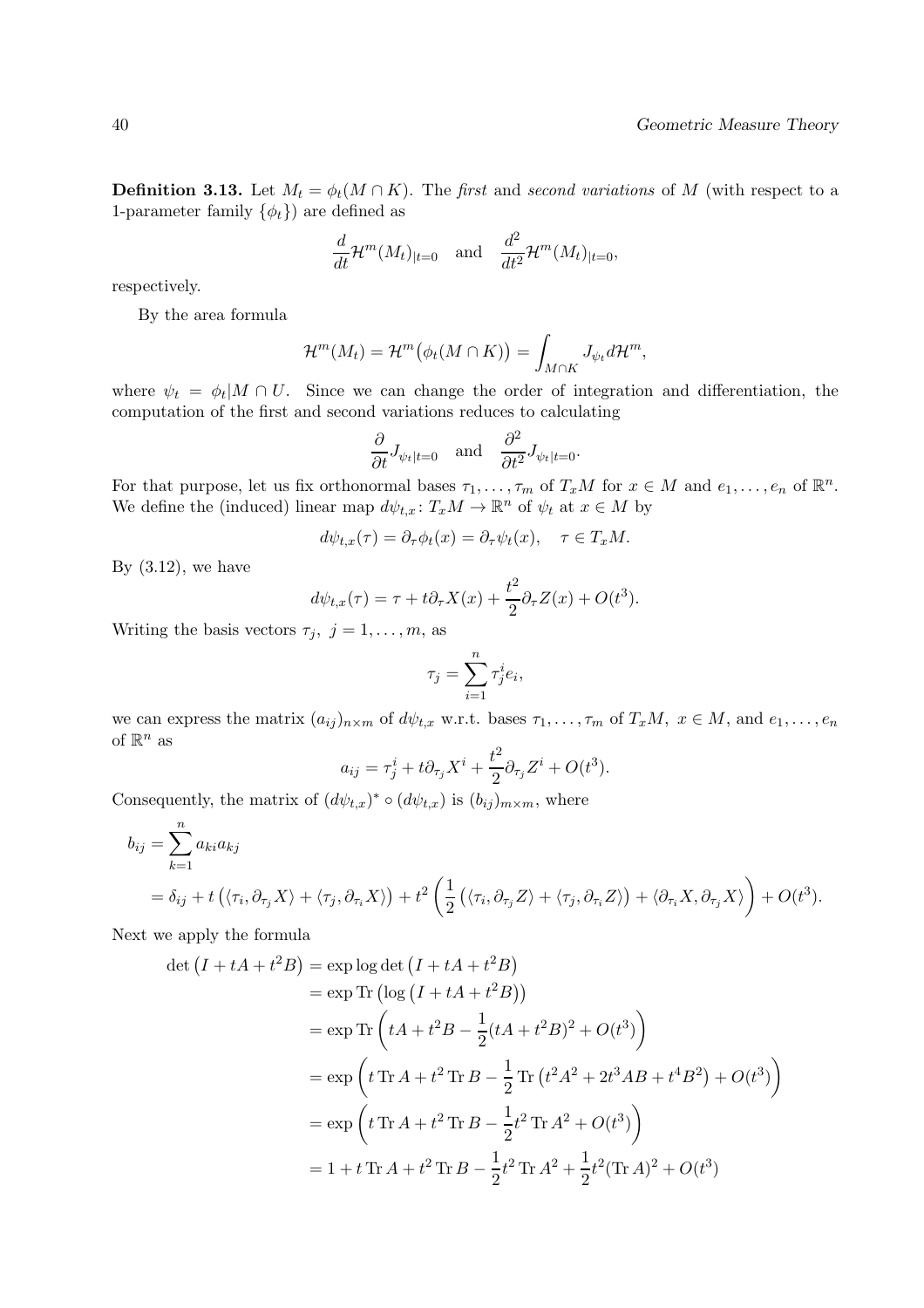for symmetric square matrices  $I = (\delta_{ij})$  = the identity matrix,  $A = (A_{ij})$ , and  $B = (B_{ij})$ , where

$$
A_{ij} = \langle \tau_i, \partial_{\tau_j} X \rangle + \langle \tau_j, \partial_{\tau_i} X \rangle = A_{ji} \text{ and}
$$
  

$$
B_{ij} = \frac{1}{2} (\langle \tau_i, \partial_{\tau_j} Z \rangle + \langle \tau_j, \partial_{\tau_i} Z \rangle) + \langle \partial_{\tau_i} X, \partial_{\tau_j} X \rangle,
$$

to obtain

$$
J_{\psi_t}^2(x) = \det(d\psi_{t,x})^* \circ (d\psi_{t,x}) = \det(b_{ij})
$$
  
\n
$$
= 1 + 2t \sum_{i=1}^m \langle \tau_i, \partial_{\tau_i} X \rangle + t^2 \sum_{i=1}^m \left( \langle \tau_i, \partial_{\tau_i} Z \rangle + |\partial_{\tau_i} X|^2 \right) + 2t^2 \left( \sum_{i=1}^m \langle \tau_i, \partial_{\tau_i} X \rangle \right)^2
$$
  
\n
$$
- \frac{1}{2}t^2 \sum_{i,j=1}^m \left( \langle \tau_i, \partial_{\tau_j} X \rangle + \langle \tau_j, \partial_{\tau_i} X \rangle \right)^2 + O(t^3)
$$
  
\n
$$
= 1 + 2t \operatorname{div}_M X + t^2 \operatorname{div}_M Z + t^2 \sum_{i=1}^m |\partial_{\tau_i} X|^2 + 2t^2 (\operatorname{div}_M X)^2
$$
  
\n
$$
- t^2 \sum_{i,j=1}^m \langle \tau_i, \partial_{\tau_j} X \rangle^2 - t^2 \sum_{i,j=1}^m \langle \tau_i, \partial_{\tau_j} X \rangle \langle \tau_j, \partial_{\tau_i} X \rangle + O(t^3)
$$
  
\n
$$
= 1 + 2t \operatorname{div}_M X + t^2 \left( \operatorname{div}_M Z + 2 (\operatorname{div}_M X)^2 + \sum_{i=1}^m \left| (\partial_{\tau_i} X)^{\perp} \right|^2 - \sum_{i,j=1}^m \langle \tau_i, \partial_{\tau_j} X \rangle \langle \tau_j, \partial_{\tau_i} X \rangle \right)
$$
  
\n
$$
+ O(t^3),
$$

where

$$
(\partial_{\tau_i}X)^{\perp} = \partial_{\tau_i}X - \sum_{j=1}^m \langle \tau_j, \partial_{\tau_i}X \rangle \tau_j
$$

is the normal component of  $\partial_{\tau_i}X$  (normal to M). Above  $\text{div}_M X$  is the divergence of  $X$  (at  $x \in M$ ) with respect to  $M$  defined as

$$
\operatorname{div}_M X = \sum_{i=1}^m \langle \tau_i, \partial_{\tau_i} X \rangle.
$$

Finally, using

$$
\sqrt{1+s} = 1 + \frac{1}{2}s - \frac{1}{8}s^2 + O(s^3),
$$

we get

$$
J_{\psi_t}(x) = 1 + t \operatorname{div}_M X + \frac{t^2}{2} \left( \operatorname{div}_M Z + 2 (\operatorname{div}_M X)^2 + \sum_{i=1}^m \left| (\partial_{\tau_i} X)^{\perp} \right|^2 - \sum_{i,j=1}^m \langle \tau_i, \partial_{\tau_j} X \rangle \langle \tau_j, \partial_{\tau_i} X \rangle \right)
$$
  

$$
- \frac{t^2}{8} (2 \operatorname{div}_M X)^2 + O(t^3)
$$
  

$$
= 1 + t \operatorname{div}_M X + \frac{t^2}{2} \left( \operatorname{div}_M Z + (\operatorname{div}_M X)^2 + \sum_{i=1}^m \left| (\partial_{\tau_i} X)^{\perp} \right|^2 - \sum_{i,j=1}^m \langle \tau_i, \partial_{\tau_j} X \rangle \langle \tau_j, \partial_{\tau_i} X \rangle \right)
$$
  

$$
+ O(t^3).
$$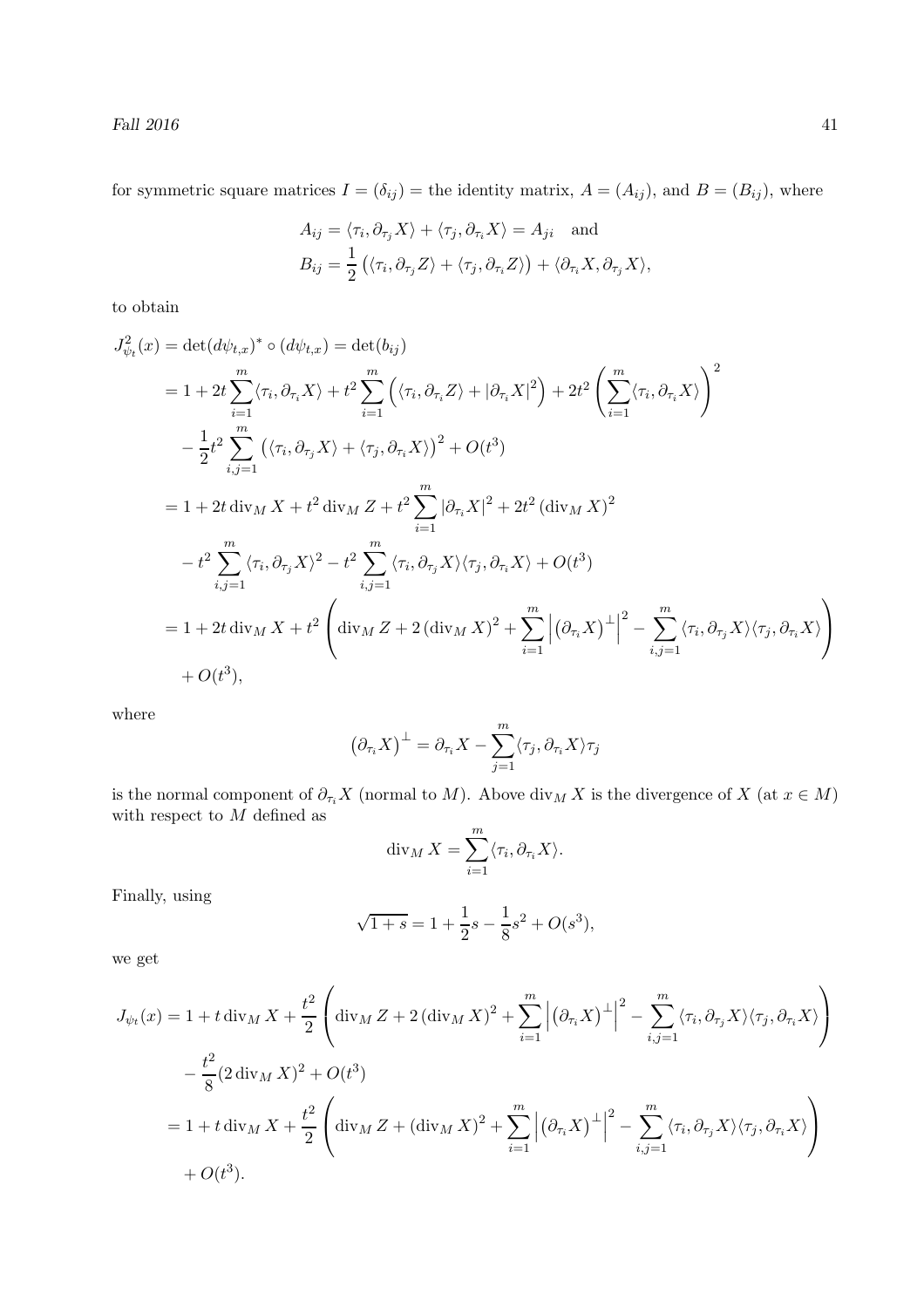Hence

$$
\frac{\partial}{\partial t}J_{\psi_t|t=0} = \text{div}_M X,
$$

and therefore, by the area formula, we obtain the first variation formula

(3.14) 
$$
\frac{d}{dt} \mathcal{H}^m(M_t)_{|t=0} = \int_{M \cap K} \frac{\partial}{\partial t} J_{\psi_t|t=0} d\mathcal{H}^m
$$

$$
= \int_{M \cap K} \text{div}_M X d\mathcal{H}^m
$$

$$
= \int_M \text{div}_M X d\mathcal{H}^m,
$$

where the last equality holds since  $X \equiv 0$  in  $M \setminus K$ . Similarly, we get the second variation formula

$$
\frac{d^2}{dt^2} \mathcal{H}^m(M_t)_{|t=0}
$$
\n
$$
(3.15) \qquad = \int_M \left( \operatorname{div}_M Z + (\operatorname{div}_M X)^2 + \sum_{i=1}^m |(\partial_{\tau_i} X)^{\perp}|^2 - \sum_{i,j=1}^m \langle \tau_i, \partial_{\tau_j} X \rangle \langle \tau_j, \partial_{\tau_i} X \rangle \right) d\mathcal{H}^m
$$

**Definition 3.16.** An m-dimensional  $C^1$ -smooth submanifold  $M \subset \mathbb{R}^n$  is *stationary* in an open set  $U \subset \mathbb{R}^n$  if  $\mathcal{H}^m(M \cap C) < \infty$  for every compact  $C \subset U$  and if

$$
\frac{d}{dt} \mathcal{H}^m(M_t)_{|t=0} = 0
$$

for  $M_t = \phi_t(M \cap K)$  whenever  $\phi_t$  and K are as in (3.10).

By the first variation formula  $(3.14)$ , M is stationary in U if and only if

$$
\int_M \operatorname{div}_M X \, d\mathcal{H}^m = 0
$$

for every  $C^1$ -smooth  $X: U \to \mathbb{R}^n$  with compact support in U. Indeed, every such X generates a 1-parameter family of  $C^2$ -diffeomorphisms  $\{\phi_t\}$  satisfying (3.10), with  $K = \text{supp } X$ , as the flow of X. More precisely, for every  $x \in U$ ,  $t \mapsto \phi_t(x)$  is the integral curve of X starting at x, that is  $\phi_0(x) = x$  and

$$
\frac{d}{dt}\phi_t(x) = X(\phi_t(x)).
$$

**Remark 3.17.** If M is an m-dimensional  $C^2$ -smooth submanifold of  $\mathbb{R}^n$ ,  $m < n$ , and  $U \subset \mathbb{R}^n$  is open such that  $\bar{U} \cap M$  is compact, then M is stationary in U if and only if  $H \equiv 0$  in  $M \cap U$ , where H is the mean curvature vector of M. The mean curvature of M will be discussed in a home work session.

Next we will generalize the first variation formula for rectifiable m-varifolds. Let  $V = V(E, \theta)$ be a rectifiable *m*-varifold in an open set  $U \subset \mathbb{R}^n$ . We suppose for simplicity that

$$
\theta(x) \ge 1
$$

for  $\mathcal{H}^m$ -a.e.  $x \in E$ . This restriction is made to avoid discussions on approximate tangent spaces (and hence Jacobians) with respect to multiplicity  $\theta$ . We conclude from Theorem 2.52 that  $T_x^m E$ and  $T_x^m \tilde{E}$  exists and are equal for  $\mathcal{H}^m$ -a.e.  $x \in E \cap \tilde{E}$  if  $(\tilde{E}, \tilde{\theta})$  is another representative for V.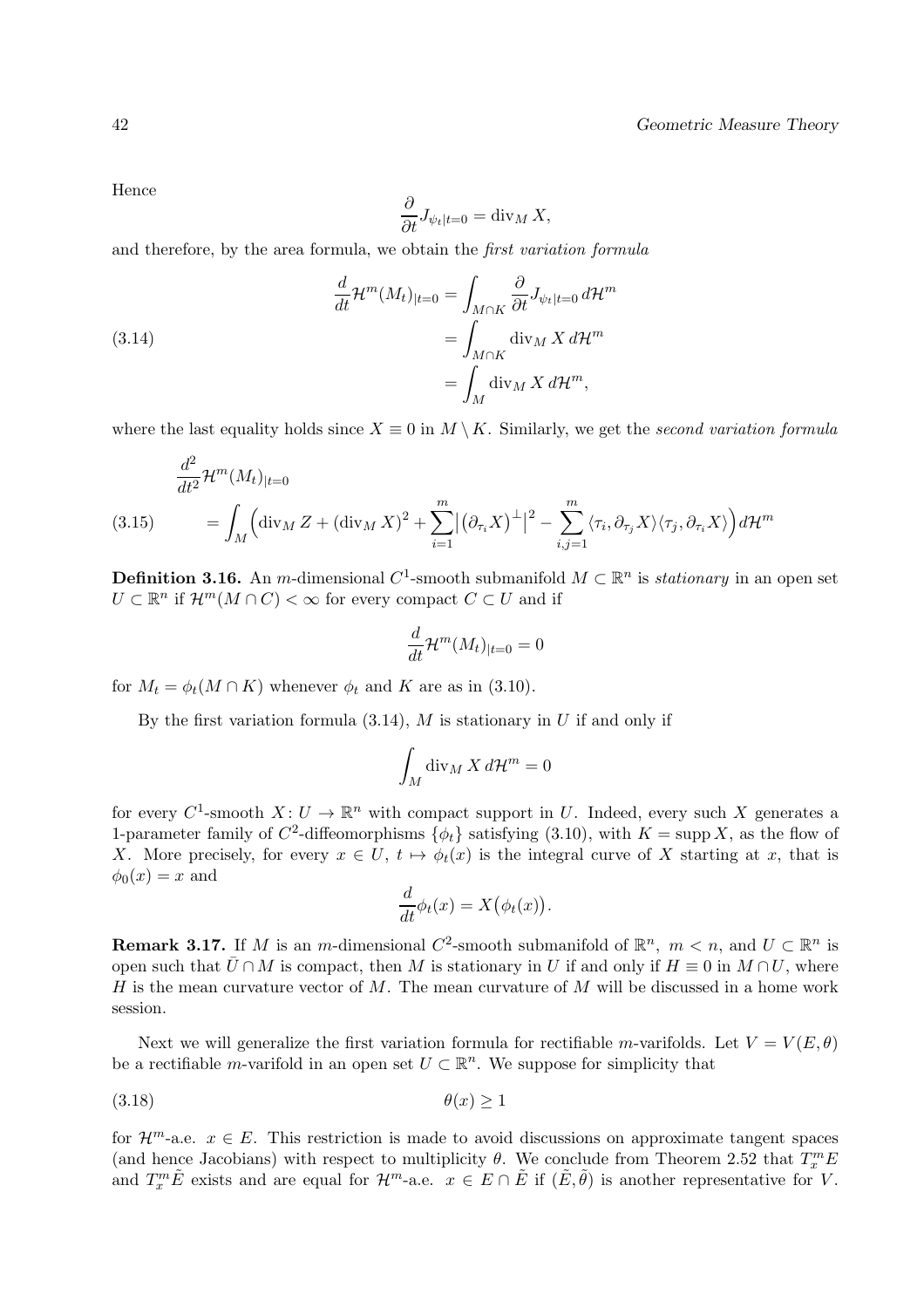Therefore we can define the approximate tangent space of V at x by setting  $T_xV = T_x^mE$ . Suppose then that  $f: U \to U'$  is a Lipschitz mapping to an open set  $U' \subset \mathbb{R}^N$ ,  $N \geq n$ , with the Jacobian  $J_f^E$  defined in (2.57). We notice that  $J_f^{\hat{E}}(x) = J_f^{\hat{E}}(x)$  for  $\mathcal{H}^m$ -a.e.  $x \in E \cap \tilde{E}$ , and hence we may denote it by  $J_f^V$ . By the general area formula (2.58), we have

(3.19) 
$$
\int_A g J_f^E d\mathcal{H}^m = \int_{fE} \sum_{x \in A \cap f^{-1}(y)} g(x) d\mathcal{H}^m = \int_{fE} \left( \int_{A \cap f^{-1}(y)} g \mathcal{H}^0 \right) d\mathcal{H}^m
$$

for every nonnegative  $\mathcal{H}^m$ -measurable g on E and  $\mathcal{H}^m$ -measurable  $A \subset E$ . Clearly  $fE$  is an mrectifiable subset of U'. We assume, moreover, that  $f: U \to U'$  is proper, that is  $f^{-1}K \subset U$  is compact for every compact  $K \subset U'$ . Then we define  $\theta'$  on  $U'$  by setting

$$
\theta'(y) = \sum_{x \in E \cap f^{-1}} \theta(x) = \int_{E \cap f^{-1}(y)} \theta \, d\mathcal{H}^0
$$

and the image (or push-forward)

$$
f_{\#}V = V(fE, \theta').
$$

Since

$$
\int_K \theta' d\mathcal{H}^m = \int_{fE \cap K} \theta' d\mathcal{H}^m = \int_{E \cap f^{-1}K} \theta J_f^E d\mathcal{H}^m
$$

for every compact  $K \subset U'$ , we see that  $\theta'$  is locally  $\mathcal{H}^m$ -integrable in  $U'$ . Hence  $f_{\#}V$  is a rectifiable m-varifold in  $U'$  with multiplicity  $\theta'$ . Moreover,

$$
\mathbf{M}_{f\#V} = \int_{fE} \theta' d\mathcal{H}^m = \int_E J_f^E \theta d\mathcal{H}^m.
$$

Now we are ready to define the first variation of V. Let  $\{\phi_t\}$  be a 1-parameter family of diffeomorphisms  $\phi_t: U \to U$  as in (3.10). We denote  $V \subset K = V(E \cap K, \theta | K)$ , where  $K \subset U$  is the compact set in  $(3.10)$ . Then

$$
\mathbf{M}_{\phi_{t\#}(V\cup K)} = \int_{E\cap K} J_{\phi_t}^E \theta \, d\mathcal{H}^m
$$

and we can compute the first variation

$$
\frac{d}{dt}\textbf{M}_{\phi_{t\#}(V\llcorner K)|t=0}
$$

exactly as in the case of  $C^1$ -submanifolds and obtain

(3.20) 
$$
\frac{d}{dt} \mathbf{M}_{\phi_{t\#}(V \cup K)|t=0} = \int_{E} \operatorname{div}_{E} X \, d\mu_{V},
$$

where X is as in (3.11) and  $\text{div}_E X$  is the divergence of X with respect to E, defined as

$$
\operatorname{div}_E X(x) = \sum_{i=1}^m \langle \tau_i, \partial_{\tau_i} X(x) \rangle,
$$

with  $\tau_1, \ldots, \tau_m$  an orthonormal bases of  $T_x^m E$ .

As in the case of  $C^1$ -submanifolds, we define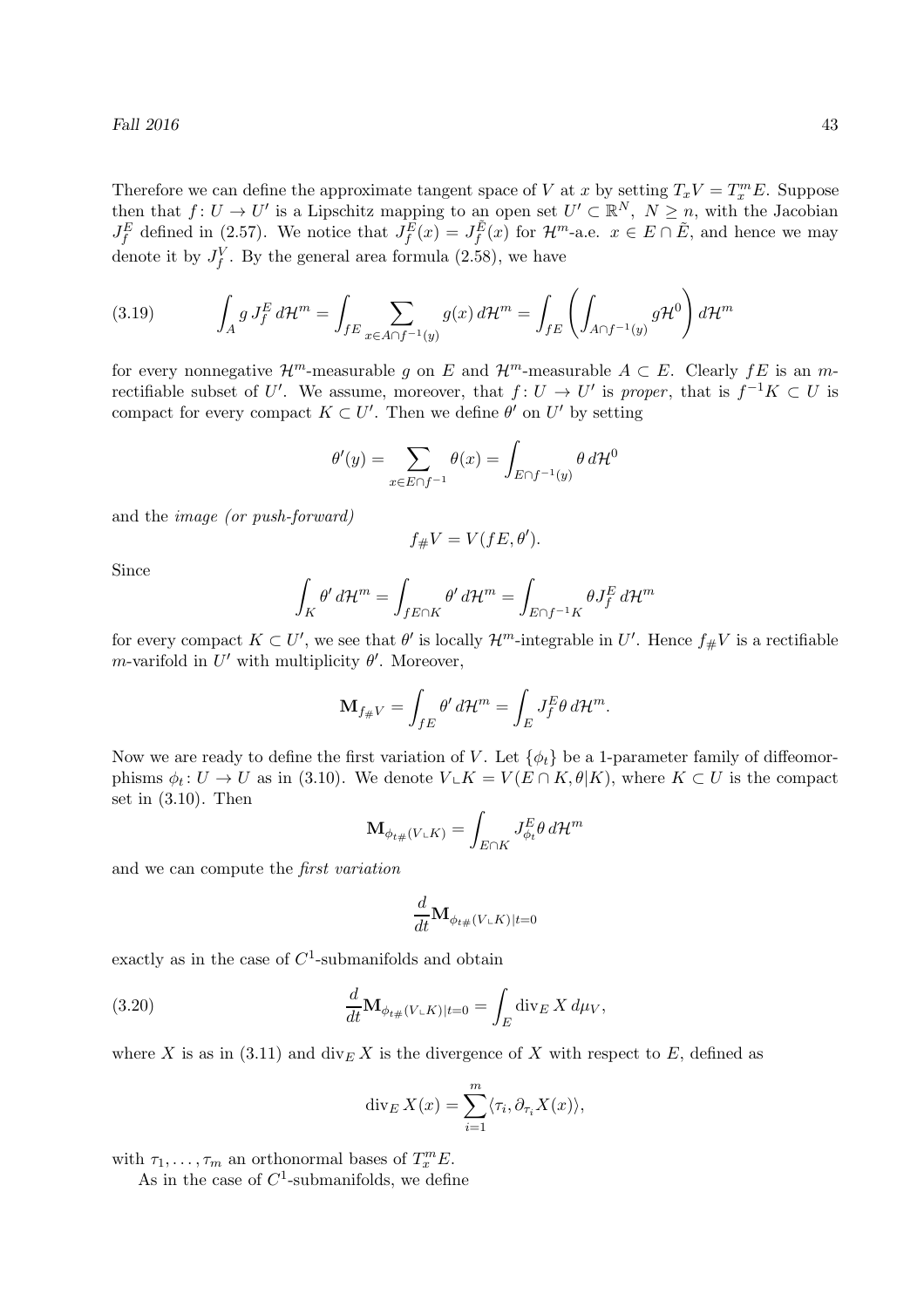**Definition 3.21.** A rectifiable m-varifold  $V = V(E, \theta)$  is *stationary* in an open set  $U \subset \mathbb{R}^n$  if

$$
\int_E \operatorname{div}_E X \, d\mu_V = 0
$$

for any  $C^1$ -smooth  $X: U \to \mathbb{R}^n$  with compact support in U.

We also generalize the notion of mean curvature as follows:

**Definition 3.22.** Let  $V = V(E, \theta)$  be a rectifiable m-varifold in an open set  $U \subset \mathbb{R}^n$ . Suppose  $H: E \cap U \to \mathbb{R}^n$  is locally  $\mu_V$ -integrable. We say that  $V = V(E, \theta)$  has generalized mean curvature  $H$  in  $U$  if

$$
\int_U \operatorname{div}_E X \, d\mu_V = -\int_U \langle X, H \rangle \, d\mu_V
$$

whenever  $X: U \to \mathbb{R}^n$  is a  $C^1$  with compact support in U.

Hence a rectifiable m-varifold  $V = V(E, \theta)$  is stationary in an open set  $U \subset \mathbb{R}^n$  if and only if it has zero generalized mean curvature in U.

Next we will introduce the variation of a (general) varifold. For that purpose, let  $U, U' \subset \mathbb{R}^n$  be open,  $V \in V_m(U)$  an *m*-varifold in U, and suppose that  $f: U \to U'$  is a  $C^1$ -diffeomorphism. Recall that an *m*-varifold in an open set  $U \subset \mathbb{R}^n$  is a Radon (outer) measure on  $G_{n,m}(U) = U \times G(n,m)$ . First we define the *push forward of* V under f by setting for Borel sets  $B \subset G_{n,m}(U')$ 

$$
f_{\#}V(B) = \int_{F^{-1}(B)} J_f(x, E)dV(x, E),
$$

where  $F: G_{n,m}(U) \to G_{n,m}(U')$  is defined by

$$
F(x, E) = (f(x), df_x E)
$$

and

$$
J_f(x, E) = (\det(df_x|E)^* \circ (df_x|E))^{1/2}, \quad (x, E) \in G_{n,m}(U).
$$

Note that  $df_x: \mathbb{R}^n \to \mathbb{R}^n$  is an invertible linear map for all  $x \in U$  since  $f: U \to U'$  is a  $C^1$ diffeomorphism. In particular,  $df_x|E: E \to df_xE \in G(n,m)$  is invertible. For a Borel set  $A \subset U$ , the restriction  $V \text{\rm L}G_{n,m}(A)$  is the Radon measure in  $G_{n,m}(U)$  defined as

$$
(V \llcorner G_{n,m}(A))(B) = V(B \cap G_{n,m}(A)), \quad B \subset G_{n,m}(U).
$$

**Definition 3.23.** Let V be an *m*-varifold in an open set  $U \in \mathbb{R}^n$  and let  $C_0^1(U, \mathbb{R}^n)$  be the space of  $C^1$ -mappings  $X: U \to \mathbb{R}^n$  with compact support in U. Then the *first variation* of V is the linear functional  $\delta V: C_0^1(U, \mathbb{R}^n) \to \mathbb{R}$ ,

$$
\delta V(X) = \frac{d}{dt} \mathbf{M}_{\phi_{t\#}(V \sqcup G_{n,m}(K))|t=0},
$$

where  $\{\phi_t\}$  is a 1-parameter family of diffeomorphisms  $U \to U$  associated to  $X \in C_0^1(U, \mathbb{R}^n)$  as in (3.10) and (3.11), that is  $\phi = \phi(\cdot, \cdot)$  is the flow of X.

Again, exactly the same computation as in smooth case gives

(3.24) 
$$
\delta V(X) = \int_{G_{n,m}(U)} \operatorname{div}_S X(x) dV(x, S),
$$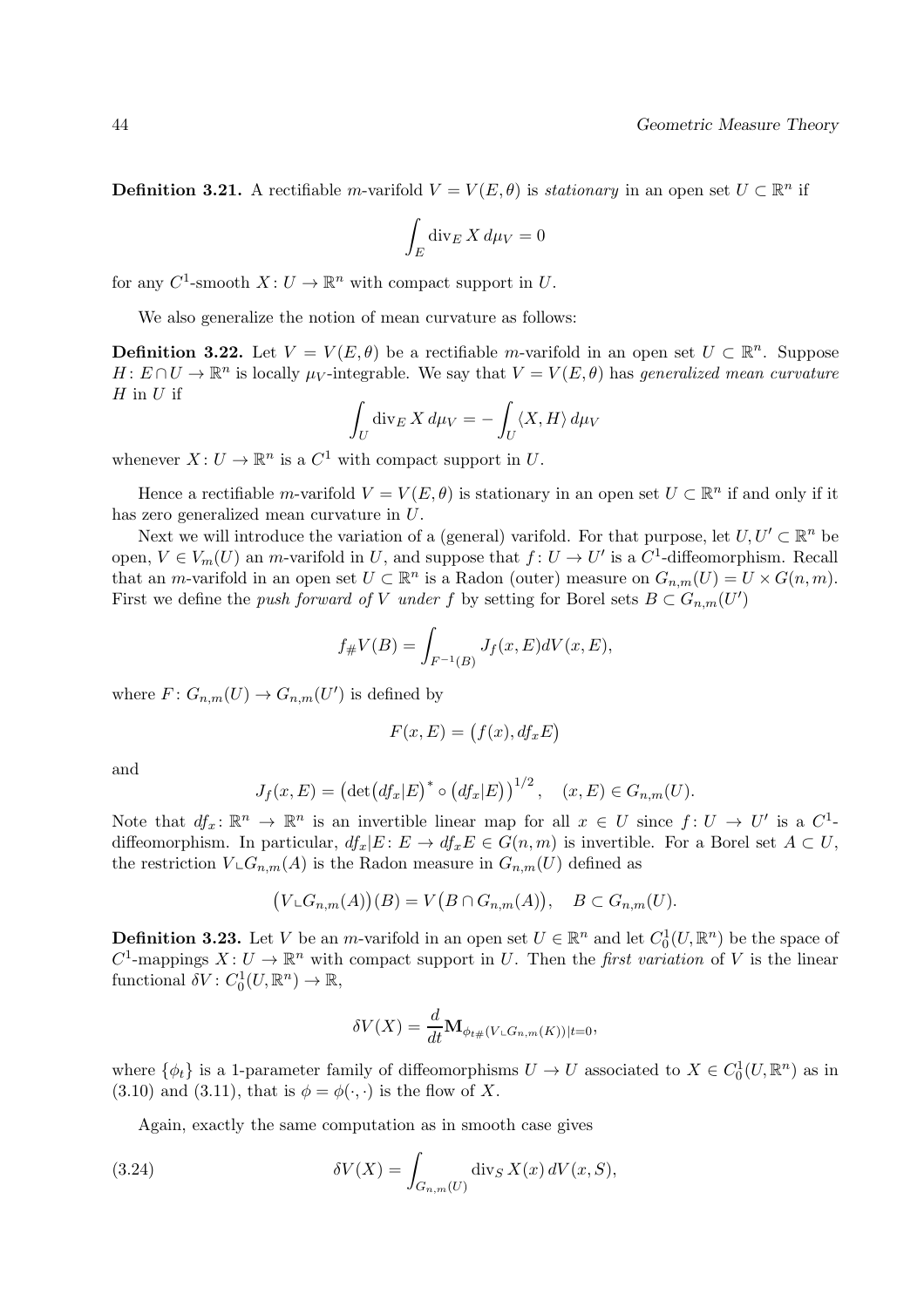where, for any  $(x, S) \in G_{(n,m)}(U)$ , div<sub>S</sub> X is the divergence of X with respect to S, defined as

$$
\operatorname{div}_S X(x) = \sum_{i=1}^m \langle \tau_i, \partial_{\tau_i} X(x) \rangle,
$$

with  $\tau_1, \ldots, \tau_m$  an orthonormal bases of S.

**Definition 3.25.** A varifold  $V \in V_m(U)$  is said to be *stationary* if  $\delta V(X) = 0$  for every  $X \in$  $C^1_0(U, \mathbb{R}^n)$ .

More generally, V is said to have locally bounded first variation if for each  $W \in U$  there exists a constant  $c < \infty$  such that

$$
|\delta V(X)| \leq c \sup_{U} |X| \quad \forall X \in C_0^1(U, \mathbb{R}^n), \text{ with } \operatorname{supp} X \subset W.
$$

**Definition 3.26.** For any  $V \in V_m(U)$ , we define the set function  $\|\delta V\|: \mathcal{P}(U) \to [0,\infty]$  by

$$
\|\delta V\|(U') = \sup\{\delta V(X) \colon X \in C_0^1(U, \mathbb{R}^n), |X| \le 1, \operatorname{supp} X \subset U'\}
$$

for open sets  $U' \subset U$ , and then

$$
\|\delta V\|(A)=\inf\{\|\delta V\|(U')\colon U'\subset U\text{ open},\ A\subset U'\}
$$

for  $A \subset U$ .

We note that  $\|\delta V\|$  is a metric outer measure. If V has locally bounded first variation, then  $\|\delta V\|$  is a Radon measure by Theorem 1.31 and, moreover, by the general Riesz representation theorem 1.34, there exists a  $\|\delta V\|$ -measurable mapping  $\eta_V : U \to \mathbb{S}^{n-1}$  such that

(3.27) 
$$
\delta V(X) = -\int_U \langle X, \eta_V \rangle \, d\|\delta V\|
$$

for all  $X \in C_0^1(U, \mathbb{R}^n)$ . [Use the Hahn-Banach theorem to extend  $\delta V : C_0^1(U, \mathbb{R}^n)$  to a linear functional on  $C_0(U, \mathbb{R}^n)$  and remember the construction of the Radon measure  $\mu$  in the proof of the Riesz representation theorem to note that  $\mu$  is, in fact,  $\|\delta V\|$ .]

Recall that the weight (measure)  $\mu_V = ||V||$  is defined as

$$
\mu_V(A) = V\big(A \times G(n,m)\big)
$$

for all Borel sets  $A \subset U$ . By the Radon-Nikodym theorem (see e.g. [Ma, 2.17], [Si, 4.7], or [Ho, 5.31]), the Radon-Nikodym derivative

$$
D_{\mu_V} \|\delta V\|(x) = \lim_{r \to 0} \frac{\|\delta V\| \big(\bar{B}(x,r)\big)}{\mu_V \big(\bar{B}(x,r)\big)}
$$

exists for  $\mu_V$ -a.e.  $x \in U$  and

$$
\int_U \langle X, \eta_V \rangle \, d\|\delta V\| = \int_U \langle X, H_V \rangle \, d\mu_V + \int_U \langle X, \eta_V \rangle \, d\sigma,
$$

where  $\sigma = ||\delta V|| \Box N$ ,  $N = \{x \in U : D_{\mu_V} ||\delta V|| (x) = \infty \}$ , and

$$
H_V(x) = D_{\mu_V} \|\delta V\|(x)\eta_V(x).
$$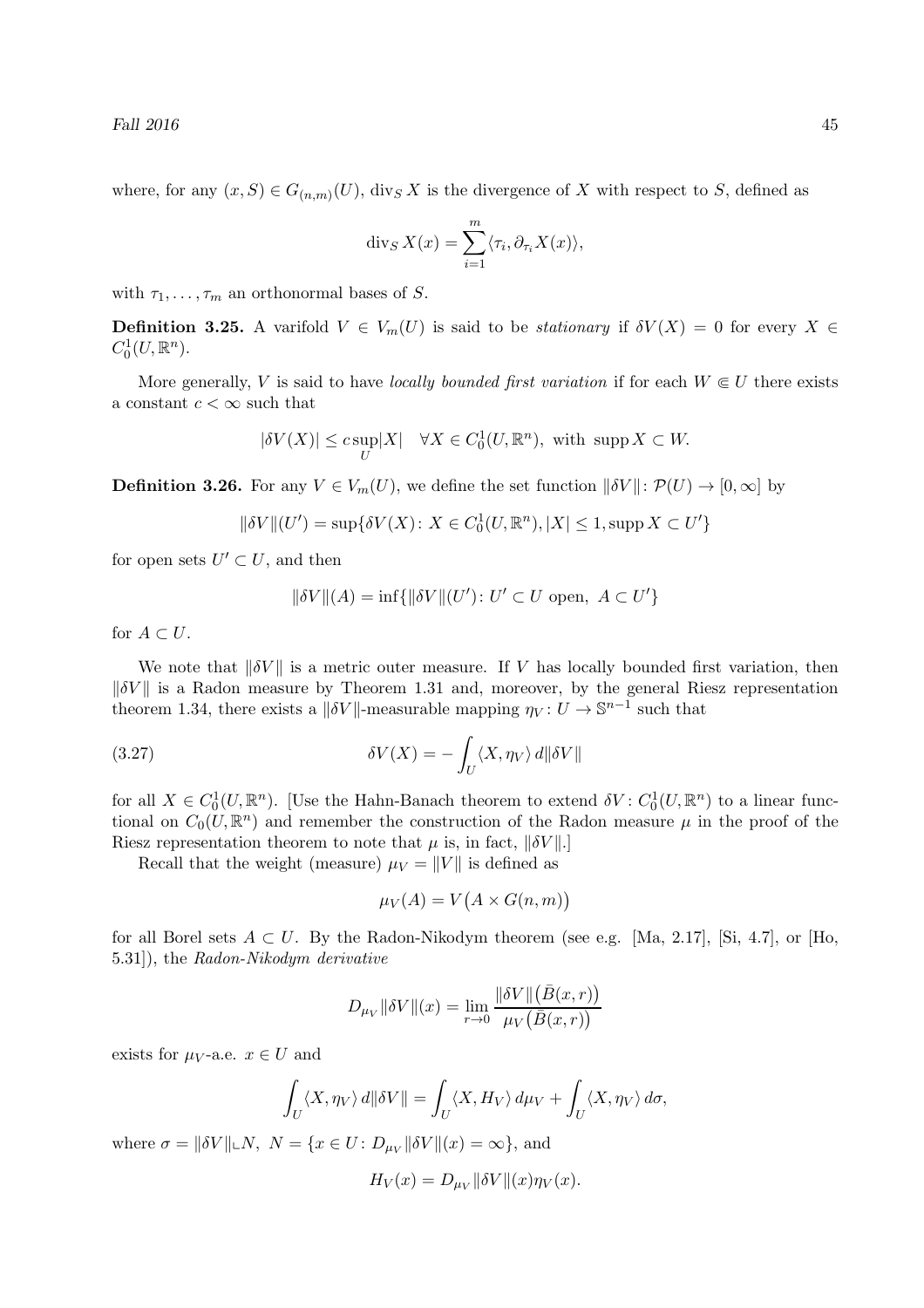Hence we can write (3.27) as

$$
\delta V(X) = \int_{G_{n,m}(U)} \operatorname{div}_S X(x) dV(x, S)
$$
  
= 
$$
- \int_U \langle X, H_V \rangle d\mu_V - \int_U \langle X, \eta_V \rangle d\sigma
$$
  
= 
$$
- \int_U \langle X, H_V \rangle d\mu_V - \int_N \langle X, \eta_V \rangle d\sigma.
$$

We call  $H_V$  the generalized mean curvature of V, N the generalized boundary of V,  $\sigma$  the generalized boundary measure of V, and  $\eta_V|N$  the generalized unit co-normal of V.

**Remark 3.28.** If  $M \subset \mathbb{R}^n$  is a  $C^2$ -smooth m-dimensional submanifold with smooth boundary  $\partial M$ and  $X \in C^1(U, \mathbb{R}^n)$ , with  $M \subset U$ ,  $U \subset \mathbb{R}^n$  open, then

$$
\int_M \operatorname{div}_M X \, d\mathcal{H}^m = - \int_M \langle X, H \rangle d\mathcal{H}^m - \int_{\partial M} \langle X, \eta \rangle d\mathcal{H}^{m-1},
$$

where H is the mean curvature (vector) of M and  $\eta$  the inward pointing unit co-normal of  $\partial M$ , that is,  $|\eta| \equiv 1$ ,  $\eta$  is normal to  $\partial M$ , tangential to M, and points inwards to M.

The first variation formula is applied with certain specific choices of the vector field X. Most importantly, we obtain the so-called monotonicity formula and its applications to the regularity theory of varifolds. These will be discussed in a series of presentations in home work sessions. If the time permits, we will return to these topics in context of currents.

## 4 Currents

In this Section we introduce and study some basic notions in the theory of currents which (like varifolds and m-rectifiable varifolds) are kind of generalized surfaces.

Let us start with the following motivating example.

**Example 4.1.** Let M be a smooth oriented m-dimensional submanifold of  $\mathbb{R}^n$ . We can integrate smooth differential m-forms  $\alpha$  (with compact support) over M and thus consider M as a linear functional

 $[M]:$  {smooth differential m-forms with compact support}  $\rightarrow \mathbb{R}$ ,

$$
[M](\alpha) = \int_M \alpha.
$$

Currents are, by definition, such continuous linear functionals on the space of smooth differential m-forms with compact support; see Definition 4.21.

#### 4.2 m-vectors

In this subsection, we discuss briefly about  $m$ -vectors which are kind of "products" of vectors. Given  $v_1, v_2 \in \mathbb{R}^n$ , a geometric interpretation of the 2-vector  $v_1 \wedge v_2$  is the oriented parallelogram spanned by vectors  $v_1$  and  $v_2$ .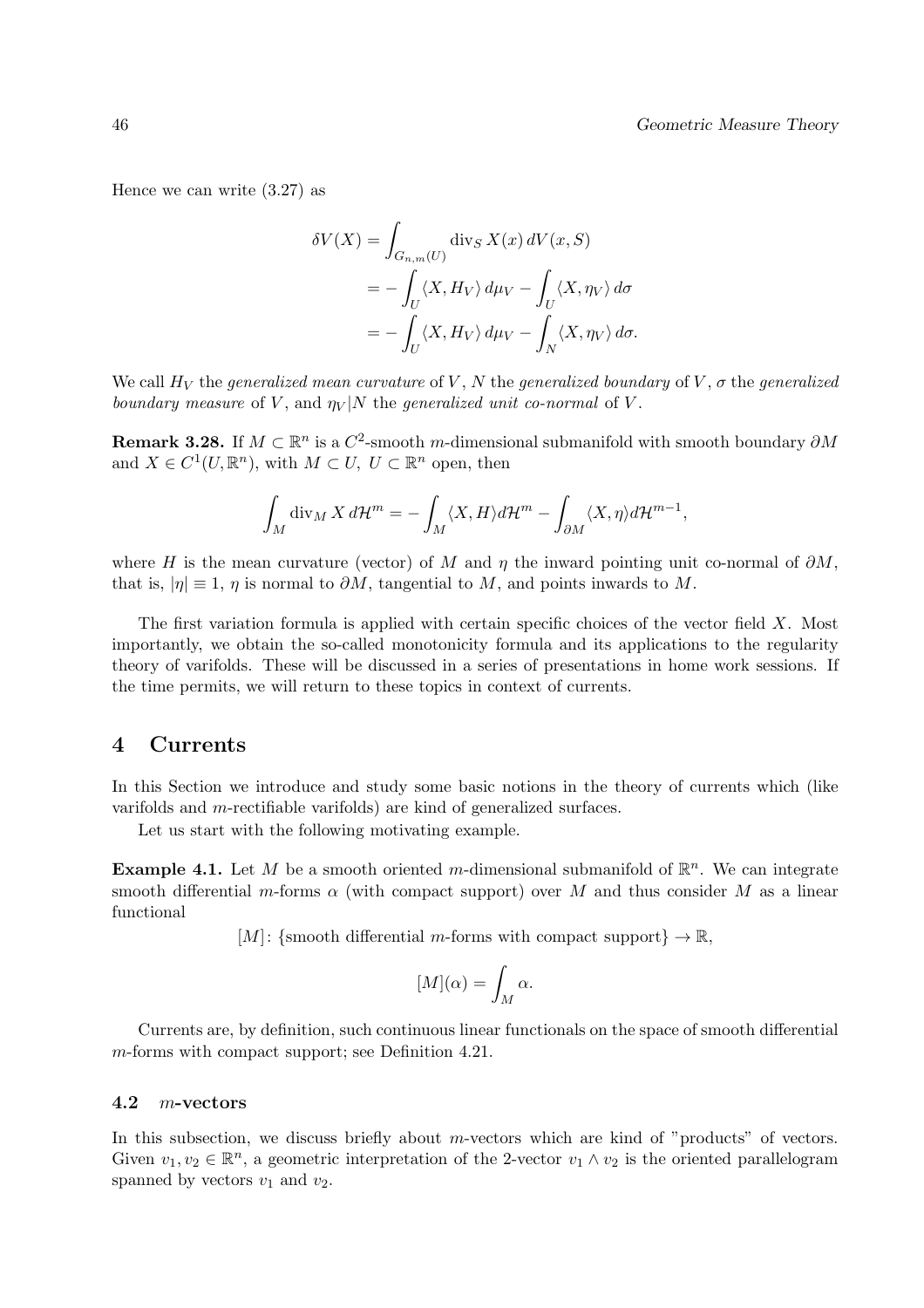

If  $v_1 = \lambda v_2$ , the parallelogram is degenerate, and we have  $v_1 \wedge v_2 = 0$ .

Similarly, for a 3-vector  $v_1 \wedge v_2 \wedge v_3$  can be interpreted as an oriented parallelepiped spanned by vectors  $v_1, v_2, v_3 \in \mathbb{R}^n$ .



Formally, the quickest (but not necessarily the most elegant) way to define the vector space of m-vectors

$$
\bigwedge m(\mathbb{R}^n), \quad m=0,\ldots,n,
$$

is as the space of all (real) linear combinations

$$
\sum_{1 \leq i_1 < \cdots < i_m \leq n} \underbrace{a_{i_1 \cdots i_m}}_{\in \mathbb{R}} e_{i_1} \wedge \cdots \wedge e_{i_m},
$$

where  $(e_1,\ldots,e_n)$  is the standard (ordered) basis of  $\mathbb{R}^n$ . The basis  $(m-)vectors e_{i_1} \wedge \cdots \wedge e_{i_m}$ ,  $1 \leq i_1 < \cdots < i_m \leq n$ , of  $\bigwedge_m (\mathbb{R}^n)$  can be defined as the strictly increasing sequences  $i_1 < \cdots < i_m$ . Thus we may identify  $e_{i_1} \wedge \cdots \wedge e_{i_m}$  with the m-tuple  $(i_1, \ldots, i_m)$  if  $i_1 < \cdots < i_m$ . Hence

$$
\dim \bigwedge m(\mathbb{R}^n) = \binom{n}{m}.
$$

If  $m = n, e_1 \wedge \cdots \wedge e_n$  is the only basis vector, and therefore

$$
\dim \bigwedge n(\mathbb{R}^n) = 1.
$$

Hence we may identify

$$
\bigwedge{}_n(\mathbb{R}^n)=\mathbb{R}.
$$

Similarly,

$$
\bigwedge_1(\mathbb{R}^n)=\mathrm{span}(e_1,\ldots,e_n)=\mathbb{R}^n.
$$

We also define

$$
\bigwedge \{0(\mathbb{R}^n) = \mathbb{R} \text{ and } \bigwedge \{0(\mathbb{R}^n) = 0\} \text{ for } k > n.
$$

We want to "multiply" k-vectors and m-vectors and hence to give  $e_{i_1} \wedge \cdots \wedge e_{i_m}$  a meaning as a "product" of vectors  $e_{i_1}, \ldots, e_{i_m}$ . Since the desired properties of the *wedge product* (or *exterior* product)  $\bigwedge_k(\mathbb{R}^n) \times \bigwedge_m(\mathbb{R}^n) \to \bigwedge_{k+m}(\mathbb{R}^n)$  are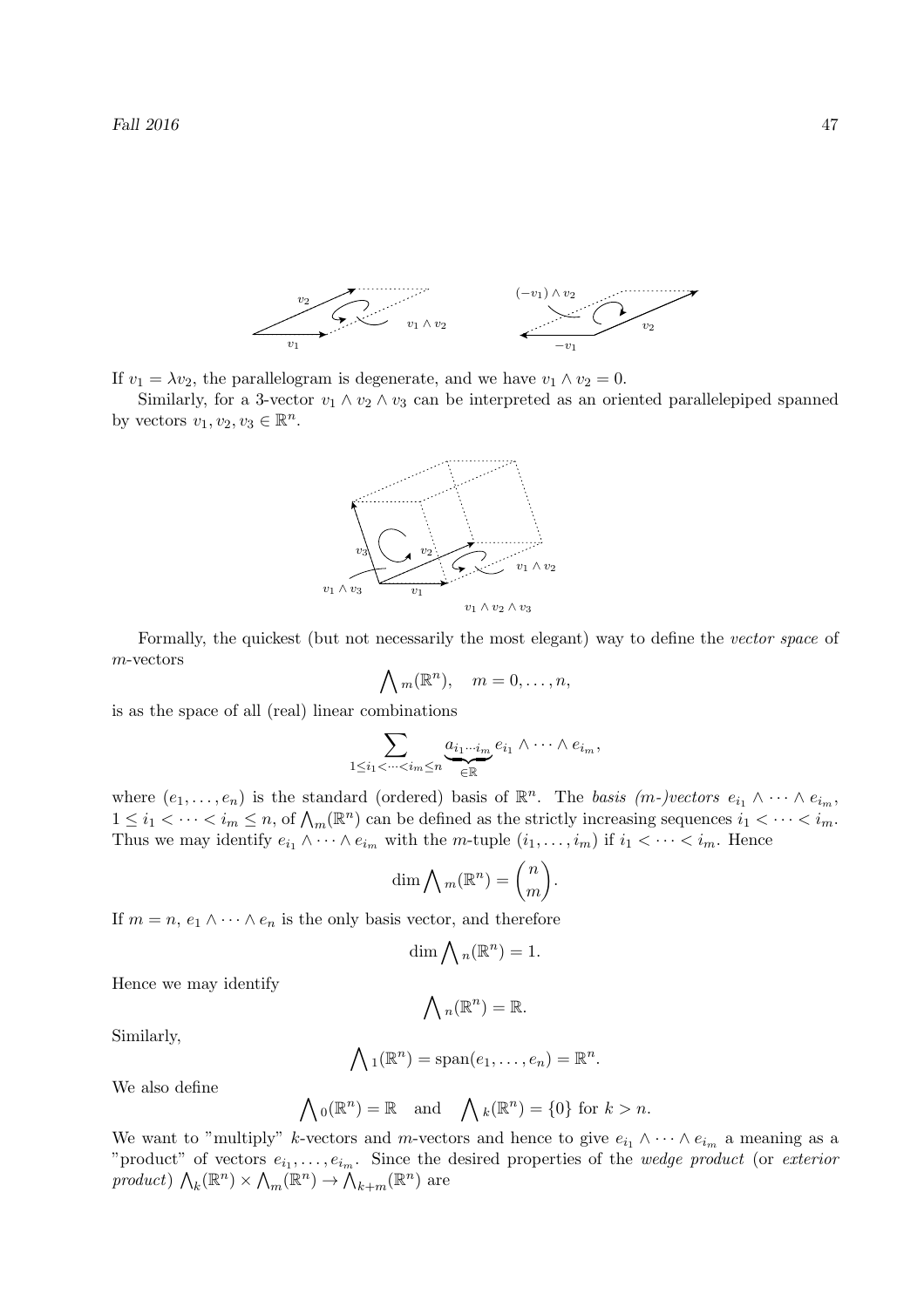(a) multilinearity:

$$
(au + bv) \wedge cw = ac(u \wedge w) + bc(v \wedge w), \quad a, b, c \in \mathbb{R}, \ u, v \in \bigwedge_k(\mathbb{R}^n), \ w \in \bigwedge_m(\mathbb{R}^n);
$$
  

$$
au \wedge (bv + cw) = ab(u \wedge v) + ac(u \wedge w), \quad a, b, c \in \mathbb{R}, \ u \in \bigwedge_k(\mathbb{R}^n), \ v, w \in \bigwedge_m(\mathbb{R}^n),
$$

(b) associativity:

$$
u \wedge (v \wedge w) = (u \wedge v) \wedge w
$$
, and

(c) anticommutativity:

$$
u \wedge v = (-1)^{km} v \wedge u, \quad u \in \bigwedge_k(\mathbb{R}^n), \ v \in \bigwedge_m(\mathbb{R}^n),
$$

it is enough to define wedge products

$$
e_{i_1} \wedge e_{i_2} \wedge \cdots \wedge e_{i_m} \wedge e_j = (e_{i_1} \wedge e_{i_2} \wedge \cdots \wedge e_{i_m}) \wedge e_j
$$

for  $1 \leq i_1 < \cdots < i_m$  and  $j \in \{1, \ldots, n\}$ . We have already defined  $e_i \wedge e_j \in \bigwedge_2(\mathbb{R}^n)$  for  $1 \leq i < j \leq n$ (as the oriented pair  $(i, j)$  or the positively oriented unit square in  $\mathbb{R}^n$  spanned by  $e_i$  and  $e_j$ ). We define

$$
e_j \wedge e_i = -e_i \wedge e_j \quad \text{for } i < j,
$$

and

$$
e_i\wedge e_i=0.
$$

We also have defined already  $e_i \wedge e_j \wedge e_k$  if  $i < j < k$ , i.e. the positively oriented unit cube spanned by  $e_i, e_j, e_k$  (or the oriented 3-tuple  $(i, j, k)$ ). So, we define for  $i < j < k$ 

$$
e_i \wedge e_k \wedge e_j = e_i \wedge (e_k \wedge e_j)
$$
  

$$
= e_i \wedge (-e_j \wedge e_k)
$$
  

$$
= -e_i \wedge e_j \wedge e_k,
$$
  

$$
e_k \wedge e_i \wedge e_j = -e_i \wedge e_k \wedge e_j)
$$
  

$$
= -(-e_i \wedge e_j \wedge e_k)
$$
  

$$
= e_i \wedge e_j \wedge e_k,
$$

and so on. Also  $e_i \wedge e_i \wedge e_k = 0$  if  $i = j$  or  $i = k$ , or  $j = k$ . Continuing this way we have the wedge product  $u \wedge v \in \bigwedge_{k+m} (\mathbb{R}^n)$  for  $u \in \bigwedge_k (\mathbb{R}^n)$  and  $v \in \bigwedge_m (\mathbb{R}^n)$ . If  $k+m > n$ ,  $u \wedge v = 0$  and  $\bigwedge_{k+m}(\mathbb{R}^n) = \{0\}$ . Let us summarize the discussion above:

Proposition 4.3. The wedge product has the properties:

(a) multilinearity:

(4.4) 
$$
(au + bv) \wedge cw = ac(u \wedge w) + bc(v \wedge w)
$$

for  $a, b, c \in \mathbb{R}, u, v \in \Lambda_k(\mathbb{R}^n), w \in \Lambda_m(\mathbb{R}^n)$ ,

(b) associativity:

(4.5) 
$$
u \wedge (v \wedge w) = (u \wedge v) \wedge w,
$$

and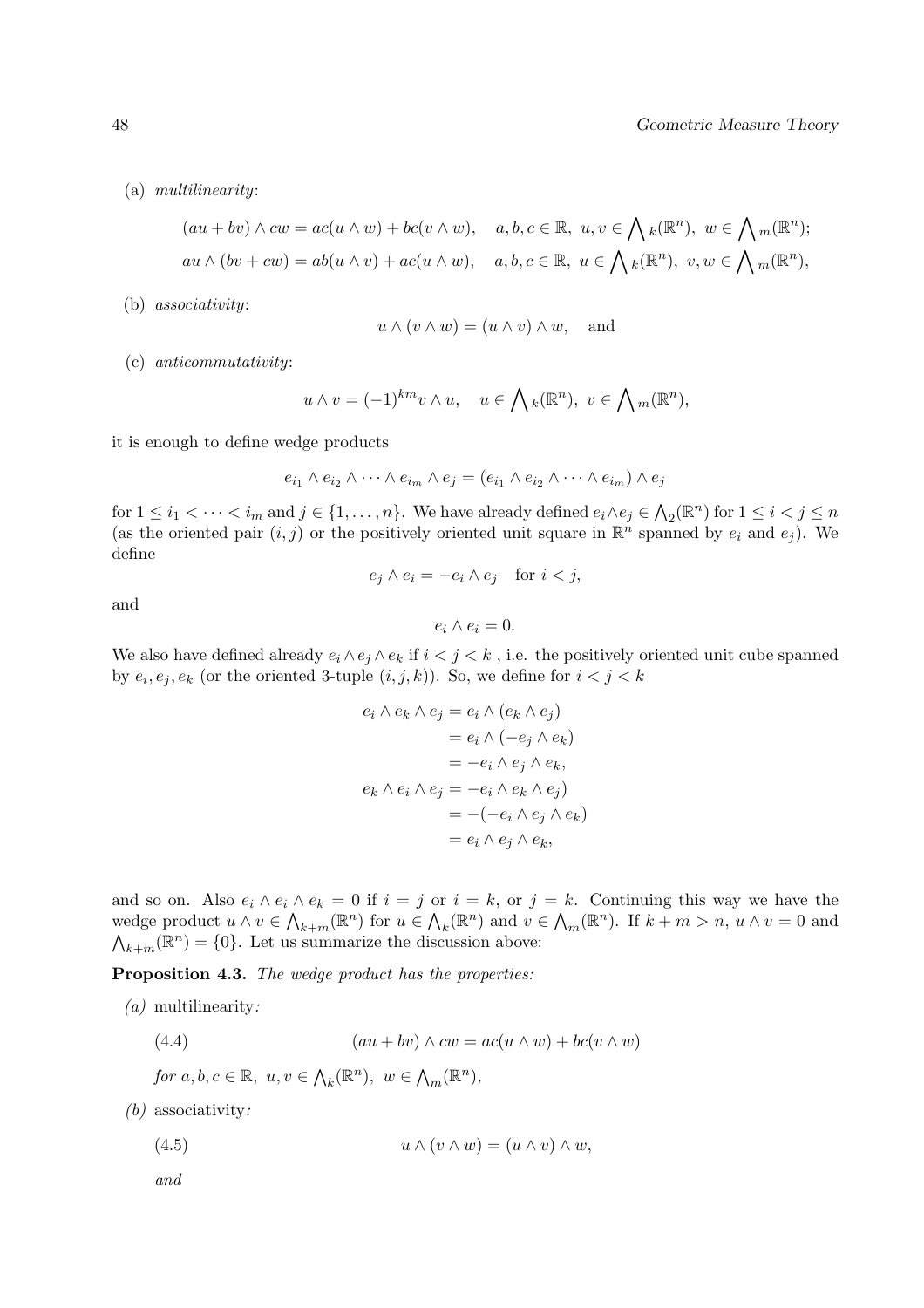Fall  $2016$  49

 $(c)$  anticommutativity:

(4.6)  $u \wedge v = (-1)^{km} v \wedge u$ 

for  $u \in \Lambda_k(\mathbb{R}^n)$ ,  $v \in \Lambda_m(\mathbb{R}^n)$ .

Since the *m*-vectors  $e_{i_1} \wedge \cdots \wedge e_{i_m}$ ,  $1 \leq i_1 < \cdots < i_m \leq n$ , form a basis of  $\bigwedge_m(\mathbb{R}^n)$ , we may equip  $\bigwedge_m(\mathbb{R}^n)$  with an inner product  $\langle \cdot, \cdot \rangle$  such that these m-vectors form an orthonormal basis. More precisely, denote

$$
\bigwedge(n,m) = \{(i_1,\ldots,i_m) \in \mathbb{N}^m \colon 1 \le i_1 < \cdots < i_m \le n\}
$$

and  $e_I = e_{i_1} \wedge \cdots \wedge e_{i_m}$  for  $I = (i_1, \ldots, i_m) \in \bigwedge (n, m)$ . Then

(4.7) 
$$
\left\langle \sum_{I \in \bigwedge(n,m)} a_I e_I, \sum_{J \in \bigwedge(n,m)} b_J e_J \right\rangle = \sum_{I \in \bigwedge(n,m)} a_I b_I.
$$

In fact, identifying  $\bigwedge_m(\mathbb{R}^n)$  and  $\mathbb{R}^{\binom{n}{m}}$  isomorphically, i.e. by identifying the basis vectors  $e_I$ ,  $I \in$  $\mathcal{N}(n,m)$ , with the standard basis vectors of  $\mathbb{R}^{\binom{n}{m}}$ , the inner product in (4.7) becomes the standard inner product in  $\mathbb{R}^{\binom{n}{m}}$ .

We define the norm

$$
(4.8)\t\t\t |v| = \sqrt{\langle v, v \rangle}
$$

for  $v \in \Lambda_m(\mathbb{R}^n)$ . If v is a *simple m*-vector, that is

 $v = v_1 \wedge \cdots \wedge v_m$ 

for some vectors  $v_1, \ldots, v_m \in \mathbb{R}^n$ , then

(4.9)  $|v| = |v_1 \wedge \cdots \wedge v_m|$ 

is the (*m*-dimensional) volume of the parallelepiped spanned by  $v_1, \ldots, v_m$ . In particular,

 $|v_1 \wedge \cdots \wedge v_m| = 0$ 

if and only if  $v_1, \ldots, v_m$  are linearly dependent.

### 4.10 m-covectors

Let  $\bigwedge^1(\mathbb{R}^n)$  denote the dual of  $\mathbb{R}^n$  (thus  $\bigwedge^1(\mathbb{R}^n) = (\mathbb{R}^n)^*$ ) and let  $dx^1,\ldots, dx^n$  denote the dual basis of  $e_1, \ldots, e_n$ . That is,

$$
dx^{i}(e_{j}) = \delta_{j}^{i} = \begin{cases} 1, & \text{if } i = j; \\ 0, & \text{if } i \neq j. \end{cases}
$$

Then we define the vector space

(4.11) 
$$
\bigwedge\nolimits^{m}(\mathbb{R}^{n}) = \bigwedge\nolimits_{m}(\bigwedge\nolimits^{1}(\mathbb{R}^{n}))
$$

as above by replacing  $e_i$  with  $dx^i$ . The elements

(4.12) 
$$
\alpha = \sum_{i_1 < \dots < i_m} a_{i_1 \dots i_m} dx^{i_1} \wedge \dots \wedge dx^{i_m} = \sum_{I \in \bigwedge(n,m)} a_I dx^I
$$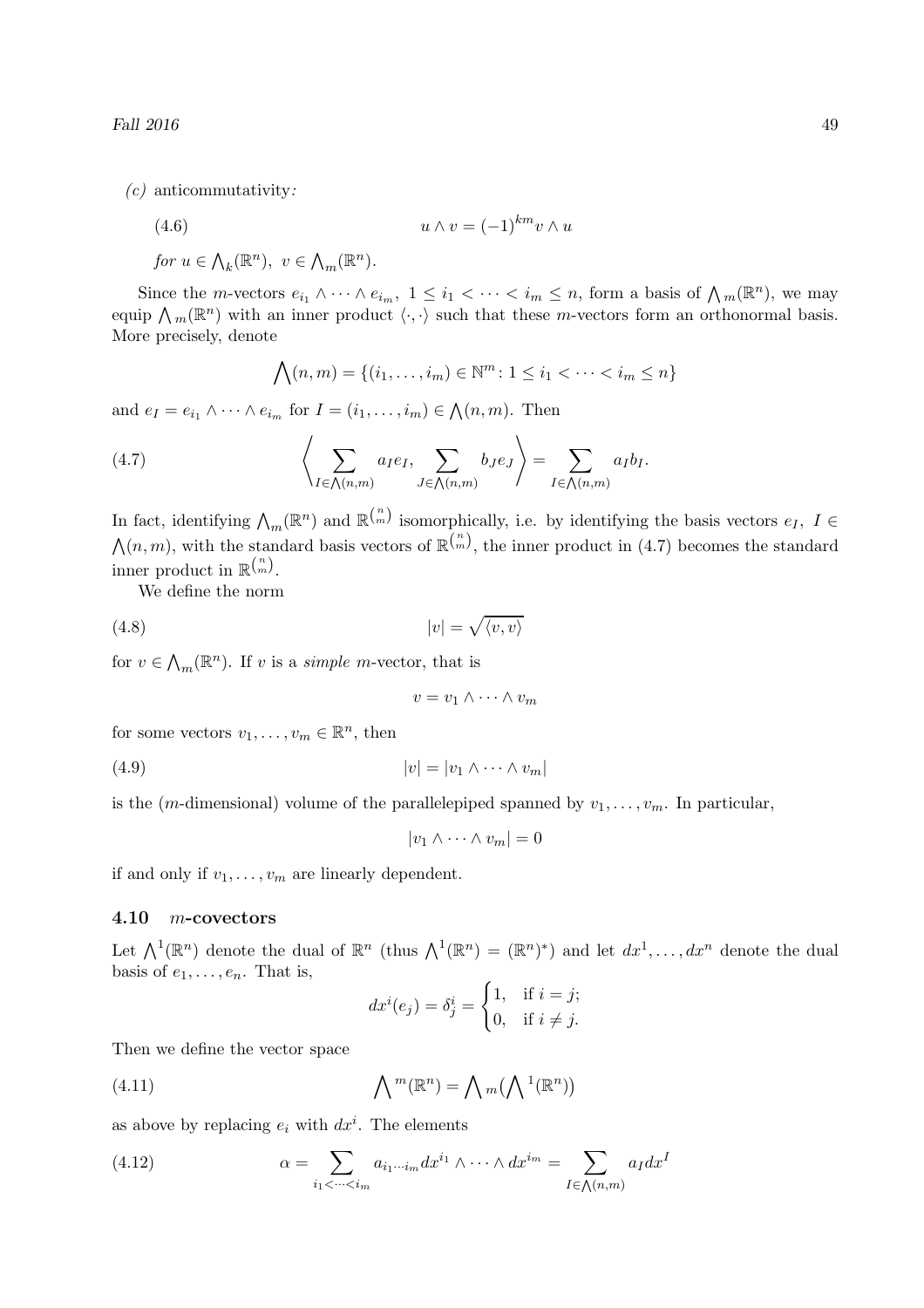of  $\bigwedge^m(\mathbb{R}^n)$  are called *m-covectors*. The space  $\bigwedge^m(\mathbb{R}^n)$  has the induced) inner product

$$
\left\langle \sum_{I \in \bigwedge(n,m)} a_I dx^I, \sum_{J \in \bigwedge(n,m)} b_J dx^J \right\rangle = \sum_{I \in \bigwedge(n,m)} a_I b_I
$$

such that the m-covectors  $dx^{i_1} \wedge \cdots \wedge dx^{i_m}$ ,  $1 \leq i_1 < \cdots < i_m \leq n$ , form an orthonormal basis. Moreover,  $\bigwedge^m(\mathbb{R}^n)$  is the dual vector space of  $\bigwedge_m(\mathbb{R}^n)$ . Again we have  $\bigwedge^0(\mathbb{R}^n) = \mathbb{R}$  $\bigwedge^n(\mathbb{R}^n)$ ,  $\bigwedge^1(\mathbb{R}^n) = \mathbb{R}^n$ , and  $\bigwedge^m(\mathbb{R}^n) = \{0\}$  if  $m > n$ .

# 4.13 m-vector fields, m-covector fields, and smooth differential m-forms

**Definition 4.14.** If  $U \subset \mathbb{R}^n$ , the mappings  $U \to \bigwedge_m (\mathbb{R}^n)$ ,

$$
x \mapsto \sum_{I \in \bigwedge(n,m)} a_I(x) e_I,
$$

and  $U \to \bigwedge^m(\mathbb{R}^n)$ ,

$$
x \mapsto \sum_{I \in \bigwedge(n,m)} a_I(x) dx^I,
$$

are called m-vector fields and m-covector fields in  $U$ , respectively.

**Definition 4.15.** The mappings  $U \to \bigwedge^m (\mathbb{R}^n)$ ,

$$
x \mapsto \sum_{I \in \bigwedge(n,m)} a_I(x) dx^I,
$$

are also called (differential)  $m$ -forms in  $U$ .

If  $U \subset \mathbb{R}^n$  is open and

$$
\alpha = \sum_{I \in \bigwedge(n,m)} \alpha_I(x) dx^I,
$$

where the functions  $\alpha_I$  are  $C^{\infty}$ -smooth, we say that  $\alpha$  is a  $C^{\infty}$ -smooth differential m-form in U. The space of all  $C^{\infty}$ -smooth differential m-forms in U will be denoted by  $\mathcal{A}^m(U)$ .

Since  $\bigwedge^0(\mathbb{R}^n) = \mathbb{R}$ , we have  $\mathcal{A}^0(U) = C^\infty(U, \mathbb{R})$ . If  $f: U \to \mathbb{R}$  is  $C^\infty$ , i.e.  $f \in \mathcal{A}^0(U)$ , its differential  $df: U \to \Lambda^1(\mathbb{R}^n)$  is a  $C^{\infty}$ -smooth differential 1-form such that at a point  $x \in U$ ,  $df(x)$ :  $\mathbb{R}^n \to \mathbb{R}$  is the linear mapping defined by

$$
df(x)v = \langle \nabla f(x), v \rangle, \quad v \in \mathbb{R}^n.
$$

Since, on the other hand,

$$
dx^{i}(v) = dx^{i}\left(\sum_{j=1}^{n} v_{j}e_{j}\right) = v_{i}
$$

and hence

$$
df(x)v = \langle \nabla f(x), v \rangle = \left\langle \sum_{i=1}^{n} \frac{\partial f(x)}{\partial x_i} e_i, v \right\rangle
$$

$$
= \sum_{i=1}^{n} \frac{\partial f(x)}{\partial x_i} v_i = \sum_{i=1}^{n} \frac{\partial f(x)}{\partial x_i} dx^{i}(v),
$$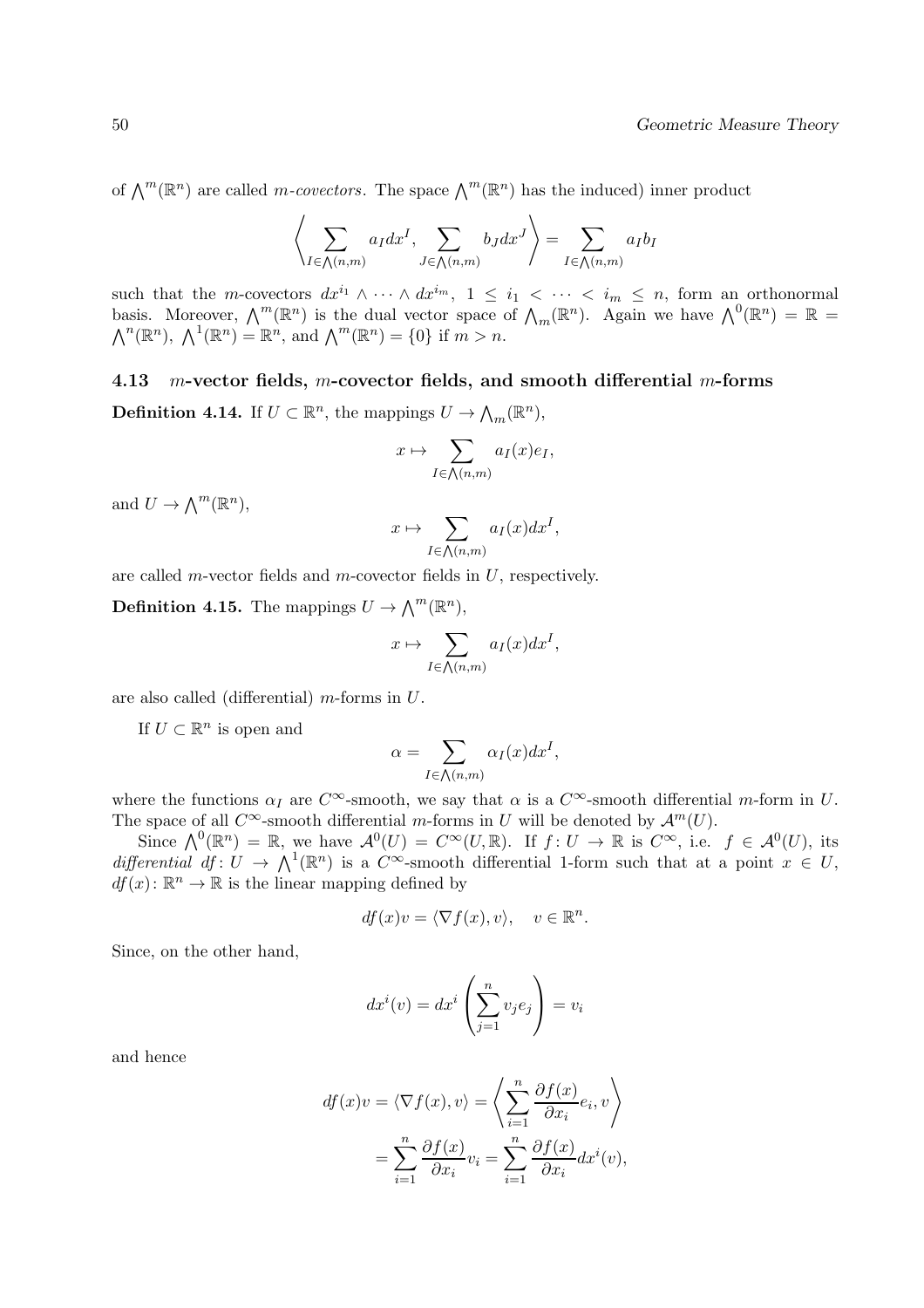we notice that

(4.16) 
$$
df = \sum_{i=1}^{n} \frac{\partial f}{\partial x_i} dx^i.
$$

Moreover,  $dx^i$  is the differential of the  $i^{\text{th}}$  coordinate function  $x \mapsto x_i$ .

### Definition 4.17. Let

$$
\alpha = \sum_{I \in \bigwedge(n,m)} \alpha_I dx^I
$$

be a  $C^{\infty}$ -smooth differential m-form. The *exterior derivative* of  $\alpha$  is the  $(m + 1)$ -form

$$
d\alpha = \sum_{I \in \bigwedge(n,m)} d\alpha_I \wedge dx^I = \sum_{I \in \bigwedge(n,m)} \sum_{i=1}^n \frac{\partial \alpha_I}{\partial x_i} dx^i \wedge dx^I.
$$

In particular,  $df$  is the exterior derivative of a 0-form  $f$ .

Using the facts that

$$
\frac{\partial^2 \alpha_I}{\partial x_i \partial x_j} = \frac{\partial^2 \alpha_I}{\partial x_j \partial x_i}
$$

and

$$
dx^{i} \wedge dx^{j} = -dx^{j} \wedge dx^{i},
$$

we obtain

$$
d^2\alpha = d(d\alpha) = 0.
$$

**Definition 4.18.** Let  $U \subset \mathbb{R}^n$  and  $V \subset \mathbb{R}^d$  be open sets and  $f = (f^1, \ldots, f^d) \colon U \to V$  a  $C^{\infty}$ -smooth mapping. The *pull-back* of a differential m-form  $\alpha$  in V,

$$
\alpha = \sum_{1 \leq i_1 < \cdots < i_m \leq d} \alpha_{i_1 \cdots i_m} dx^{i_1} \wedge \cdots \wedge dx^{i_m},
$$

is the differential m-form  $f^*\alpha$  in U defined by

$$
f^*\alpha = \sum_{1 \leq i_1 < \cdots < i_m \leq d} (\alpha_{i_1 \cdots i_m} \circ f) df^{i_1} \wedge \cdots \wedge df^{i_m},
$$

where

$$
df^j = \sum_{i=1}^n \frac{\partial f^j}{\partial x_i} dx^i.
$$

Notice that we do not require  $\alpha$  being smooth. The pull-back and the exterior derivative commute, that is

$$
(4.19) \t\t f^*(d\alpha) = df^*\alpha
$$

for smooth  $\alpha$ .

Let  $\mathcal{D}^m(U) \subset \mathcal{A}^m(U)$  denote the space of all  $C^{\infty}$ -smooth differential m-forms in U with compact support, that is, if

$$
\alpha = \sum_{I} \alpha_{I} dx^{I},
$$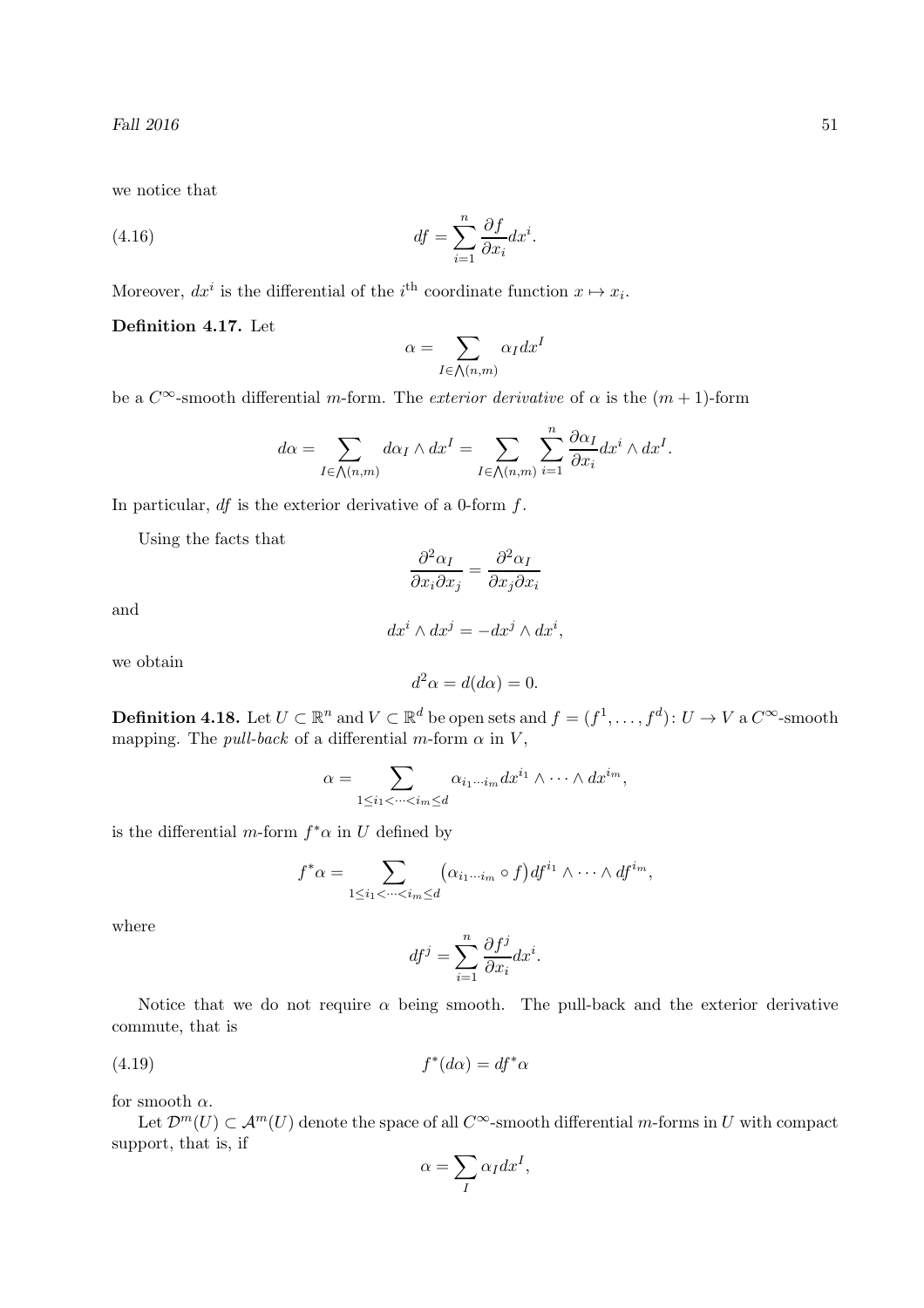then each  $\alpha_I$  is  $C^{\infty}$ -smooth and there exists a compact set  $K \subset U$  such that supp  $\alpha_I \subset K$  for every I. We endow  $\mathcal{D}^m(U)$  with the locally convex topology by saying that a sequence  $\alpha^k \in \mathcal{D}^m(U)$ ,  $k \in \mathbb{N}$ ,

$$
\alpha^k = \sum_I \alpha^k_I dx^I
$$

converges to

$$
\alpha = \sum_{I} \alpha_{I} dx^{I} \in \mathcal{D}^{m}(U)
$$

if there exists a compact set  $K \subset U$  such that

$$
\operatorname{supp} \alpha^k := \bigcup_I \operatorname{supp} \alpha_I^k \subset K \quad \forall k
$$

and

$$
\frac{\partial^{|J|}\alpha_I^k}{\partial x^J} \to \frac{\partial^{|J|}\alpha_I}{\partial x^J}
$$

uniformly as  $k \to \infty$  for every multi-index  $J = i_1 \cdots i_\ell$ .

### 4.20 m-currents; definition and basic notions

**Definition 4.21.** An *m*-current in an open set  $U \subset \mathbb{R}^n$  is a continuous (w.r.t. the locally convex topology described above) linear functional

$$
T\colon \mathcal{D}^m(U)\to \mathbb{R}.
$$

The space of m-currents in U is denoted by  $\mathcal{D}_m(U)$ .

**Definition 4.22.** The boundary of an m-current  $T \in \mathcal{D}_m(U)$  is the  $(m-1)$ -current  $\partial T \in \mathcal{D}_{m-1}(U)$ defined by

$$
\partial T(\omega) = T(d\omega)
$$

for all  $\omega \in \mathcal{D}^{m-1}(U)$ . Since  $d^2 = 0$ , we have  $\partial^2 T = \partial(\partial T) = 0$ .

**Example 4.23.** Let  $M \subset \mathbb{R}^n$  be a smooth oriented m-dimensional submanifold with smooth boundary  $\partial M$ . Let  $U \subset \mathbb{R}^n$  be an open set such that  $M \cup \partial M \subset U$ . Then M and  $\partial M$  define currents

$$
[M] \in \mathcal{D}_m(U): [M](\omega) = \int_M \omega, \quad \omega \in \mathcal{D}^m(U),
$$

$$
[\partial M] \in \mathcal{D}_{m-1}(U): [\partial M](\alpha) = \int_{\partial M} \alpha, \quad \alpha \in \mathcal{D}^{m-1}(U).
$$

By Stokes' theorem

$$
[\partial M](\alpha) = \int_{\partial M} \alpha = \int_M d\alpha = [M](d\alpha)
$$

for all  $\alpha \in \mathcal{D}^{m-1}(U)$ . Hence  $\partial[M] = [\partial M]$ .

Remark 4.24. For the definitions of the integrals

$$
\int_M d\alpha \quad \text{and} \quad \int_{\partial M} \alpha
$$

we refer to literature on differential geometry (e.g. [Lee], [Ho2]). However, since we will later integrate differential m-forms over "oriented" m-rectifiable sets, we will explain below the meaning of  $\int_M \omega$  even in this more general setting.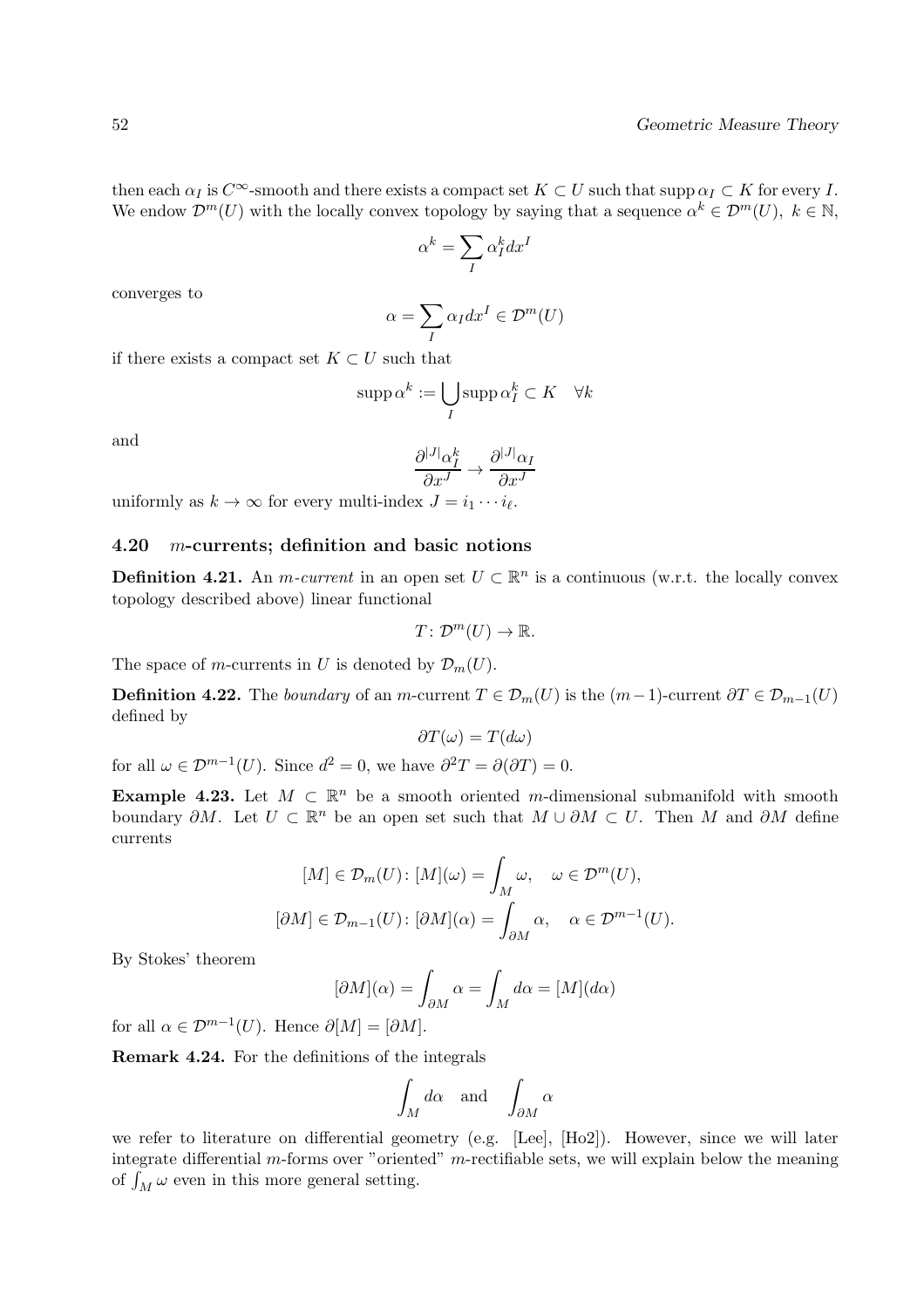Let  $V \in G(n,m)$  and let  $L: \mathbb{R}^m \to V$  be a linear isometric isomorphism (the restriction to  $\mathbb{R}^m$ of an orthogonal mapping  $O: \mathbb{R}^n \to \mathbb{R}^n$ ). Now

$$
\bigwedge m(V) = \{ \sum a_{i_1 \cdots i_m} v_{i_1} \wedge \cdots \wedge v_{i_m} : v_{i_j} \in V \}
$$

$$
= \{ \lambda(Le_1) \wedge \cdots \wedge (Le_m) : \lambda \in \mathbb{R} \}
$$

is 1-dimensional. Hence, if  $v \in \mathcal{N}_m(V)$ , with  $|v| = 1$ , then the only other  $w \in \mathcal{N}_m(V)$ , with  $|w| = 1$ , is  $w = -v$ . Let  $T_xM$  be the tangent space of M at x (here, first, M is an oriented m-dimensional smooth submanifold of  $\mathbb{R}^n$ ). Then M being "oriented" means that we have chosen, for every  $x \in M$ , an *m*-vector  $\vec{M}(x) \in \bigwedge_m (T_x M)$  such that  $|\vec{M}(x)| \equiv 1$  and  $x \mapsto \vec{M}(x) \in G(n,m)$  is continuous. We then define

$$
\int_M \omega = \int_M \langle \vec{M}(x), \omega(x) \rangle d\mathcal{H}^m(x).
$$

Here  $\langle \vec{M}(x), \omega(x) \rangle = \omega(\vec{M}(x))(x) \in \mathbb{R}$  is the "dual pairing". In the general case, M will be *m*-rectifiable,  $T_x^m M$  the approximate tangent space of M, and  $\vec{M}$  will be replaced by a "Borel orientation".

**Example 4.25.** 1.  $m = 0$ : For  $a \in \mathbb{R}^n$ , let  $[a] = \delta_a \in \mathcal{D}_0(\mathbb{R}^n)$ ,

$$
[a](\varphi) = \varphi(a), \quad \varphi \in \mathcal{D}^0(\mathbb{R}^n).
$$

2.  $m = 1$ : Let  $\Gamma \subset \mathbb{R}^n$  be a  $C^1$ -curve,  $\vec{\Gamma}(x)$  the unit tangent vector to  $\Gamma$  such that  $x \mapsto \vec{\Gamma}(x)$  is continuous. Then

$$
[\Gamma](\omega) = \int_{\Gamma} \langle \vec{\Gamma}(x), \omega(x) \rangle d\mathcal{H}^{1}(x), \quad \omega \in \mathcal{D}^{1}(\mathbb{R}^{n}).
$$

3.  $m = n$ : Let  $U \subset \mathbb{R}^n$  be open with smooth boundary  $\partial U$ . Then

$$
[U](\omega) = \int_U \langle e_1 \wedge \cdots \wedge e_n, \omega(x) \rangle dm_n(x), \quad \omega \in \mathcal{D}^n(\mathbb{R}^n).
$$

4. Let  $Q = [0, 1] \times [0, 1]$  and let  $T \in \mathcal{D}_1(\mathbb{R}^2)$  be defined as

$$
T(\omega) = \int_{Q} \langle e_1, \omega(x) \rangle dm_2(x), \quad \omega \in \mathcal{D}^1(\mathbb{R}^2).
$$

Writing  $\omega = \omega_1 dx^1 + \omega_2 dx^2$ , we see that

$$
T(\omega) = \int_Q \langle e_1, \omega(x) \rangle dm_2(x)
$$
  
= 
$$
\int_Q \omega_1 \underbrace{\langle e_1, dx^1 \rangle}_{=1} dm_2(x) + \int_Q \omega_2 \underbrace{\langle e_1, dx^2 \rangle}_{=0} dm_2(x)
$$
  
= 
$$
\int_Q \omega_1 dm_2(x).
$$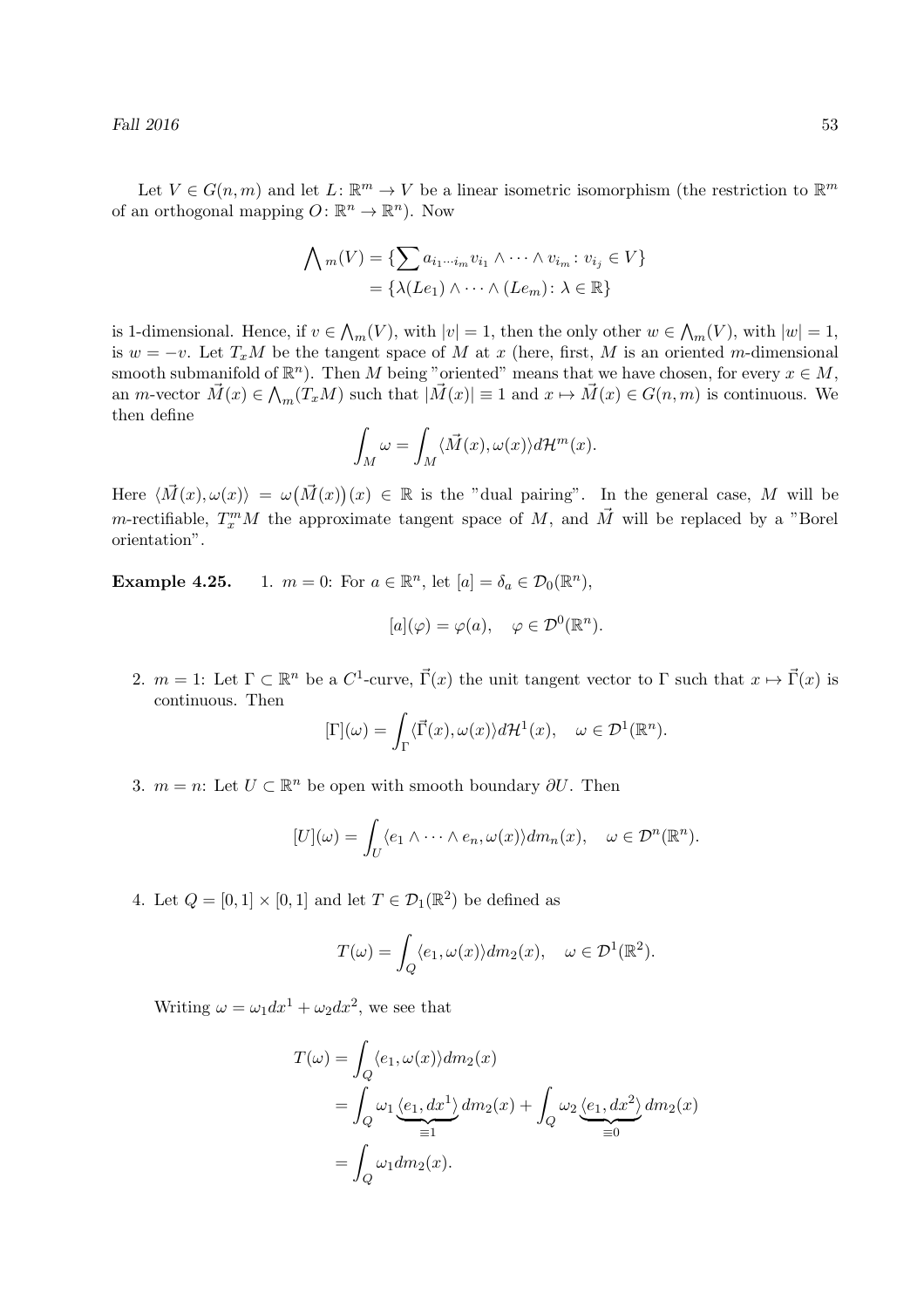On the other,  $\partial T \in \mathcal{D}_0(\mathbb{R}^2)$ , so it operates on smooth functions (0-forms) as

$$
\partial T(\varphi) = T(d\varphi) = T\left(\frac{\partial \varphi}{\partial x_1} dx^1 + \frac{\partial \varphi}{\partial x_2} dx^2\right)
$$
  
= 
$$
\int_Q \frac{\partial \varphi}{\partial x_1} dm_2
$$
  
= 
$$
\int_0^1 \int_0^1 \frac{\partial \varphi}{\partial x_1} dx_1 dx_2
$$
  
= 
$$
\int_0^1 (\varphi(1, x_2) - \varphi(0, x_2)) dx_2
$$
  
= 
$$
\int_{I_1} \varphi - \int_{I_0} \varphi,
$$

where  $I_0$  and  $I_1$  are the line segments  $I_0 = [(0,0), (0,1)]$ ,  $I_1 = [(1,0), (1,1)]$ . So,

$$
\partial T = \mathcal{H}^{1} \llcorner I_{1} - \mathcal{H}^{1} \llcorner I_{0}.
$$
\n
$$
\partial T
$$
\n
$$
\partial T
$$
\n
$$
I_{0}
$$
\n
$$
T
$$
\n
$$
T
$$

Notice that  $T$  is a 1-dimensional current but its "support" is 2-dimensional.

**Definition 4.26.** We define the mass of  $T \in \mathcal{D}_m(U)$  by

(4.27) 
$$
\mathbf{M}(T) = \sup \{ T(\omega) : \omega \in \mathcal{D}^m(U), |\omega(x)| \le 1 \,\forall x \in U \}.
$$

If  $W \subset U$  is open, we define

$$
\mathbf{M}_W(T) = \sup \{ T(\omega) \colon \omega \in \mathcal{D}^m(U), |\omega(x)| \le 1 \,\forall x \in W, \,\,\text{supp}\,\omega \subset W \}
$$

Remark 4.28. (a) There is another slightly different definition of the mass: Indeed, one first define the *co-mass* of an *m*-covector  $\eta \in \Lambda^m(\mathbb{R}^n)$  by

$$
\|\eta\|=\sup\{\langle\zeta,\eta\rangle\colon |\zeta|\leq 1,\ \zeta\in\bigwedge m(\mathbb{R}^n)\text{ simple}\}
$$

and then

$$
M(T) = \sup\{T(\omega) \colon \omega \in \mathcal{D}^m(U), \ \|\omega(x)\| \le 1 \ \forall x \in U\}.
$$

Since  $\|\omega(x)\| \leq |\omega(x)|$ , it is possible that  $M(T) > \mathbf{M}(T)$ .

(b) Suppose that  $L: \mathcal{D}^m(U) \to \mathbb{R}$  is a linear map that is continuous with respect to the norm topology of  $\mathcal{D}^m(U)$ , that is  $L(\omega_i) \to L(\omega)$  if  $\omega_i, \omega \in \mathcal{D}^m(U)$ , with  $|\omega_i - \omega| \to 0$ . Since the convergence in the locally convex topology of  $\mathcal{D}^{m}(U)$  implies the convergence in the norm topology, we notice that  $L$  is continuous with respect to the locally convex topology, too.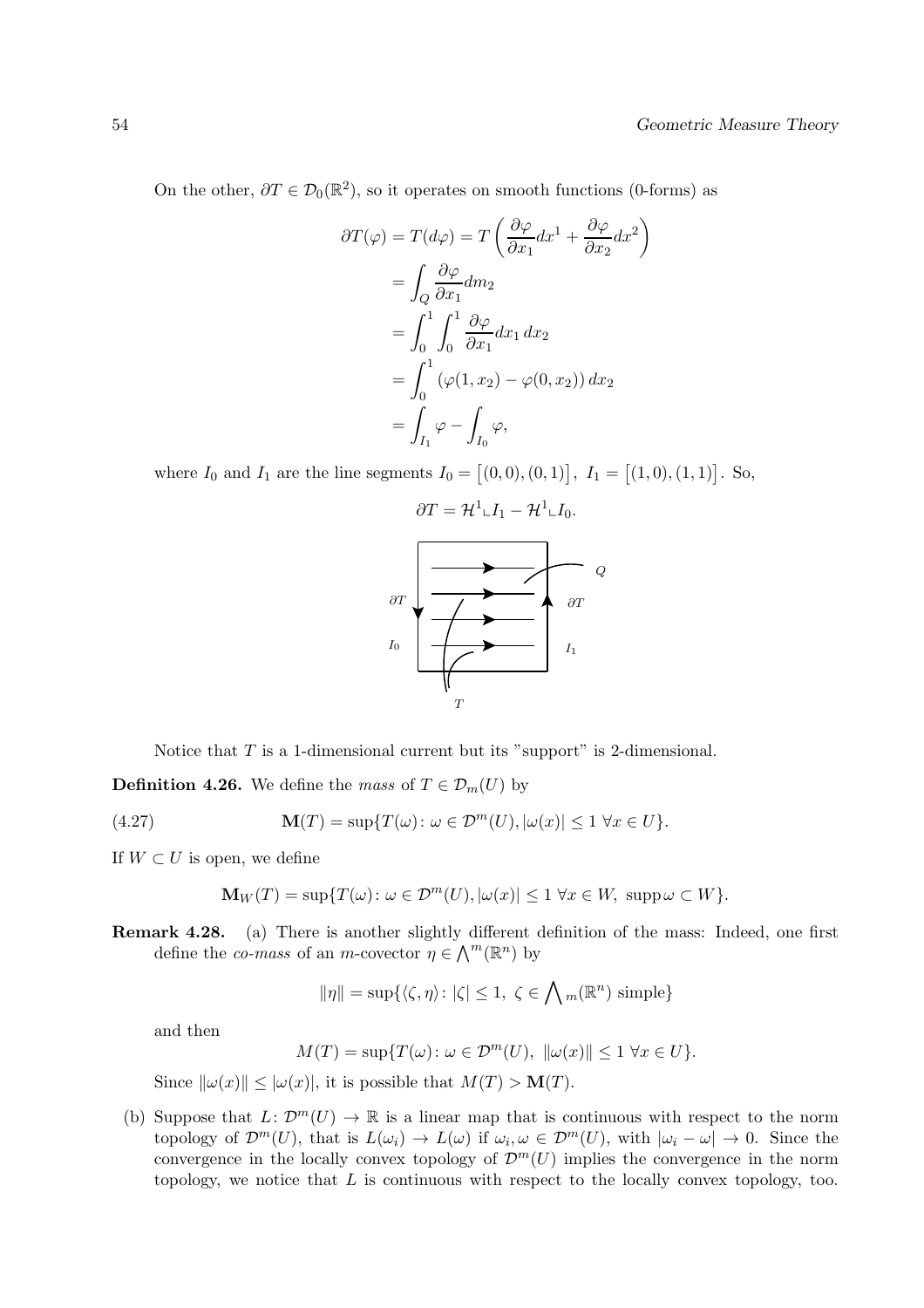Hence  $L \in \mathcal{D}_m(U)$ . On the other hand, since the norm topology of  $\mathcal{D}^m(U)$  is coarser than the locally convex topology, there can be  $m$ -currents with infinite mass. In other words, each m-current  $T \in \mathcal{D}_m(U)$  is a linear mapping  $T : \mathcal{D}_m(U) \to \mathbb{R}$  that is continuous with respect to the locally convex topology but not necessarily with respect to the norm topology of  $\mathcal{D}^m(U)$ .

(c) Since  $(\mathcal{D}^m(U), |\cdot|)$  is a normed space, its dual space  $\{T \in \mathcal{D}_m(U): \mathbf{M}(T) < \infty\}$  is a Banach space.

Applying the Hahn-Banach theorem and the Riesz representation theorem we obtain the following:

**Theorem 4.29.** Suppose that  $T \in \mathcal{D}_m(U)$  such that  $\mathbf{M}_W(T) < \infty$  for every  $W \in U$ . Then there exists a Radon measure  $\mu_T$  on  $\mathbb{R}^n$  and a  $\mu_T$ -measurable mapping  $\vec{T} \colon \mathbb{R}^n \to \Lambda_m(\mathbb{R}^n)$  such that  $|\vec{T}(x)| = 1$  for  $\mu_T$ -a.e.  $x \in \mathbb{R}^n$  and

$$
T(\omega) = \int \langle \vec{T}(x), \omega(x) \rangle d\mu_T(x) \quad \forall \omega \in \mathcal{D}^m(U).
$$

The total variation measure  $\mu_T$  associated to T is characterized by

$$
\mu_T(W) = \sup \{ T(\omega) \colon \omega \in \mathcal{D}^m(U), \ |\omega| \le 1, \ \text{supp}\,\omega \subset W \} = \mathbf{M}_W(T)
$$

for every open  $W \subset U$ . In particular,

$$
\mu_T(U) = \mu_T(\mathbb{R}^n) = \mathbf{M}(T).
$$

**Definition 4.30** (Restrictions of currents). If  $T \in \mathcal{D}_m(U)$ ,  $\mathbf{M}(T) < \infty$ , and  $A \subset \mathbb{R}^n$  is Borel, then the restriction of T to A is the m-current  $T \perp A \in \mathcal{D}_m(U)$ ,

$$
(T\llcorner A)(\omega) = \int_A \langle \vec{T}(x), \omega(x) \rangle d\mu_T(x), \quad \omega \in \mathcal{D}^m(U),
$$

where  $\vec{T}$  and  $\mu_T$  are as in Theorem 4.29. Similarly, if g is a  $\mu_T$ -integrable function, we define  $T \cup g \in \mathcal{D}_m(U)$ , the *interior multiplication by q*, by

$$
(T\llcorner g)(\omega)=\int g(x)\langle \vec{T}(x), \omega(x)\rangle d\mu_T(x), \quad \omega\in \mathcal{D}^m(U).
$$

**Definition 4.31.** The support of  $T \in \mathcal{D}_m(U)$  is the set

$$
\mathrm{supp}\,T=U\setminus\bigcup\{V\colon V\subset\mathbb{R}^n\text{ open},\ T(\omega)=0\,\,\forall\omega\in\mathcal{D}^m(U),\,\,\mathrm{supp}\,\omega\subset V\}.
$$

If  $\mathbf{M}(T) < \infty$ , and hence  $\mu_T$  exists, then supp  $T = U \cap \text{supp} \mu_T$ . Recall that the support of the measure  $\mu_T$  is the set

$$
\mathrm{supp}\,\mu_T=\mathbb{R}^n\setminus\bigcup\{V\colon V\subset\mathbb{R}^n\text{ open, }\mu_T(V)=0\}.
$$

**Definition 4.32.** Let  $T_i, T \in \mathcal{D}_m(U)$ . We say that the sequence  $T_i$  converges to T and write

 $T_i \to T$ 

if

$$
\lim_{i \to \infty} T_i(\omega) = T(\omega)
$$

for every  $\omega \in \mathcal{D}^m(U)$ . Hence, in fact,  $T_i \xrightarrow{w^*} T$ .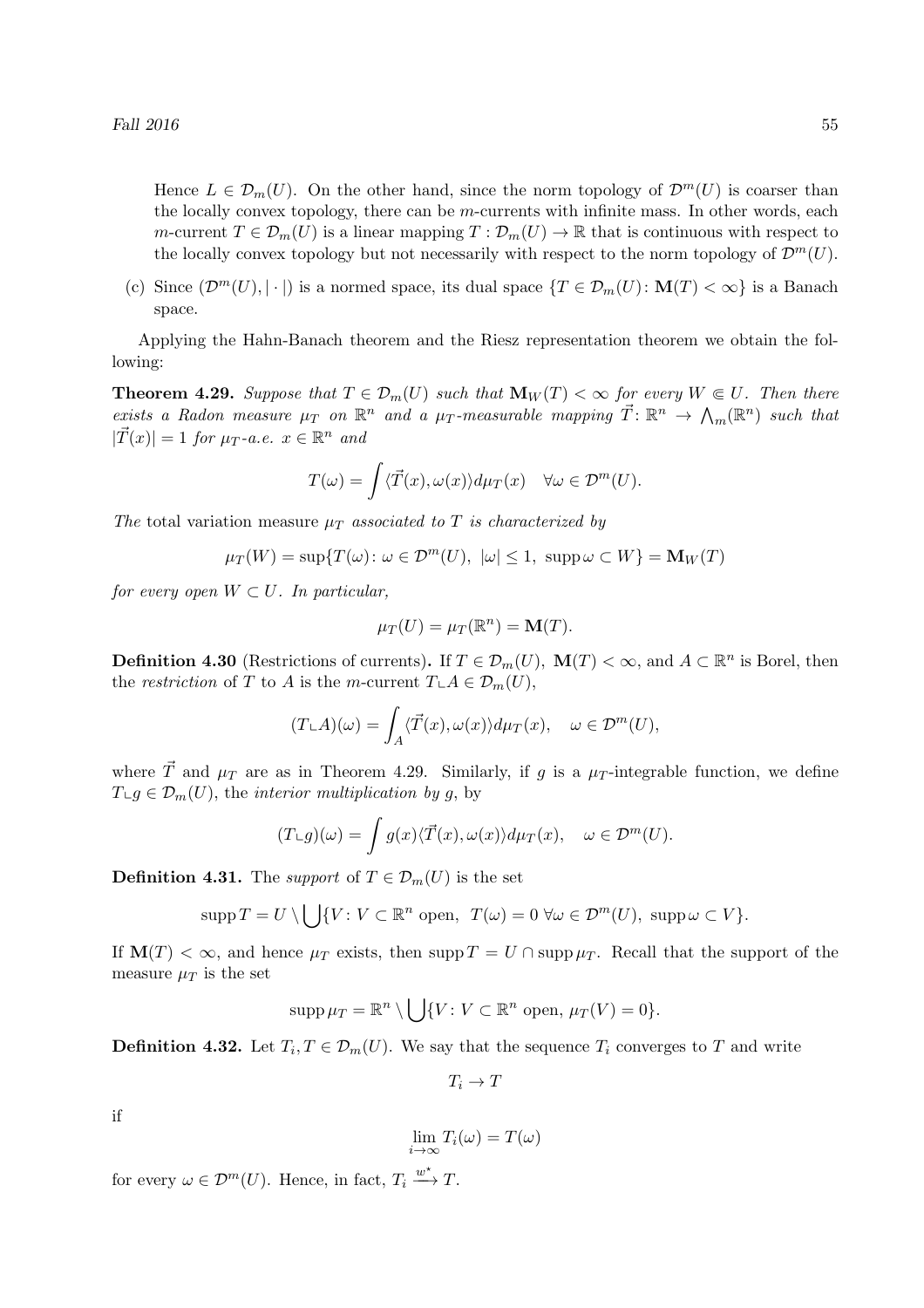**Proposition 4.33.** Suppose  $T_i \rightarrow T$ . Then

$$
\partial T_i \to \partial T
$$
 and  $\mathbf{M}(T) \leq \liminf_{i \to \infty} \mathbf{M}(T_i)$ .

Remark 4.34. The lower semicontinuity of the mass is very important and useful property in mass minimizing problem.

**Remark 4.35.** We notice that the normed space  $(\mathcal{D}^m(U), |\cdot|)$  is separable, and hence the closed unit ball of its dual  $\{T \in \mathcal{D}_m(U) \colon \mathbf{M}(T) < \infty\}$  is sequentially compact in the weak<sup>\*</sup> topology by the (sequential) Banach-Anaoglu theorem.

By applying the (sequential) Banach-Alaoglu theorem for the Banach space  $\{T \in \mathcal{F} \mid T\}$  $\mathcal{D}_m(U): \mathbf{M}(T) < \infty$  we obtain the following:

**Theorem 4.36.** Let  $T_i \in \mathcal{D}_m(U)$  with

$$
\sup_i \mathbf{M}(T_i) < \infty.
$$

Then there exist a subsequence  $T_{i_j}$  and  $T \in \mathcal{D}_m(U)$  such that

 $T_{i_j} \to T$ .

Next we define the cartesian product of currents  $T_i \in \mathcal{D}_{m_i}(U_i)$ ,  $U_i \subset \mathbb{R}^{n_i}$  open,  $i = 1, 2$ . Any differential  $(m_1 + m_2)$ -form  $\omega$  in  $U_1 \times U_2$  can be written in the form

$$
\omega(x,y) = \sum_{\substack{(I,J) \in \bigwedge(n_1,m_1') \times \bigwedge(n_2,m_2'')\\m_1'+m_2'=m_1+m_2'}} \omega_{IJ} dx^I \wedge dy^J, \quad (x,y) \in U_1 \times U_2.
$$

Then we define:

**Definition 4.37.** Let  $T_i \in \mathcal{D}_{m_i}(U_i)$ ,  $U_i \subset \mathbb{R}^{n_i}$  open,  $i = 1, 2$ . The cartesian product  $T_1 \times T_2 \in$  $\mathcal{D}_{m_1+m_2}(U_1\times U_2)$  is defined by

$$
(T_1 \times T_2)(\omega) = T_1 \left( \sum_{I \in \bigwedge(n_1, m_1)} T_2 \left( \sum_{J \in \bigwedge(n_2, m_2)} \omega_{IJ} dy^J \right) dx^I \right)
$$

for  $\omega \in \mathcal{D}^{m_1+m_2}(U_1 \times U_2)$ .

Notice that  $T_1 \times T_2$  ignores the terms  $dx^I \wedge dy^J$ , where  $I \in \mathcal{N}(n_1, m'_1)$ ,  $J \in \mathcal{N}(n_2, m'_2)$ ,  $m'_1 + m'_2 =$  $m_1 + m_2$  but  $(m'_1, m'_2) \neq (m_1, m_2)$ .

Remark 4.38. (a) The motivation of the definition is, of course, that we want

$$
[M_1 \times M_2] = [M_1] \times [M_2]
$$

if  $M_1$  and  $M_2$  are smooth submanifolds.

(b) Since

$$
d(\alpha \wedge \beta) = d\alpha \wedge \beta + (-1)^m \alpha \wedge d\beta
$$

for *m*-forms  $\alpha$ , we have

$$
\partial(T_1 \times T_2) = (\partial T_1) \times T_2 + (-1)^{m_1} T_1 \times (\partial T_2).
$$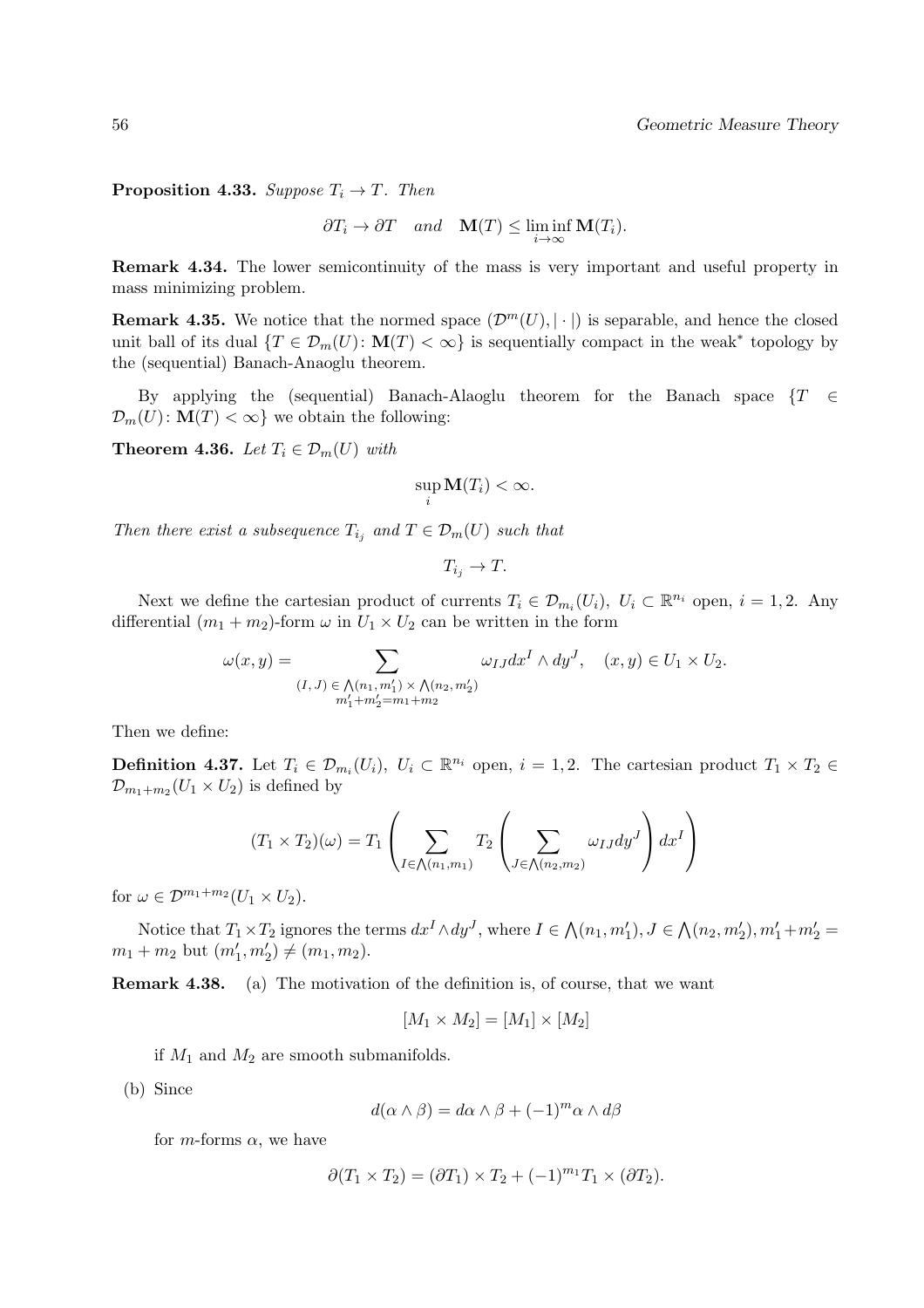As an important special case we consider the following example:

**Example 4.39.** Let  $T_1 = [[0, 1]] \in \mathcal{D}_1(\mathbb{R})$  and  $T_2 = T \in \mathcal{D}_m(\mathbb{R}^n)$ .



Then

$$
\partial([0,1]] \times T) = (\partial T_1) \times T - T_1 \times \partial T
$$
  
\n
$$
= ([1] - [0]) \times T - T_1 \times \partial T
$$
  
\n
$$
= [1] \times T - [0] \times T - [[0,1]] \times \partial T.
$$
  
\n
$$
\partial T
$$
  
\n
$$
\partial T
$$
  
\n
$$
\partial T
$$
  
\n
$$
\partial T
$$
  
\n
$$
\partial T
$$
  
\n
$$
[0,1] \times T
$$

Next we define the push-forward of a current under a smooth mapping.

**Definition 4.40.** Suppose that  $U: \mathbb{R}^n$  and  $V \subset \mathbb{R}^d$  are open sets and  $f: U \to V$  a  $C^{\infty}$ -mapping. Let  $T \in \mathcal{D}_m(U)$  be such that  $f | supp T$  is proper, i.e.  $f^{-1}K \cap supp T$  is compact for every compact  $K \subset V$ . We define  $f_{\sharp}T \in \mathcal{D}_m(V)$ , the *push-forward* of T under f, by

$$
f_{\sharp}T(\omega) = T(\varphi f^*\omega), \quad \omega \in \mathcal{D}^m(V),
$$

where  $\varphi \in C_0^{\infty}(U)$  is any function such that  $\varphi \equiv 1$  in the compact set  $\text{supp } T \cap f^{-1} \text{supp } \omega \subset U$ .

Notice that  $\varphi f^* \omega \in \mathcal{D}^m(U)$  but it is possible that  $f^* \omega \notin \mathcal{D}^m(U)$  since supp  $f^* \omega$  need not be compact.

**Remark 4.41.** 1. If f and T are as above, then  $\partial f_{\sharp}T = f_{\sharp}\partial T$ .

- 2. If  $T_i \to T$  and  $f|(\text{supp } T_i \cup \text{supp } T)$  is proper, then  $f_{\sharp}T_i \to f_{\sharp}T$ .
- 3. Suppose that  $\mathbf{M}_W(T) < \infty$  for every  $W \in U$ , and hence

$$
T(\omega) = \int \langle \vec{T}(x), \omega(x) \rangle d\mu_T(x) \quad \forall \omega \in \mathcal{D}^m(U),
$$

where  $\vec{T}$  and  $\mu_T$  are given by Theorem 4.29. Then the push-forward  $f_\sharp T$  is given by

$$
f_{\sharp}T(\omega) = \int \langle f^*\omega, \vec{T} \rangle d\mu_T = \int \langle \omega(f(x)), \bigwedge_m df_x \vec{T}(x) \rangle d\mu_T(x).
$$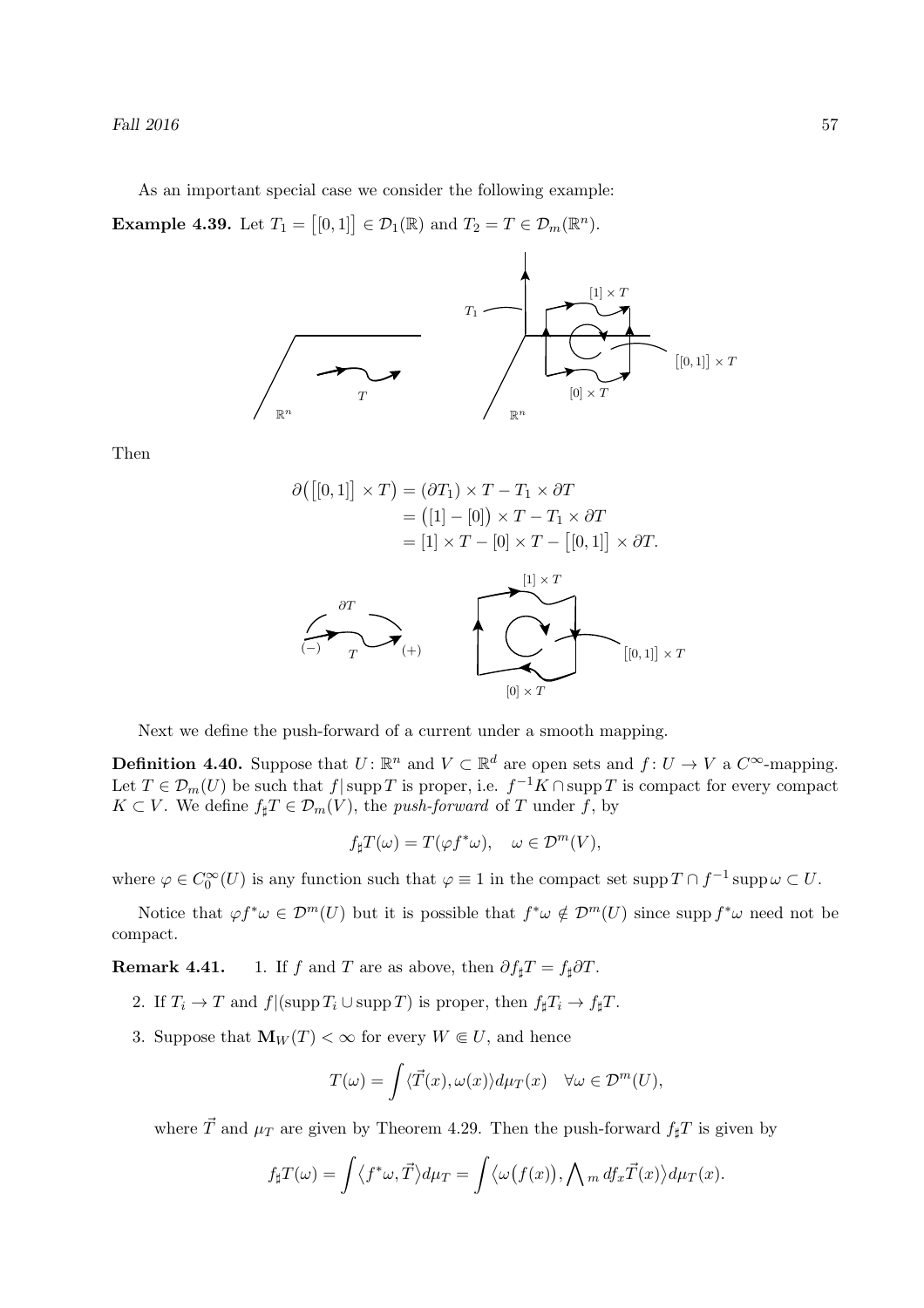Notice that the formula makes sense if f is  $C^1$ , with f|supp T proper. Above  $\bigwedge_m df_x$  is the linear map  $\bigwedge_m df_x: \bigwedge_m (\mathbb{R}^n) \to \bigwedge_m (\mathbb{R}^d)$  defined by

$$
\bigwedge_m df_x(e_{i_1} \wedge \cdots \wedge e_{i_m}) = df_x(e_{i_1}) \wedge \cdots \wedge df_x(e_{i_m})
$$

for every  $(i_1, \ldots, i_m) \in \bigwedge(n,m)$ .

Now we can define the *homotopy formula* for currents. For that purpose let  $V \subset \mathbb{R}^d$  be open and let  $f, g \colon U \to V$  be smooth mappings. Furthermore, suppose that  $h \colon [0,1] \times U \to V$  is smooth such that

$$
h(0, x) = f(x) \text{ and } h(1, x) = g(x) \quad \forall x \in U.
$$

Since (see Example 4.39)

$$
\partial h_{\sharp}([0,1]] \times T) = h_{\sharp}\partial([0,1]] \times T)
$$
  
=  $h_{\sharp}([1] \times T - [0] \times T - [[0,1]] \times \partial T)$   
=  $h_{\sharp}([1] \times T) - h_{\sharp}([0] \times T) - h_{\sharp}([0,1]] \times \partial T)$   
=  $g_{\sharp}T - f_{\sharp}T - h_{\sharp}([0,1]] \times \partial T),$ 

we have

(4.42) 
$$
g_{\sharp}T - f_{\sharp}T = \partial h_{\sharp}([0,1]] \times T) + h_{\sharp}([0,1]] \times \partial T).
$$



An important special case is the affine homotopy

$$
h(t, x) = tg(x) + (1 - t)f(x).
$$

**Definition 4.43** (Cone). Let  $T \in \mathcal{D}_m(U)$  with supp T compact. The cone over T is

$$
0 \lhd T = h_{\sharp}([0,1]] \times T) \in \mathcal{D}_{m+1}(\mathbb{R}^n),
$$

where  $h(t, x) = tx$ .

We notice that

$$
\partial(0 \triangleleft T) = T - 0 \triangleleft \partial T.
$$

In particular, if  $T$  has no boundary, then  $T$  itself is a boundary:

$$
T = \partial(0 \triangleleft T).
$$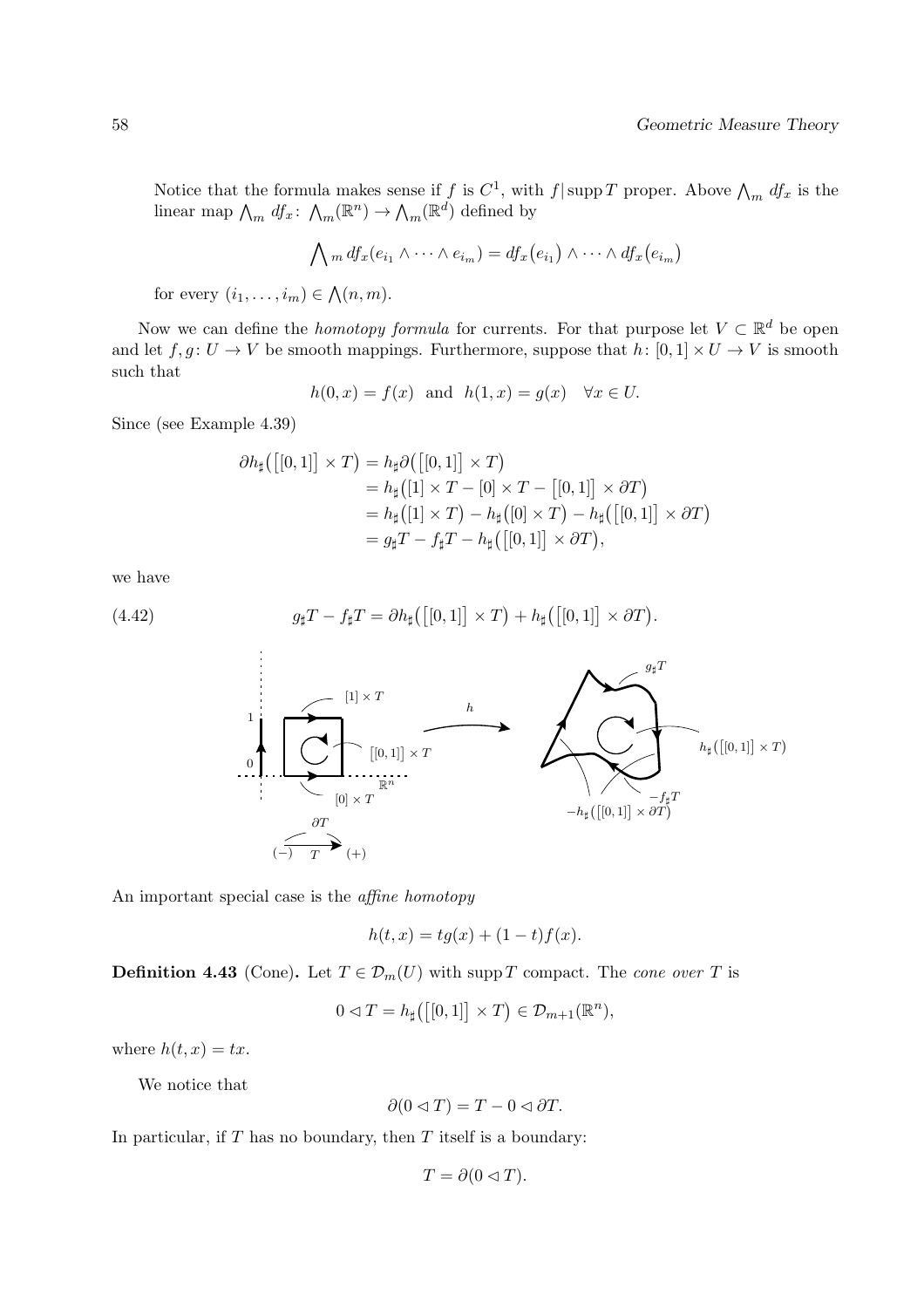

For a linear mapping  $L: \mathbb{R}^n \to \mathbb{R}^d$  we denote by  $\bigwedge_m L$  the linear mapping

$$
\bigwedge mL: \bigwedge m(\mathbb{R}^n) \to \bigwedge m(\mathbb{R}^d)
$$

defined by

$$
\bigwedge_m L(e_{i_1} \wedge \cdots \wedge e_{i_m}) = Le_{i_1} \wedge \cdots \wedge Le_{i_m}
$$

for every  $(i_1, \ldots, i_m) \in \bigwedge(n,m)$ . If  $f: U \to V$  is smooth  $(V \subset \mathbb{R}^d$  open), we see that

$$
\langle v, f^*\omega(x) \rangle = \langle \bigwedge m \, df_x(v), \omega(x) \rangle
$$

for all  $v \in \Lambda_m(\mathbb{R}^n)$ ,  $\omega \in \mathcal{D}^m(V)$ , and  $x \in U$ . Hence we can state:

**Proposition 4.44.** If  $T \in \mathcal{D}_m(U)$ , with supp T compact and  $\mathbf{M}(T) < \infty$  and if  $f: U \to V$  is  $C^{\infty}$ , with  $f$ | supp T proper, then

$$
f_{\sharp}T(\omega) = \int \langle \omega(f(x)), \bigwedge_m df_x \vec{T}(x) \rangle d\mu_T(x)
$$

and

(4.45) 
$$
\mathbf{M}(f_{\sharp}T) \leq \text{Lip}(f|\text{supp }T)^{m}\mathbf{M}(T).
$$

Recall that

Lip(g) := sup 
$$
\left\{ \frac{|g(x) - g(y)|}{|x - y|} : x \neq y \right\}
$$
.

The inequality (4.45) follows from the estimate

$$
\left|\bigwedge_{m} df_x(\vec{T}(x))\right| \leq \text{Lip}(f|\operatorname{supp} T)^m, \quad x \in \operatorname{supp} T,
$$

which, in turn, is a consequence of

$$
\left|\bigwedge_m L(e_{i_1}\wedge\cdots\wedge e_{i_m})\right|\leq \|L\|^m.
$$

Suppose that h:  $[0,1] \times U \to V$  is the affine homotopy  $h(t,x) = tg(x) + (1-t)f(x)$  between smooth mappings  $f, g: U \to V$ . If  $T \in \mathcal{D}_m(U)$ , with  $\mathbf{M}(T) < \infty$ , we have

(4.46) 
$$
\mathbf{M}\big(h_{\sharp}\big(\big[[0,1]\big]\times T\big)\big)\leq \sup_{\text{supp }T}|f-g|\sup_{x\in\text{supp }T}\big(|df_x|+|dg_x|\big)^m\mathbf{M}(T).
$$

This follows from the integral representation (Theorem 4.29) since

$$
\boxed{[0,1]} \times T = e_1 \wedge \vec{T} \quad \text{and} \quad \mu_{\boxed{[0,1]}\times T} = (m_1 \llcorner [0,1]) \times \mu_T,
$$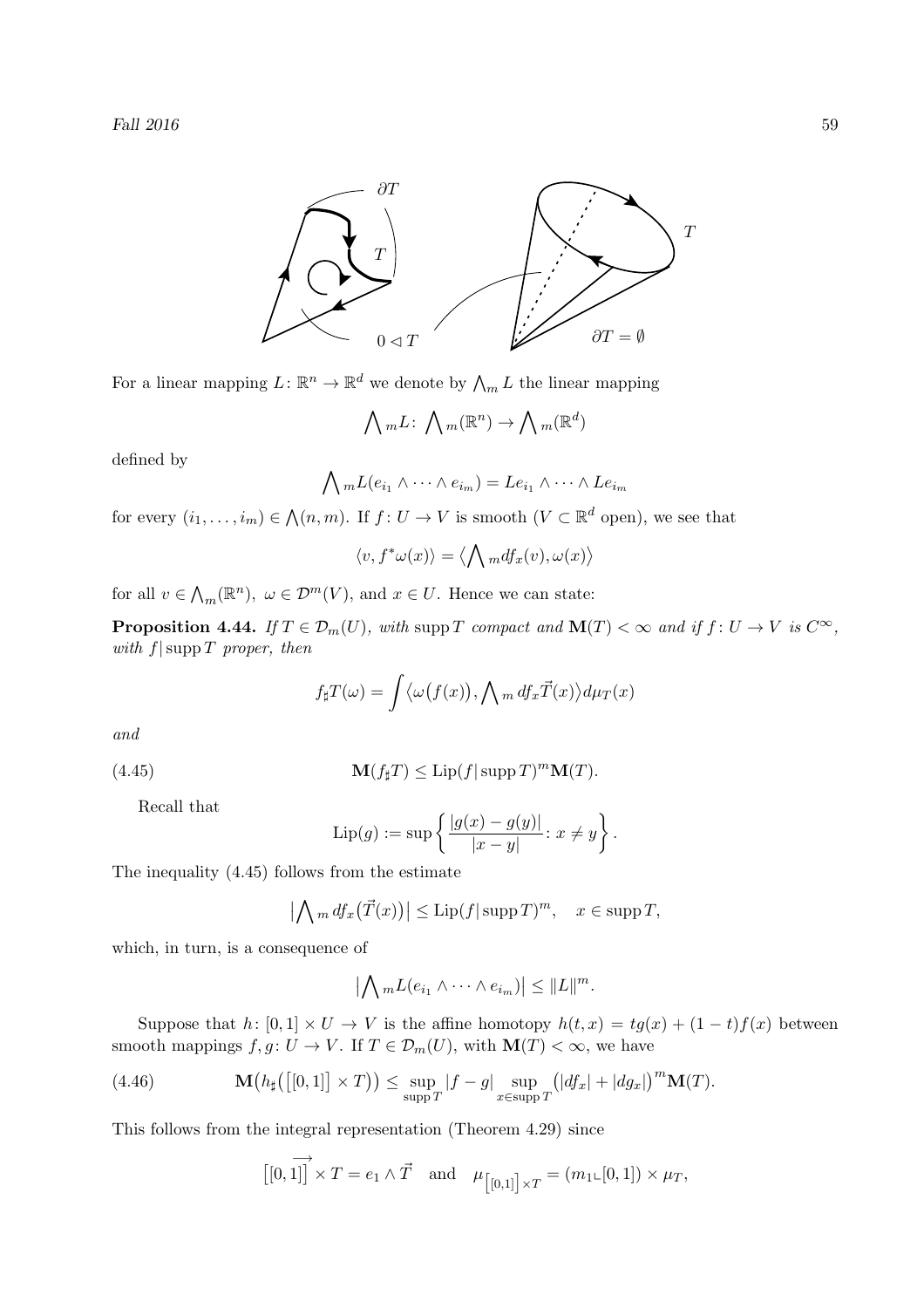and therefore

$$
h_{\sharp}([0,1]] \times T)(\omega) = \int \langle \omega(h(t,x)), \bigwedge m+1 dh_{(t,x)}(e_1 \wedge \vec{T}(x)) \rangle d\mu_{\left[0,1\right] \times T}
$$
  
= 
$$
\int_0^1 \left( \int \langle \omega(h(t,x)), (g(x) - f(x))e_1 \wedge \bigwedge m(t dg_x + (1-t) df_x) \vec{T}(x) \rangle d\mu_T \right) dt.
$$

Next we state a couple of further consequences of the homotopy formula.

Lemma 4.47. Let  $T \in \mathcal{D}_m(U)$ , with  $\mathbf{M}_W(T) < \infty$  and  $\mathbf{M}_W(\partial T) < \infty$  for every  $W \in U$ . If  $f, g \colon U \to V \subset \mathbb{R}^d$  are  $C^1$  smooth with  $f | \operatorname{supp} T = g | \operatorname{supp} T$  proper, then  $f_{\sharp} T = g_{\sharp} T$ .

*Proof.* Applying the homotopy formula (4.42) with  $h(t, x) = tg(x) + (1-t)f(x)$  we obtain

$$
g_{\sharp}T(\omega) - f_{\sharp}T(\omega) = \partial h_{\sharp}([\left[0,1\right]] \times T)(\omega) + h_{\sharp}([\left[0,1\right]] \times \partial T)(\omega)
$$
  
=  $h_{\sharp}([\left[0,1\right]] \times T)(d\omega) + h_{\sharp}([\left[0,1\right]] \times \partial T)(\omega),$ 

and therefore, by (4.46),

$$
|g_{\sharp}T(\omega) - f_{\sharp}T(\omega)| = |h_{\sharp}([0,1]] \times T)(d\omega) + h_{\sharp}([0,1]] \times \partial T)(\omega)|
$$
  
\n
$$
\leq |h_{\sharp}([0,1]] \times T)(d\omega)| + |h_{\sharp}([0,1]] \times \partial T)(\omega)|
$$
  
\n
$$
\leq \mathbf{M}(h_{\sharp}([0,1]] \times T))|d\omega| + \mathbf{M}(h_{\sharp}([0,1]] \times \partial T))|\omega|
$$
  
\n
$$
\leq c[\mathbf{M}(T)|d\omega| + \mathbf{M}(\partial T)|\omega|] \sup_{\text{supp }T} |g - f| = 0
$$

since, by assumption,  $f = g$  in supp T.

With help of the homotopy formula we can define  $f_{\sharp}T$  for a Lipschitz mapping  $f: U \to V \subset \mathbb{R}^d$ provided f|supp T is proper and  $\mathbf{M}_W(T) < \infty$ ,  $\mathbf{M}_W(\partial T) < \infty$  for every  $W \in U$ . For that purpose, let  $\eta_{\varepsilon}, \varepsilon > 0$ , be a standard mollifier;

$$
\eta_{\varepsilon}(x) = \varepsilon^{-n} \eta(x/\varepsilon),
$$

where  $\eta \colon \mathbb{R}^n \to [0, \infty)$  is  $C^{\infty}$ , with supp  $\eta \subset B(0, 1)$  and  $\int \eta = 1$ .

Given a Lipschitz map  $f: U \to V$  we define the  $C^{\infty}$  mapping  $f^{(\varepsilon)} = f * \eta_{\varepsilon}$ .

**Lemma 4.48.** Let  $T \in \mathcal{D}_m(U)$ , with  $\mathbf{M}_W(T) < \infty$  and  $\mathbf{M}_W(\partial T) < \infty$  for every  $W \in U$ . Let  $f: U \to V \subset \mathbb{R}^d$  be Lipschitz with  $f$ | supp T proper. Then the limit

$$
f_{\sharp}T(\omega):=\lim_{\varepsilon\to 0}f_{\sharp}^{(\varepsilon)}T(\omega)
$$

exists for every  $\omega \in \mathcal{D}^m(V)$ . Moreover, supp  $f_{\sharp}T \subset f(\mathrm{supp} T)$  and

$$
\mathbf{M}_{W}(f_{\sharp}T) \leq \left(\text{ess}\sup_{f^{-1}W}|df_{x}|\right)^{m} \mathbf{M}_{f^{-1}W}(T)
$$

for every  $W \in V$ .

*Proof.* Fix  $\omega \in \mathcal{D}^m(V)$ . If  $\varepsilon > 0$  and  $\sigma > 0$  are sufficiently small (depending on  $\omega \in \mathcal{D}^m(V)$ ), the homotopy formula with  $h(t, x) = tf^{(\varepsilon)}(x) + (1-t)f^{(\sigma)}(x)$  implies

$$
f_{\sharp}^{(\varepsilon)}T(\omega) - f_{\sharp}^{(\sigma)}T(\omega) = \partial h_{\sharp}([0,1]] \times T)(\omega) + h_{\sharp}([0,1]] \times \partial T)(\omega)
$$
  
=  $h_{\sharp}([0,1]] \times T)(d\omega) + h_{\sharp}([0,1]] \times \partial T)(\omega).$ 

 $\Box$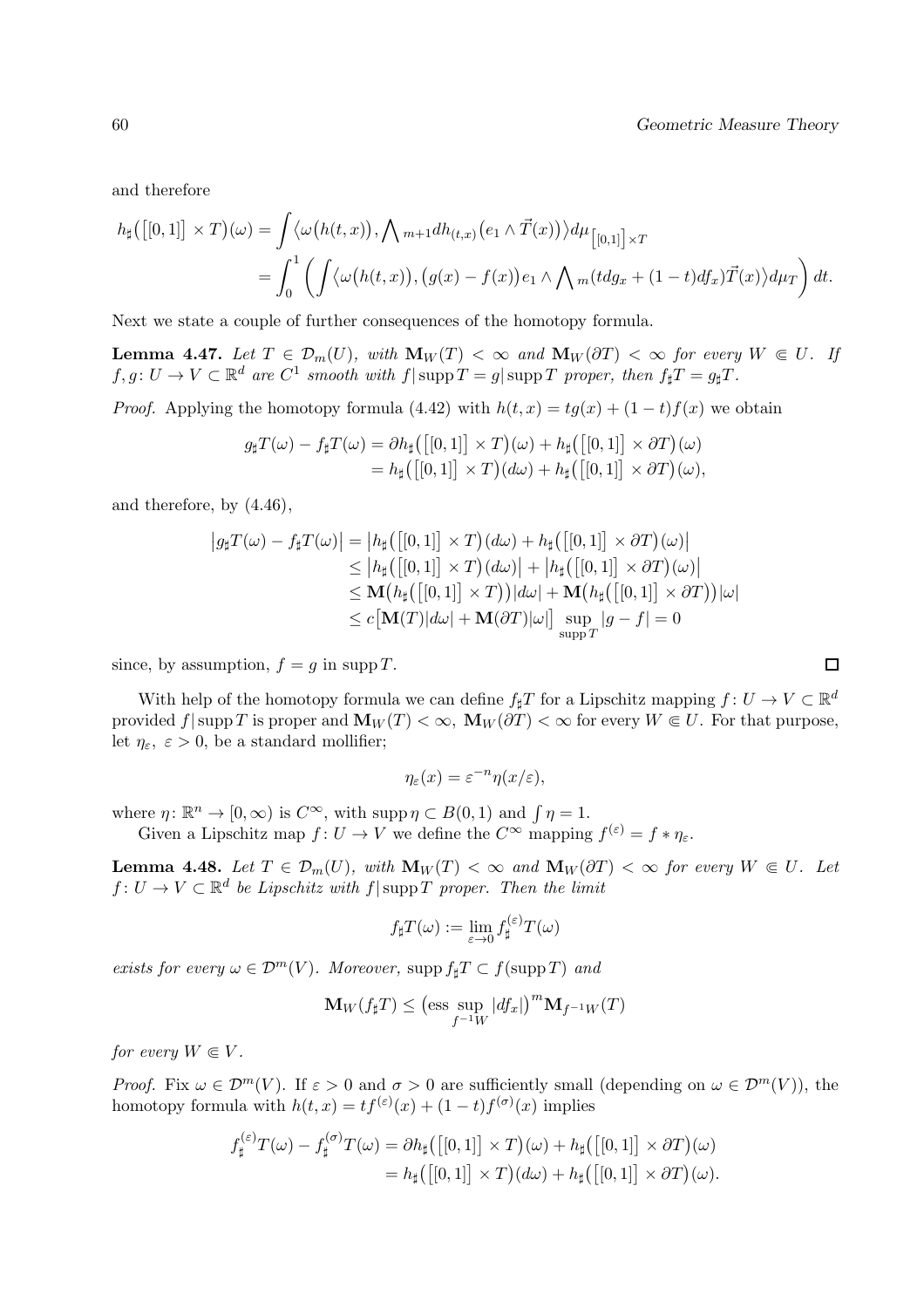For sufficiently small  $\varepsilon > 0$  and  $\sigma > 0$  we get from (4.46)

$$
\left|f_{\sharp}^{(\varepsilon)}T(\omega) - f_{\sharp}^{(\sigma)}T(\omega)\right| \leq c \sup_{f^{-1}K \cap \text{supp }T} \left|f^{(\varepsilon)} - f^{(\sigma)}\right| \text{Lip}(f)^{m},
$$

where  $K \subset V$  is a compact set containing supp  $\omega$  in its interior. Since  $f^{(\varepsilon)} \xrightarrow{\varepsilon \to 0} f$  uniformly on compact subsets of U, the claims follow.

**Theorem 4.49** (Constancy theorem). Let  $U \subset \mathbb{R}^n$  be a domain (i.e. open and connected). If  $T \in \mathcal{D}_n(U)$ , with  $\partial T = 0$  and  $\mathbf{M}_W(T) < \infty$  for all  $W \in U$ , then there exists a constant c such that

$$
T = c[U],
$$

that is

$$
T(\varphi dx^1 \wedge \cdots \wedge dx^n) = c \int_U \varphi dm_n
$$

for every  $\varphi \in C_0^{\infty}(U)$ .

Note that  $m = n$  above.

*Proof.* By Theorem 4.29 there exist a Radon measure  $\mu_T$  and a  $\mu_T$ -measurable function  $\sigma: U \rightarrow$  $\{-1,1\}$  such that

$$
T(\omega) = \int \langle \omega(x), \sigma(x) e_1 \wedge \cdots \wedge e_n \rangle d\mu_T(x) = \int \sigma \varphi d\mu_T = \int \varphi d\mu_T^+ - \int \varphi d\mu_T^-
$$

for every  $\omega = \varphi dx^1 \wedge \cdots \wedge dx^n \in \mathcal{D}^n(U)$ , where  $\mu_T^+ = \mu_T \mathcal{L} \{ \sigma = 1 \}$  and  $\mu_T^- = \mu_T \mathcal{L} \{ \sigma = -1 \}$ . Let  $\eta_{\varepsilon}, \varepsilon > 0$ , be as above. Define

$$
T_{\varepsilon}(\omega) := T(\eta_{\varepsilon} * \omega)
$$

for  $0 < \varepsilon <$  dist(supp  $\omega$ ,  $\partial U$ ) and for continuous *n*-forms  $\omega \in C_0(U, \bigwedge^n (\mathbb{R}^n))$  with compact support in U. Here  $\eta_{\varepsilon} * \omega = \eta_{\varepsilon} * \varphi dx^1 \wedge \cdots \wedge dx^n$  if  $\omega = \varphi dx^1 \wedge \cdots \wedge dx^n$ . We first observe that, for fixed  $W \in U$  and  $\varepsilon > 0$ , the set

$$
S = \{ \eta_{\varepsilon} * \omega \colon \omega \in C_0(U, \bigwedge^n (\mathbb{R}^n), \operatorname{supp} \omega \subset \overline{W}, \int_U |\omega| dm_n \le 1 \}
$$

is compact in  $C_0(U, \bigwedge^n(\mathbb{R}^n))$  with respect to the norm  $(|\cdot|)$  topology. Hence, by continuity of T also with respect to the norm topology, there exists a constant  $c = c(T, W, \varepsilon)$  such that

(4.50) 
$$
|T_{\varepsilon}(\omega)| \leq c \int_{U} |\omega| dm_{n}
$$

for every  $\omega \in C_0(U, \bigwedge^n (\mathbb{R}^n)$ , with supp $\omega \subset \overline{W}$ . On the other hand,

$$
T_{\varepsilon}(\omega) = T(\eta_{\varepsilon} * \omega) = \int \eta_{\varepsilon} * \varphi \, d\mu_T^+ - \int \eta_{\varepsilon} * \varphi \, d\mu_T^-
$$

if  $\omega = \varphi dx^1 \wedge \cdots dx^n$ ,  $\varphi \in C_0(W)$ . Applying the Riesz representation theorem to positive linear functionals

$$
\varphi \mapsto \int \eta_{\varepsilon} * \varphi \, d\mu_T^{\pm}, \quad \varphi \in C_0(W),
$$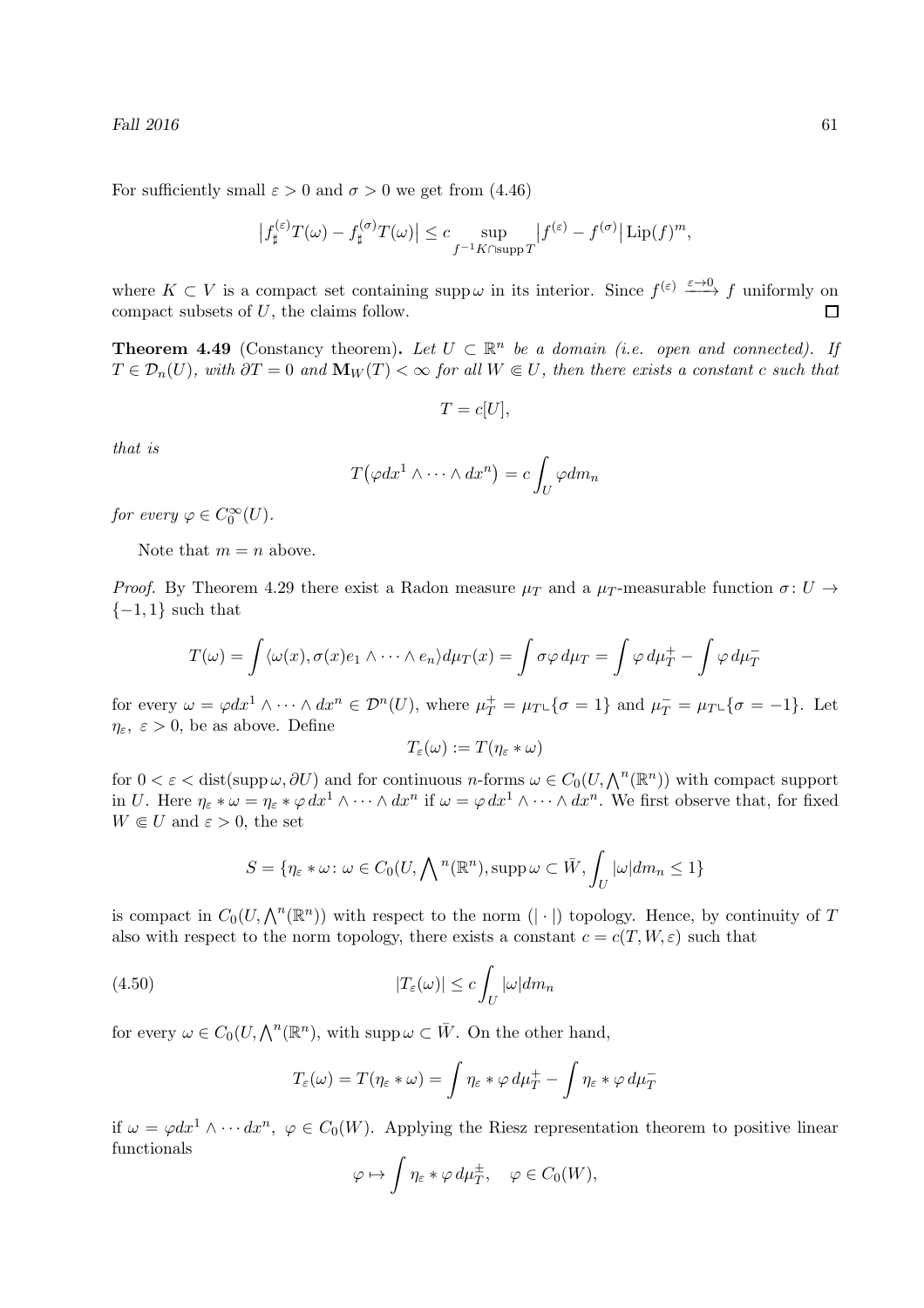we get Radon measures  $\mu_{\varepsilon}^{+}$  and  $\mu_{\varepsilon}^{-}$  such that

$$
\int \eta_{\varepsilon} * \varphi \, d\mu_T^+ = \int \varphi \, d\mu_{\varepsilon}^+ \quad \text{and} \quad \int \eta_{\varepsilon} * \varphi \, d\mu_T^- = \int \varphi \, d\mu_{\varepsilon}^-.
$$

Hence, by (4.50),

$$
\left| \int \varphi \, d\mu_{\varepsilon}^+ - \int \varphi \, d\mu_{\varepsilon}^- \right| = |T_{\varepsilon}(\omega)| \leq c \int_U |\omega| dm_n = c \int_{\text{supp }\varphi} |\varphi| dm_n,
$$

and therefore  $\mu_{\varepsilon}^+$ ,  $\mu_{\varepsilon}^- \ll m_n$ . The Radon-Nikodym theorem then implies that there exists  $g_{\varepsilon} \in$  $L^1(m_n)$  such that

(4.51) 
$$
T_{\varepsilon}(\omega) = \int \varphi g_{\varepsilon} dm_n
$$

for  $\omega = \varphi dx^1 \wedge \cdots \wedge dx^n$ ,  $\varphi \in C_0(W)$ . On the other hand, since  $\partial T = 0$  by assumption, we have

(4.52) 
$$
T_{\varepsilon}(d\omega) = T(\eta_{\varepsilon} * d\omega) = T(d(\eta_{\varepsilon} * \omega)) = \partial T(\eta_{\varepsilon} * \omega) = 0
$$

if  $\omega \in C_0^1(U, \bigwedge^{n-1}(\mathbb{R}^n))$ , with supp $\omega \subset W$ . Applying this to

$$
\omega = \varphi dx^1 \wedge \cdots \wedge dx^{j-1} \wedge dx^{j+1} \wedge \cdots \wedge dx^n,
$$

for which

$$
d\omega = (-1)^{j-1} \frac{\partial \varphi}{\partial x_j} dx^1 \wedge \cdots \wedge dx^n,
$$

we get

(4.53) 
$$
T_{\varepsilon}(d\omega) = (-1)^{j-1} \int \frac{\partial \varphi}{\partial x_j} g_{\varepsilon} dm_n = 0
$$

for all  $\varphi \in C_0^1(W)$  and for all  $j \in \{1, ..., n\}$ . It follows that the distributional gradient of  $g_{\varepsilon}$ vanishes  $m_n$ -a.e. and therefore  $g_{\varepsilon} = c_{\varepsilon} m_n$ -a.e., where  $c_{\varepsilon}$  is a constant<sup>1</sup>. Letting then  $\varepsilon \to 0$  and  $W \nearrow U$ , we obtain (by continuity of T)

$$
T(\omega) = \lim_{\varepsilon \to 0} T_{\varepsilon}(\omega) = \lim_{\varepsilon \to 0} c_{\varepsilon} \int_{U} \varphi dm_{n} = c \int_{U} \varphi dm_{n} = c[U](\varphi)
$$

for all  $\omega = \varphi dx^1 \wedge \cdots \wedge dx^n \in \mathcal{D}^n(U)$ , where the limit

$$
\lim_{\varepsilon \to 0} c_{\varepsilon} = c
$$

exists since the limit

$$
\lim_{\varepsilon \to 0} T_{\varepsilon}(\omega) = \lim_{\varepsilon \to 0} c_{\varepsilon} \int_{U} \varphi dm_{n}
$$

exists.

Next we want to weaken the assumption  $\partial T = 0$  to  $\mathbf{M}(\partial T) < \infty$ . Before we state the theorem (Theorem 4.65), which a generalization of the Constancy theorem, we first discuss about functions of bounded variation. We refer to e.g. [EG], [Si], [Ho3] for more details.

 $\Box$ 

<sup>&</sup>lt;sup>1</sup>This follows from Poincaré's inequality for  $W^{1,1}$ -functions.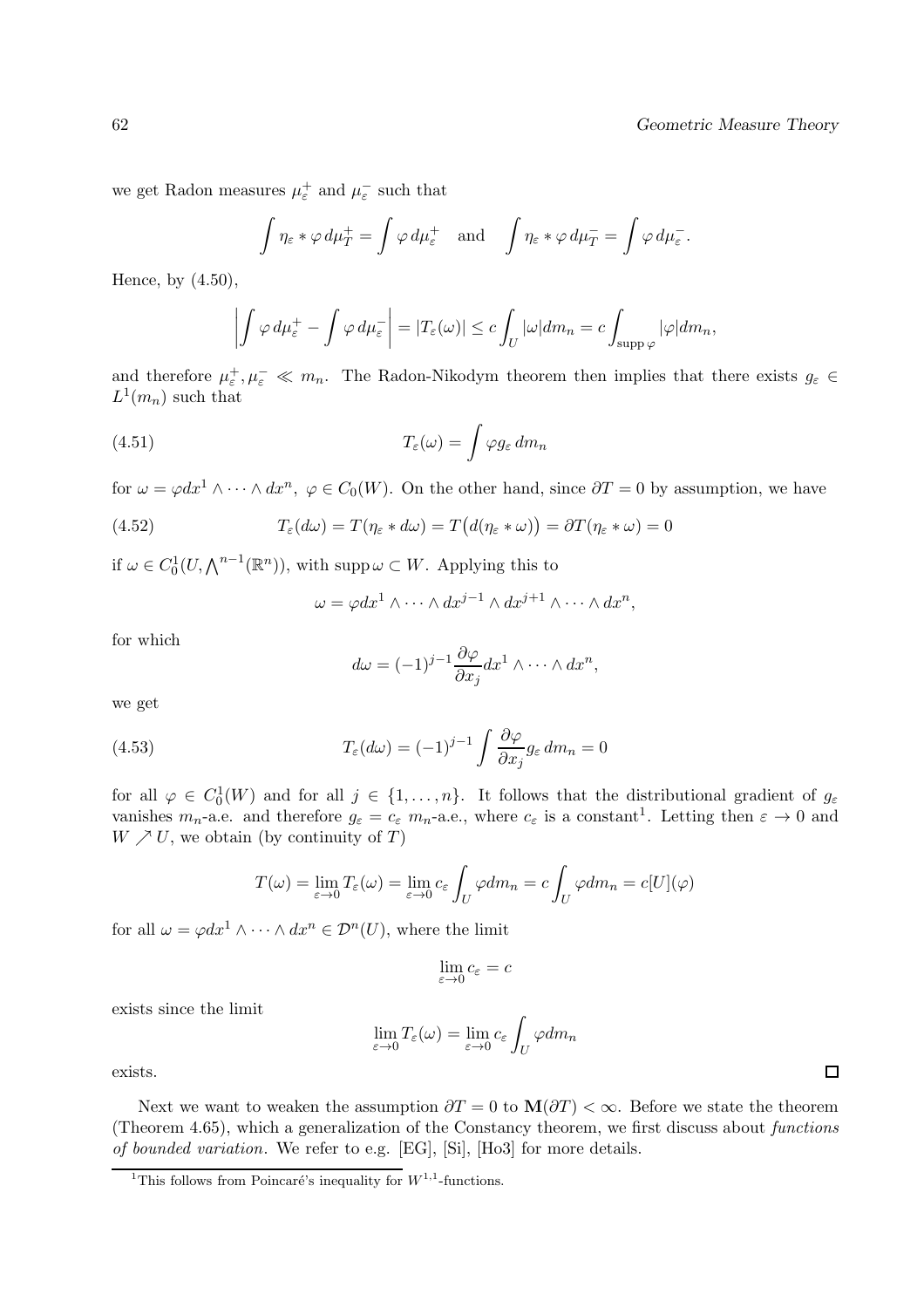Fall  $2016$  63

**Definition 4.54.** Let  $U \subset \mathbb{R}^n$  be open and  $u \in L^1_{loc}(U)$ . Define

$$
\int_U |Du| := \sup \left\{ \int_U u \, \text{div } g : g = (g_1, \dots, g_n) \in C_0^1(U; \mathbb{R}^n), \ |g| \le 1 \right\}.
$$

Above  $\int_U |Du|$  should be understood just as a notation (not an integral). Furthermore,

$$
\operatorname{div} g = \sum_{i=1}^{n} \frac{\partial g_i}{\partial x_i}
$$

is the usual divergence.

Example 4.55.  $<sup>1</sup>(U)$ , then integration by parts implies that</sup>

$$
\int_U u \operatorname{div} g = -\int_U \nabla u \cdot g \quad \forall g \in C_0^1(U; \mathbb{R}^n),
$$

and so

$$
\int_U |Du| = \int_U |\nabla u|.
$$

(b) More generally, if u belongs to the Sobolev space  $W^{1,1}_{loc}(U)$ , then again

$$
\int_U |Du| = \int_U |\nabla u|,
$$

where  $\nabla u$  is the distributional gradient of u.

**Definition 4.56.** A function  $u \in L^1_{loc}(U)$  is said to have bounded variation in U if

$$
\int_U |Du| < \infty.
$$

We denote by BV(U) the vector space of all functions  $u \in L^1(U)$  with bounded variation in U.

**Definition 4.57.** Similarly, a function  $u \in L^1_{loc}(U)$  has locally bounded variation and belongs to  $BV_{loc}(U)$  if

$$
\int_V |Du| < \infty
$$

for every relatively compact open set  $V \in U$ .

The proof of the following theorem is an application of the Riesz representation theorem.

**Theorem 4.58.** For every  $u \in BV_{loc}(U)$  there exists a Radon measure  $\mu$  on U and a  $\mu$ -measurable mapping  $\sigma: U \to \mathbb{R}^n$  such that

$$
(i) |\sigma(x)| = 1 \text{ for } \mu \text{-}a.e. x \in U;
$$

(ii)

$$
\int_U u \operatorname{div} g \, dx = -\int_U g \cdot \sigma \, d\mu
$$

for every  $g \in C_0^1(U; \mathbb{R}^n)$ .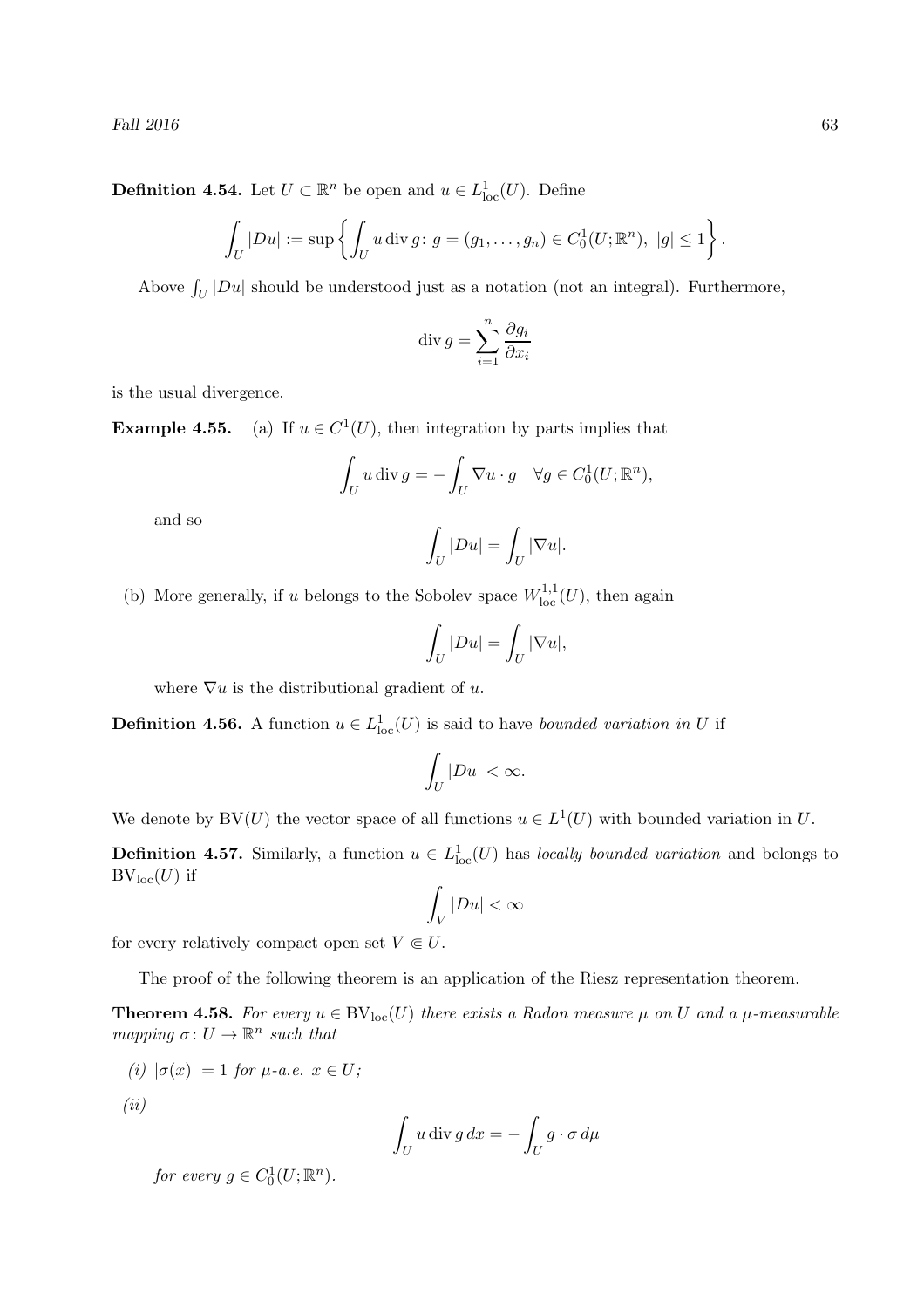**Remark 4.59.** 1. If  $u \in BV_{loc}(U)$ , we denote by  $||Du||$  the Radon measure  $\mu$  given by Theorem 4.58 and by

$$
[Du]=\|Du\|\llcorner\sigma
$$

the vector valued measure  $d|Du| = \sigma d||Du||$ . Hence

$$
\int_U u \operatorname{div} g = -\int_U g \cdot \sigma d||Du|| = -\int_U g \cdot d[Du]
$$

for  $g \in C_0^1(U; \mathbb{R}^n)$ .

2. If  $u \in BV(U)$  and  $V \in U$  is an open subset, then

$$
||Du||(V) = \sup \left\{ \int_V u \, \text{div } g \, dx \colon g \in C_0^1(U; \mathbb{R}^n), |g| \le 1 \right\}.
$$

Hence, using our earlier notation,

$$
\int_V |Du|=\|Du\|(V).
$$

**Theorem 4.60** (Lower semicontinuity). Let  $U \subset \mathbb{R}^n$  be open and  $u_j \in BV(U)$ ,  $j \in \mathbb{N}$  such that  $u_j \to u$  in  $L^1_{loc}(U)$ . Then

(4.61) 
$$
\int_{U} |Du| \leq \liminf_{j \to \infty} \int_{U} |Du_j|.
$$

**Theorem 4.62.** The vector space  $BV(U)$  equipped with the BV-norm

$$
\|u\|_{\rm BV}:=\|u\|_{L^1(U)}+\int_U |Du|
$$

is a Banach space.

Functions in Sobolev spaces  $W^{1,p}(U)$ ,  $1 \leq p < \infty$ , can be approximated by  $C^{\infty}(U)$  functions in the Sobolev norm

$$
||u||_{1,p} := ||u||_p + |||\nabla u|||_p.
$$

In fact,  $W^{1,p}(U)$  is the completion of  $C^{\infty}(U)$  in the Sobolev norm and since  $BV(U) \neq W^{1,1}(U)$ , functions in  $BV(U)$  can not be approximated in the BV-norm. However,

**Theorem 4.63** (Approximation). Let  $u \in BV(U)$ . Then there exists a sequence  $u_j \in C^{\infty}(U)$ ,  $j \in$ N, such that

$$
\lim_{j \to \infty} \int_U |u_j - u| = 0,
$$
  

$$
\lim_{j \to \infty} \int_U |\nabla u_j| = \int_U |Du|.
$$

Suppose that  $u \in BV(U)$  and  $u_j \in C^{\infty}(U)$  are as above. For each  $j \in \mathbb{N}$  let  $\mu_j$  be the vectorvalued Radon-measure defined by

$$
\mu_j(B) = \int_{B \cap U} \nabla u_j \, dx
$$

for Borel sets  $B \subset \mathbb{R}^n$ . Furthermore, let  $\mu$  be the vector-valued Radon measure

$$
\mu(B) = \int_{B \cap U} d[Du] = \int_{B \cap U} \sigma d||Du||.
$$

Then  $\mu_i \rightharpoonup \mu$ .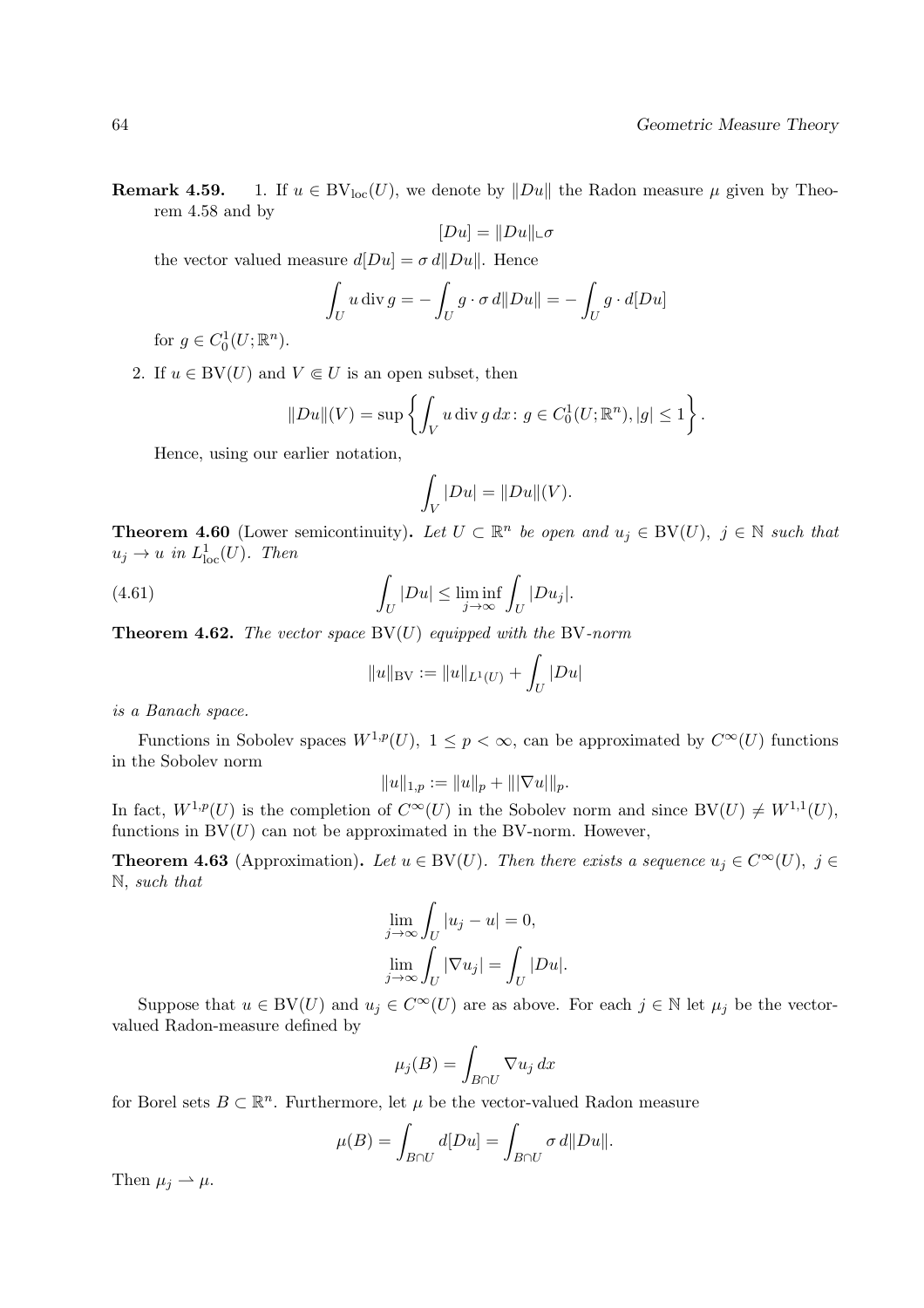Fall  $2016$  65

**Theorem 4.64** (Compactness). Let  $U \subset \mathbb{R}^n$  be an open set. If  $u_j \in BV_{loc}(U)$ ,  $j \in \mathbb{N}$ , is a sequence such that

$$
\sup_j \left( \|u_j\|_{L^1(W)} + \int_W |Du_j| \right) < \infty
$$

for every  $W \in U$ , there exist a subsequence  $(u_{j_k})$  and  $u \in BV_{loc}(U)$  such that  $u_{j_k} \to u$  in  $L^1_{loc}(U)$ and

$$
\int_W |Du| \le \liminf_{j_k \to \infty} \int_W |Du_{j_k}|
$$

for every  $W \in U$ .

Let us now return to consider  $n$ -currents. In the next theorem, which is a generalization of the Constancy theorem, we weaken the assumption  $\partial T = 0$  to  $\mathbf{M}(\partial T) < \infty$ .

**Theorem 4.65.** Let  $T \in \mathcal{D}_n(U)$  such that  $\mathbf{M}(\partial T) < \infty$  and  $\mathbf{M}_W(T) < \infty$  for every  $W \in U$ . Then there exists  $g \in BV_{loc}(U)$  such that

(4.66) 
$$
T(\omega) = \int \varphi g \, dm_n,
$$

for all  $\omega = \varphi dx^1 \wedge \cdots \wedge dx^n \in \mathcal{D}^n(U)$ .

The proof is a modification of the proof of the Constancy theorem. Instead of equality  $(4.52)$ we now have an estimate

(4.67) 
$$
\left| \int \frac{\partial \varphi}{\partial x_j} g_{\varepsilon} dm_n \right| = |T_{\varepsilon}(d\omega)| \leq \sup |\eta_{\varepsilon} * \varphi| \mathbf{M}(\partial T) \leq c_{\varepsilon} \mathbf{M}(\partial T)
$$

if  $\omega = \varphi dx^1 \wedge \cdots dx^{j-1} \wedge dx^{j+1} \wedge \cdots \wedge dx^n$ , with  $\varphi \in C_0^1(W)$ ,  $|\varphi| \leq 1$ . Here  $c_{\varepsilon}$  is a constant that depends on  $\varepsilon$  and  $c_{\varepsilon} \to 1$  as  $\varepsilon \to 0$  since  $\eta_{\varepsilon} * \varphi \to \varphi$  uniformly. We apply (4.67) with

$$
\omega = (-1)^j \Phi_j dx^1 \wedge \cdots \wedge dx^{j-1} \wedge dx^{j+1} \wedge \cdots dx^n,
$$

where  $\Phi_j \in C_0^1(U)$ , supp  $\Phi_j \subset W$ , is the *j*th-coordinate function of  $\Phi = (\Phi_1, \dots, \Phi_n) \in C_0^1(U, \mathbb{R}^n)$ , with  $|\Phi|$  < 1. We obtain

$$
\left| \int_{U} (\text{div } \Phi) g_{\varepsilon} dm_{n} \right| = \left| \int_{U} \sum_{j=1}^{n} \frac{\partial \Phi_{j}}{\partial x_{j}} g_{\varepsilon} dm_{n} \right| \leq n c_{\varepsilon} \mathbf{M}(\partial T) \leq 2n \mathbf{M}(\partial T)
$$

for all  $\Phi \in C_0^1(U, \mathbb{R}^n)$ , with  $|\Phi| \leq 1$ , and  $0 < \varepsilon <$  dist $(W, \partial U)$  small enough. Hence  $g_{\varepsilon} \in BV(W)$ . It follows from the Poincaré's inequality for  $BV$ -functions (see e.g. [EG, 5.6.1], [Si, Lemma 6.4]) that  $g_{\varepsilon}$  is locally uniformly bounded in  $L^1(U)$ . We conclude (using Theorem 4.64) that there exists a sequence  $\varepsilon_k \searrow 0$  such that  $g_{\varepsilon_k} \to g$  in  $L^1_{loc}(U)$  with  $g \in BV_{loc}(U)$ . Moreover, it follows from (4.51) that

$$
T(\omega) = \int_U \varphi g \, dm_n
$$

for  $\omega = \varphi dx^1 \wedge \cdots \wedge dx^n \in \mathcal{D}^n(U)$ .

Writing an arbitrary  $\alpha \in \mathcal{D}^{n-1}(U)$  as

$$
\alpha = \sum_{j=1}^{n} (-1)^j \Phi_j dx^1 \wedge \dots \wedge dx^{j-1} \wedge dx^{j+1} \wedge \dots dx^n
$$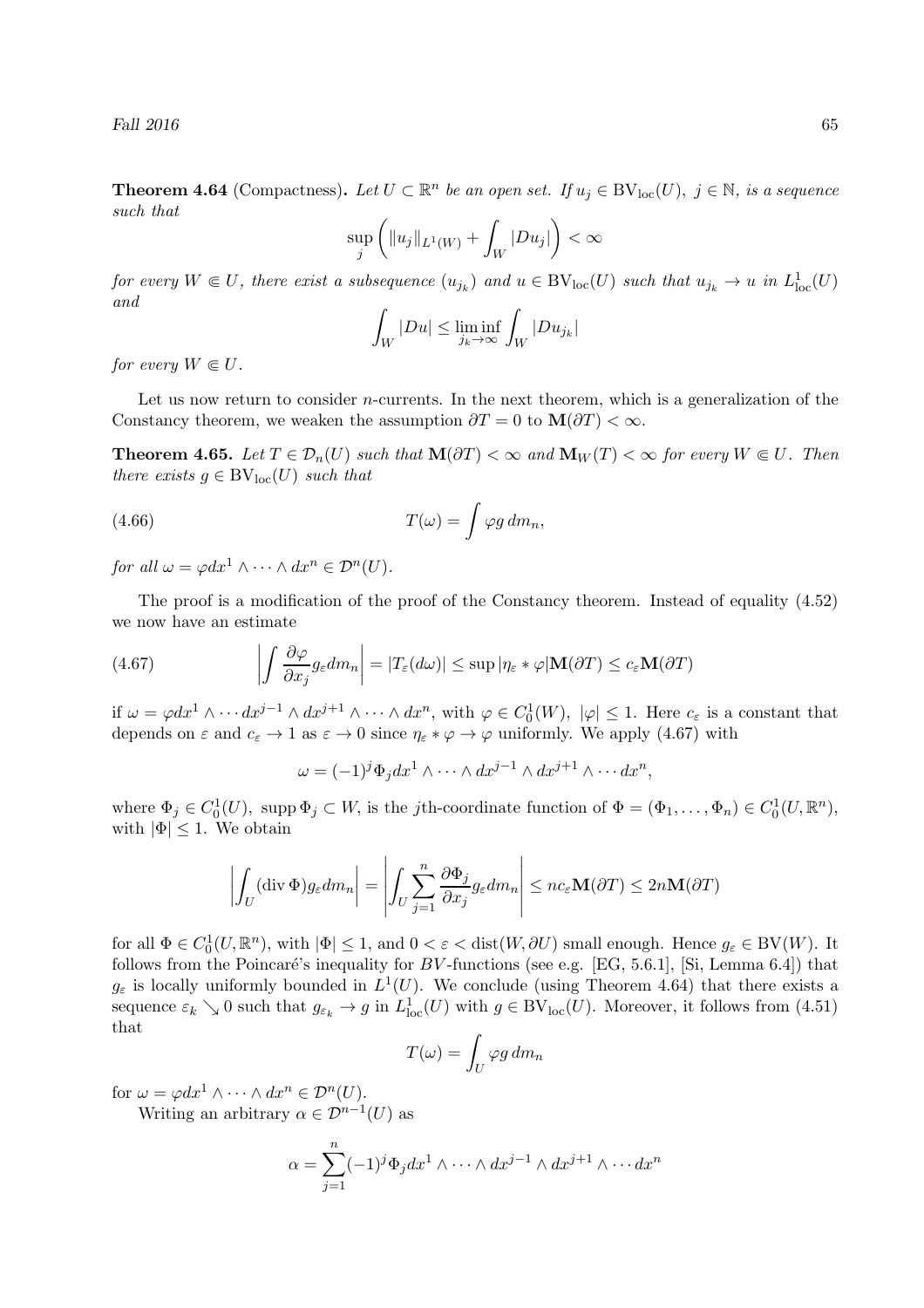we first observe that

$$
d\alpha = (\text{div }\Phi)dx^1 \wedge \cdots \wedge dx^n, \ \Phi = (\Phi_1, \ldots, \Phi_n),
$$

and therefore

$$
\partial T(\alpha) = T(d\alpha) = T((\text{div }\Phi)dx^{1} \wedge \cdots \wedge dx^{n}) = \int_{U} (\text{div }\Phi)g dm_{n}
$$

by (4.66). Finally, it follows directly from definitions that

$$
\mathbf{M}_W(T) = \int_W |g| dm_n
$$

and

$$
\mathbf{M}_W(\partial T) = \int_W |Dg| = ||Dg||(W)
$$

for every  $W \in U$ .

The last theorem in this subsection deals with restrictions of m-currents to subsets of  $\mathbb{R}^n$ with "small" orthogonal projections onto  $\mathbb{R}^m$ . To state the result, we define for each multi-index  $I = (i_1, \ldots, i_m) \in \bigwedge(n, m)$  the orthogonal projection  $P_I : \mathbb{R}^n \to \mathbb{R}^m$  by

$$
P_I(x) = P_I(x_1, ..., x_n) = (x_{i_1}, ..., x_{i_m}) \in \mathbb{R}^m.
$$

**Theorem 4.68.** Suppose that  $E \subset \mathbb{R}^n$  is a closed subset of an open set  $U \subset \mathbb{R}^n$  such that  $\mathcal{H}^m(P_I E) = 0$  for every  $I \in \mathcal{N}(n,m)$ . Then  $T \_ E = 0$  for all  $T \in \mathcal{D}_m(U)$ , with  $\mathbf{M}_W(T) < \infty$ and  $\mathbf{M}_W(\partial T) < \infty$ .

*Proof.* Let  $\omega \in \mathcal{D}^m(U)$ . We can write

$$
\omega = \sum_{I \in \bigwedge(n,m)} \omega_I dx^I, \quad dx^I = dx^{i_1} \wedge \cdots \wedge dx^{i_m}, \ I = (i_1, \ldots, i_m).
$$

Hence

(4.69)  

$$
T(\omega) = \sum_{I} T(\omega_{I} dx^{I}) = \sum_{I} (T \sqcup \omega_{I})(dx^{I})
$$

$$
= \sum_{I} (T \sqcup \omega_{I}) (P_{I}^{*}(dy^{1} \wedge \cdots \wedge dy^{m}))
$$

$$
= \sum_{I} P_{I\sharp}(T \sqcup \omega_{I})(dy^{1} \wedge \cdots \wedge dy^{m}),
$$

where we have denoted by  $dy^1 \wedge \cdots \wedge dy^m$  the standard basis m-form in  $\mathbb{R}^m$ . The push-forward makes sense since  $\text{supp}(T \cup Y)$  is a subset of supp $\omega_I$  which is a compact subset of U.

For any  $\beta \in \mathcal{D}^{m-1}(U)$ 

$$
\partial (T \sqcup \omega_I)(\beta) = (T \sqcup \omega_I)(d\beta) = T(\omega_I d\beta) = T(d(\omega_I \beta)) - T(d\omega_I \wedge \beta)
$$
  
=  $\partial T(\omega_I \beta) - T(d\omega_I \wedge \beta),$ 

and so

(4.70) 
$$
\mathbf{M}_W(\partial(T \sqcup \omega_I)) \leq \mathbf{M}_W(\partial T)|\omega_I| + \mathbf{M}_W(T)|d\omega_I|.
$$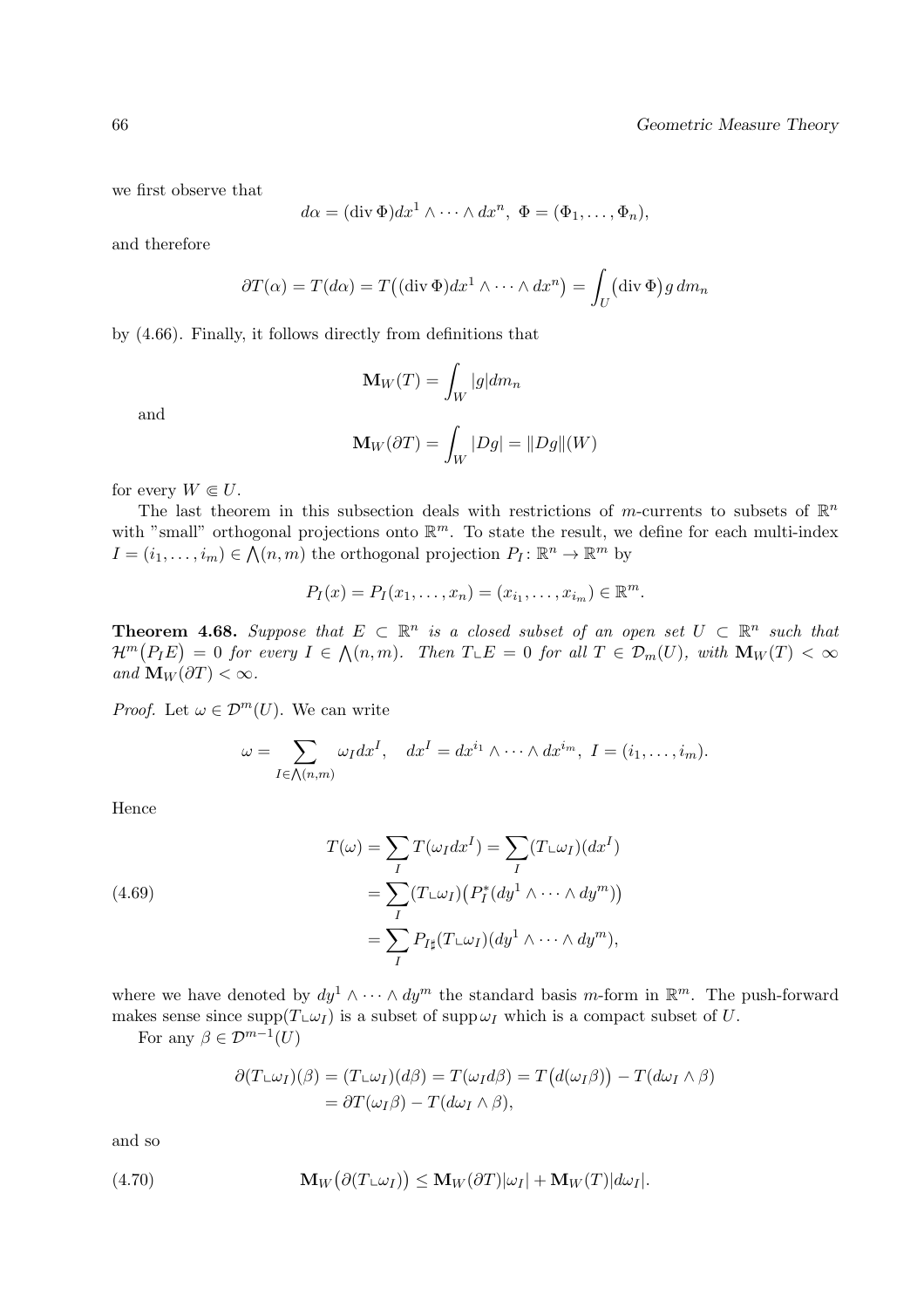We obtain

$$
\mathbf{M}\big(\partial P_{I\sharp}(T\llcorner \omega_I)\big)=\mathbf{M}\big(P_{I\sharp}\partial (T\llcorner \omega_I)\big)\leq c(n,m) \mathbf{M}\big(\partial (T\llcorner \omega_I)\big)<\infty
$$

by (4.45), (4.70), and the assumptions  $M_W(T), M_W(\partial T) < \infty$   $\forall W \in U$ . Therefore, by Theorem 4.65, there exists  $q \in BV(P_I U)$  such that

$$
P_{I\sharp}(T\sqcup\omega_I)(\beta) = \int_{P_I U} \langle \beta, e_1 \wedge \cdots \wedge e_m \rangle g \, dm_m,
$$

and hence

 $P_{I\sharp}(T\sqcup \omega_I)\sqcup P_I E = 0$ 

since  $m_m(P_1E) = 0$ . Assuming, without loss of generality, that E is compact, we have

$$
P_{I\sharp}(T\sqcup\omega_I)=P_{I\sharp}(T\sqcup\omega_I)\sqcup(\mathbb{R}^m\setminus P_I E)=P_{I\sharp}\Big((T\sqcup\omega_I)\sqcup(\mathbb{R}^n\setminus P_I^{-1}(P_I E))\Big).
$$

This implies

(4.71)  
\n
$$
\mathbf{M}(P_{I\sharp}(T\sqcup\omega_I)) \leq \mathbf{M}((T\sqcup\omega_I)\sqcup(\mathbb{R}^n \setminus P_I^{-1}(P_I E)))
$$
\n
$$
\leq \mathbf{M}((T\sqcup\omega_I)\sqcup(\mathbb{R}^n \setminus E))
$$
\n
$$
\leq \mathbf{M}_W(T\sqcup(\mathbb{R}^n \setminus E))|\omega_I|
$$

for every open W such that  $\text{supp}\,\omega \subset W \Subset U$ . Combining (4.69) and (4.71) we get

$$
\mathbf{M}_W(T) \le c \mathbf{M}_W\big(T \llcorner (\mathbb{R}^n \setminus E)\big)
$$

for all open  $W \in U$ . In particular,

$$
\mathbf{M}(T\mathbf{L}E)=\mathbf{M}_W(T\mathbf{L}E)\leq c\mathbf{M}_W\big(T\mathbf{L}(\mathbb{R}^n\setminus E)\big)
$$

for all  $W \in U$ , with  $E \subset W$ . Choosing a descending sequence of open sets  $W_i \in U$  such that  $E = \bigcap_i W_i$ , we get

 $\mathbf{M}(T\llcorner E)\leq c\mathbf{M}_{W_i}\big(T\llcorner (\mathbb{R}^n\setminus E)\big)\to 0$ 

which implies  $T \mathcal{L}E = 0$ .

### 4.72 Rectifiable currents

**Definition 4.73.** An *m*-current  $T \in \mathcal{D}_m(U)$  in an open set  $U \subset \mathbb{R}^n$  is called a *rectifiable m-current* if there exist

- 1. an *m*-rectifiable Borel set  $E \subset U$ , with  $\mathcal{H}^m(E) < \infty$ ;
- 2. an  $\mathcal{H}^m$ -integrable positive function  $\theta: E \to (0,\infty)$ , and
- 3. an  $\mathcal{H}^m$ -measurable mapping  $\vec{T} : E \to \mathcal{N}_m(\mathbb{R}^n)$  such that, for  $\mathcal{H}^m$ -a.e.  $x \in E$ ,  $\vec{T}(x) = v_1(x) \wedge$  $\cdots \wedge v_m(x)$  where  $v_1(x), \ldots, v_m(x)$  is an orthonormal basis of the approximate tangent space  $T_x^m E$ , and that

$$
T(\omega) = \int_{E} \langle \omega(x), \vec{T}(x) \rangle \theta(x) d\mathcal{H}^{m}(x)
$$

for all  $\omega \in \mathcal{D}^m(U)$ . Note that  $|\vec{T}(x)| = 1$  for  $\mathcal{H}^m$ -a.e.  $x \in E$ .

 $\Box$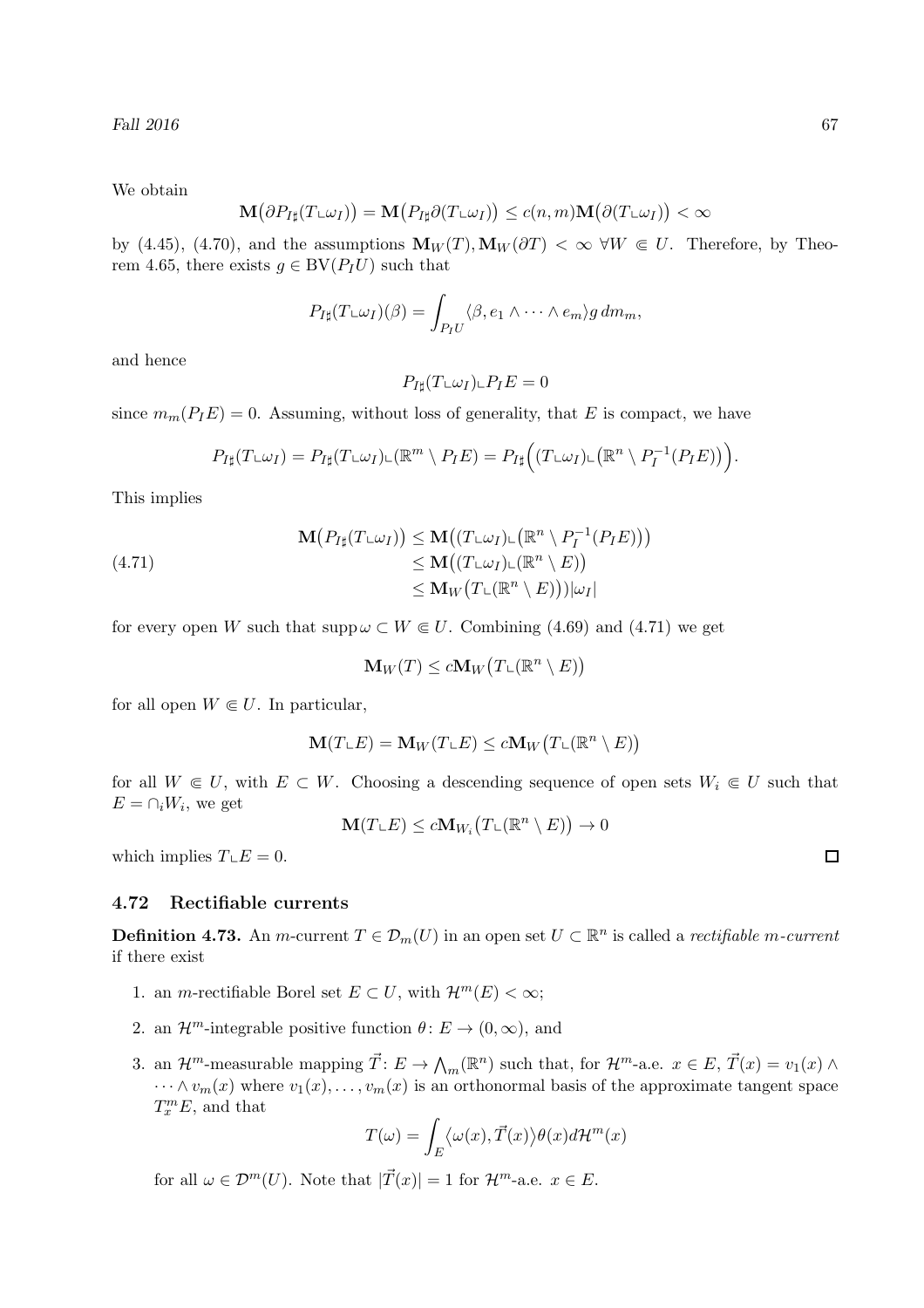The function  $\theta$  is called the *multiplicity* of T and  $\vec{T}$  is called the *orientation* for T. We write  $T = \tau(E, \theta, \vec{T})$ . Such a current T is called an *integer multiplicity (rectifiable) m-current*, denoted  $T \in \mathcal{R}_m(U)$ , if  $\theta$  is integer valued.

**Example 4.74.** (1) If  $T_1, T_2 \in \mathcal{R}_m(U)$  and  $p_1, p_2 \in \mathbb{N}$ , then  $p_1T_1 + p_2T_2 \in \mathcal{R}_m(U)$ .

(2) If  $T_1 = \tau(E_1, \theta_1, \vec{T_1}) \in \mathcal{R}_m(U)$  and  $T_2 = \tau(E_2, \theta_2, \vec{T_2}) \in \mathcal{R}_k(V)$ , then

$$
T_1 \times T_2 = \tau(E_1 \times E_2, \theta_1 \theta_2, \vec{T}_1 \wedge \vec{T}_2) \in \mathcal{R}_{m+k}(U \times V).
$$

(3) If  $f: U \to V$  is Lipschitz,  $T = \tau(E, \theta, \vec{T}) \in \mathcal{R}_m(U)$ , and  $f | \text{supp } T$  is proper, we can define  $f_{\sharp}T \in \mathcal{D}_m(V)$  by

$$
f_{\sharp}T(\omega) = \int_{E} \langle \omega(f(x)), \bigwedge {}^{m}d^{E}f_{x}\vec{T}(x)\rangle \theta(f(x))d\mathcal{H}^{m}(x)
$$

for  $\omega \in \mathcal{D}^m(V)$ . Since

$$
\left| \bigwedge {}^{m}d^{E}f_{x}\vec{T}(x) \right| = J_{f}^{E}(x),
$$

we get from the area formula that

(4.75) 
$$
f_{\sharp}T(\omega) = \int_{fE} \left\langle \omega(y), \sum_{x \in f^{-1}(y) \cap E_+} \theta(x) \frac{\Lambda^{m} d^E f_x \vec{T}(x)}{|\Lambda^{m} d^E f_x \vec{T}(x)|} \right\rangle d\mathcal{H}^{m}(y),
$$

where  $E_+ = \{x \in E: J_f^E(x) > 0\}$ . Notice that  $fE$  is m-rectifiable, and therefore the approximate tangent space  $T_y^m f E$  exists at  $\mathcal{H}^m$ -a.e.  $x \in f E$ . Hence at points  $y \in f E$  where  $T_y^m f E$  exists and for which  $T_x^m E$  and  $d^E f_x$  exist for all  $x \in f^{-1}(y) \cap E_+$ , we have

$$
\frac{\bigwedge {}^{m}d^{E}f_{x}\vec{T}(x)}{\big|\bigwedge {}^{m}d^{E}f_{x}\vec{T}(x)\big|} = \pm \tau_{1} \wedge \cdots \wedge \tau_{m},
$$

where  $\tau_1, \ldots, \tau_m$  is an orthonormal basis of  $T_y^m fE$ . Hence we obtain from (4.75)

$$
f_{\sharp}T(\omega) = \int_{fE} \langle \omega(y), \vec{S}(y) \rangle N(y) d\mathcal{H}^m(y),
$$

where  $\vec{S}(y)$  is an orientation of  $T_y^m f E$  and  $N(y)$  is a positive integer satisfying

$$
\sum_{x \in f^{-1}(y) \cap E_+} \theta(x) \frac{\bigwedge^m d^E f_x \vec{T}(x)}{\big| \bigwedge^m d^E f_x \vec{T}(x) \big|} = N(y) \vec{S}(y).
$$

In conclusion,  $f_{\sharp}T \in \mathcal{R}_m(V)$ .

**Definition 4.76.** An m-current  $P \in \mathcal{D}_m(U)$  is a polyhedral (m-)chain if there exist m-dimensional oriented simplices  $\pi_1, \ldots, \pi_k \subset U$  and  $p_1, \ldots, p_k \in \mathbb{R}$  such that

$$
P = \sum_{i=1}^{k} p_i[\pi_i].
$$

If  $p_1, \ldots, p_k \in \mathbb{Z}$ , P is called an *integral polyhedral chain* and we denote

$$
P\in\mathcal{P}_m(U).
$$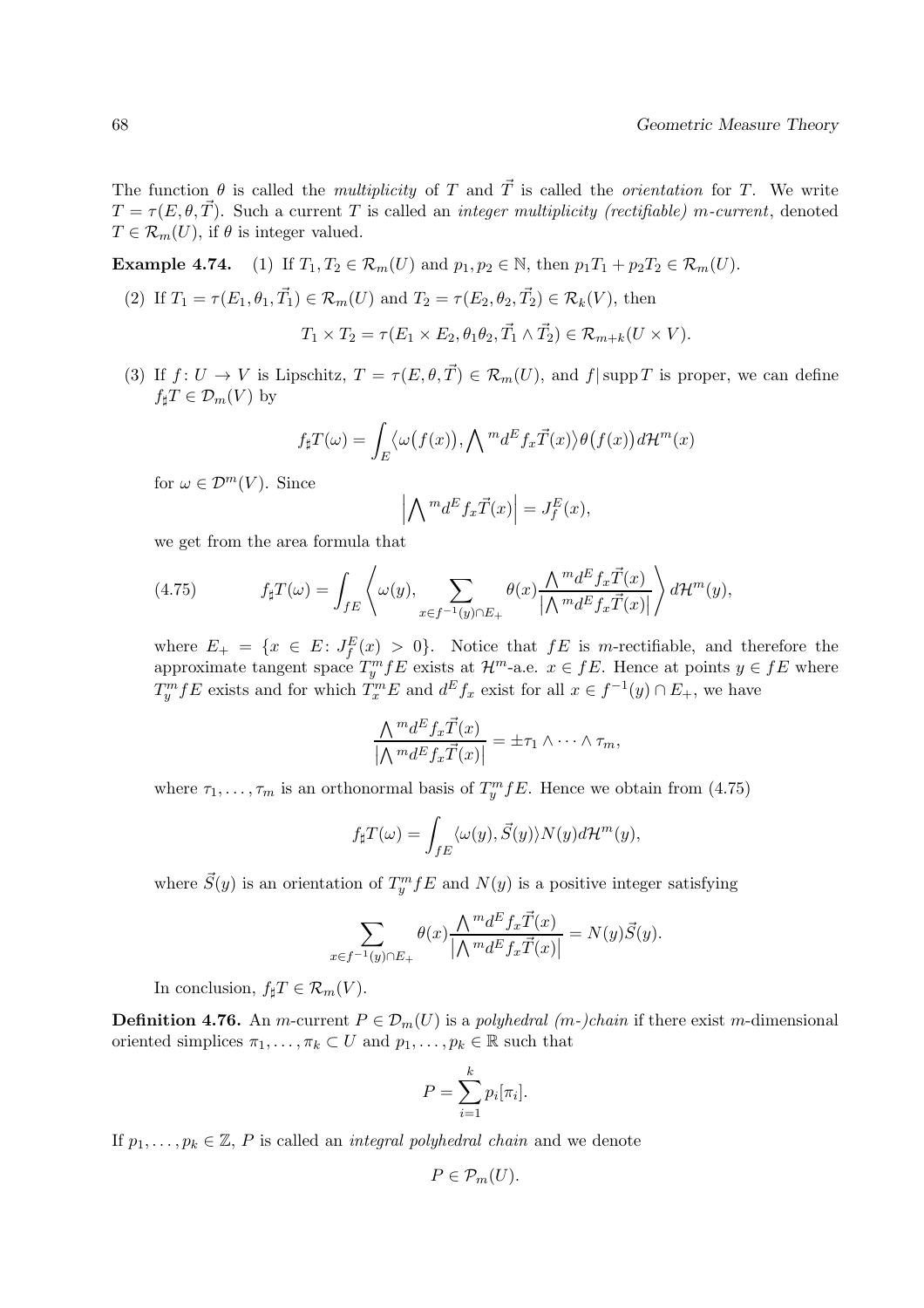Recall that an m-simplex  $\pi$  is the convex hull of its  $m + 1$  affinely independent vertices  $a_0, \ldots, a_m \in \mathbb{R}^m$ , that is  $a_1 - a_0, a_2 - a_0, \ldots, a_m - a_0$  are linearly independent and

$$
\pi = \left\{ \sum_{i=0}^{m} \lambda_i a_i \colon \sum_{i=0}^{m} \lambda_i = 1, \lambda_i \ge 0 \,\,\forall i \right\}.
$$

**Theorem 4.77.** If  $T_i \in \mathcal{R}_m(U)$  is a sequence (of integer multiplicity rectifiable m-currents) with

$$
\sup_{i\in\mathbb{N}}\left(\mathbf{M}_{W}(T_{i})+\mathbf{M}_{W}(\partial T_{i})\right)<\infty
$$

for all  $W \in U$ , then there exist a subsequence  $T_{i_j}$  and  $T \in \mathcal{R}_m(U)$  such that  $T_{i_j} \to T$ .

Note that the existence of a subsequence and an m-current  $T \in \mathcal{D}_m(U)$  such that  $T_{i_j} \to T$ follows from the Banach-Alaoglu theorem; see Theorem 4.36. The difficulty is to prove that  $T$  is an integer multiplicity rectifiable current; we will return to this later.

The next theorem gives a criterion of rectifiability.

**Theorem 4.78.** Let  $T \in \mathcal{D}_m(U)$  with  $\mathbf{M}(T) < \infty$ . Then  $T \in \mathcal{R}_m(U)$  if and only if for every  $\varepsilon > 0$ there exist  $P \in \mathcal{P}_m(\mathbb{R}^d)$ ,  $d \geq m$ , and a Lipschitz map  $f: \mathbb{R}^d \to \mathbb{R}^n$  such that

$$
\mathbf{M}(T - f_{\sharp}P) < \varepsilon.
$$

*Proof. Idea:*  $\leq \bigcup$  Let  $T \in \mathcal{D}_m(U)$  with  $\mathbf{M}(T) < \infty$ . Each *m*-simplex is a subset of  $\mathbb{R}^m \subset \mathbb{R}^d$ and hence  $f_{\sharp}P$  is an m-rectifiable integer multiplicity current. Apply (4.79) with  $\varepsilon_i \searrow 0$ , i.e. let  $P_i \in \mathcal{P}_m(\mathbb{R}^d)$  such that

$$
\mathbf{M}(T-f_{\sharp}P_i)<\varepsilon_i.
$$

Then, for every  $\omega \in \mathcal{D}^m(U)$ ,

$$
|T(\omega) - f_{\sharp}P_i(\omega)| = |(T - f_{\sharp}P_i)(\omega)| \le \mathbf{M}(T - f_{\sharp}P_i)|\omega| \to 0.
$$

Hence T, as a limit of integer multiplicity m-currents  $f_\sharp P_i \in \mathcal{R}_m(\mathbb{R}^n)$ , is an integer multiplicity m-current; see Lemma 4.80.

 $\Rightarrow$  Let  $\varepsilon > 0$  and  $T = \tau(E, \theta, \vec{T}) \in \mathcal{R}_m(U)$ . We may assume (ignoring a set of  $\mathcal{H}^m$ -measure zero) that E is a countable union of Lipschitz images  $f_iA_i$  of subsets  $A_i \subset R^m$ . Furthermore, we may assume that the sets  $A_i$  are disjoint and that  $\theta | f_i A_i$  takes a constant value  $\theta_i \in \mathbb{N}$ . Then we take  $\theta_i$  copies  $A_{i,j}$ ,  $j = 1, \ldots, \theta_i$  of  $A_i$  such that all the sets  $A_{i,j}$ ,  $i \in \mathbb{N}$ ,  $j = 1, \ldots, \theta_i$ , are disjoint. Now we can define a Lipschitz map (after applying the corollary of the McShane-Whitney extension theorem)  $f: \mathbb{R}^m \to \mathbb{R}^n$  such that  $f A_{i,j} = f A_i$  and that f preserves orientation. On the other hand, each  $A_{i,j}$  can be approximated by finitely many m-simplices and hence T can be approximated (in mass) by an integral polyhedral chain.  $\Box$ 

In the above proof, the step  $\mathbf{M}(T - f_{\sharp}P_i) \to 0 \Rightarrow f_{\sharp}P_i \to T$  is relatively easy.

**Lemma 4.80.** The set of integer multiplicity rectifiable currents in  $\mathcal{D}_m(U)$  is complete with respect to the family of seminorms  $\{M_W : W \in U\}.$ 

*Proof.* Let  $T_i = \tau(E_i, \theta_i, \vec{T}_i) \in \mathcal{R}_m(U)$ ,  $i \in \mathbb{N}$  be a Cauchy sequence with respect to the family  $\{M_W : W \in U\}$ . Then

(4.81) 
$$
\mathbf{M}_W(T_i - T_j) = \int_W |\theta_i \vec{T}_i - \theta_j \vec{T}_j| d\mathcal{H}^m < \varepsilon(W, j)
$$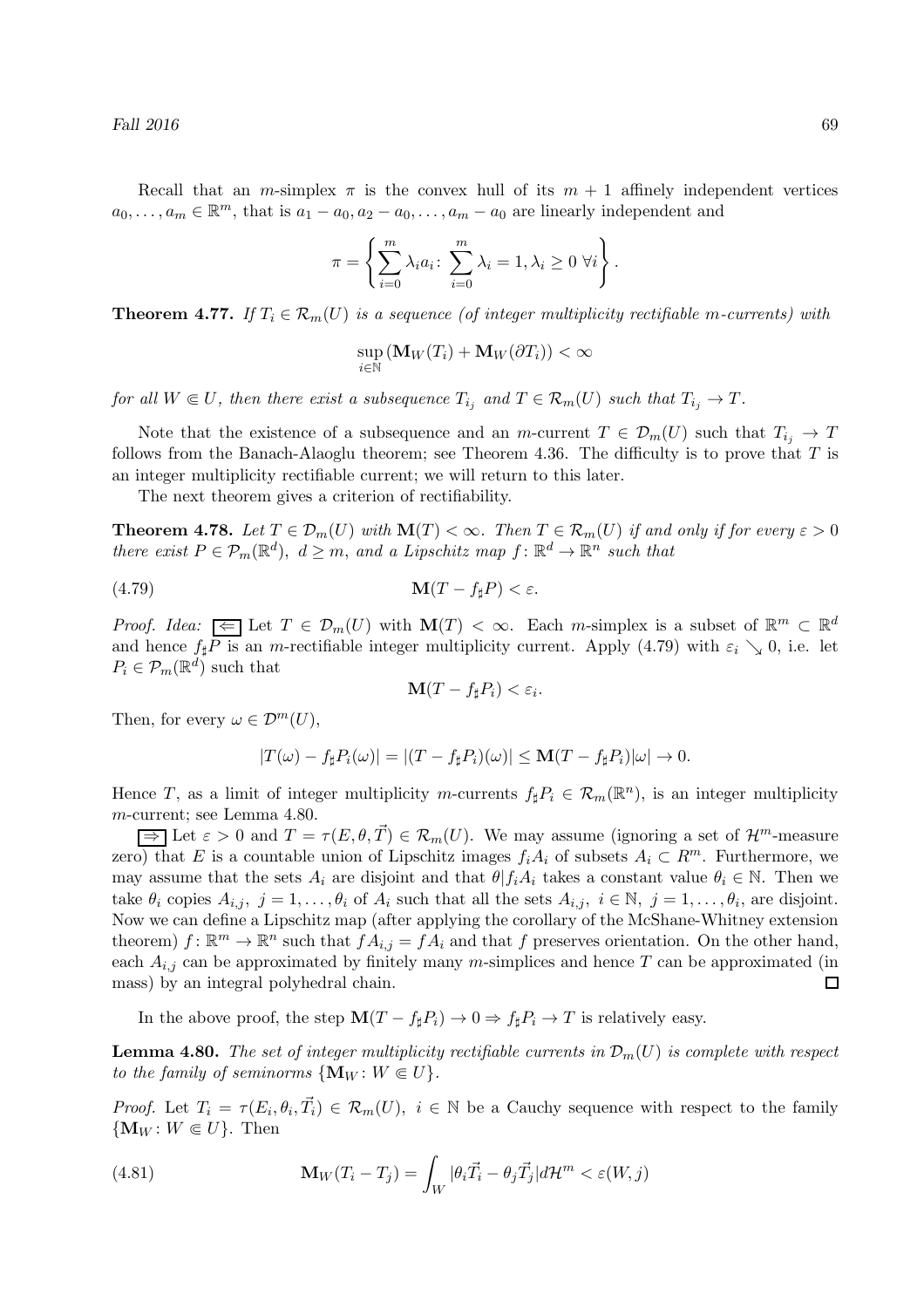for  $i \geq j$ , where  $\varepsilon(W, j) \searrow 0$  as  $j \to \infty$ , and we have made a convention  $\theta_k = 0$  and  $\vec{T_k} = 0$  in  $U \setminus E_k$ . Since  $|\vec{T}_k(x)| \equiv 1$  in  $E_k$ , we get

(4.82) 
$$
\int_W |\theta_i - \theta_j| d\mathcal{H}^m < \varepsilon(W, j), \quad i \geq j.
$$

Hence  $\theta_i \to \theta$  in  $L^1_{loc}(U, \mathcal{H}^m)$ , where  $\theta$  is integer valued. From (4.82), we get

(4.83) 
$$
\mathcal{H}^m\big((E_+ \setminus E_j) \cup (E_j \setminus E_+)\big) < \varepsilon(W,j),
$$

where  $E_+ = \{x \in U : \theta(x) > 0\}$ . Since

$$
\theta_i|\vec{T}_i-\vec{T}_j| = |\theta_i\vec{T}_i-\theta_j\vec{T}_j+(\theta_j-\theta_i)\vec{T}_j| \leq |\theta_i\vec{T}_i-\theta_j\vec{T}_j| + |\theta_j-\theta_i||\vec{T}_j|,
$$

we have

$$
\int_W \theta_i |\vec{T}_i - \vec{T}_j| d\mathcal{H}^m < 2\varepsilon(W, j), \quad i \geq j,
$$

and therefore  $\vec{T}_i$  converges in  $L^1_{loc}(\mathcal{H}^m)$  to  $\vec{T}: U \to \Lambda_m(\mathbb{R}^n)$ , where  $\vec{T}$  is simple and  $|\vec{T}| = 1$  in  $E_+$ . Since  $\vec{T}_j \in \bigwedge_m (T_x E_j)$  for  $\mathcal{H}^m$ -a.e.  $x \in E_j$  and  $T_x E_j = T_x E_+$  in  $E_j \cap E_+$  except a set of  $\mathcal{H}^m$ -measure  $\leq \varepsilon(W, j)$  by (4.83), we conclude that  $\vec{T} \in \bigwedge_m(T_x E_+)$ , and so  $\mathbf{M}(T - T_j) \to 0$ , with  $T = \tau(E_+, \theta, \vec{T}) \in \mathcal{R}_m(U).$  $\Box$ 

## 4.84 Slicing

In this subsection we introduce the slicing of a current by level sets of a Lipschitz function. [Recall the co-area formula and, in particular, Theorem 2.59, where we "sliced" an  $m$ -rectifiable set E by level sets of a Lipschitz function.]

**Definition 4.85.** A current  $T \in \mathcal{D}_m(U)$  is normal, denoted by  $T \in \mathcal{N}_m(U)$ , if supp T is compact and

$$
\mathbf{M}(T) + \mathbf{M}(\partial T) < \infty.
$$

**Definition 4.86.** Let  $T \in \mathcal{N}_m(U)$  be normal and  $f: \mathbb{R}^n \to \mathbb{R}$  a Lipschitz map. The *slice* of T with f and  $t \in \mathbb{R}$  is

$$
\langle T, f, t \rangle := (\partial T) \cup \{x \colon f(x) > t\} - \partial \big( T \cup \{x \colon f(x) > t\} \big) \in \mathcal{D}_{m-1}(U).
$$



Theorem 4.87. The slices have the properties:

(1)

$$
\langle T, f, t \rangle = \partial \big( T \cup \{ x \colon f(x) < t \} \big) - (\partial T) \cup \{ x \colon f(x) < t \}
$$

except at most countably many t;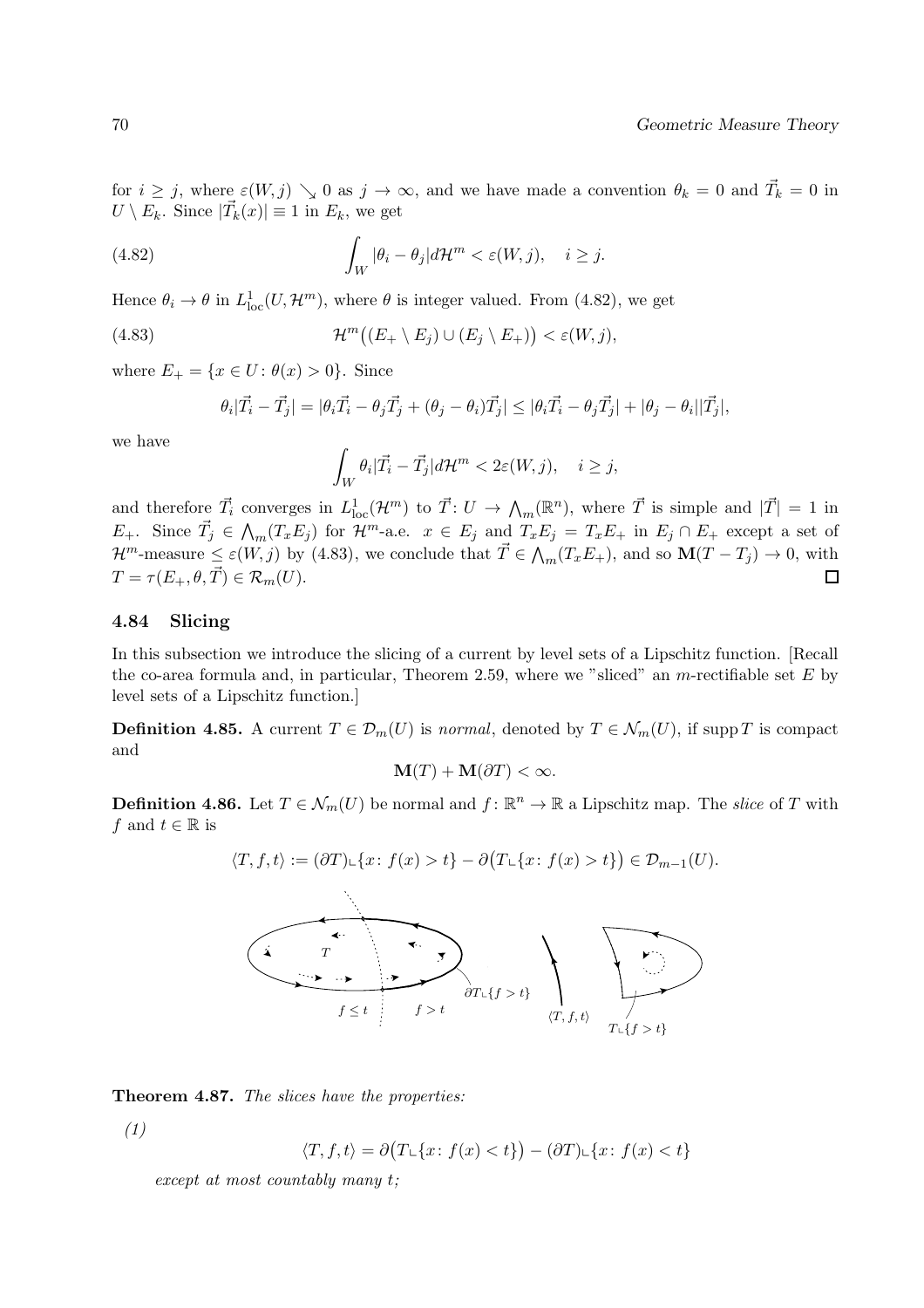(2)

$$
supp\langle T, f, t\rangle \subset f^{-1}(t) \cap supp T;
$$

(3)

$$
\mathbf{M}(\langle T, f, t \rangle) \le \mathrm{Lip}(f) \liminf_{h \searrow 0} \frac{1}{h} \mu_T(\{x \colon t \le f(x) \le t + h\});
$$

(4)

$$
\int_a^b \mathbf{M}(\langle T, f, t \rangle) dt \le \text{Lip}(f) \mu_T(\{x \colon a < f(x) < b\});
$$

(5)

$$
\partial \langle T, f, t \rangle = - \langle \partial T, f, t \rangle;
$$

(6)  $\langle T, f, t \rangle$  is normal for almost every t.

*Proof. Idea of (some) proofs:* (1) holds for every  $t$  for which

$$
(\mu_T + \mu_{\partial T}) (\{x : f(t) = t\}) = 0.
$$

(2) is easy. To prove (3), we approximate the characteristic function

$$
\chi_{\{x:\,f(x)>t\}}
$$

by a sequence of  $C^{\infty}$  functions g such that  $g(x) = 0$  if  $f(x) \le t$ ,  $f(x) = 1$  if  $f(x) \ge t + h$ , and

$$
\mathrm{Lip}(g) \le \frac{\lambda \, \mathrm{Lip}(f)}{h},
$$

where  $\lambda > 1$ ,  $\lambda \approx 1$ . Then

$$
\mathbf{M}(\langle T, f, t \rangle) \approx \mathbf{M}((\partial T) \sqcup g - \partial (T \sqcup g))
$$
  
=  $M(T \sqcup dg)$   

$$
\leq \text{Lip}(g) \mu_T(\{x \colon t \leq f(x) \leq t + h\}).
$$

(4) follows from (3) by integration, (5) is clear, and finally (6) follows from (4) and (5).

Next we slice integer multiplicity rectifiable currents.

**Theorem 4.88.** Let  $T = \tau(E, \theta, \vec{T}) \in \mathcal{R}_m(U)$ , with  $\mathbf{M}(\partial T) < \infty$  and let  $f : \mathbb{R}^n \to \mathbb{R}$  be a Lipschitz function. Then for a.e.  $t \in \mathbb{R}$ :

(1)  $\langle T, f, t \rangle = \tau(E_t, \theta_t, \vec{T_t})$ , where

$$
E_t = E \cap f^{-1}(t),
$$
  
\n
$$
\theta_t(x) = \begin{cases} \theta(x), & \text{if } x \in E_t \text{ and } \nabla^E f(x) \neq 0; \\ 0, & \text{if } x \in E_t \text{ and } \nabla^E f(x) = 0, \end{cases}
$$
  
\n
$$
\vec{T_t}(x) = \vec{T}(x) \cup \frac{\nabla^E f(x)}{|\nabla^E f(x)|},
$$

(2)

$$
\int_{-\infty}^{\infty} \mathbf{M}(\langle T, f, t \rangle) dt = \int_{E} |\nabla^{E} f| |\theta| d\mathcal{H}^{m} \le \text{Lip}(f) \mathbf{M}(T),
$$

 $\Box$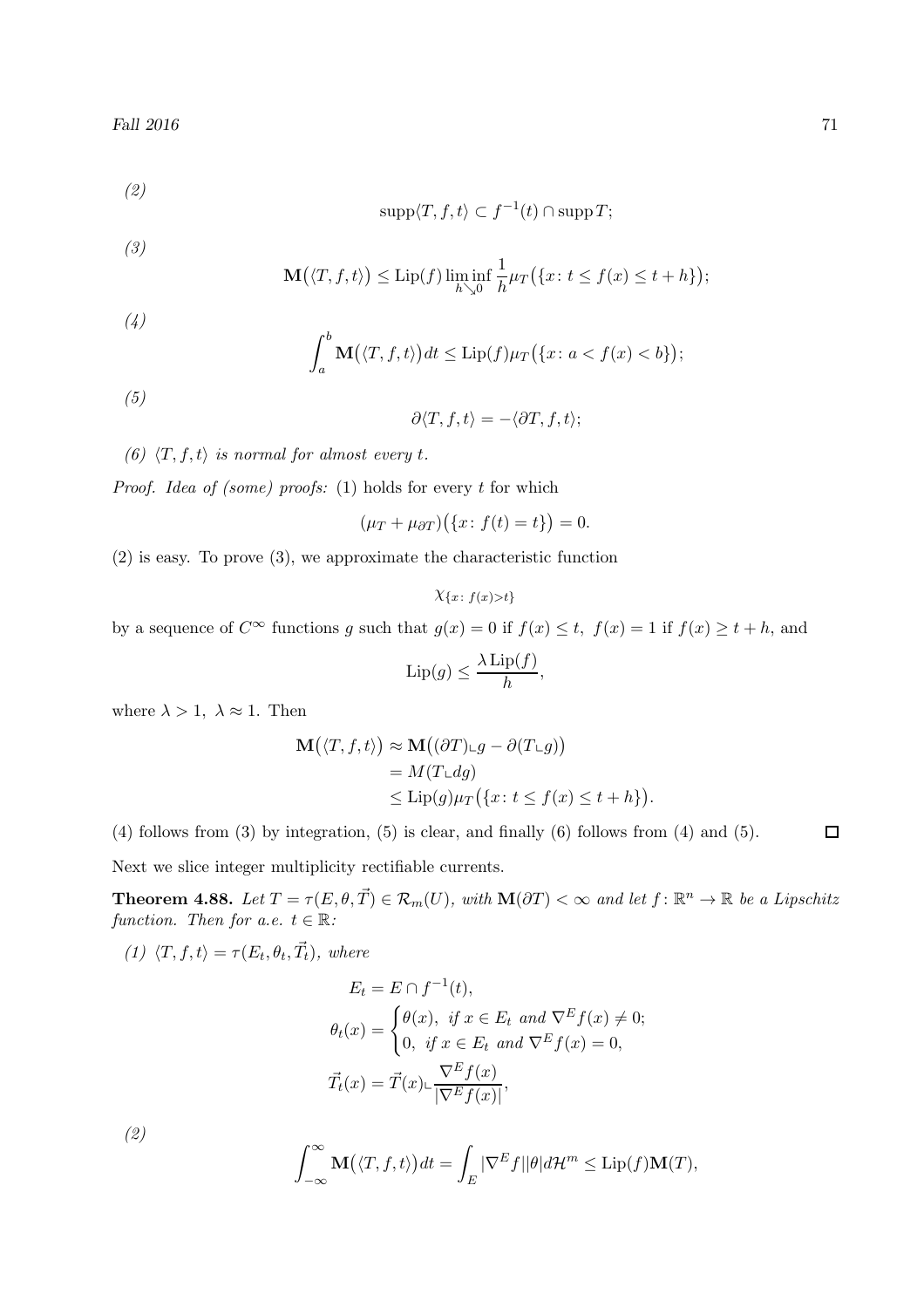$$
(3) \ \langle T, f, t \rangle \in \mathcal{R}_{m-1}(U), \ with \ \mathbf{M}\big(\partial \langle T, f, t \rangle\big) < \infty \ and \ \partial \langle T, f, t \rangle = -\langle \partial T, f, t \rangle.
$$

The *interior multiplication*  $\bot: \bigwedge_q(V) \times \bigwedge^p(V) \to \bigwedge_{q-p}(V)$  is characterized by the condition

$$
\langle v\llcorner\alpha,\beta\rangle=\langle v,\alpha\wedge\beta\rangle
$$

whenever  $v \in \bigwedge_q(V)$ ,  $\alpha \in \bigwedge^p(V)$ ,  $\beta \in \bigwedge^{q-p}(V)$ . Moreover, there is the standard biduality between finite dimensional inner product spaces  $\bigwedge_m(V)$  and  $\bigwedge^m(V)$ . That is, for every  $\eta \in \bigwedge^m(V)$  there exists a unique  $w \in \bigwedge_m(V)$  such that

(4.89) 
$$
\langle v, w \rangle = \langle \eta, v \rangle \quad \forall v \in \bigwedge m(V).
$$

Hence, in particular,  $\vec{T}(x) \in \nabla^E f(x) \in \bigwedge_{m=1} (T_x^{m-1} E_t)$  is characterized by the property

$$
\langle \vec{T}(x)\mathbf{L}\nabla^E f(x), \eta \rangle = \langle \vec{T}(x), d^E f_x \wedge \eta \rangle
$$

for all  $\eta \in \bigwedge^{m-1}(T_x^{m-1}E_t).$ 

Proof of Theorem 4.88. Let  $h: \mathbb{R}^n \to \mathbb{R}$  be Lipschitz and let  $h_{\varepsilon} = \eta_{\varepsilon} * h$  be as before. Then  $h_{\varepsilon} \to h$ locally uniformly as  $\varepsilon \to 0$ . Now

$$
\partial T(h_{\varepsilon}\omega) = T\big(d(h_{\varepsilon}\omega)\big) = T(dh_{\varepsilon}\wedge\omega) + T(h_{\varepsilon}d\omega)
$$

for all  $\omega \in \mathcal{D}^m(U)$ . Here

$$
\partial T(h_{\varepsilon}\omega) = \int \langle \overrightarrow{\partial T}, h_{\varepsilon}\omega \rangle d\mu_{\partial T} \to \int \langle \overrightarrow{\partial T}, h\omega \rangle d\mu_{\partial T} = (\partial T \bot h)(\omega)
$$

and

$$
T(h_{\varepsilon}d\omega) = \int \langle \vec{T}, h_{\varepsilon}d\omega \rangle d\mu_T \to \int \langle \vec{T}, hd\omega \rangle d\mu_T = (T \llcorner h)(d\omega) = \partial (T \llcorner h)(\omega)
$$

as  $\varepsilon \to 0$ . So,

$$
(\partial T \llcorner h)(\omega) = \lim_{\varepsilon \to 0} T(d h_{\varepsilon} \wedge \omega) + \partial (T \llcorner h)(\omega),
$$

where

$$
T(dh_{\varepsilon} \wedge \omega) = \int_{E} \langle \vec{T}(x), dh_{\varepsilon}(x) \wedge \omega \rangle \theta(x) d\mathcal{H}^{m}(x)
$$
  
= 
$$
\int_{E} \langle \vec{T}(x), d^{E}h_{\varepsilon}(x) \wedge \omega \rangle \theta(x) d\mathcal{H}^{m}(x)
$$
  

$$
\stackrel{(4.89)}{=} \int_{E} \langle \vec{T}(x) \sqcup \nabla^{E}h_{\varepsilon}(x), \omega(x) \rangle \theta(x) d\mathcal{H}^{m}(x)
$$
  

$$
\rightarrow \int_{E} \langle \vec{T}(x) \sqcup \nabla^{E}h(x), \omega(x) \rangle \theta(x) d\mathcal{H}^{m}(x).
$$

<sup>2</sup> Hence we get from the convergences above that

$$
(\partial T \mathcal{L}h)(\omega) = \int_E \langle \vec{T}(x) \mathcal{L} \nabla^E h(x), \omega(x) \rangle \theta(x) d\mathcal{H}^m(x) + \partial (T \mathcal{L}h)(\omega)
$$

<sup>&</sup>lt;sup>2</sup>The last convergence holds since  $\nabla^E h_{\varepsilon} \to \nabla^E h$  weakly in  $L^2(\mathcal{H}^m \Leftrightarrow \theta)$  which, in turn, can be proven by noticing that  $E = \bigcup_{i=0}^{\infty} E_i$ ,  $\mathcal{H}^m(E_0) = 0$ , and  $E_i \subset M_i$ , with  $M_i$  a  $C^1$ -smooth submanifold.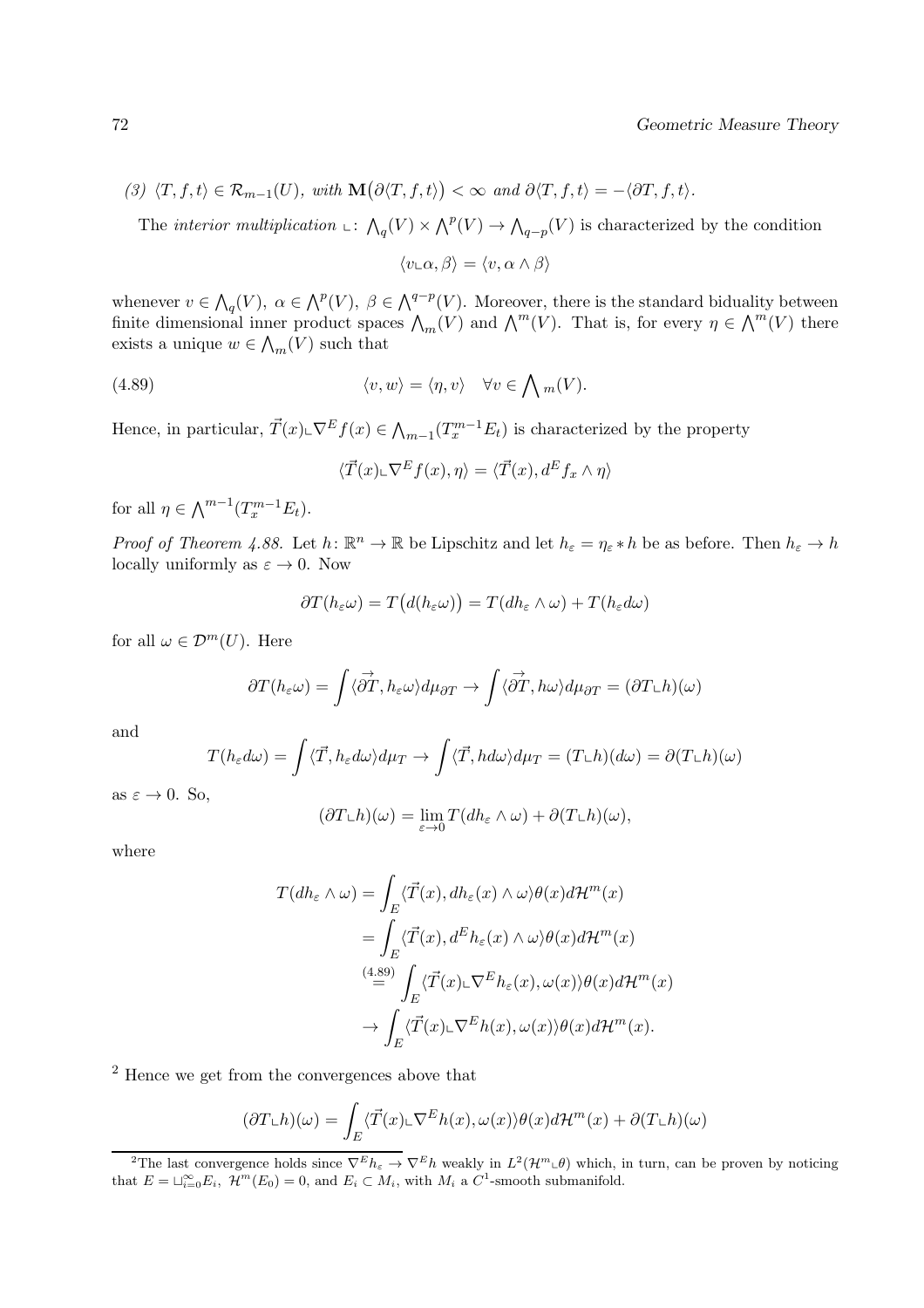for Lipschitz functions  $h: \mathbb{R}^n \to \mathbb{R}$ .

Let then  $f: \mathbb{R}^n \to \mathbb{R}$  be Lipschitz,  $t \in \mathbb{R}$ , and  $\varepsilon > 0$ . Define a continuous function  $\gamma_{\varepsilon} \colon \mathbb{R} \to \mathbb{R}$ by  $\overline{1}$ 

$$
\gamma_{\varepsilon}(s) = \begin{cases} 0, \text{ if } s < t - \varepsilon, \\ \text{linear, if } t - \varepsilon \le s \le t, \\ 1, \text{ if } s > t \end{cases}
$$

and  $g_{\varepsilon} = \gamma_{\varepsilon} \circ f$ . We then have

(4.90) 
$$
(\partial T \mathcal{L}g_{\varepsilon})(\omega) = \int_{E} \langle \vec{T}(x) \mathcal{L} \nabla^{E} g_{\varepsilon}(x), \omega(x) \rangle \theta(x) d\mathcal{H}^{m}(x) + \partial (T \mathcal{L}g_{\varepsilon})(\omega).
$$

Now

$$
g_{\varepsilon}(x) \xrightarrow{\varepsilon \to 0} \chi_{\{f > t\}}(x),
$$

so

(4.91) 
$$
(\partial T \mathcal{L}g_{\varepsilon})(\omega) = \int \langle \overrightarrow{\partial T}, g_{\varepsilon} \omega \rangle d\mu_{\partial T} \to \int \langle \overrightarrow{\partial T}, \chi_{\{f > t\}} \omega \rangle d\mu_{\partial T} = \partial T \mathcal{L}\{f > t\}(\omega).
$$

Similarly,

(4.92) 
$$
(T \llcorner g_\varepsilon)(d\omega) = \int \langle \vec{T}, g_\varepsilon d\omega \rangle d\mu_T \to \int \langle \vec{T}, \chi_{\{f > t\}} d\omega \rangle d\mu_T = \partial (T \llcorner \{f > t\}) (\omega).
$$

By the chain rule

$$
\nabla^E g_{\varepsilon}(x) = \nabla^E (\gamma_{\varepsilon} \circ f)(x) = \gamma_{\varepsilon}' (f(x)) \nabla^E f(x)
$$
  
= 
$$
\begin{cases} 0, \text{ if } f(x) < t - \varepsilon \text{ or } f(x) > t, \\ \frac{1}{\varepsilon} \nabla^E f(x), \text{ if } t - \varepsilon < f(x) < t, \end{cases}
$$

so

$$
\int_{E} \langle \vec{T}(x) \sqcup \nabla^{E} g_{\varepsilon}(x), \omega(x) \rangle \theta(x) d\mathcal{H}^{m}(x) = \frac{1}{\varepsilon} \int_{\{x \in E : t - \varepsilon < f(x) < t\}} \langle \vec{T}(x) \sqcup \nabla^{E} f(x), \omega(x) \rangle \theta(x) d\mathcal{H}^{m}(x)
$$
\n
$$
= \frac{1}{\varepsilon} \int_{\{x \in E : t - \varepsilon < f(x) < t\}} \langle \vec{T} \sqcup \frac{\nabla^{E} f}{|\nabla^{E} f|}, \omega \rangle |\nabla^{E} f| \theta d\mathcal{H}^{m}
$$
\n
$$
= \frac{1}{\varepsilon} \int_{t - \varepsilon}^{t} \left( \int_{E_{s}} \langle \vec{T}_{s}, \omega \rangle \theta_{s} d\mathcal{H}^{m-1} \right) ds
$$
\n
$$
\to \int_{E_{t}} \langle \vec{T}_{t}, \omega \rangle \theta_{t} d\mathcal{H}^{m-1}
$$

for a.e.  $t \in \mathbb{R}$ . Recalling (4.90)-(4.92) and the definition of  $\langle T, f, t \rangle$  we get

$$
\langle T, f, t \rangle = (\partial T) \cup \{f > t\} - \partial (T \cup \{f > t\})
$$
  
\n
$$
= \lim_{\varepsilon \to 0} (\partial T \cup g_{\varepsilon}) - \lim_{\varepsilon \to 0} \partial (T \cup g_{\varepsilon})
$$
  
\n
$$
= \lim_{\varepsilon \to 0} \int_{E} \langle T \cup \nabla^{E} g_{\varepsilon}, \cdot \rangle \theta d\mathcal{H}^{m}
$$
  
\n
$$
= \int_{E_{t}} \langle \vec{T}_{t}, \cdot \rangle \theta_{t} d\mathcal{H}^{m-1}
$$
  
\n
$$
= \tau (E_{t}, \theta_{t}, \vec{T}_{t}),
$$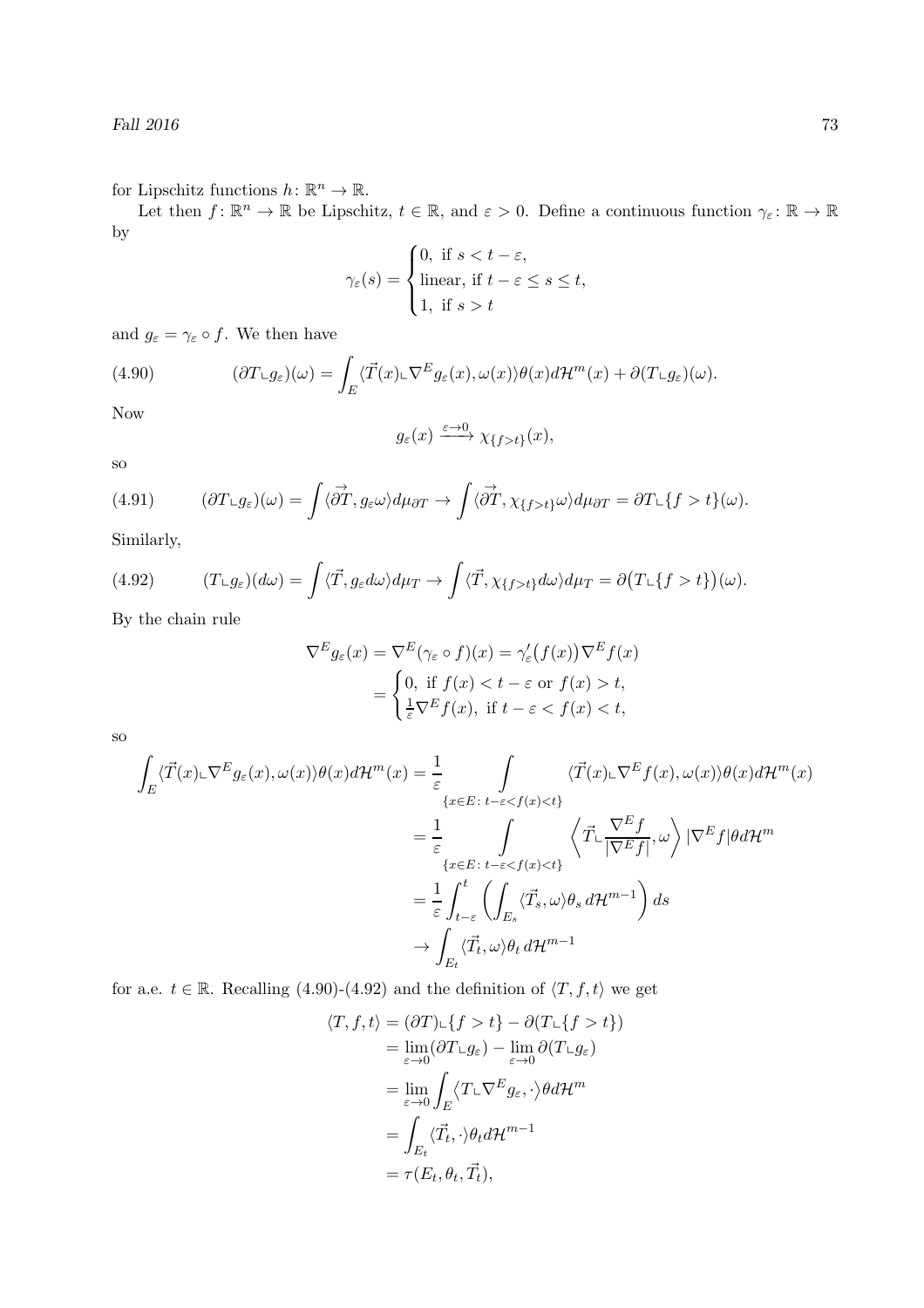and therefore  $(1)$  holds.  $(2)$  follows from  $(1)$  and the co-area formula.  $(3)$  follows from  $(1)$ , Theorem 2.59, and Theorem 4.87 (5). П

It is possible to slice an current  $T \in \mathcal{D}_m(U)$  with a Lipschitz map  $f = (f_1, \ldots, f_k)$ :  $\mathbb{R}^n \to$  $\mathbb{R}^k$ ,  $k \leq m$ , and a value  $y = (y_1, \ldots, y_k) \in \mathbb{R}^k$  by iterating the slicing with  $f_i$  and  $y_i$ :

$$
\langle T, f, y \rangle = \langle \langle \cdots \langle \langle T, f_1, y_1 \rangle, f_2, y_2 \rangle \cdots \rangle, f_k, y_k \rangle \in \mathcal{D}_{m-k}(U).
$$

### 4.93 Deformation theory

The deformation theorem is one of the fundamental results and it provides a useful approximation of a normal current  $T$  by a polyhedral chain  $P$  lying on a certain  $m$ -skeleton such that the error is of the form  $T - P = \partial R + S$ . The main error term is  $\partial R$ , where R is the  $(m + 1)$ -dimensional surface through which T is deformed to P. The other error term S arises in moving  $\partial T$  into the skeleton.

We will only state the result and sketch the (long and technical) proof. First we introduce some notation: Fix  $k, m, n \in \mathbb{N}$ ,  $0 < m < n$ , and  $\varepsilon > 0$ . We denote by

$$
Q_{\varepsilon}=[0,\varepsilon]^n\subset\mathbb{R}^n
$$

the closed *n*-dimensional cube of side length  $\varepsilon$  and by

$$
L_{\varepsilon,k} = \bigcup_{j=1}^{k} \mathcal{L}_{\varepsilon,j} = \{ \pi \colon \pi \text{ } j\text{-dimen. closed face of some } Q_{\varepsilon} + p\varepsilon, \ p \in \mathbb{Z}^n \}
$$

the k-skeleton of mesh  $\varepsilon$ . Thus the elements of

- $\mathcal{L}_{\varepsilon,0}$  are singletons (vertices),
- $\mathcal{L}_{\varepsilon,1}$  are closed line segments (edges) of length  $\varepsilon$ ,
- $\mathcal{L}_{\varepsilon,2}$  are closed squares of side length  $\varepsilon, \cdots$
- $\mathcal{L}_{\varepsilon,n}$  are the closed *n*-cubes  $Q_{\varepsilon} + p\varepsilon$ ,  $p \in \mathbb{Z}^n$ , of side length  $\varepsilon$ .

Moreover, we denote by  $V_{\varepsilon,1},\ldots,V_{\varepsilon,N}, N = {n \choose m+1}$  the  $(m+1)$ -dimensional affine subspaces of  $\mathbb{R}^n$ that contain some  $(m + 1)$ -face of  $Q_{\varepsilon}$ . Finally,

$$
P_{\varepsilon,j}\colon \mathbb{R}^n\to V_{\varepsilon,j}
$$

denotes the orthogonal projection onto  $V_{\varepsilon,j}$ .

**Theorem 4.94** (Deformation theorem). Let  $\varepsilon > 0$  and  $T \in \mathcal{D}_m(\mathbb{R}^n)$ , with  $\mathbf{M}(T) + \mathbf{M}(\partial T) < \infty$ . Then there are  $P, S \in \mathcal{D}_m(\mathbb{R}^n)$  and  $R \in \mathcal{D}_{m+1}(\mathbb{R}^n)$  such that

$$
T - P = \partial R + S,
$$

where  $P, R$ , and  $S$  satisfy the following:

(4.95) 
$$
P = \sum_{\pi \in \mathcal{L}_{\varepsilon,m}} \alpha_{\pi}[\pi], \quad \alpha_{\pi} \in \mathbb{R},
$$

(4.96)  $\mathbf{M}(P) \leq c\mathbf{M}(T), \quad \mathbf{M}(\partial P) \leq c\mathbf{M}(\partial T),$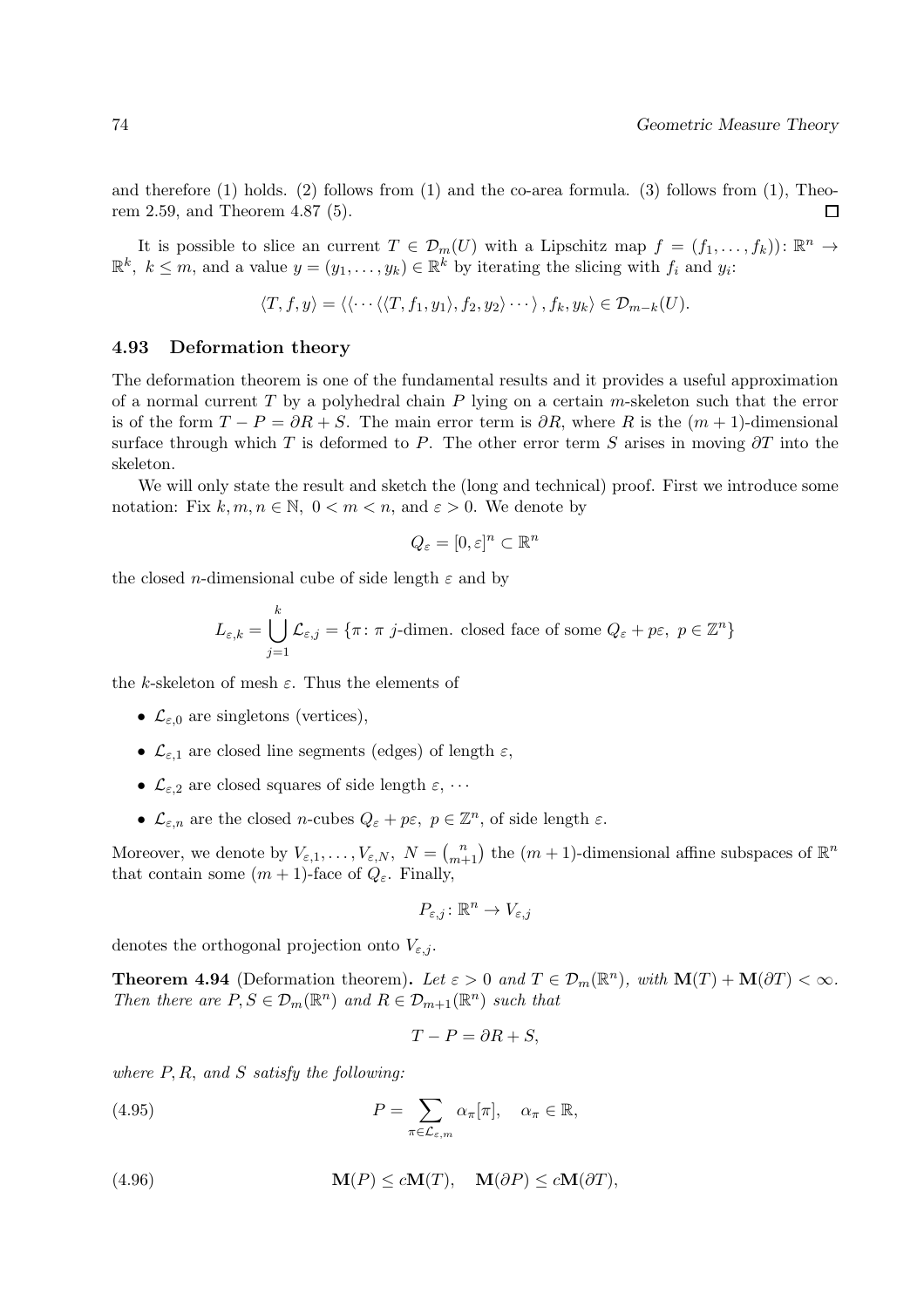(4.97) 
$$
\mathbf{M}(R) \leq c\varepsilon \mathbf{M}(T), \quad \mathbf{M}(S) \leq c\varepsilon \mathbf{M}(\partial T),
$$

with  $c = c(n, m)$ , and

$$
\operatorname{supp} P \cup \operatorname{supp} R \subset \{x \in \mathbb{R}^n \colon \operatorname{dist}(x, \operatorname{supp} T) < 2\varepsilon \sqrt{n}\},
$$
\n
$$
\operatorname{supp} \partial P \cup \operatorname{supp} S \subset \{x \in \mathbb{R}^n \colon \operatorname{dist}(x, \operatorname{supp} \partial T) < 2\varepsilon \sqrt{n}\}.
$$

If  $T \in \mathcal{R}_m(\mathbb{R}^n)$ , also P and R can be chosen to be integer multiplicity with  $\alpha_{\pi} \in \mathbb{Z}$ . If, in addition,  $\partial T \in \mathcal{R}_{m-1}(\mathbb{R}^n)$ , also S can be chosen to be integer multiplicity.

For the proof, we may assume that  $\varepsilon = 1$ . Indeed, the "scaled version" 4.94 follows from the "unscaled" one where  $\varepsilon = 1$  by first applying the homothety  $x \mapsto x/\varepsilon$ , then applying the "unscaled" version" and then scaling back by  $x \mapsto \varepsilon x$ . In particular, the linear dependence of the constant  $c\epsilon$ in (4.97) on  $\varepsilon$  is then obvious.

The main tool in the proof of the deformation theorem is the following lemma that provides a suitable class of retractions to push-forward T into the m-skeleton  $L_{1,m}$  (in the unscaled version). We denote by  $q = (1/2, \ldots, 1/2)$  the center of the unit cube  $Q = Q_1$  and abbreviate  $L_k = L_{1,k}, \mathcal{L}_k =$  $\mathcal{L}_{1,k}$ , and  $P_j = P_{1,j}$ . Given a point  $a \in B(q, 1/4)$ , we denote

$$
L_{n-m-1}(a) = a + L_{n-m-1} \quad \text{(shifted skeleton)}
$$

and

$$
L_{n-m-1}(a;\rho) = \{x \in \mathbb{R}^n \colon \text{dist}\big(x, L_{n-m-1}(a)\big) < \rho\}, \ \rho \in (0, 1/4).
$$

Then

dist
$$
(L_{n-m-1}(a), L_m) \ge 1/4 \quad \forall a \in B(q, 1/4).
$$

**Lemma 4.98.** For every  $a \in B(q, 1/4)$  there is a locally Lipschitz map

$$
\psi \colon \mathbb{R}^n \setminus L_{n-m-1}(a) \to \mathbb{R}^n \setminus L_{n-m-1}(a)
$$

such that

$$
\psi(Q \setminus L_{n-m-1}(a)) = Q \cap L_m,
$$
  

$$
\psi|Q \cap L_m = \mathrm{id}_{Q \cap L_m},
$$
  

$$
|Df(x)| \le c/\rho
$$

for  $m_n$ -a.e.  $x \in Q \setminus L_{n-m-1}(a;\rho)$ ,  $\rho \in (0,1/4)$ , with  $c = c(n,m)$  and that

$$
\psi(z+x) = z + \psi(x)
$$

for all  $x \in \mathbb{R}^n \setminus L_{n-m-1}(a)$  and  $z \in \mathbb{Z}^n$ .

Thus  $\psi$  is a  $\mathbb{Z}^n$ -periodic retraction of  $\mathbb{R}^n \setminus L_{n-m-1}(a)$  onto  $L_m$ . The *rough idea* is then to define

$$
\tilde{P} = \psi_{\sharp} T,
$$
  
\n
$$
R = h_{\sharp} ([[0, 1]] \times T),
$$

and

$$
S_1 = h_{\sharp}([\left[0,1\right]] \times \partial T),
$$

where  $h(t, x) = tx + (1-t)\psi(x)$ , so that the homotopy formula gives

$$
T = \tilde{P} + \partial R + S_1.
$$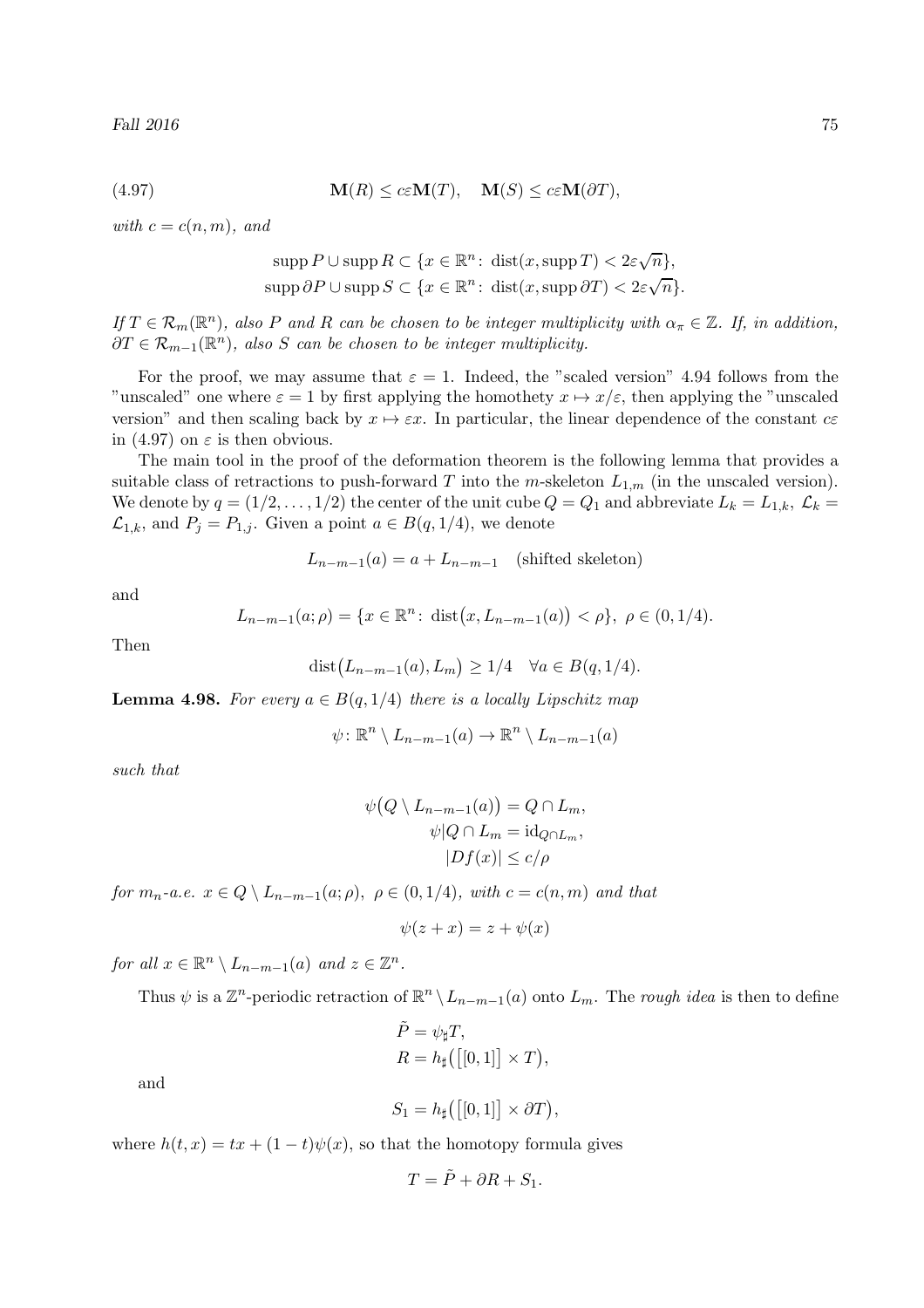$$
\mathbf{M}(\tilde{P}) \le c\mathbf{M}(T),
$$
  
\n
$$
\mathbf{M}(\partial \tilde{P}) \le c\mathbf{M}(\partial T),
$$
  
\n
$$
\mathbf{M}(R) \le c\mathbf{M}(T),
$$

 $\mathbf{M}(S_1) \leq c \mathbf{M}(\partial T).$ 

and

We notice that  $\tilde{P}$  need not be a polyhedral chain. It is used to choose appropriate multiplicities of the m-faces in the m-skeleton. For each m-face  $F \in L_m$ ,  $\tilde{P} \cup F$  corresponds by Theorem 4.65 to a

$$
\mathbf{M}(\tilde{P}\llcorner F)=\int_{F}|\theta_{F}|d\mathcal{H}^{m},\quad \mathbf{M}\big((\partial\tilde{P})\llcorner F\big)=\int_{F}|D\theta_{F}|d\mathcal{H}^{m}.
$$

Letting then

BV-function  $\theta_F$  so that

$$
m_F = \frac{1}{\mathcal{H}^m(F)} \int_F \theta_F d\mathcal{H}^m,
$$

we define

$$
P = \sum_{F \in L_m} m_F[F]
$$

and

$$
S = S_1 + (\tilde{P} - P).
$$

In the proof of the mass estimates, for instance, slicing is used.

Next we give some applications of the deformation theorem.

**Theorem 4.99** (Isoperimetric inequality). If  $T \in \mathcal{R}_m(\mathbb{R}^n)$  with supp(T) compact and  $\partial T = 0$ , there exists  $R \in \mathcal{R}_{m+1}(\mathbb{R}^n)$ , with supp $(R)$  compact,  $\partial R = T$  and

$$
\mathbf{M}(R)^{m/(m+1)} \leq C_{n,m}\mathbf{M}(T).
$$

*Proof.* We may assume  $T \neq 0$ . Choose  $\varepsilon > 0$  so that  $\varepsilon^{m} = 2c\mathbf{M}(T)$ , where  $c = c(n, n)$  is the constant in the deformation theorem. By the deformation theorem, there are  $P, R$ , and  $S$  such that

$$
T = P + \partial R + S,
$$

where  $R \in \mathcal{R}_{m+1}(\mathbb{R}^n)$ , with compact support,

$$
P = \sum_{\pi \in \mathcal{L}_{\varepsilon,m}} \alpha_{\pi}[\pi], \quad \alpha_{\pi} \in \mathbb{Z},
$$

$$
\mathbf{M}(P) \le c\mathbf{M}(T),
$$

$$
\mathbf{M}(S) \le c\varepsilon\mathbf{M}(\partial T),
$$

and

$$
\mathbf{M}(R) \le c\varepsilon \mathbf{M}(T) = c(2c)^{1/m} \mathbf{M}(T)^{(m+1)/m}.
$$

Since  $\partial T = 0$ , we obtain from above that  $S = 0$ . On the other hand,

$$
\mathbf{M}(P) = \sum_{\pi \in \mathcal{L}_{\varepsilon,m}} |\alpha_{\pi}| \mathcal{H}^m(\pi) = \varepsilon^m \sum_{\pi} |\alpha_{\pi}| = 2c\mathbf{M}(T) \sum_{\pi} \underbrace{|\alpha_{\pi}|}_{\in \mathbb{N}} \le c\mathbf{M}(T),
$$

so  $\alpha_{\pi} = 0$  for all  $\pi$ , and therefore  $P = 0$ . Finally, since  $P = S = 0$ , we have  $\partial R = T$ .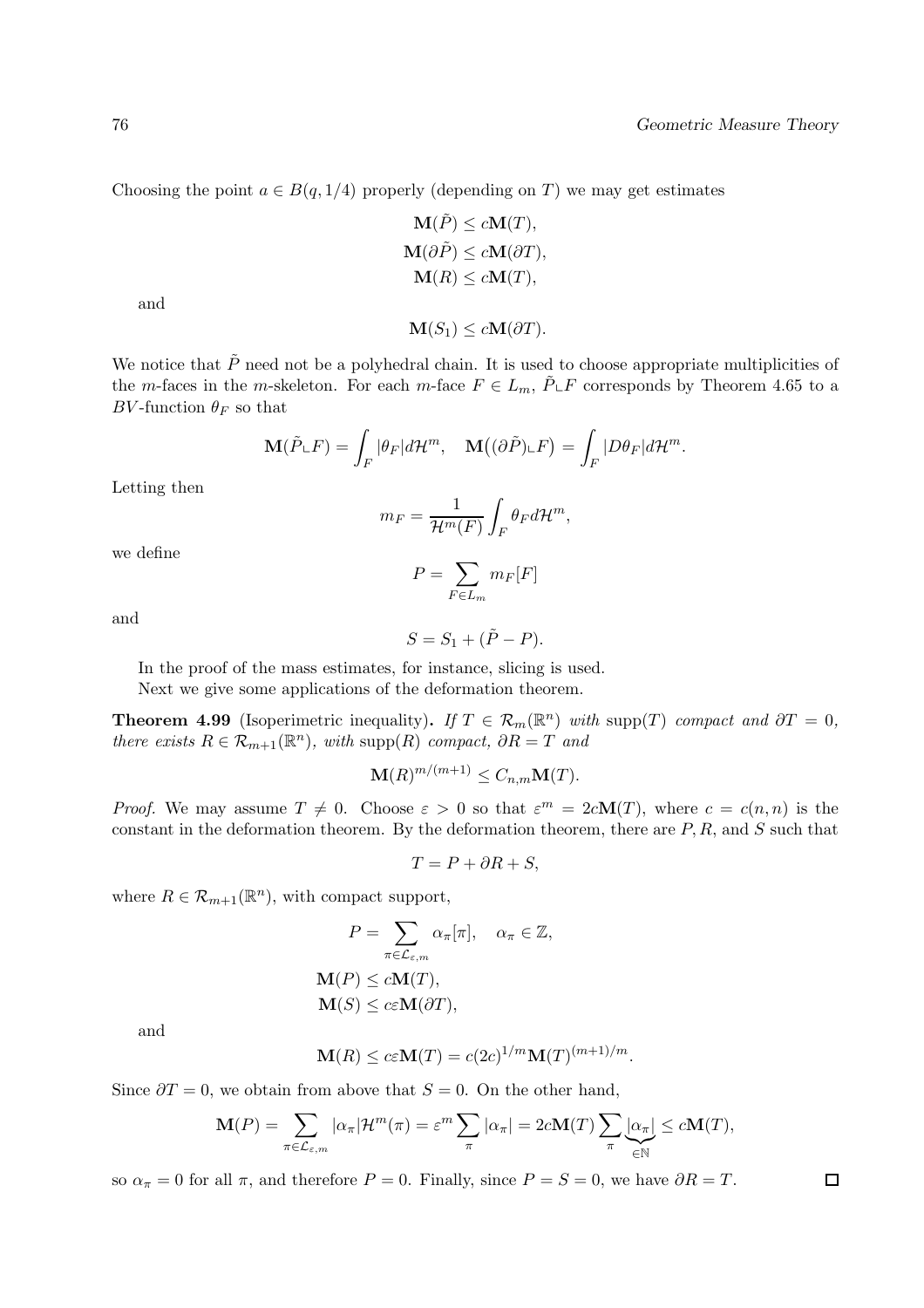Fall  $2016$   $77$ 

To state the other application, we first give a definition.

**Definition 4.100.** The *flat distance* between *m*-currents  $T_1, T_2 \in \mathcal{D}_m(\mathbb{R}^n)$  is

$$
F(T_1,T_2)=\inf\{\mathbf{M}(S)+\mathbf{M}(R)\colon T_1-T_2=\partial R+S,\ R\in\mathcal{D}_{m+1}(\mathbb{R}^n),S\in\mathcal{D}_m(\mathbb{R}^n)\}.
$$

**Remark 4.101.**  $F(\cdot, \cdot)$  is a metric in  $\{T \in \mathcal{D}_m(\mathbb{R}^n) : \mathbf{M}(T) < \infty\}$  and a convergence with respect to  $F$  is stronger than the weak convergence (i.e. convergence as currents):

$$
F(T_i, T) \to 0 \Rightarrow T_i \to T,
$$

but weaker than the mass convergence:

$$
\mathbf{M}(T_i - T) \to 0 \Rightarrow F(T_i, T) \to 0.
$$

**Theorem 4.102** (Polyhedral approximation theorem). If  $T \in \mathcal{D}_m(\mathbb{R}^n)$  with  $\mathbf{M}(T) + \mathbf{M}(\partial T) < \infty$ , there exists a sequence  $P_k$  of the form

$$
P_k = \sum_{\pi \in \mathcal{L}_{\varepsilon_k}, m} \alpha_{\pi}[\pi], \quad \alpha_{\pi} \in \mathbb{R},
$$

such that  $F(T, P_k) \to 0$  as  $k \to \infty$ . If  $T \in \mathcal{R}_m(\mathbb{R}^n)$ , we may choose  $\alpha_{\pi} \in \mathbb{Z}$ , so that  $P_k \in \mathcal{P}_m(\mathbb{R}^n)$ . *Proof.* Applying the deformation theorem with  $\varepsilon_k \searrow 0$ , we get

$$
T - P_k = \partial R_k + S_k,
$$

where

$$
\mathbf{M}(R_k) \leq c \varepsilon_k \mathbf{M}(T) \to 0
$$

and

$$
\mathbf{M}(S_k) \leq c\varepsilon_k \mathbf{M}(\partial T) \to 0,
$$

and therefore

$$
F(T, P_k) \le c\varepsilon_k \big(\mathbf{M}(T) + \mathbf{M}(\partial T)\big) \to 0
$$

as  $k \to \infty$ .

### 4.103 Rectifiability and compactness theorems

We say that a subset  $D \subset X$  of a metric space X is  $\varepsilon$ -dense,  $\varepsilon > 0$ , if

$$
X = \bigcup_{x \in D} B(x, \varepsilon).
$$

Furthermore, X is totally bounded if, for every  $\varepsilon > 0$  there exists a finite  $\varepsilon$ -dense set  $D \subset X$ . Finally, recall that a metric space is compact if and only if it is complete and totally bounded.

We define the *flat norm*  $F(T) = F(T, 0)$  for  $T \in \mathcal{D}_m(\mathbb{R}^n)$ , that is

$$
F(T) = \inf \{ \mathbf{M}(S) + \mathbf{M}(R) : T = \partial R + S, \ R \in \mathcal{D}_{m+1}(\mathbb{R}^n), \ S \in \mathcal{D}_m(\mathbb{R}^n) \}.
$$

Thus

$$
F(T_i) \to 0 \Rightarrow T_i \to 0.
$$

The following converse holds for (integer multiplicity) rectifiable currents.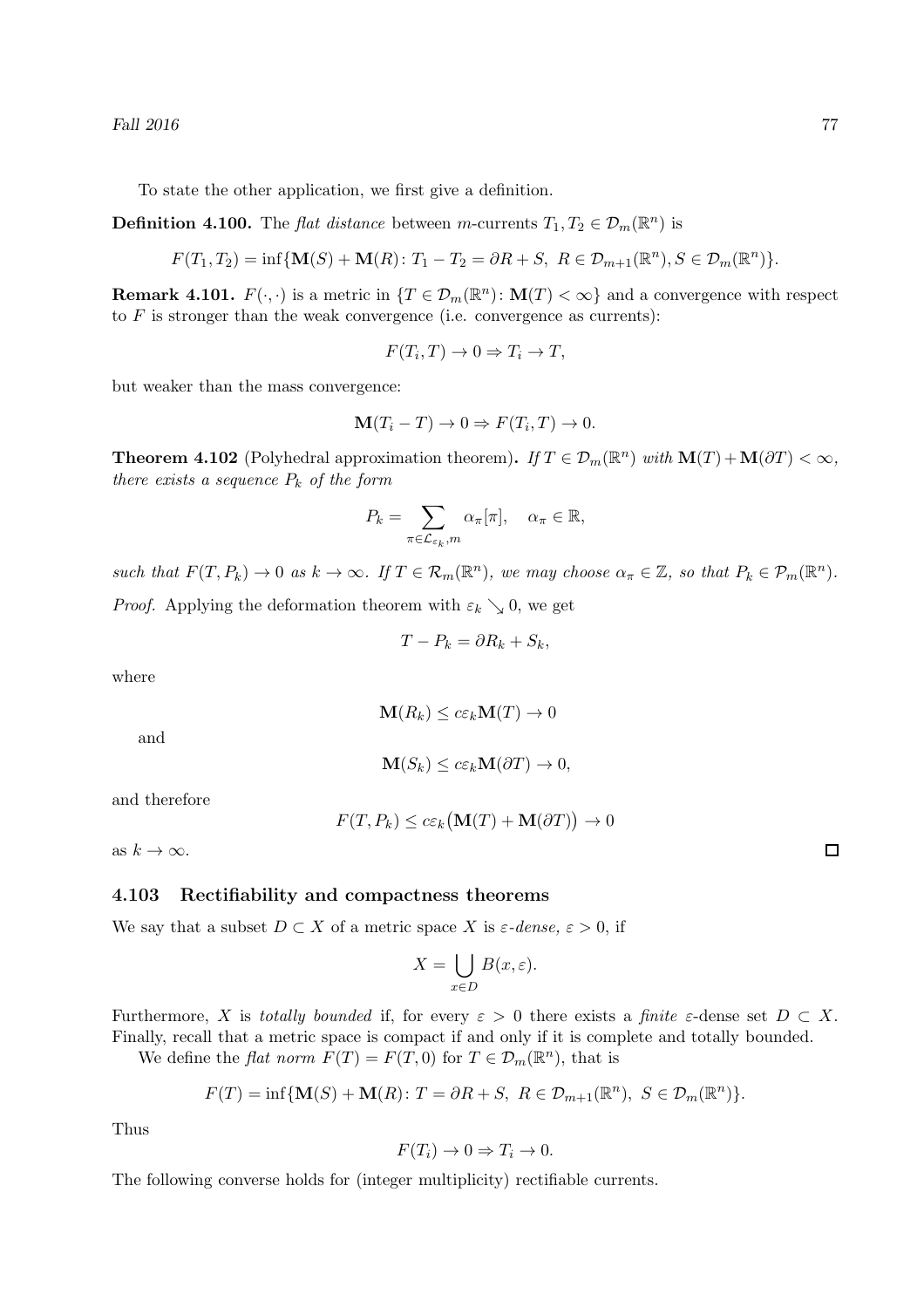**Theorem 4.104.** Suppose that  $T_0, T_j \in \mathcal{R}_m(\mathbb{R}^n)$ , with supp  $T_j \subset K \subset \mathbb{R}^n$  and K compact, and that

$$
\sup_j \{ \mathbf{M}(T_j) + \mathbf{M}(\partial T_j) \} < \infty.
$$

Then

$$
T_j \to T_0 \iff F(T_j - T_0) \to 0.
$$

Before the proof we first established the totally boundedness property: For every  $\varepsilon > 0$  and  $M > 0$  there exists  $N = N(n, m, \varepsilon, M, K) \in \mathbb{N}$  such that

(4.105) 
$$
\{T \in \mathcal{R}_m(\mathbb{R}^n) \colon \text{supp}(T) \subset K, \ \mathbf{M}(T) + \mathbf{M}(\partial T) < M\} \subset \bigcup_{j=1}^N B_F(R_j, \varepsilon)
$$

for some  $R_1, \ldots, R_N \in \mathcal{R}_m(\mathbb{R}^n)$ , where

$$
B_F(R,\varepsilon) = \{ T \in \mathcal{R}_m(\mathbb{R}^n) \colon F(T - R) \le \varepsilon \}.
$$

Let  $\delta > 0$  to be fixed later. By the deformation theorem there are  $P, S \in \mathcal{R}_m(\mathbb{R}^n)$ ,  $R \in \mathcal{R}_{m+1}(\mathbb{R}^n)$ such that

$$
T - P = \partial R + S,
$$

where

(4.106) 
$$
P = \sum_{\pi \in \mathcal{L}_{\delta,m}} \alpha_{\pi}[\pi], \quad \alpha_{\pi} \in \mathbb{Z},
$$

(4.107) 
$$
\mathbf{M}(P) = \sum_{\pi} |\alpha_{\pi}| \delta^{m} \le c \mathbf{M}(T) \le c M,
$$

(4.108) 
$$
\text{supp}(P) \subset \{x \colon \text{dist}(x, K) < 2\delta\sqrt{n}\},
$$

(4.109) 
$$
\mathbf{M}(R) \le c\delta M, \quad \mathbf{M}(S) \le c\delta M.
$$

Then

$$
F(T - P) \le \mathbf{M}(S) + \mathbf{M}(R) \le 2c\delta M < \varepsilon
$$

by choosing  $\delta < \varepsilon/(2cM)$ . On the other hand, there can be only finitely many, say at most N, currents P satisfying (4.106)-(4.108), where N depends only on K and  $\delta = \delta(n, m, \varepsilon, M)$ . This proves the local boundedness property (4.105).

*Proof of Theorem 4.104.* We need to prove the implication  $T_j \to T \Rightarrow F(T_j - T) \to 0$ . First we claim that the total boundedness property (4.105) implies that there is a subsequence  $T_{i_j}$  Fconverging to  $T'_0 \in \mathcal{R}_m(\mathbb{R}^n)$ , i.e.  $F(T_{i_j} - T'_0) \to 0$ . Since  $\{T_j\}$  belongs to a union of finitely many F-balls of radius 1, there exists  $R \in \mathcal{R}_m(\mathbb{R}^n)$  such that  $B_F(R,1)$  contains infinitely many  $T_j$ 's, call them  $T_{1,j}$ . Similarly, there exists another  $R \in \mathcal{R}_m(\mathbb{R}^n)$  such that  $B_F(R, 1)$  contains infinitely many  $T_{1,j}$ 's, call them  $T_{2,j}$ , and so on. Then the diagonal sequence  $(T_{j,j})$  is a Cauchy sequence with respect to the F-norm. Passing to a subsequence, still denoted by  $(T_{j,j})$ , we may assume that

$$
\sum_{j=2}^{\infty} F(T_{j,j} - T_{j-1,j-1}) < \infty,
$$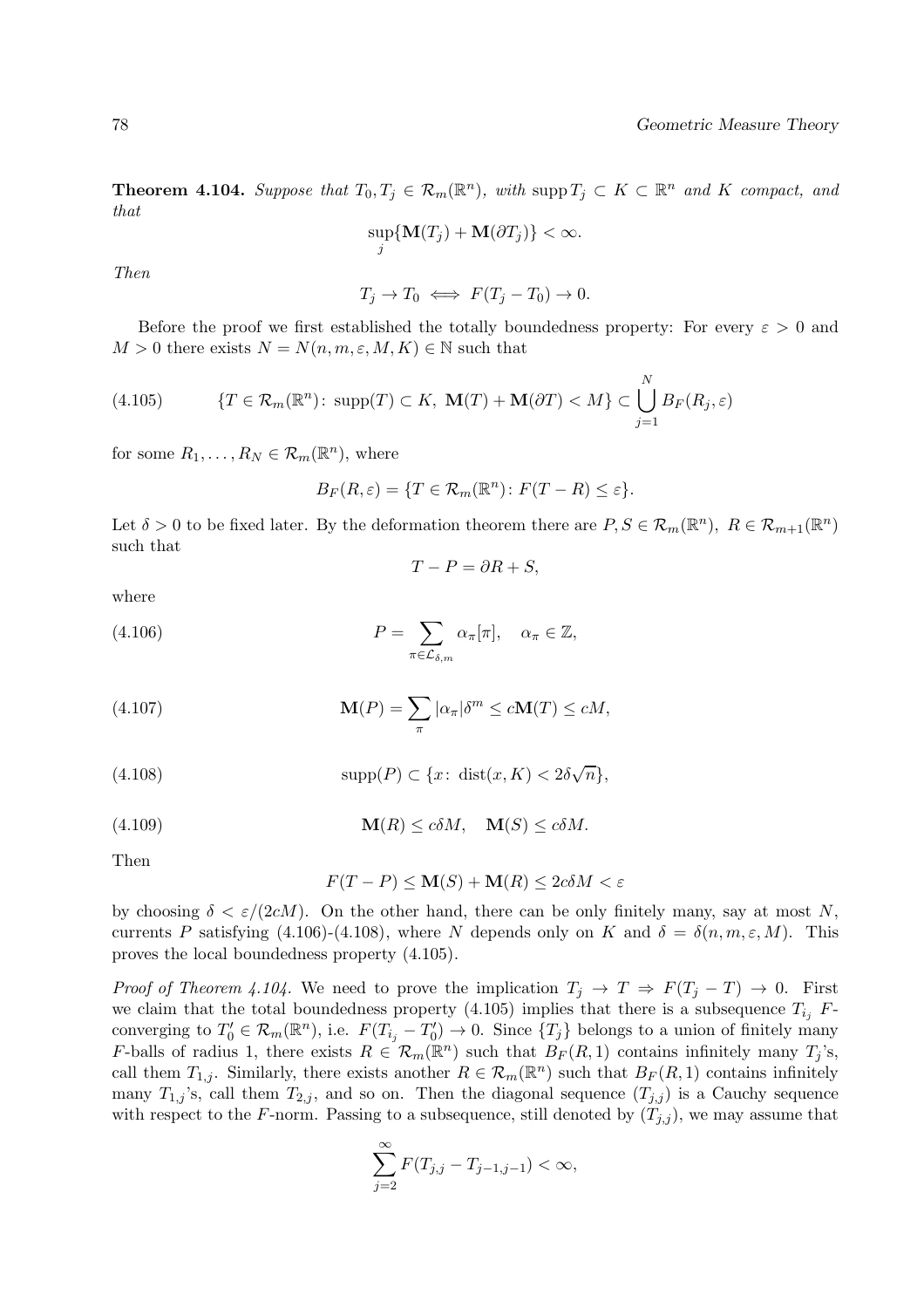where

$$
T_{j,j} - T_{j-1,j-1} = \partial R_j + S_j, \quad R_j \in \mathcal{R}_{m+1}(\mathbb{R}^n), \ S_j \in \mathcal{R}_m(\mathbb{R}^n),
$$

with

$$
\sum_{j=2}^{\infty} \big[\mathbf{M}(R_j) + \mathbf{M}(S_j)\big] < \infty.
$$

By Lemma 4.80

$$
\sum_{j=2}^{\infty} R_j \in \mathcal{R}_{m+1}(\mathbb{R}^n), \quad \sum_{j=2}^{\infty} S_j \in \mathcal{R}_m(\mathbb{R}^n)
$$

as limits of Cauchy sequences in the mass norm. Then for

$$
T'_0 := T_{1,1} + \sum_{j=2}^{\infty} S_j + \partial \sum_{j=2}^{\infty} R_j,
$$

it holds that

$$
F(T'_0 - T_{j,j}) \le \sum_{i=j+1}^{\infty} [\mathbf{M}(R_j) + \mathbf{M}(S_j)] \to 0
$$

as  $j \to \infty$ . Hence  $T_j \to T'_0$ , and so  $T'_0 = T_0$  and  $F(T_{j,j} - T_0) \to 0$ . Supposing that there exists a subsequence  $(T_{j_i})$  such that  $\liminf F(T_{j_i} - T_0) > 0$ , we get a contradiction by repeating the argument above. Hence  $F(T_i - T_0) \to 0$ .

Next we prove a rectifiability result whose proof uses the Besicovitch-Federer structure theorem (Theorem 2.55) on the characterization of purely m-unrectifiable set in terms of projections onto m-dimensional subspaces of  $\mathbb{R}^n$ . First we state the following consequence of Theorem 2.55, the proof is left as an exercise.

**Lemma 4.110.** Let  $E \subset \mathbb{R}^n$  be  $\mathcal{H}^m$ -measurable, with  $\mathcal{H}^m(E) < \infty$ . Suppose that E is purely munrectifiable. Then we can choose the coordinate axis such that  $\mathcal{H}^m(P_I E) = 0$  for all  $I \in \mathcal{N}(n,m)$ .

From Theorem 4.68 we then obtain the following:

**Theorem 4.111.** Let E be as above and let  $T \in \mathcal{D}_m(\mathbb{R}^n)$ , with supp T compact and  $\mathbf{M}(T)$  +  $\mathbf{M}(\partial T) < \infty$ . Then  $\mu_T(E) = 0$ .

**Theorem 4.112** (Rectifiability theorem). Let  $T \in \mathcal{D}_m(\mathbb{R}^n)$ , with supp T compact and  $\mathbf{M}(T)$  +  $\mathbf{M}(\partial T) < \infty$ . If

$$
\Theta^{*m}(\mu_T, x) = \limsup_{r \searrow 0} \frac{\mu_T(\bar{B}(x, r))}{\omega_m r^m} > 0
$$

for  $\mu_T$ -a.e.  $x \in \mathbb{R}^n$ , then there exist a countably m-rectifiable Borel set E and a Borel function  $\theta \colon \mathbb{R}^n \to [0, +\infty]$  such that  $\theta = 0$  on  $\mathbb{R}^n \setminus E$ ,

$$
T(\omega) = \int_E \langle \omega, \vec{T} \rangle \theta \, d\mathcal{H}^m
$$

for  $\omega \in \mathcal{D}^m(\mathbb{R}^n)$  and, for  $\mathcal{H}^m$ -a.e.  $x \in E$ ,  $\vec{T}(x)$  is a unit m-vector associated with the approximate  $(\mu_T, m)$ -tangent space  $V_x \in G(n, m)$  of E at x.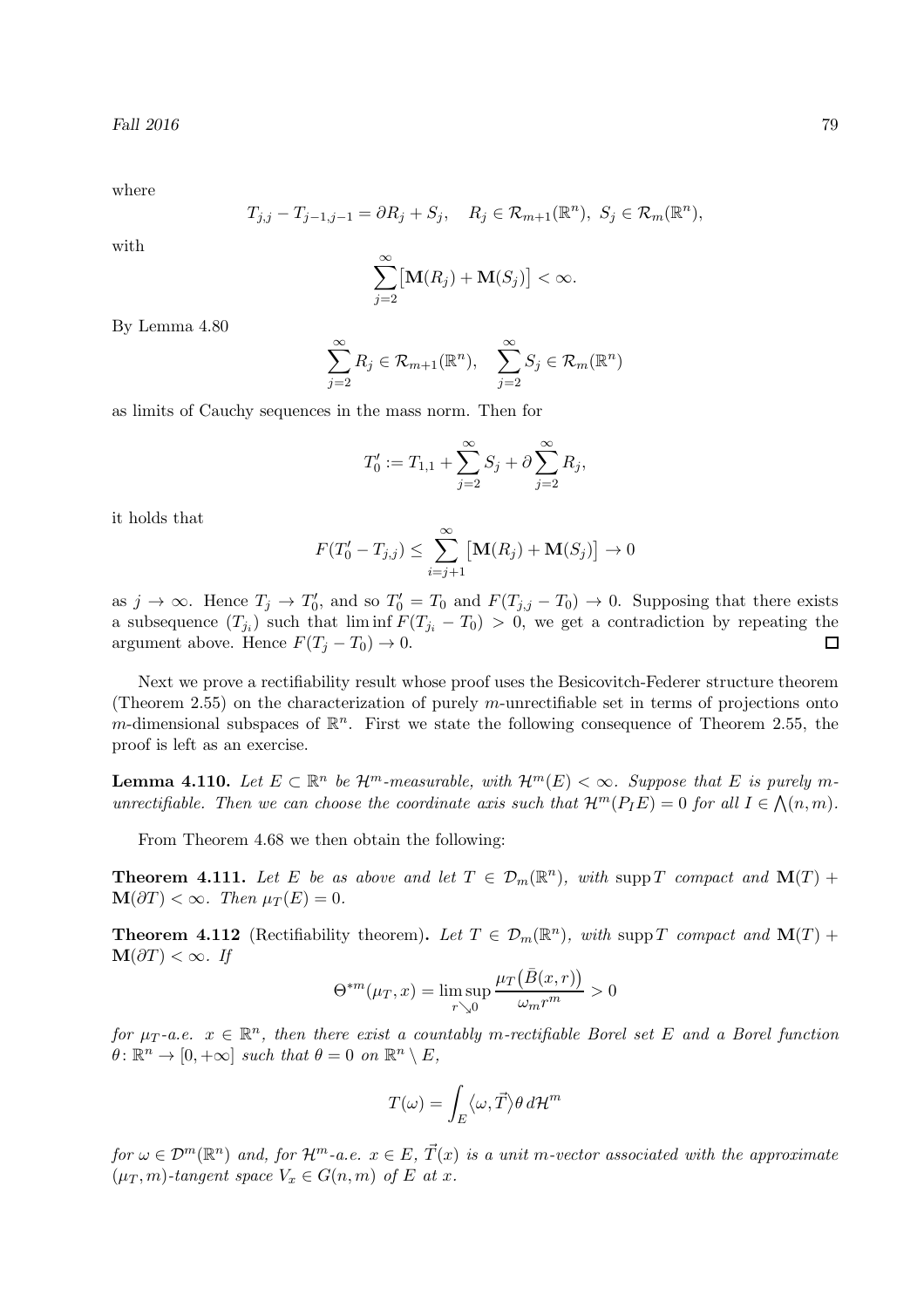*Proof.* It follows from Theorem 4.29 that there exists a Radon measure  $\mu_T$  on  $\mathbb{R}^n$  and a  $\mu_T$ measurable mapping  $\vec{T} \colon \mathbb{R}^n \to \bigwedge_m (\mathbb{R}^n)$  such that  $|\vec{T}(x)| = 1$  for  $\mu_T$ -a.e.  $x \in \mathbb{R}^n$  and

$$
T(\omega) = \int \langle \vec{T}(x), \omega(x) \rangle d\mu_T(x) \quad \forall \omega \in \mathcal{D}^m(\mathbb{R}^n).
$$

Then main steps of the proof then are to establish that

- (1) the set  $\{x \in \mathbb{R}^n : \Theta^{*m}(\mu_T, x) > 0\}$  is countably *m*-rectifiable,
- (2)  $\mu_T \ll \mathcal{H}^m \llcorner E$ , and that
- (3)  $\vec{T} : E \to \Lambda_m(\mathbb{R}^n)$  is a Borel orientation, i.e.  $\vec{T}(x) = \tau_1 \wedge \cdots \wedge \tau_m$  for  $\mathcal{H}^m$ -a.e.  $x \in E$ , where  $\tau_1, \ldots, \tau_m$  is an orthonormal basis of the approximate  $(\mu_T, m)$ -tangent space of E at x.

Using the Besicovitch covering theorem we can compare an arbitrary Radon measure  $\mu$  and  $\mathcal{H}^m$ (see e.g. [Si, p. 26], [Ma, 2.13], [Ho, 5.23]). Indeed, for all  $A \subset \mathbb{R}^n$  and  $\lambda > 0$ 

(4.113) 
$$
\mathcal{H}^m(\lbrace x \in A : \Theta^{*m}(\mu, x) > \lambda \rbrace) \leq \lambda^{-1} \mu(A) \leq \lambda^{-1} \mu(\mathbb{R}^n)
$$

and

(4.114) 
$$
\mu(\lbrace x \in A : \Theta^{*m}(\mu, x) < \lambda \rbrace) \leq \lambda \mathcal{H}^m(A).
$$

From (4.113) and the assumption  $\mathbf{M}(T) + \mathbf{M}(\partial T) < \infty$  we then obtain

(4.115) 
$$
\mathcal{H}^m(\lbrace x \in \mathbb{R}^n : \Theta^{*m}(\mu_T, x) = \infty \rbrace) = 0 = \mathcal{H}^m(\lbrace x \in \mathbb{R}^n : \Theta^{*m}(\mu_{\partial T}, x) = \infty \rbrace).
$$

This together with Theorem 4.68 then implies that

(4.116) 
$$
\mu_T\big(\big\{x\in\mathbb{R}^n\colon\Theta^{*m}(\mu_T,x)=\infty\big\}\big)=0=\mu_{\partial T}\big(\big\{x\in\mathbb{R}^n\colon\Theta^{*m}(\mu_{\partial T},x)=\infty\big\}.
$$

Notice that since projections  $P_I$  are 1-Lipschitz,  $\mathcal{H}^m(P_I A) = 0$  if  $\mathcal{H}^m(A) = 0$ . Define

$$
E = \{ x \in \mathbb{R}^n \colon \Theta^{*m}(\mu_T, x) > 0 \}.
$$

By (4.113), E has a  $\sigma$ -finite  $\mathcal{H}^m$ -measure. To prove that E is countably m-rectifiable, let  $P \subset E$ be purely m-unrectifiable. By Lemma 4.110 and Theorem 4.111, we get  $\mu_T(P) = 0$ , and hence  $\mathcal{H}^m(P) = 0$  by (4.113). So, E is countably m-rectifiable. By the definition of E,  $\mu_T(\mathbb{R}^n \setminus E) = 0$ , hence  $T = T \cup E$ , that is

$$
T(\omega) = \int_E \langle \omega, \vec{T} \rangle d\mu_T, \ \forall \omega \in \mathcal{D}^m(\mathbb{R}^n).
$$

By (4.114) and (4.116), we then conclude that  $\mu_T \ll H^m L E$ , and therefore there exists, by the Radon-Nikodym theorem, a Borel function  $\theta: E \to [0, +\infty]$  such that

$$
\mu_T(A) = \int_A \theta d\mathcal{H}^m
$$

for every Borel set  $A \subset \mathbb{R}^n$ . Hence

$$
T(\omega) = \int_E \langle \omega, \vec{T} \rangle \theta d\mathcal{H}^m, \ \forall \omega \in \mathcal{D}^m(\mathbb{R}^n).
$$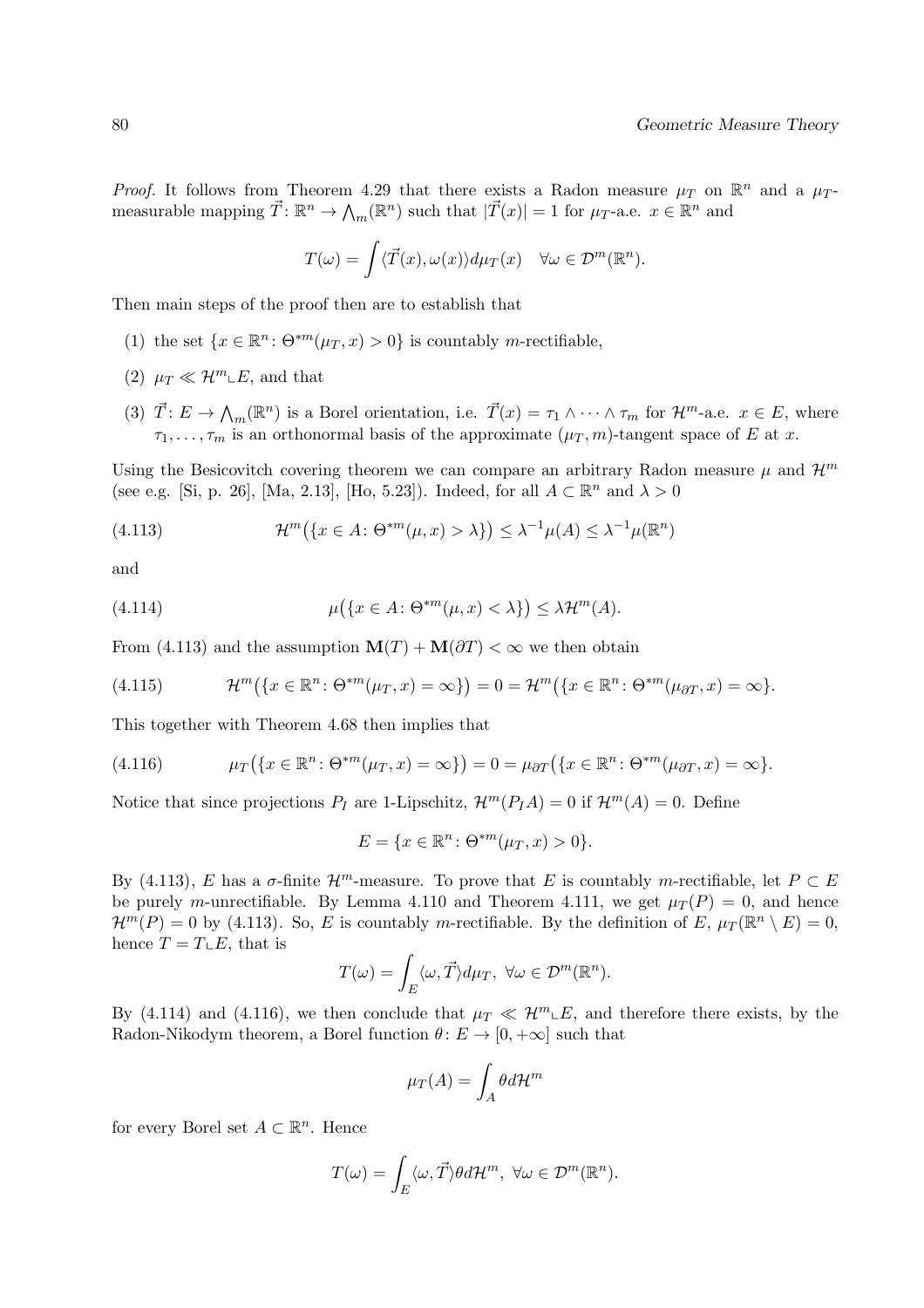It remains to show that  $\vec{T}$  is associated with the approximate  $(\mu_T, m)$ -tangent space  $V_x$  of E at  $\mathcal{H}^m$ -a.e.  $x \in E$ . The approximate  $(\mu_T, m)$ -tangent space at x is the m-dimensional subspace  $V_x \in G(n,m)$  such that for every  $\delta > 0$ 

$$
\lim_{r \searrow 0} r^{-m} \mu_T\big(E \cap \bar{B}(x,r) \setminus \{y \colon \operatorname{dist}(y-x, V_x) < \delta |y-x|\}\big) = 0.
$$

We write  $E$  as a disjoint union

$$
E = E_0 \sqcup \coprod_{j=1}^{\infty} E_j,
$$

where  $\mathcal{H}^m(E_0) = 0$  and  $E_j \subset M_j$ ,  $M_j$  being an *m*-dimensional  $C^1$ -smooth submanifold of  $\mathbb{R}^n$ . Then, in fact,  $V_x = T_x^m E = T_x M_j$  for  $\mathcal{H}^m$ -a.e.  $x \in E \cap M_j$ . For  $a \in \mathbb{R}^n$  and  $\lambda > 0$  we define (as in Remark 2.51 (c))  $\eta_{a,\lambda} : \mathbb{R}^n \to \mathbb{R}^n$ ,

$$
\eta_{a,\lambda}(y) = \frac{y-a}{\lambda}.
$$

Then for  $\mathcal{H}^m$ -a.e.  $x \in E$ , we have

$$
\lambda^{-m}\eta_{x,\lambda\sharp}(\mathcal{H}^m\llcorner E)\rightharpoonup \mathcal{H}^m\llcorner V_x
$$

as  $\lambda \searrow 0$ . This follows from the area formula since

$$
\lambda^{-m} \eta_{x,\lambda \sharp}(\mathcal{H}^m \sqcup E)(A) := \lambda^{-m}(\mathcal{H}^m \sqcup E)(\eta_{x,\lambda}^{-1} A) = \lambda^{-m} \mathcal{H}^m(E \cap \eta_{x,\lambda}^{-1} A)
$$
  
= 
$$
\int_{E \cap \eta_{x,\lambda}^{-1} A} J_{\eta_{x,\lambda}}^E(y) d\mathcal{H}^m(y) = \mathcal{H}^m(\eta_{x,\lambda} E \cap A)
$$
  
= 
$$
(\mathcal{H}^m \sqcup \eta_{x,\lambda})(A).
$$

More generally, for  $\mathcal{H}^m$ -a.e.  $x \in E$  and for every Borel function  $\psi: E \to [0, +\infty]$ , with

$$
\int_E \psi d\mathcal{H}^m < \infty,
$$

we get

$$
\lambda^{-m}\eta_{x,\lambda\sharp}(\mathcal{H}^m\llcorner\psi)\rightharpoonup \psi(x)\mathcal{H}^m\llcorner V_x,
$$

that is,

(4.117) 
$$
\lambda^{-m} \int_{E} \varphi(\eta_{x,\lambda}(y)) \psi(y) d\mathcal{H}^{m}(y) \to \psi(x) \int_{V_x} \varphi d\mathcal{H}^{m}
$$

for every  $\varphi \in C_0(\mathbb{R}^n)$ . We apply (4.117) with  $\psi(y) = \langle dx^I, \vec{T}(y) \rangle \theta(y)$  to obtain

$$
\lambda^{-m} \int_{E} \omega_{I}(\eta_{x,\lambda}(y)) \langle dx^{I}, \vec{T}(y) \rangle \theta(y) d\mathcal{H}^{m}(y) \to \theta(x) \langle dx^{I}, \vec{T}(x) \rangle \int_{V_{x}} \omega_{I}(y) d\mathcal{H}^{m}(y)
$$

$$
= \theta(x) \int_{V_{x}} \langle \omega_{I}(y) dx^{I}, \vec{T}(x) \rangle d\mathcal{H}^{m}(y)
$$

for  $\mathcal{H}^m$ -a.e.  $x \in E$  and for all component functions  $\omega_I$  of

$$
\omega = \sum_{I \in \bigwedge(n,m)} \omega_I dx^I \in \mathcal{D}^m(\mathbb{R}^n).
$$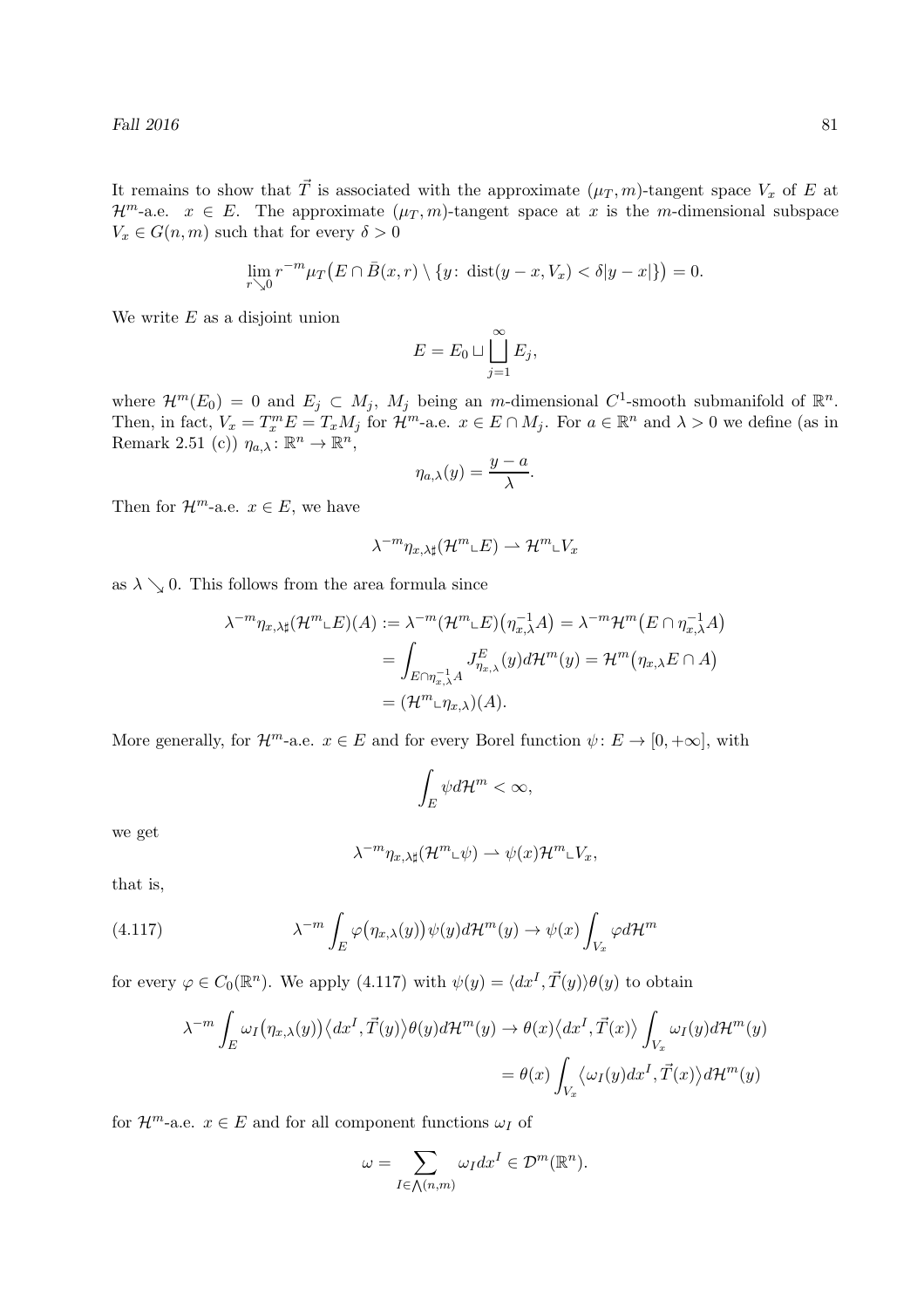Next we observe that  $\lambda^{-m}$  is the Jacobian determinant of the mapping  $\eta_{x,\lambda} | M_j : M_j \to \eta_{x,\lambda} M_j$ between *m*-dimensional  $C^1$ -smooth submanifolds. Hence

$$
\eta_{x,\lambda}^*(\omega|\eta_{x,\lambda}M_j)(y)=\lambda^{-m}(\omega|M_j)(\eta_{x,\lambda}(y)),
$$

and therefore

$$
\int_{E \cap M_j} \langle \eta_{x,\lambda}^* \omega(y), \vec{T}(y) \rangle d\mathcal{H}^m(y) \to \theta(x) \int_{V_x} \langle \omega(y), \vec{T}(x) \rangle d\mathcal{H}^m(y).
$$

We define  $S_x \in \mathcal{D}_m(\mathbb{R}^n)$  by

$$
S_x(\omega) = \theta(x) \int_{V_x} \langle \omega(y), \vec{T}(x) \rangle d\mathcal{H}^m(y), \ \forall \omega \in \mathcal{D}^m(\mathbb{R}^n),
$$

and claim that  $\partial S_x = 0$ . For that purpose let  $\omega \in \mathcal{D}^{m-1}(\mathbb{R}^n)$  and  $R > 0$  such that supp $\omega \subset$  $B<sup>n</sup>(0, R)$ . Then supp  $\eta_{x,\lambda}^* \omega \subset B^n(x, \lambda R)$ , and therefore

$$
\left| \partial \eta_{x,\lambda \sharp} T(\omega) \right| = \left| \eta_{x,\lambda \sharp} \partial T(\omega) \right| = \left| \int \left\langle \omega \circ \eta_{x,\lambda}, \bigwedge_m d\eta_{x,\lambda} \overrightarrow{\partial T} \right\rangle d\mu_{\partial T} \right|
$$
  

$$
\leq \lambda^{1-m} \|\omega\|_{\infty} \mu_{\partial T} \left( B(x,\lambda R) \right) \to 0
$$

as  $\lambda \to 0$  if  $\Theta^{*m}(\mu_{\partial T}, x) < \infty$  which happens for  $\mathcal{H}^m$ -a.e.  $x \in E$  by (4.115). We have proven that

$$
\eta_{x,\lambda\sharp}T \to S_x
$$
 and  $\partial \eta_{x,\lambda\sharp}T \to 0$ 

as  $\lambda \to 0$ , and therefore  $\partial S_x = 0$ . Finally, to show that  $\vec{T}(x)$  orients  $V_x$ , we may assume without loss of generality that  $V_x = \mathbb{R}^m \times \{0\}$ . For  $j \in \{m+1, \ldots, n\}$  and  $I = (i_1, \ldots, i_{m-1}) \in \bigwedge (n, m-1)$ , let

$$
\omega(y) = y^j \varphi(y) dy^I = y^j \varphi(y) dy^{i_1} \wedge \cdots \wedge dy^{i_{m-1}},
$$

where  $\varphi \in C_0^{\infty}(\mathbb{R}^n)$  is arbitrary. Then

$$
d\omega = d(y^{j}\varphi(y)) \wedge dy^{I} = \varphi(y)dy^{j} \wedge dy^{I} + y^{j}d\varphi \wedge dy^{I}
$$

and  $y^j \equiv 0$  in  $V_x = \mathbb{R}^m \times \{0\}$ , and hence

$$
0 = \partial S_x(\omega) = S_x(d\omega) = \theta(x) \int_{V_x} \varphi(y) \langle \vec{T}(x), dy^j \wedge dy^I \rangle d\mathcal{H}^m(y)
$$
  
=  $\theta(x) \int_{V_x} \varphi(y) \langle \vec{T}(x), e_j \wedge e_{1_i} \wedge \cdots \wedge e_{i_{m-1}} \rangle d\mathcal{H}^m(y).$ 

Since  $\varphi \in C_0^{\infty}(\mathbb{R}^n)$  is arbitrary, we conclude that

$$
\langle \vec{T}(x), e_j \wedge e_I \rangle = 0
$$

for every  $j \in \{m+1,\ldots,n\}$  and  $I = (i_1,\ldots,i_{m-1}) \in \bigwedge (n,m-1)$ . As  $|\vec{T}(x)| = 1$ , this proves that

$$
\vec{T}(x) = \pm e_1 \wedge \cdots \wedge e_m.
$$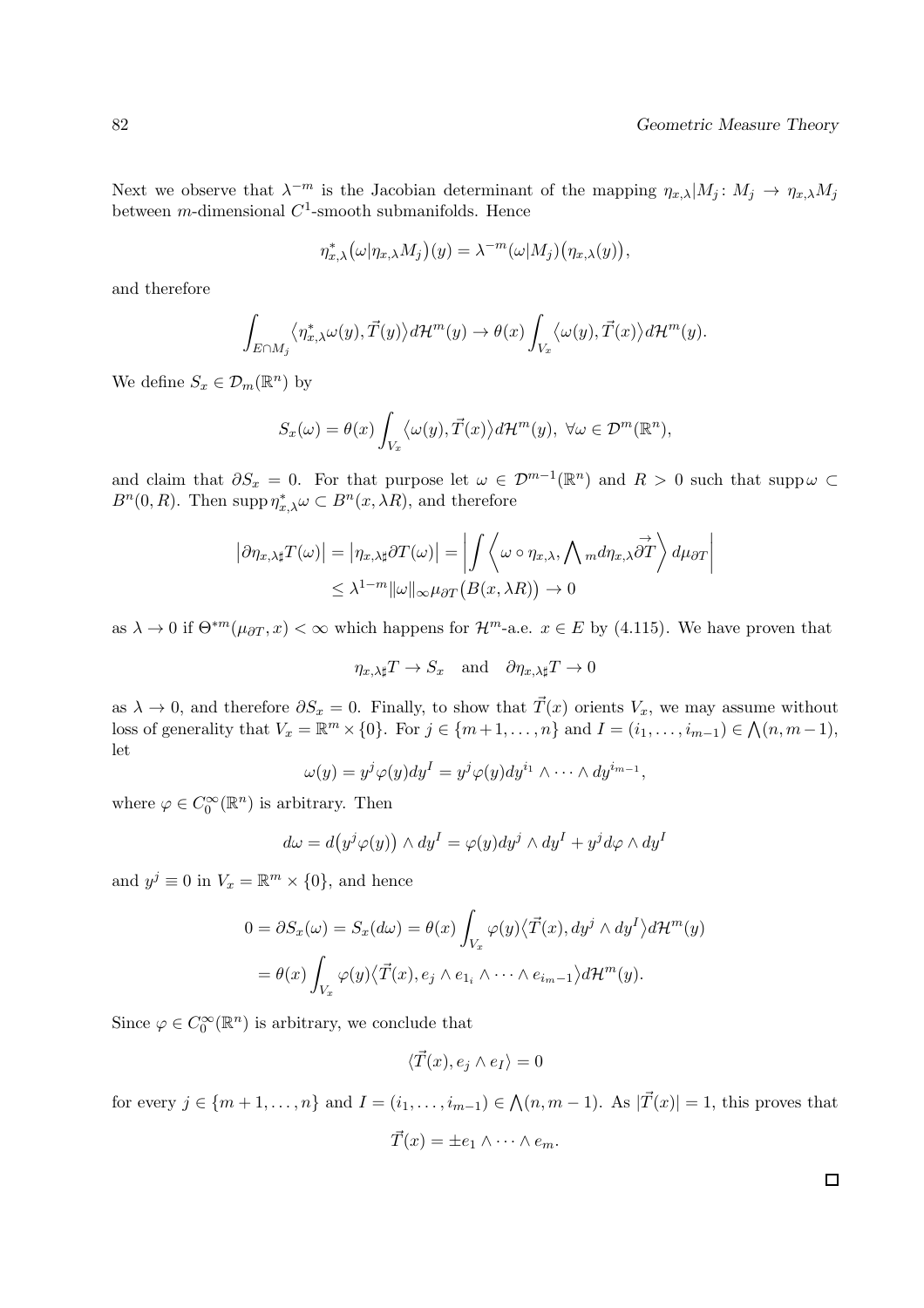- **Remark 4.118.** 1. We notice that the approximate  $(\mu_T, m)$ -tangent space  $V_x$  coincides with the approximate tangent space  $T_x^m E$  for  $\mathcal{H}^m$ -a.e.  $x \in E$ . Hence  $T = \tau(E, \theta, \vec{T})$ .
	- 2. The compactness assumption on supp  $T$  is not necessary. It suffices only to assume that  $\mathbf{M}_W(T) + \mathbf{M}_W(\partial T) < \infty$  for all  $W \in \mathbb{R}^n$ .

The next lemma is a step towards the compactness theorem.

**Lemma 4.119.** Suppose  $T_j \in \mathcal{R}_m(\mathbb{R}^n)$ ,  $\partial T_j \in \mathcal{R}_{m-1}(\mathbb{R}^n)$ , supp $T_j \subset K$ , with  $K \subset \mathbb{R}^n$  compact, and that

$$
\sup_j \big(\mathbf{M}(T_j) + \mathbf{M}(\partial T_j)\big) < \infty.
$$

If  $T_j \to T$ , then  $T \in \mathcal{R}_m(\mathbb{R}^n)$ .

*Proof.* We prove the lemma by induction on m. The case  $m = 0$  is trivial. Suppose that the lemma holds for rectifiable  $(m-1)$ -currents with integer multiplicity. Let  $T_j \in \mathcal{R}_m(\mathbb{R}^n)$ ,  $T_j \to T$ , be a sequence satisfying the assumptions.

First we prove by using Theorem 4.112 that  $T$  is a rectifiable m-current. For that purpose we will show that  $\Theta(\mu_T, x) > 0$  for  $\mu_T$ -a.e.  $x \in \mathbb{R}^n$ . For every  $x \in \mathbb{R}^n$ , let  $\rho_x$  be the 1-Lipschitz function  $\rho_x(y) = |y - x|$ . By Theorem 4.88 (3),

(4.120) 
$$
\langle T_j, \rho_x, t \rangle \in \mathcal{R}_{m-1}(\mathbb{R}^n)
$$

for a.e.  $t \in \mathbb{R}$ . Clearly,

(4.121) 
$$
\langle T_j, \rho_x, t \rangle = (\partial T_j) \mathcal{L} \left( \mathbb{R}^n \setminus \bar{B}(x, t) \right) - \partial \left( T_j \mathcal{L} \left( \mathbb{R}^n \setminus \bar{B}(x, t) \right) \right) \n\to (\partial T) \mathcal{L} \left( \mathbb{R}^n \setminus \bar{B}(x, t) \right) - \partial \left( T \mathcal{L} \left( \mathbb{R}^n \setminus \bar{B}(x, t) \right) \right) \n= \langle T, \rho_x, t \rangle.
$$

Theorem 4.88 (2) and Fatou's lemma imply that, for all  $\delta > 0$ ,

$$
\int_{\delta}^{\infty} \liminf_{j \to \infty} \mathbf{M}(\langle T_j, \rho_x, t \rangle) dt \leq \liminf_{j \to \infty} \int_{\delta}^{\infty} \mathbf{M}(\langle T_j, \rho_x, t \rangle) dt \leq \liminf_{j \to \infty} \mathbf{M}(T_j),
$$

and similarly,

$$
\int_{\delta}^{\infty} \liminf_{j \to \infty} \mathbf{M}(\partial \langle T_j, \rho_x, t \rangle) dt = \int_{\delta}^{\infty} \liminf_{j \to \infty} \mathbf{M}(\langle \partial T_j, \rho_x, t \rangle) dt
$$
  

$$
\leq \liminf_{j \to \infty} \int_{\delta}^{\infty} \mathbf{M}(\langle \partial T_j, \rho_x, t \rangle) dt
$$
  

$$
\leq \liminf_{j \to \infty} \mathbf{M}(\partial T_j).
$$

Hence for a.e.  $t \in \mathbb{R}$  there exists a subsequence such that

(4.122) 
$$
\sup_{j_i} (\mathbf{M}(\langle T_{j_i}, \rho_x, t \rangle) + \mathbf{M}(\partial \langle T_{j_i}, \rho_x, t \rangle)) < \infty.
$$

The induction hypothesis together with  $(4.120)$ ,  $(4.121)$ , and  $(4.122)$  imply that

(4.123) 
$$
\langle T, \rho_x, t \rangle \in \mathcal{R}_{m-1}(\mathbb{R}^n)
$$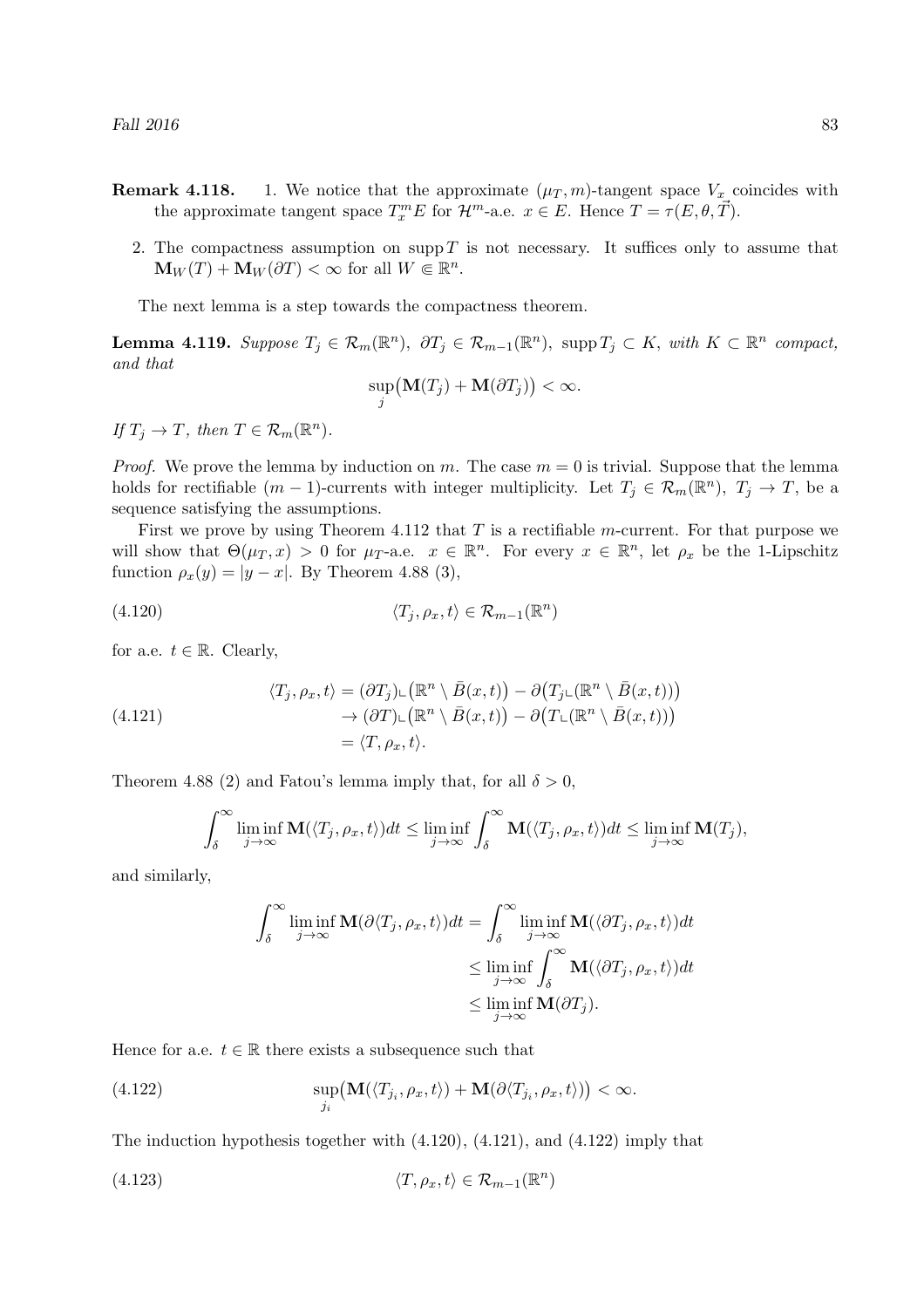for a.e. t. On the other hand, since  $\partial T_j \to \partial T$ , we get from the induction hypothesis that

(4.124) 
$$
(\partial T) \llcorner B(x,t) \in \mathcal{R}_{m-1}(\mathbb{R}^n),
$$

and since

(4.125) 
$$
\langle T, \rho_x, t \rangle = \partial \big( T \cup B(x, t) \big) - (\partial T) \cup B(x, t)
$$

for a.e.  $t$  by Theorem 4.87 (1), we obtain

(4.126) 
$$
\partial (T \cup B(x,t)) = \langle T, \rho_x, t \rangle + (\partial T) \cup B(x,t) \in \mathcal{R}_{m-1}(\mathbb{R}^n)
$$

for a.e. t.

Next we want to reduce the proof to the case  $\partial T = 0$ . Combining Example 4.74 (2) and (3) we conclude that the cone over a rectifiable current with integer multiplicity is a rectifiable current with integer multiplicity, that is

$$
S \in \mathcal{R}_d(\mathbb{R}^n) \Rightarrow 0 \triangleleft S = h_{\sharp}([0,1]] \times S) \in \mathcal{R}_{d+1}(\mathbb{R}^n), \quad h(t,x) = tx.
$$

Hence  $0 \leq \partial T \in \mathcal{R}_m(\mathbb{R}^n)$  since  $\partial T \in \mathcal{R}_{m-1}(\mathbb{R}^n)$  by the induction hypothesis. We also notice that (by the homotopy formula)

$$
\partial (0 \triangleleft (\partial T) - T) = \partial (0 \triangleleft \partial T) - \partial T = \partial T - 0 \triangleleft \partial (\partial T) - \partial T = 0.
$$

Hence we may assume without loss of generality that  $\partial T = 0$ . Indeed, otherwise we may consider the sequence  $\tilde{T}_j = T_j - 0 \triangleleft \partial T_j \in \mathcal{R}_m(\mathbb{R}^n)$ , with properties

$$
\tilde{T}_j = T_j - 0 \triangleleft \partial T_j \to \tilde{T} := T - 0 \triangleleft \partial T,
$$
  

$$
\partial \tilde{T}_j = 0,
$$
  

$$
\mathbf{M}(\tilde{T}_j) \le \mathbf{M}(T_j) + \mathbf{M}(\partial T_j).
$$

Define, for a fixed  $x \in \mathbb{R}^n$ ,

$$
f(r) = \mu_T(\bar{B}(x,r)).
$$

Using the assumption  $\partial T = 0$  we obtain from Theorem 4.87 (3) that

(4.127) 
$$
\mathbf{M}(\partial(T \sqcup B(x,r))) = \mathbf{M}(\langle T, \rho_x, r \rangle) \leq \liminf_{h \searrow 0} h^{-1}(f(r+h) - f(r)) = f'(r)
$$

for a.e.  $r > 0$ . Suppose then that  $\Theta^{*m}(\mu_T, x) < \eta < 1$ , so that

$$
\limsup_{s \to 0} \frac{f(s)}{\omega_m s^m} < \eta
$$

and that

$$
\frac{1}{\delta} \int_0^\delta \frac{d}{dr} \left( f^{1/m}(r) \right) dr \le \frac{1}{\delta} f^{1/m}(\delta) \le \omega_m^{1/m} \eta^{1/m}
$$

for sufficiently small  $\delta > 0$ . Hence we have

$$
\frac{d}{dr}\left(f^{1/m}(r)\right) = \frac{1}{m}f^{\frac{1}{m}-1}(r)f'(r) \le 2\omega_m^{1/m}\eta^{1/m},
$$

or equivalently

(4.128) 
$$
f'(r) \leq 2m\omega_m^{1/m} \eta^{1/m} f^{\frac{m-1}{m}}(r)
$$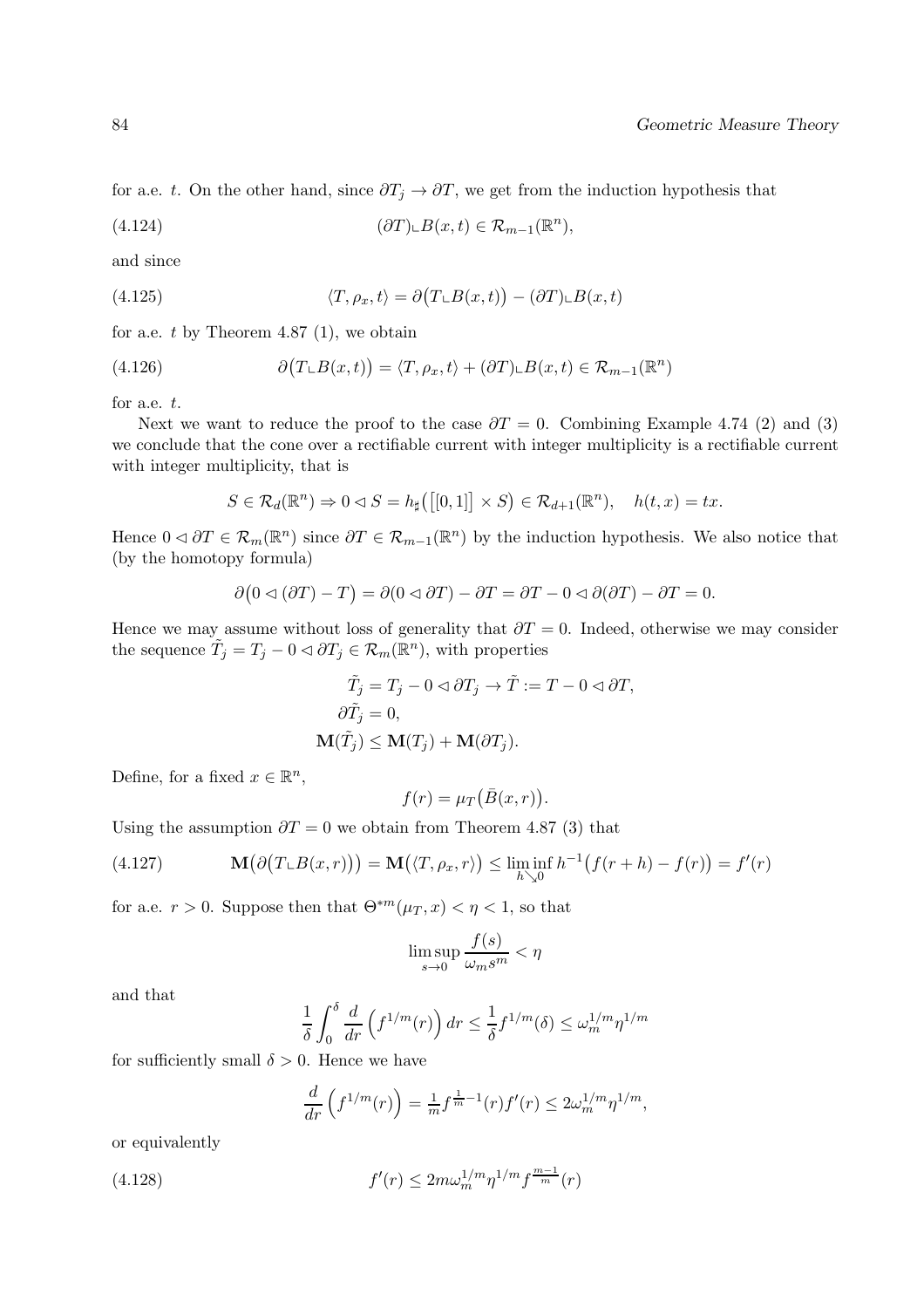for all r in a subset of  $[0, \delta]$  of positive m<sub>1</sub>-measure. Suppose from now on that  $m > 1$  (see Remark 4.134 for the case  $m = 1$ ). By the isoperimetric inequality (Theorem 4.99) applied to  $\partial(T \cup B(x, r)) \in \mathcal{R}_{m-1}(\mathbb{R}^n)$ , there exists  $S_r \in \mathbb{R}_m(\mathbb{R}^n)$  with the properties

$$
\partial S_r = \partial \big( T \llcorner B(x, r) \big)
$$

and

$$
\mathbf{M}(S_r)^{\frac{m-1}{m}} \le C\mathbf{M}\big(\partial (T \llcorner B(x,r)) \le c\eta^{1/m} \mathbf{M}\big(T \llcorner \bar{B}(x,r)\big)^{\frac{m-1}{m}},
$$

where also (4.127) and (4.128) were used. Thus there exists a sequence  $r_i \searrow 0$  such that

$$
\partial S_{r_i} = \partial \big(T \llcorner \bar{B}(x, r_i)\big) \in \mathcal{R}_{m-1}(\mathbb{R}^n)
$$

and

$$
\mathbf{M}(S_{r_i}) \leq c\eta^{\frac{1}{m-1}} \mathbf{M}\big(T \sqcup \overline{B}(x,r_i)\big).
$$

Let then  $C \subset \{x: \Theta^{*m}(\mu_T, x) < \eta\}$  be compact. By Vitali's covering theorem for the Radon measure  $\mu_T$ , we find, for all  $\varrho > 0$ , disjoint balls  $B_j^{\varrho} = \bar{B}(x_j, r_j)$  such that  $x_j \in C$ ,  $r_j < \varrho$ ,

(4.129) 
$$
\mu_T(C \setminus \bigcup_j B_j^{\varrho}) = 0,
$$

$$
(4.130) \t\t B_j^{\varrho} \subset \{x \colon \operatorname{dist}(x, C) < \varrho\},\
$$

(4.131) 
$$
\mathbf{M}(S_j^{\varrho}) \leq c \eta^{\frac{1}{m-1}} \mathbf{M}(T \sqcup B_j^{\varrho})
$$

for some  $S_j^{\varrho} \in \mathcal{R}_m(\mathbb{R}^n)$  with

$$
\partial S_j^{\varrho} = \partial \big(T \llcorner B_j^{\varrho} \big).
$$

By the homotopy formula, with  $h(t, x) = tx + (1 - t)x_j$ , we then have

$$
S_j^{\varrho} - T \llcorner B_j^{\varrho} = \partial \big( x_j \lhd (S_j^{\varrho} - T \llcorner B_j^{\varrho}) \big)
$$

and hence by (4.46) and (4.131)

$$
\begin{aligned} \left| \left( S_j^{\varrho} - T \llcorner B_j^{\varrho} \right) (\omega) \right| &= \left| \left( x_j \lhd \left( S_j^{\varrho} - T \llcorner B_j^{\varrho} \right) \right) (d\omega) \right| \\ &\leq \left| \varrho \mathbf{M} \left( S_j^{\varrho} - T \llcorner B_j^{\varrho} \right) \right| d\omega \right|_{\infty} \\ &\leq c \varrho (\eta^{\frac{1}{m-1}} + 1) \mathbf{M} (T \llcorner B_j^{\varrho}) \| d\omega \|_{\infty} . \end{aligned}
$$

Since the balls  $B_i^{\varrho}$  $_j^{\varrho}$  are disjoint and  $\mathbf{M}(T) < \infty$ , we get

(4.132) 
$$
\sum_{j} \left( S_j^{\varrho} - T \llcorner B_j^{\varrho} \right) \to 0 \quad \text{as } \varrho \to 0,
$$

and so

$$
T \llcorner C = \lim_{\varrho \to 0} \sum_j T \llcorner B_j^{\varrho} = \lim_{\varrho \to 0} \sum_j S_j^{\varrho}
$$

by (4.129), (4.130), and (4.132). It then follows that

$$
\mu_T(C) = \mathbf{M}(T \sqcup C) \le \liminf_{\varrho \to 0} \mathbf{M}(\sum_j S_j^{\varrho}) \le \liminf_{\varrho \to 0} \sum_j \mathbf{M}(S_j^{\varrho})
$$
  
\n
$$
\le \liminf_{\varrho \to 0} c\eta^{\frac{1}{m-1}} \sum_j \mathbf{M}(T \sqcup B_j^{\varrho}) \le \liminf_{\varrho \to 0} c\eta^{\frac{1}{m-1}} \sum_j \mu_T(B_j^{\varrho})
$$
  
\n
$$
= \liminf_{\varrho \to 0} c\eta^{\frac{1}{m-1}} \mu_T(\bigcup_j B_j^{\varrho})
$$
  
\n
$$
= c\eta^{\frac{1}{m-1}} \mu_T(C).
$$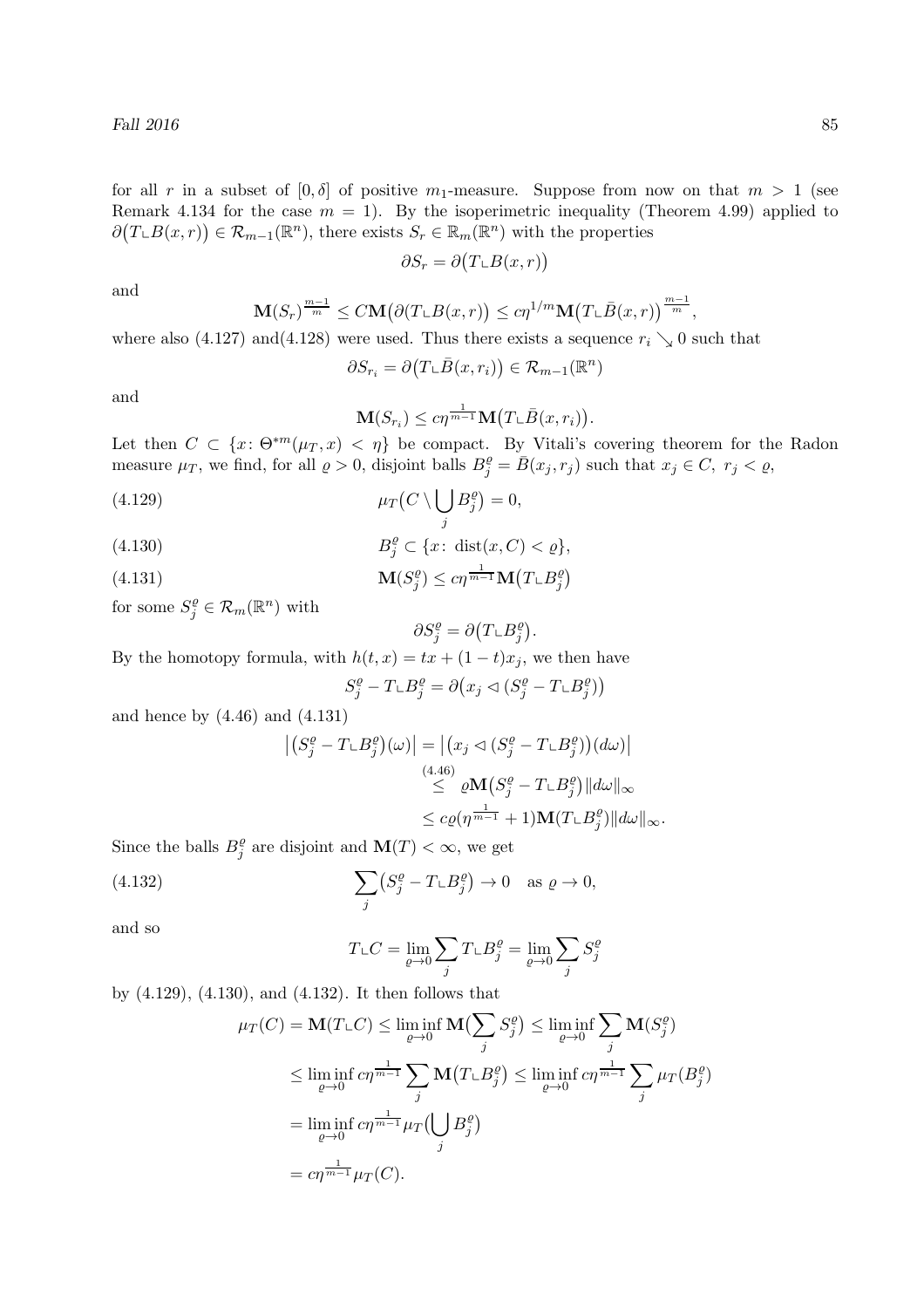If  $c\eta^{\frac{1}{m-1}} < 1$ , we obtain  $\mu_T(C) = 0$ . Hence

$$
\Theta^{*m}(\mu_T, x) > 0
$$

for  $\mu_T$ -a.e.  $x \in \mathbb{R}^n$ . By Theorem 4.112,  $T = \tau(E, \theta, \vec{T})$ , where  $E \subset \mathbb{R}^n$  is a countably m-rectifiable Borel set and  $\theta: E \to [0,\infty]$  is a Borel function such that

$$
T(\omega) = \int_E \langle \omega, \vec{T} \rangle \theta \, d\mathcal{H}^m, \quad \forall \omega \in \mathcal{D}^m(\mathbb{R}^n).
$$

It remains to show that  $\theta$  is integer valued. Then  $\mathcal{H}^m(E) < \infty$  since

$$
\mathbf{M}(T) = \int_{E} \theta \, d\mathcal{H}^{m} < \infty.
$$

As in the proof of Theorem 4.112, we have

$$
\eta_{x,r\sharp}T \to \theta(x)[V_x] \quad \text{as } r \to 0
$$

for  $\mathcal{H}^m$ -a.e.  $x \in E$ , where  $\eta_{x,r}(y) = (y-x)/r$  and  $V_x = T_x^m E$  is the approximate  $(\mu_T, m)$ -tangent space of  $E$  at  $x$ . Fixing such  $x$ , we may assume that

$$
V_x = \mathbb{R}^m \times \{0\} = \mathbb{R}^m.
$$

Let  $P: \mathbb{R}^n \to \mathbb{R}^m$  be the projection  $P(x, y) = x$ . Since

$$
P_{\sharp}(\partial(\eta_{x,r\sharp}T_j))=P_{\sharp}(\eta_{x,r\sharp}(\partial T_j))\in\mathcal{R}_{m-1}(\mathbb{R}^n)
$$

by the assumption  $\partial T_j \in \mathcal{R}_{m-1}(\mathbb{R}^n)$  and Example 4.74 (3), and since

$$
P_{\sharp}(\partial(\eta_{x,r\sharp}T_j)) \to P_{\sharp}(\partial(\eta_{x,r\sharp}T)),
$$

we have

$$
\partial P_{\sharp}(\eta_{x,r\sharp}T)=P_{\sharp}\big(\partial(\eta_{x,r\sharp}T)\big)\in\mathcal{R}_{m-1}(\mathbb{R}^n)
$$

by the induction hypothesis. We conclude (see Lemma 4.133 below) that

$$
P_{\sharp}(\eta_{x,r\sharp}T)\in\mathcal{R}_m(\mathbb{R}^m).
$$

By Theorem 4.65 there exist integer valued functions  $g_r \in BV(\mathbb{R}^m)$  such that

$$
P_{\sharp}(\eta_{x,r\sharp}T)(\omega)=\int_{\mathbb{R}^m}\varphi g_r d\mathcal{H}^m=\int_{\mathbb{R}^m}\langle\omega,e_1\wedge\cdots\wedge e_m\rangle g_r d\mathcal{H}^m
$$

for  $\omega = \varphi dx^1 \wedge \cdots \wedge dx^m \in \mathcal{D}^m(\mathbb{R}^m)$ . But

$$
P^*(\omega) = (\varphi \circ P) dx^1 \wedge \cdots \wedge dx^m \in \mathcal{D}^m(\mathbb{R}^n),
$$

and so

$$
\int_{\mathbb{R}^m} \varphi g_r \, d\mathcal{H}^m = \eta_{x,r\sharp} T(P^*\omega) \to \theta(x)[\mathbb{R}^m](P^*\omega) = \theta(x) \int_{\mathbb{R}^m} \varphi d\mathcal{H}^m
$$

as  $r \to 0$ . Since all  $g_r$ 's are integer valued, we conclude that  $\theta(x) \in \mathbb{Z}$  which proves the lemma.  $\Box$ **Lemma 4.133.** If  $S \in \mathcal{D}_m(\mathbb{R}^m)$ , supp S is compact, and  $\partial S \in \mathcal{R}_{m-1}(\mathbb{R}^m)$ , then  $S \in \mathcal{R}_m(\mathbb{R}^m)$ .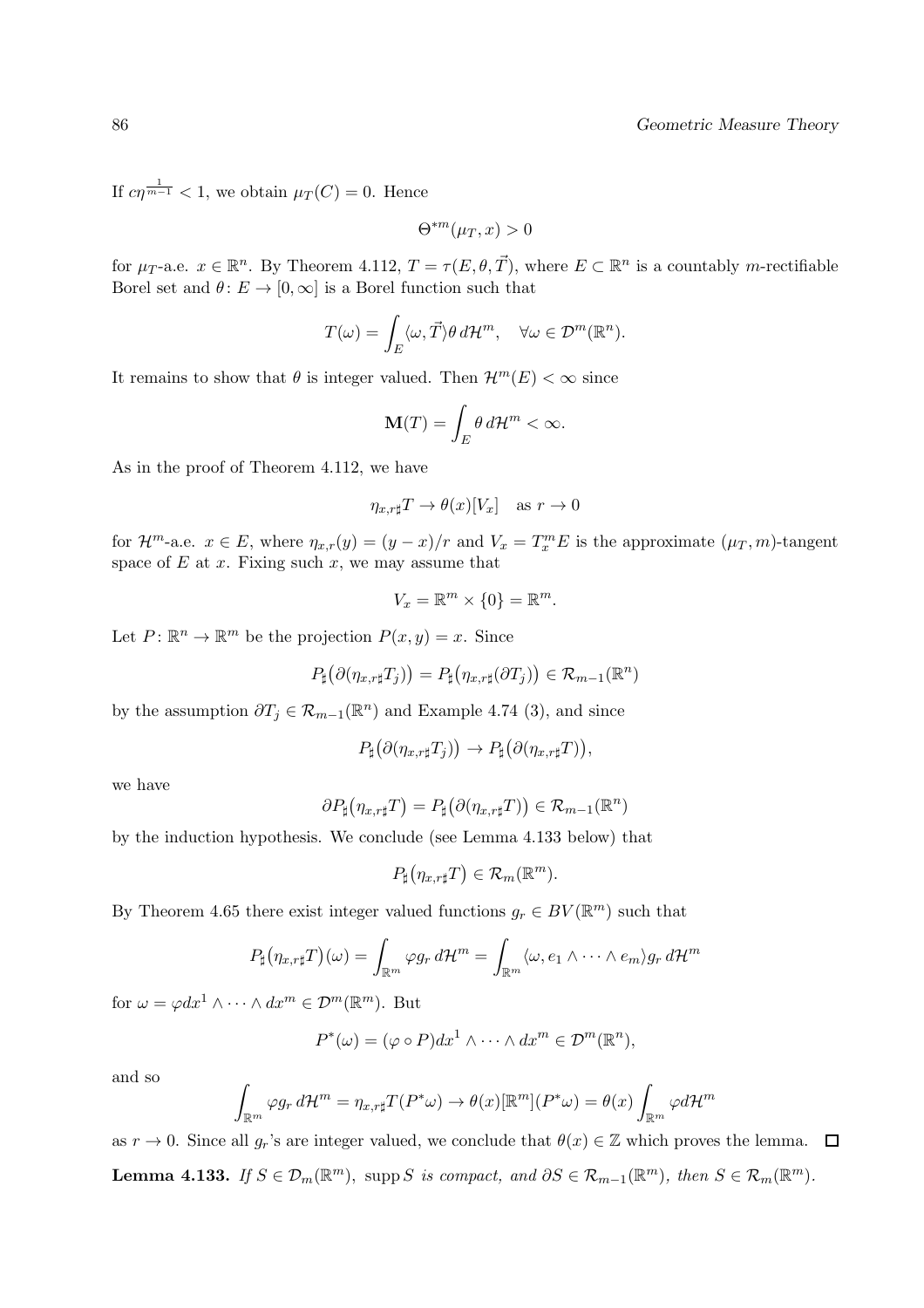*Proof.* Since  $0 \le S \in \mathcal{D}_{m+1}(\mathbb{R}^m) = \{0\}$ , we have

$$
s = 0 \triangleleft \partial S + \partial (0 \triangleleft S) = 0 \triangleleft \partial S = h_{\sharp} \big( \big[ [0, 1] \big] \times \partial S \big) \in \mathcal{R}_m(\mathbb{R}^m)
$$

by Example 4.74 (2), (3).

**Remark 4.134.** In the case  $m = 1$  (in Lemma 4.119), we have

$$
\partial \big(T \llcorner B(x,t)\big) \in \mathcal{R}_0(\mathbb{R}^n)
$$

for a.e. t by (4.126). Assuming  $\partial (T \cup B(x, t)) \neq 0$ , we get a contradiction

$$
1 \le \mathbf{M}\big(\partial \big(T \llcorner B(x,r)\big)\big) \le f'(r) \le 4\eta < 1
$$

by (4.127) and (4.128), with  $\eta < 1/4$ . Hence  $\partial(T \cup B(x,t)) = 0$  for a.e. r and we may take  $S_r = 0$ (and thus  $S_j^{\rho} = 0$  in (4.131)). It follows that  $\mu_T(C) = 0$ .

**Theorem 4.135** (Boundary rectifiability theorem). Let  $T \in \mathcal{R}_m(\mathbb{R}^n)$  with supp T compact and  $\mathbf{M}(\partial T) < \infty$ . Then  $\partial T \in \mathcal{R}_{m-1}(\mathbb{R}^n)$ .

*Proof.* By the polyhedral approximation theorem 4.102, there exists a sequence  $P_k \in \mathcal{P}_m(\mathbb{R}^n)$  of the form

$$
P_k = \sum_{\pi \in \mathcal{L}_{\varepsilon_k}, m} \alpha_{\pi}[\pi], \quad \alpha_{\pi} \in \mathbb{Z},
$$

such that  $P_k \to T$  and  $\partial P_k \to \partial T$  as  $k \to \infty$ . Since  $\partial P_k \in \mathcal{R}_{m-1}(\mathbb{R}^n)$ , and  $\partial(\partial P_k) = 0$ , we conclude from Lemma 4.119 that

$$
\partial T = \lim_{k} \partial P_k \in \mathcal{R}_{m-1}(\mathbb{R}^n).
$$

 $\Box$ 

**Theorem 4.136** (Compactness theorem). Suppose that  $T_j \in \mathcal{R}_m(\mathbb{R}^n)$ , with supp $(T_j) \subset K$  and  $K \subset \mathbb{R}^n$  compact, and that

$$
\sup_j \big\{ \mathbf{M}(T_j) + \mathbf{M}(\partial T_j) \big\} < \infty.
$$

Then there exist a subsequence  $T_{j_i}$  and  $T \in \mathcal{R}_m(\mathbb{R}^n)$  such that  $T_{j_i} \to T$ .

*Proof.* By Theorem 4.135,  $\partial T_j \in \mathcal{R}_{m-1}(\mathbb{R}^n)$  and the claim then follows from Lemma 4.119.  $\Box$ 

# 5 Mass minimizing currents

In this final section we discuss briefly mass (area) minimizing currents that provide a tool to attack the general Plateau problem. In particular, we prove the existence of a mass minimizing integer multiplicity rectifiable m-current given a rectifiable  $(m - 1)$ -cycle (of integer multiplicity).

**Definition 5.1.** An *m*-current  $S \in \mathcal{R}_m(\mathbb{R}^n)$  is mass minimizing if

$$
\mathbf{M}(S) \leq \mathbf{M}(T)
$$

for every  $T \in \mathcal{R}_m(\mathbb{R}^n)$  with  $\partial T = \partial S$ .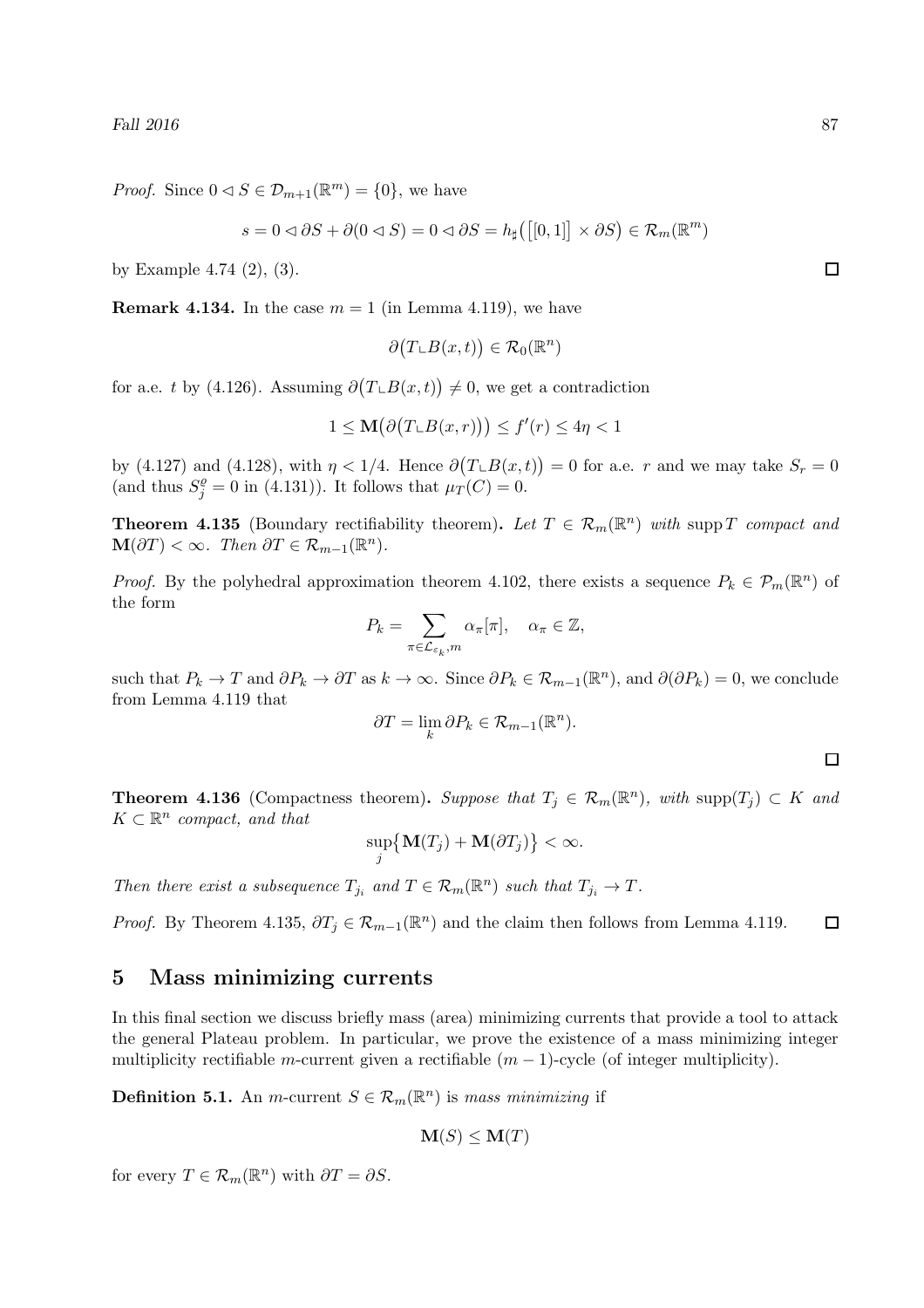**Theorem 5.2** (Existence theorem). If  $T \in \mathcal{R}_{m-1}(\mathbb{R}^n)$  with  $\partial T = 0$  and supp(T) is compact, there *exists*  $S_0$  ∈  $\mathcal{R}_m(\mathbb{R}^n)$  *such that*  $\partial S_0 = T$  *and* 

$$
\mathbf{M}(S_0) = \min\{\mathbf{M}(S) : S \in \mathcal{R}_m(\mathbb{R}^n), \ \partial S = T\}.
$$

Hence  $S_0$  is mass minimizing.

*Proof.* By the isoperimetric inequality (Theorem 4.99) there is a m-current  $S \in \mathcal{R}_m(\mathbb{R}^n)$  with supp $(S)$  compact such that  $\partial S = T$  and

$$
\mathbf{M}(S)^{m/(m+1)} \leq C_{n,m}\mathbf{M}(T) < \infty.
$$

Hence the set  $S = \{S \in \mathcal{R}_m(\mathbb{R}^n) : \partial S = T\}$  is non-empty (in fact, also  $0 \le T$  would do) and we may find a minimizing sequence  $S_j \in \mathcal{R}_m(\mathbb{R}^n)$ ,  $\partial S_j = T$ , such that

$$
\mathbf{M}(S_j) \to I := \inf \{ \mathbf{M}(S) \colon S \in \mathcal{R}_m(\mathbb{R}^n), \ \partial S = T \}.
$$

Let  $R > 0$  be so large that  $\text{supp}(T) \subset \overline{B}(0,R)$  and let  $f: \mathbb{R}^n \to \overline{B}(0,R)$ ,

$$
f(x) = \begin{cases} Rx/|x|, & \text{if } |x| \ge R; \\ x, & \text{if } |x| \le R, \end{cases}
$$

be the 1-Lipschitz retract onto  $\bar{B}(0, R)$ . Then  $\mathbf{M}(f_\sharp S) \leq \mathbf{M}(S)$  for every  $S \in \mathcal{D}_m(\mathbb{R}^n)$  by (4.45). Hence we may assume that  $\text{supp}(S_i) \subset \overline{B}(0,R)$  for every j. Moreover

$$
\sup_j \big\{ \mathbf{M}(S_j) + \mathbf{M}(\partial S_j) \big\} = \sup_j \big\{ \mathbf{M}(S_j) + \mathbf{M}(T) \big\} < \infty.
$$

By the compactness theorem (Theorem 4.136) there exists a subsequence  $S_{j_i}$  and  $S_0 \in \mathcal{R}_m(\mathbb{R}^n)$ such that  $S_{j_i} \to S_0$ . Then  $T = \partial S_{j_i} \to \partial S_0$ , and therefore  $\partial S_0 = T$  and

$$
I \leq \mathbf{M}(S_0) \leq \liminf_{j_i \to \infty} \mathbf{M}(S_{j_i}) = I.
$$

 $\Box$ 

## References

- [EG] L. Evans and R. Gariepy, Measure theory and fine properties of functions, CRC Press, 1992.
- [Fe] H. Federer, Geometric Measure Theory, Springer, 1969.
- [Ho] I. Holopainen, Moderni reaalianalyysi, Syksy 2005.
- [Ho2] I. Holopainen, Johdatus differentiaaligeometriaan, Syksy 2004.
- [Ho3] I. Holopainen, *Minimal surfaces*.
- [Lee] J. M. Lee, *Introduction to smooth manifolds*, Springer, 2003.
- [LY] F. Lin and X. Yang, Geometric Measure Theory: An Introduction, International Press, 2002.
- [Ma] P. Mattila, Geometry of sets and measures in Euclidean spaces, Cambridge University Press, 1995.
- [Mo] F. Morgan, Geometric Measure Theory, A Beginner's Guide, Academic Press, 1987.
- [Si] L. Simon, Lectures on Geometric Measure Theory, Australian National University, 1983.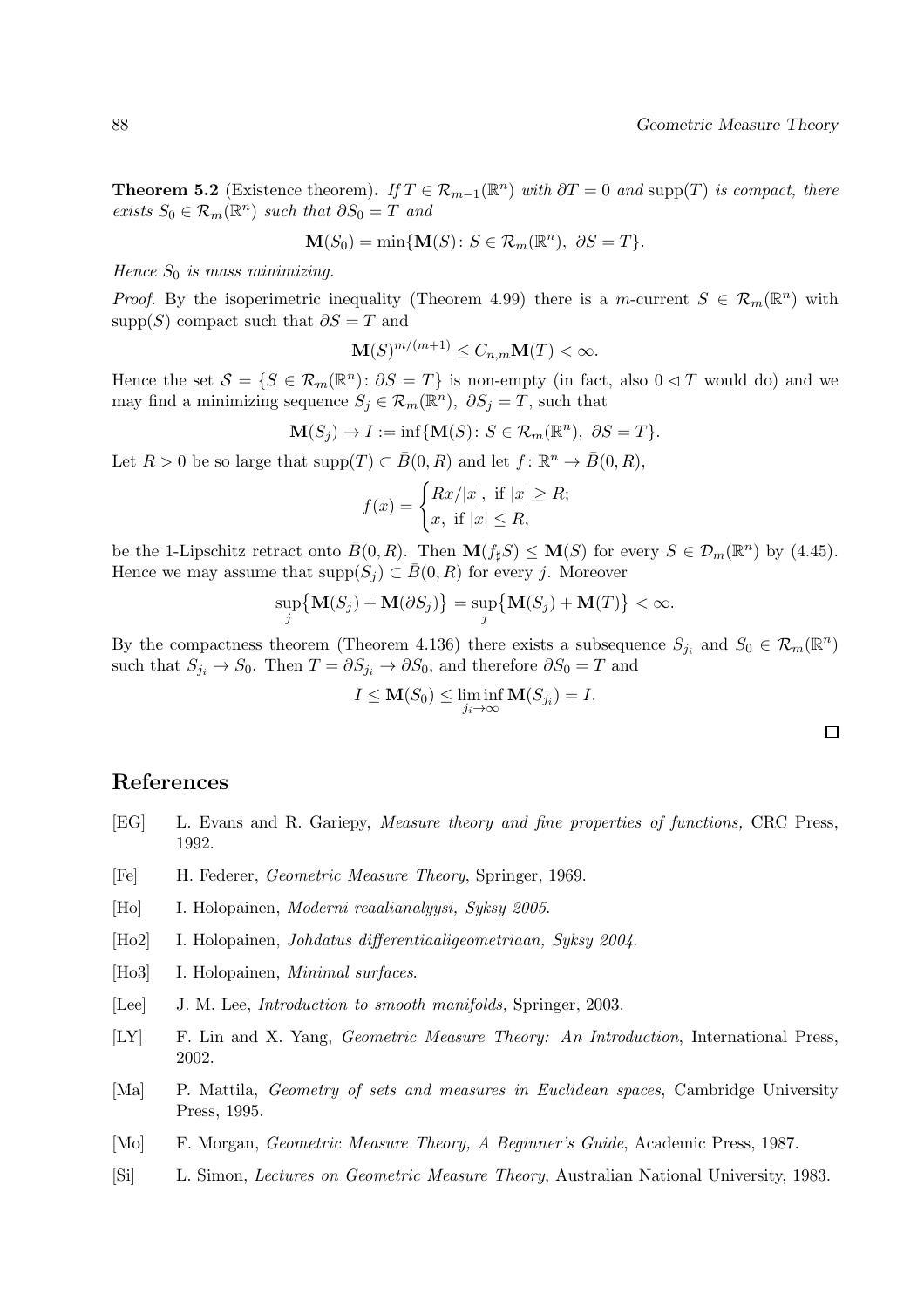# 6 Appendix

#### 6.1 Proof of Riesz' representation theorem 1.62

First we prove the auxiliary lemma (Lemma 1.63).

*Proof of Lemma 1.63.* (a) Write  $\delta = \text{dist}(K, \partial V)$ . Because K is compact, it follows that  $\delta > 0$ . Then the function

$$
f(x) = \max(0, 1 - \frac{2}{\delta} \operatorname{dist}(x, K))
$$

satisfies the conditions of part (a).

(b) For every  $x \in K$  there exists a ball  $B(x, r_x)$ , with  $B(x, 2r_x) \subset V_j$  for some j. Because K is compact, it can be covered by finitely many such balls, i.e.

$$
K \subset \bigcup_{i=1}^k B(x_i, r_{x_i}).
$$

Let  $A_j$  be the union of those closed balls  $\bar{B}(x_i, r_{x_i})$  for which  $B(x_i, 2r_{x_i}) \subset V_j$ . Then

$$
A_j \subset V_j \quad \text{and} \quad K \subset \bigcup_{j=1}^m A_j.
$$

By part (a) we choose functions  $g_j \in C_0(\mathbb{R}^n)$  s.t.

$$
\chi_{A_j} \le g_j \le 1 \quad \text{and} \quad \text{supp}(g_j) \subset V_j.
$$

Then define

$$
h_1 = g_1,
$$
  
\n
$$
h_2 = (1 - g_1)g_2,
$$
  
\n
$$
\vdots
$$
  
\n
$$
h_m = (1 - g_1) \cdots (1 - g_{m-1})g_m.
$$

Then clearly

$$
0 \le h_j \le 1 \quad \text{and} \quad \text{supp}(h_j) \subset V_j.
$$

Induction with respect to m shows that  $\sum_{j=1}^{m} h_j = 1 - (1 - g_1) \cdots (1 - g_m)$ . Furthermore,

$$
\chi_K \le \sum_{j=1}^m h_j \le 1,
$$

because if  $x \in K$ , then  $x \in A_j$  for some j and consequently  $1 - g_j(x) = 0$  and  $\sum_{j=1}^{m} h_j(x) = 1$ .

Remark 6.2. In the case of a locally compact Hausdorff space Lemma 1.63 is (a version of) Urysohn's lemma.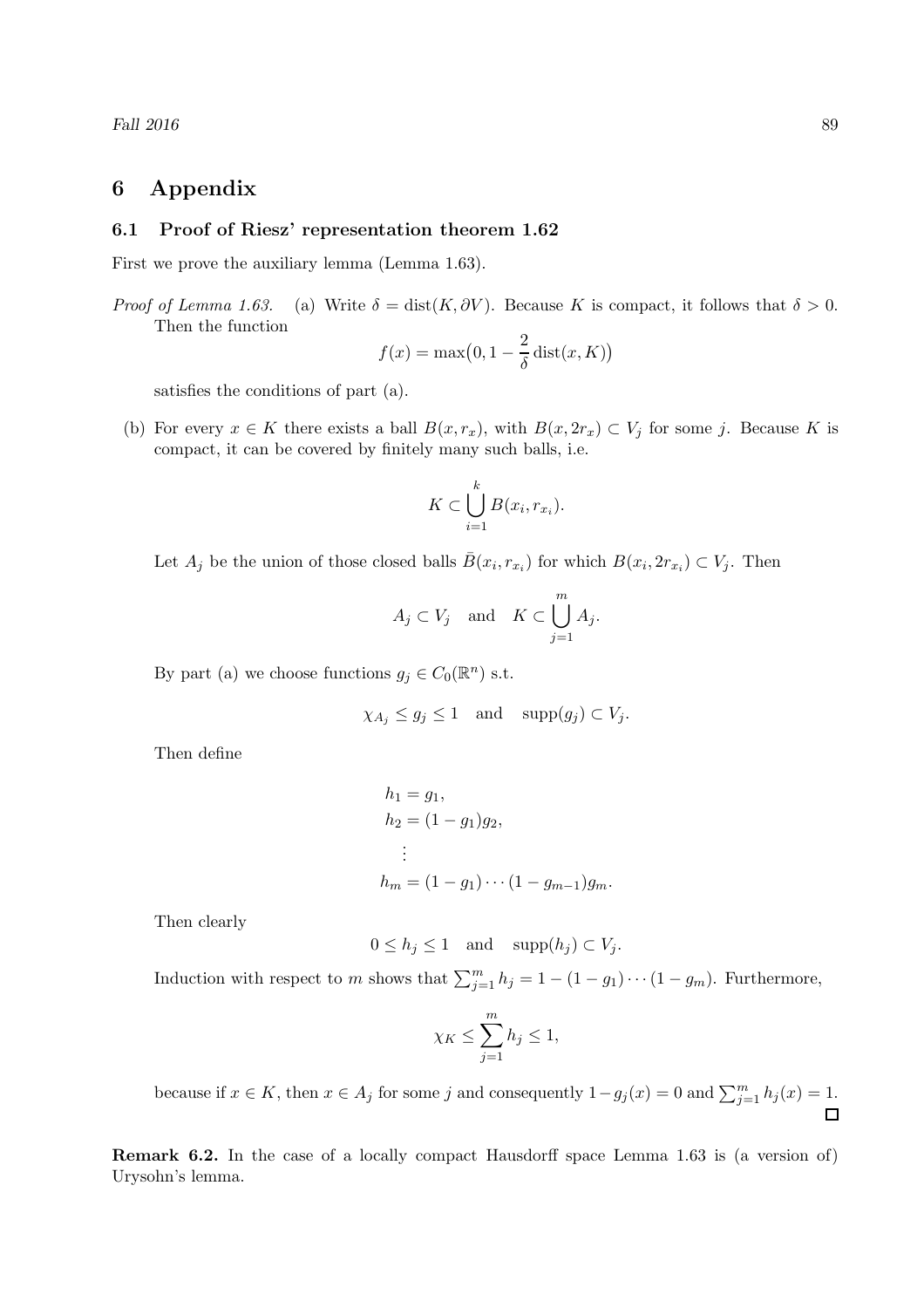Proof of Riesz' representation theorem 1.62. Define

$$
\tilde{\mu}(\emptyset) = 0
$$

and set

$$
\tilde{\mu}(V) = \sup \{ \Lambda(f) \colon f \in C_0(\mathbb{R}^n), \ 0 \le f \le 1 \text{ and } \text{supp}(f) \subset V \}
$$

for every *open* set  $V \subset \mathbb{R}^n$ . Then it follows from the definition that

(6.3) 
$$
0 \leq \tilde{\mu}(V_1) \leq \tilde{\mu}(V_2),
$$

if  $V_1, V_2 \subset \mathbb{R}^n$  are open and  $V_1 \subset V_2$ . Next define

(6.4) 
$$
\tilde{\mu}(A) = \inf \{ \tilde{\mu}(V) : A \subset V \subset \mathbb{R}^n, V \text{ open} \}
$$

for all  $A \subset \mathbb{R}^n$ . We show that  $\tilde{\mu}$  is a *metric* outer measure. Then all Borel-sets of  $\mathbb{R}^n$  will be  $\tilde{\mu}$ -measurable by Theorem 1.18.

1. Monotonicity

$$
\tilde{\mu}(A_1) \leq \tilde{\mu}(A_2), \quad \text{if } A_1 \subset A_2,
$$

follows directly from (6.3) and the definition (6.4).

2. We prove first *subadditivity* for open sets. In other words, if  $V_j \subset \mathbb{R}^n$ ,  $j \in \mathbb{N}$ , are open, then

(6.5) 
$$
\tilde{\mu}(\bigcup_{j=1}^{\infty} V_j) \leq \sum_{j=1}^{\infty} \tilde{\mu}(V_j).
$$

To prove this let  $f \in C_0(\mathbb{R}^n)$  s.t.  $0 \le f \le 1$  and  $\text{supp}(f) \subset \bigcup_{j=1}^{\infty} V_j$ . Because of the compactness of  $\text{supp}(f)$ 

$$
\mathrm{supp}(f)\subset \bigcup_{j=1}^m V_j.
$$

Write  $K = \text{supp}(f)$ . Lemma 1.63, part (b), implies that there exist functions  $h_j \in C_0(\mathbb{R}^n)$ with

$$
0 \le h_j \le 1
$$
,  $\text{supp}(h_j) \subset V_j$  and  $\chi_K \le \sum_{j=1}^m h_j \le 1$ .

Then

$$
f = \sum_{j=1}^{m} h_j f,
$$
  
 
$$
\text{supp}(h_j f) \subset V_j \quad \text{and} \quad 0 \le h_j f \le 1 \quad \forall \ j = 1, \dots, m,
$$

and hence

$$
\Lambda(f) = \sum_{j=1}^m \Lambda(h_j f) \le \sum_{j=1}^m \tilde{\mu}(V_j) \le \sum_{j=1}^\infty \tilde{\mu}(V_j).
$$

Taking sup over all "admissible" functions f in the definition of  $\tilde{\mu}(\cup_j V_j)$  we obtain (6.5). Let then  $A_j \subset \mathbb{R}^n, j \in \mathbb{N}$ , be arbitrary sets. Fix  $\varepsilon > 0$  and choose open sets  $V_j \subset \mathbb{R}^n$  s.t.  $A_j \subset V_j$ and

$$
\tilde{\mu}(V_j) \le \tilde{\mu}(A_j) + \varepsilon/2^j.
$$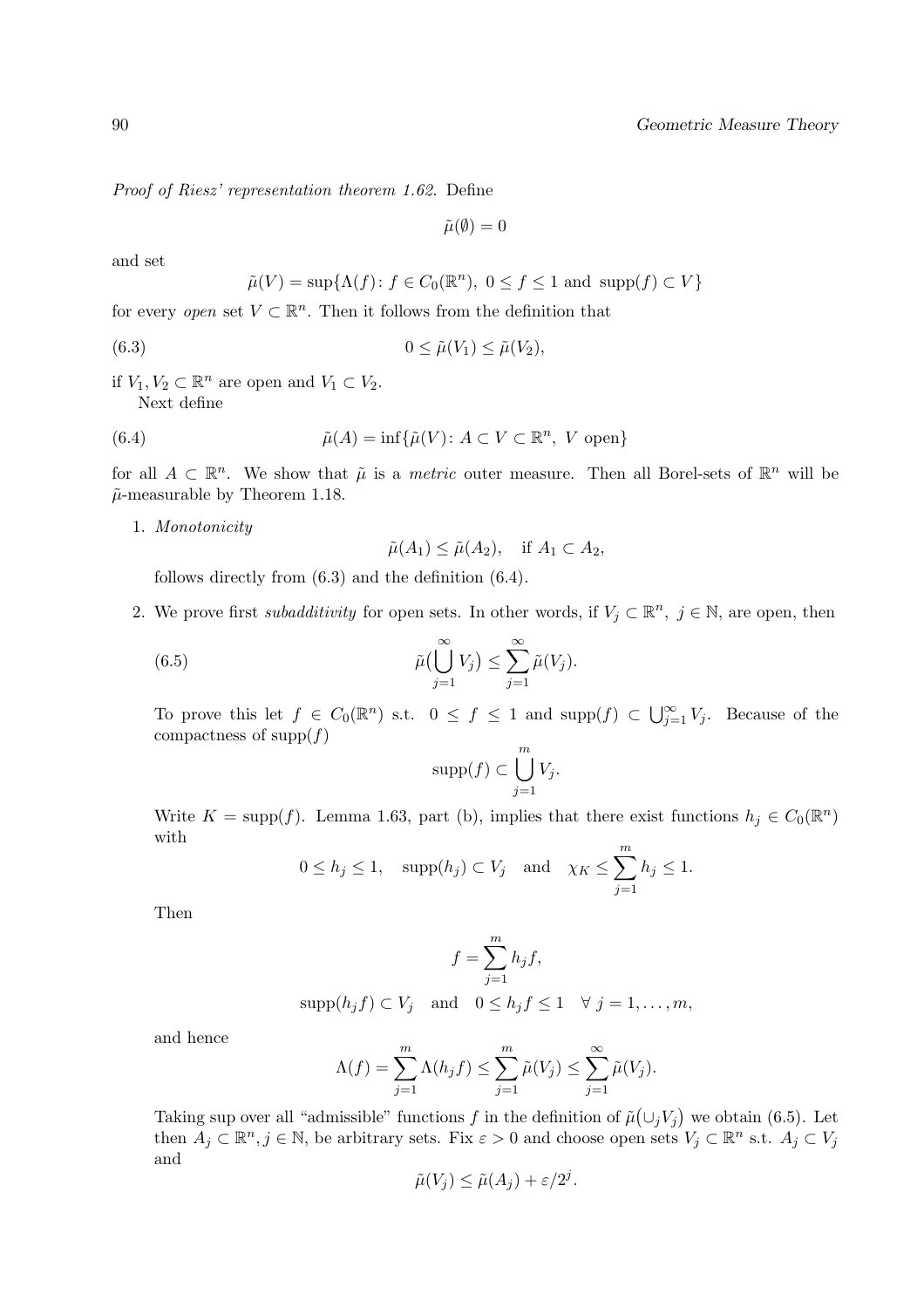Then

$$
\bigcup_{j=1}^{\infty} A_j \subset \bigcup_{j=1}^{\infty} V_j,
$$

and hence by monotonicity and (6.5) we obtain

$$
\tilde{\mu}\left(\bigcup_{j=1}^{\infty} A_j\right) \leq \tilde{\mu}\left(\bigcup_{j=1}^{\infty} V_j\right) \leq \sum_{j=1}^{\infty} \tilde{\mu}\left(V_j\right) \leq \sum_{j=1}^{\infty} \tilde{\mu}\left(A_j\right) + \varepsilon,
$$

which implies subadditivity for all sets by letting  $\varepsilon \to 0$ . We have proved that  $\tilde{\mu}$  is an outer measure.

3. Let  $V_1, V_2 \subset \mathbb{R}^n$  be open sets and  $dist(V_1, V_2) > 0$ . Let further  $f_j \in C_0(\mathbb{R}^n)$  s.t.  $0 \le f_j \le 1$ and supp $(f_j) \subset V_j$ ,  $j = 1, 2$ . Then  $0 \le f_1 + f_2 \le 1$  and supp $(f_1 + f_2) \subset V_1 \cup V_2$ , and hence

$$
\Lambda(f_1) + \Lambda(f_2) = \Lambda(f_1 + f_2) \leq \tilde{\mu}(V_1 \cup V_2).
$$

Taking sup over all admissible functions  $f_1$  and  $f_2$  we obtain

(6.6) 
$$
\tilde{\mu}(V_1) + \tilde{\mu}(V_2) \leq \tilde{\mu}(V_1 \cup V_2) \stackrel{(6.5)}{\leq} \tilde{\mu}(V_1) + \tilde{\mu}(V_2).
$$

Let then  $A_1, A_2 \subset \mathbb{R}^n$  be arbitrary sets with  $dist(A_1, A_2) > 0$ . Fix  $\varepsilon > 0$  and choose an open set  $V \subset \mathbb{R}^n$  s.t.  $A_1 \cup A_2 \subset V$  and

$$
\tilde{\mu}(V) \le \tilde{\mu}(A_1 \cup A_2) + \varepsilon.
$$

Choose then open sets  $V_j \subset \mathbb{R}^n$ ,  $j = 1, 2,$  s.t.  $A_j \subset V_j$  and  $dist(V_1, V_2) > 0$ . (We may choose for instance  $V_j = \{x \in \mathbb{R}^n : \text{dist}(x, A_j) < \frac{1}{3}\}$  $\frac{1}{3}$  dist $(A_1, A_2)$ .) Now  $A_j \subset V_j \cap V$  and

$$
dist(V_1 \cap V, V_2 \cap V) > 0,
$$

and hence by (6.6)

$$
\tilde{\mu}(A_1) + \tilde{\mu}(A_2) \le \tilde{\mu}(V_1 \cap V) + \tilde{\mu}(V_2 \cap V)
$$
  
=  $\tilde{\mu}(V \cap (V_1 \cup V_2))$   
 $\le \tilde{\mu}(V)$   
 $\le \tilde{\mu}(A_1 \cup A_2) + \varepsilon.$ 

Letting now  $\varepsilon \to 0$  we see that  $\tilde{\mu}$  is a metric outer measure.

4. We prove next that  $\tilde{\mu}$  is locally finite: If  $B(x, r) \subset \mathbb{R}^n$ , then choose  $f_0 \in C_0(\mathbb{R}^n)$  s.t.  $0 \le f_0 \le 1$ and

$$
\chi_{B(x,r)} \le f_0.
$$

Then  $f \le f_0$  for all functions f admissible in the definition of  $\tilde{\mu}(B(x,r))$ . Because  $\Lambda(f_0 - f) \ge$ 0, then

$$
\Lambda(f)\leq \Lambda(f_0).
$$

Taking sup over all such functions f we obtain

$$
\tilde{\mu}\big(B(x,r)\big) = \sup_f \Lambda(f) \le \Lambda(f_0) < \infty.
$$

Corollary 1.32 implies that

$$
\mu = \tilde \mu | \operatorname{Bor}(\mathbb{R}^n)
$$

is a Radon measure.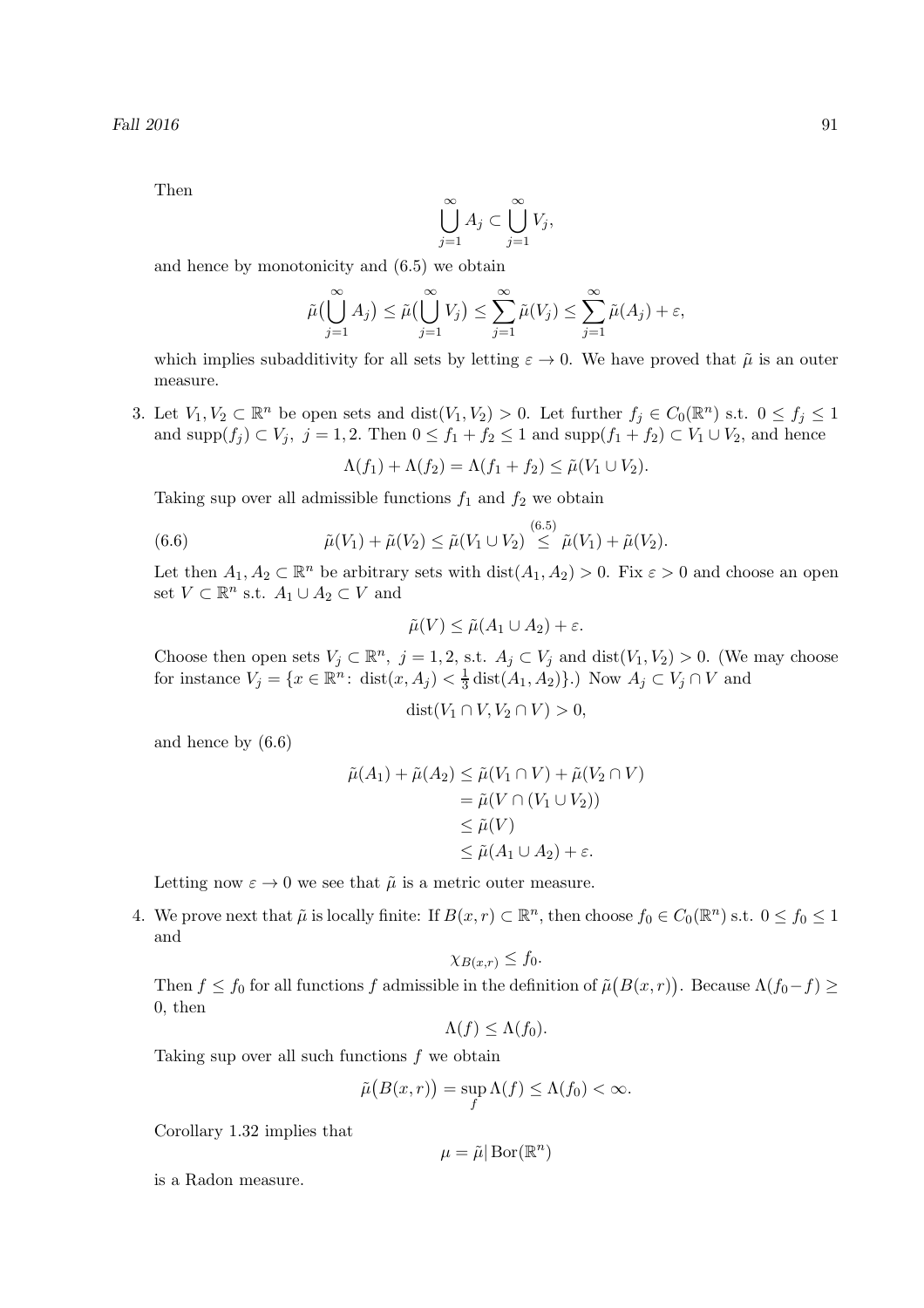5. We must still show that

$$
\Lambda(f) = \int_{\mathbb{R}^n} f \, d\mu
$$

for all  $f \in C_0(\mathbb{R}^n)$ .

Let  $f \in C_0(\mathbb{R}^n)$ . We may suppose that  $f \ge 0$ , because  $f = f_+ - f_-,$  where  $f_+ = \max(0, f) \in$  $C_0(\mathbb{R}^n)$  and  $f_- = \max(0, -f) \in C_0(\mathbb{R}^n)$ . Fix  $\varepsilon > 0$  and set for all  $k \in \mathbb{N}$ 

$$
f_k(x) = \max((k-1)\varepsilon, \min(f(x), k\varepsilon)) - (k-1)\varepsilon.
$$



Clearly  $0 \le f_k \le \varepsilon$  and  $f_k \in C_0(\mathbb{R}^n)$  for all k. Because  $f_k \equiv 0$ , if  $(k-1)\varepsilon \ge ||f||_{\infty}$ , then

$$
f = \sum_{k=1}^{m} f_k
$$

for some  $m \in \mathbb{N}$ . Let  $K(k) = \{x \in \mathbb{R}^n : f(x) \geq k\varepsilon\}$ ,  $k \in \mathbb{N}$  and  $K(0) = \text{supp}(f)$ . Then (6.7)  $\varepsilon \chi_{K(k)} \leq f_k \leq \varepsilon \chi_{K(k-1)},$ 

and hence

(6.8) 
$$
\varepsilon \sum_{k=1}^m \mu\big(K(k)\big) \leq \sum_{k=1}^m \int_{\mathbb{R}^n} f_k d\mu = \int_{\mathbb{R}^n} f d\mu \leq \varepsilon \sum_{k=1}^m \mu\big(K(k-1)\big).
$$

On the other hand, if  $\delta > 0$ , then by (6.7)

$$
\frac{1}{\varepsilon}(1+\delta)f_k \ge 1
$$

in some neighbourhood  $W$  of  $K(k)$ . In particular,

$$
\frac{1}{\varepsilon}(1+\delta)f_k \ge g
$$

for every function  $g \in C_0(\mathbb{R}^n)$  admissible in the definition of  $\mu(W)$ . Thus

$$
\Lambda\big((1+\delta)f_k\big)\geq \varepsilon\mu(W)\geq \varepsilon\mu\big(K(k)\big),
$$

and further

$$
\Lambda(f_k) \geq \varepsilon \mu\big(K(k)\big)
$$

letting  $\delta \to 0$ . In the same way,  $f_k/\varepsilon$  is admissible in the definition of  $\mu(V)$  for every neighbourhood V of  $K(k-1)$ , and hence  $\Lambda(f_k) \leq \varepsilon \mu(V)$ . Then by the definition

$$
\Lambda(f_k) \leq \varepsilon \mu\bigl(K(k-1)\bigr).
$$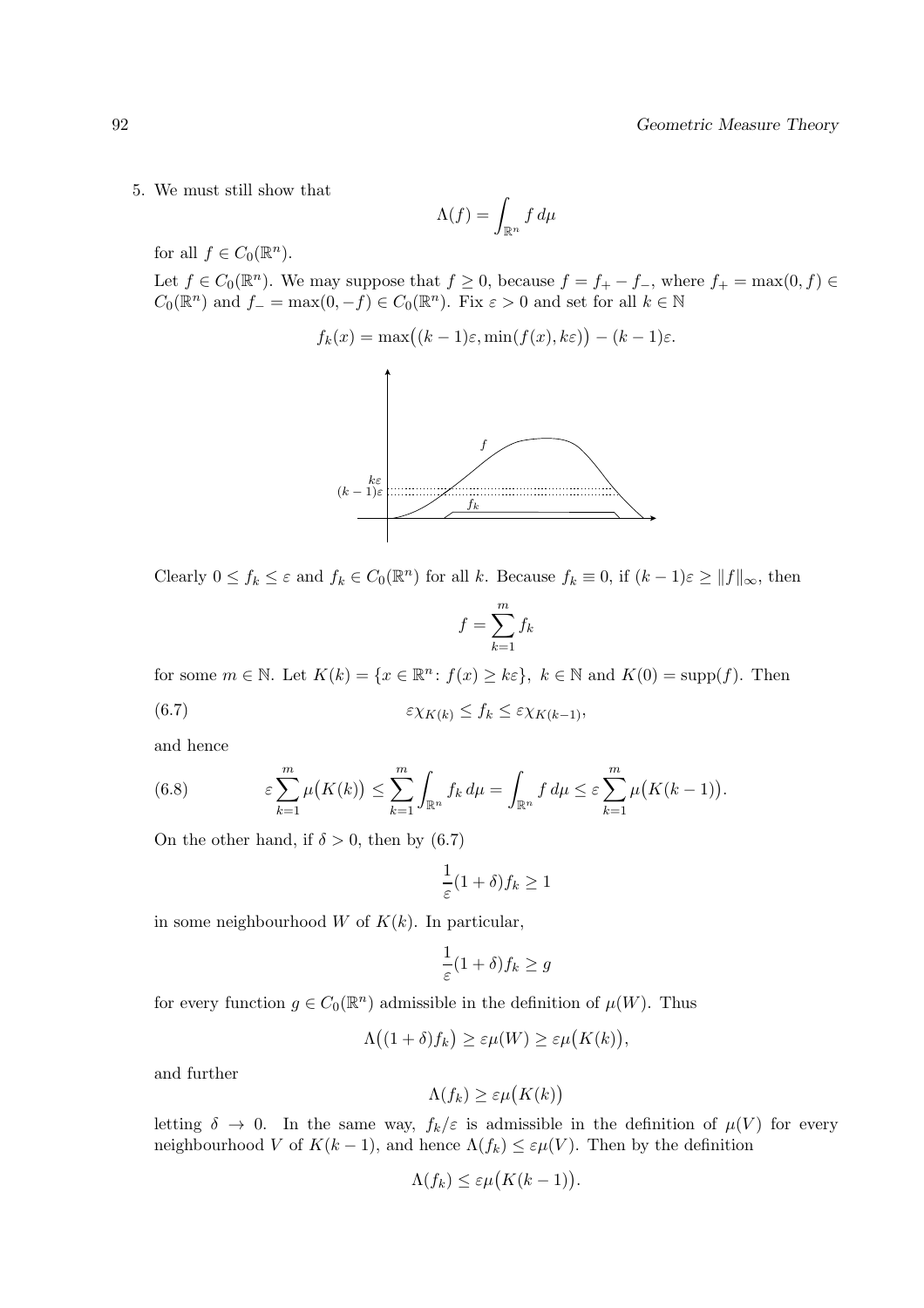Combining these inequalities we obtain

(6.9) 
$$
\sum_{k=1}^{m} \varepsilon \mu(K(k)) \leq \Lambda(f) \leq \varepsilon \sum_{k=1}^{m} \mu(K(k-1)).
$$

The inequalities (6.8) and (6.9) imply that

$$
|\Lambda(f) - \int_{\mathbb{R}^n} f d\mu| \leq \varepsilon \sum_{k=1}^m \left( \mu(K(k-1)) - \mu(K(k)) \right)
$$
  
=  $\varepsilon \left( \mu(K(0)) - \mu(K(m)) \right)$   
 $\leq \varepsilon \underbrace{\mu(\text{supp}(f))}_{\leq \infty}.$ 

Letting  $\varepsilon \to 0$  we see that

$$
\Lambda(f) = \int_{\mathbb{R}^n} f \, d\mu
$$

and thus  $\mu$  is the desired Radon measure.

6. Finally, we prove the uniqueness of  $\mu$ . Let  $\mu_1$  also be a Radon-measure, for which

$$
\Lambda(f) = \int_{\mathbb{R}^n} f \, d\mu_1
$$

for all  $f \in C_0(\mathbb{R}^n)$ . Let  $V \subset \mathbb{R}^n$  be open and bounded. By Lemma 1.63 there exists a sequence  $f_j \in C_0(\mathbb{R}^n)$  s.t.

$$
0 \le f_1(x) \le f_2(x) \le \dots \le f_j(x) \to \chi_V(x)
$$

for all  $x \in \mathbb{R}^n$ . By the Monotone Convergence Theorem

$$
\mu_1(V) = \lim_{j \to \infty} \int f_j d\mu_1
$$

$$
= \lim_{j \to \infty} \Lambda(f_j)
$$

$$
= \lim_{j \to \infty} \int f_j d\mu
$$

$$
= \mu(V).
$$

Because Bor( $\mathbb{R}^n$ ) is a  $\sigma$ -algebra spanned by open and bounded sets, then  $\mu_1 = \mu$  (in Bor( $\mathbb{R}^n$ )).

 $\Box$ 

## 6.10 Proof of Theorem 1.67

*Proof.* (a) Let  $K \subset \mathbb{R}^n$  be compact and  $V \subset \mathbb{R}^n$  be open s.t.  $K \subset V$ . Choose by part (a) of Lemma 1.63 a function  $f \in C_0(\mathbb{R}^n)$  with  $\chi_K \le f \le 1$  and  $\text{supp}(f) \subset V$ . Then

$$
\mu(V) \ge \int_{\mathbb{R}^n} f d\mu
$$
  
=  $\lim_{k \to \infty} \int_{\mathbb{R}^n} f d\mu_k$   
 $\ge \limsup_{k \to \infty} \mu_k(K).$ 

Because this holds for all open  $V \supset K$ , the claim in part (a) is proven.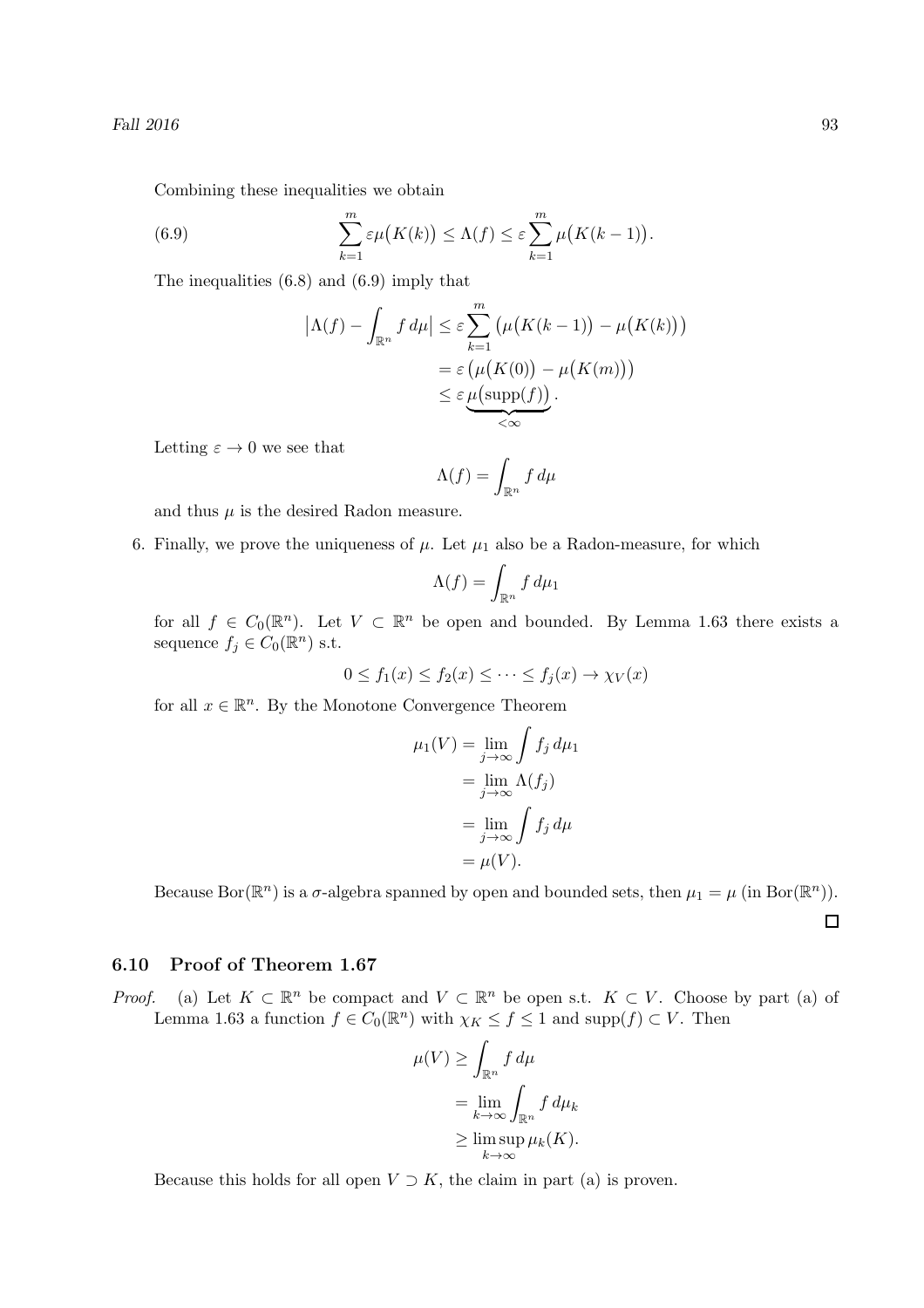(b) If  $V \subset \mathbb{R}^n$  is open, then let  $K \subset V$  compact. In the same way as above we obtain

$$
\mu(K) \le \liminf_{k \to \infty} \mu_k(V).
$$

Because  $\mu$  is a Radon measure,

$$
\mu(V) = \sup \{ \mu(K) \colon K \subset V \text{ compact} \},
$$

and part (b) is proven.

## 6.11 Proof of Theorem 1.69

For the proof we need the following auxiliary result.

**Lemma 6.12.** The norm space  $(C_0(\mathbb{R}^n), \|\cdot\|)$ , where  $||f|| = \sup\{|f(x)| : x \in \mathbb{R}^n\}$ , is separable, i.e. there is a countable dense set  $\mathcal{F} = \{f_j\}_{j=1}^{\infty} \subset C_0(\mathbb{R}^n)$ . In other words, if  $f \in C_0(\mathbb{R}^n)$  and  $\varepsilon > 0$ , then  $||f - f_j|| < \varepsilon$  for some  $f_j \in \mathcal{F}$ .

Proof. (Exerc.)

Proof of Theorem 1.69. Suppose first that

(6.13) 
$$
\sup_{k} \mu_k(\mathbb{R}^n) = A < \infty.
$$

Let  ${f_j}_{j=1}^{\infty}$  be a dense set in  $C_0(\mathbb{R}^n)$ . It follows from the assumption (6.13) that

$$
\left\{ \int_{\mathbb{R}^n} f_1 \, d\mu_k \colon k \in \mathbb{N} \right\}
$$

is a bounded subset of  $\mathbb{R}$ , and hence there is a subsequence  $(\mu_k^1)$  of  $(\mu_k)$  s.t.

$$
\int_{\mathbb{R}^n} f_1 \, d\mu_k^1 \xrightarrow{k \to \infty} a_1
$$

for some  $a_1 \in \mathbb{R}$ . Choose inductively for all  $j \geq 2$  a subsequence  $\{\mu_k^j\}$  $\{\mu_k^{j-1}\}\$ of the sequence  $\{\mu_k^{j-1}\}$  $\left\{k^{\frac{J-1}{k}}\right\}$  s.t.

$$
\int_{\mathbb{R}^n} f_j \, d\mu_k^j \xrightarrow{k \to \infty} a_j
$$

for some  $a_j \in \mathbb{R}$ . Then the diagonal sequence  $\{\mu_k^k\}_{k=1}^{\infty}$  satisfies

(6.14) 
$$
\lim_{k \to \infty} \int_{\mathbb{R}^n} f_j d\mu_k^k = a_j
$$

for all  $j \geq 1$ . Let L be the vector space spanned by the functions  $f_j$ ,

$$
L = \{ g = \sum_{j=1}^{m} \lambda_j f_j \colon \lambda_j \in \mathbb{R}, \ m \in \mathbb{N} \}.
$$

Set

$$
\Lambda(g) = \sum_j \lambda_j a_j,
$$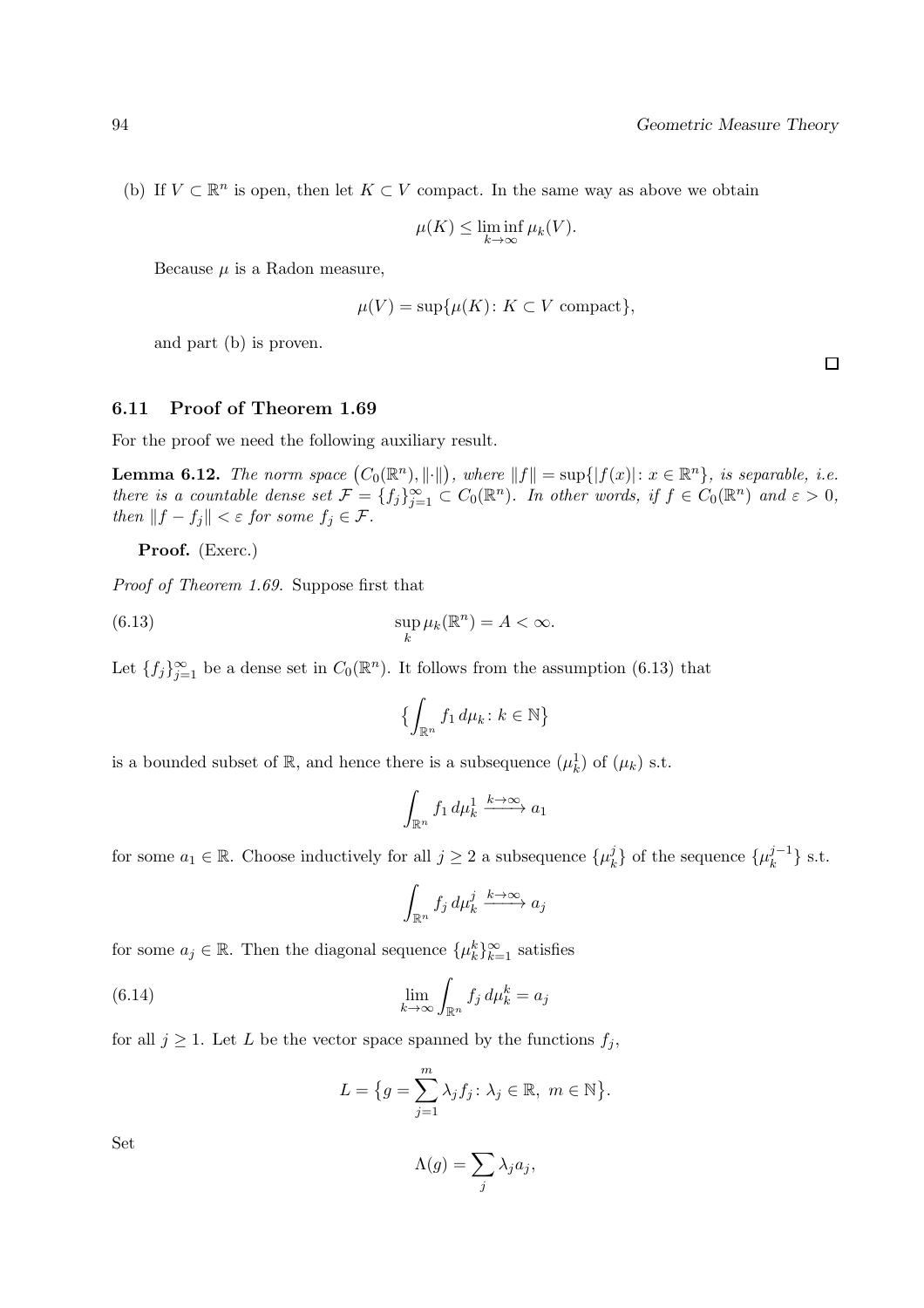when

$$
g=\sum_j \lambda_j f_j.
$$

Then by (6.14) we see that

$$
\Lambda(g) = \lim_{k \to \infty} \int_{\mathbb{R}^n} g \, d\mu_k^k
$$

for all  $g \in L$ . In particular,  $\Lambda$  is well defined (i.e.  $\Lambda(g)$  is independent of the particular choice of the linear combination for  $g$ ), positive and linear functional in L. Moreover, it follows from  $(6.13)$ that

$$
|\Lambda(g)| \le A \|g\|
$$

for all  $g \in L$ . If  $f \in C_0(\mathbb{R}^n)$  is arbitrary, then choose a sequence  $(h_j)$ ,  $h_j \in L$ , s.t.

$$
||f - h_j|| \xrightarrow{j \to \infty} 0,
$$

and set

$$
\Lambda(f) = \lim_{j \to \infty} \Lambda(h_j).
$$

Then it follows from (6.15) that  $\Lambda$  is well defined in  $C_0(\mathbb{R}^n)$  ( $\Lambda(f)$  independent of the choice of the sequence  $(h_j)$  and (6.15) holds for all  $g \in C_0(\mathbb{R}^n)$ . Furthermore,  $\Lambda$  is a positive linear functional in  $C_0(\mathbb{R}^n)$ . In fact, if  $f \geq 0$  and  $||f - h_j|| \to 0$ , then  $\liminf_{j \to \infty} (\min h_j) \geq 0$ , and hence

$$
\Lambda(f) = \lim_{j \to \infty} \lim_{k \to \infty} \int_{\mathbb{R}^n} h_j \, d\mu_k^k \ge 0,
$$

because  $\int h_j d\mu_k^k \geq A \min(0, \min h_j)$ . By Riesz' representation theorem there exists a Radonmeasure  $\mu$  s.t.

$$
\Lambda(f) = \int_{\mathbb{R}^n} f \, d\mu
$$

for all  $f \in C_0(\mathbb{R}^n)$ . We prove next that  $\mu_k^k \to \mu$ . Let  $\varepsilon > 0$ . For  $f \in C_0(\mathbb{R}^n)$ , we choose  $g \in L$  such that  $||f - g|| \le \frac{\varepsilon}{2A}$ . Then for large values of k

$$
\left|\Lambda(f) - \int_{\mathbb{R}^n} f d\mu_k^k\right| \leq \left|\Lambda(f - g)\right| + \underbrace{\left|\Lambda(g) - \int_{\mathbb{R}^n} g d\mu_k^k\right|}_{\leq \varepsilon} + \left|\int_{\mathbb{R}^n} (g - f) d\mu_k^k\right|
$$
  

$$
\leq A \|f - g\| + \varepsilon + A \|f - g\|
$$
  

$$
\leq 2\varepsilon.
$$

Therefore  $\mu_k^k \to \mu$ . Finally, we give up the hypothesis (6.13). From the assumption that

$$
\sup_k \mu_k(K) < \infty
$$

for all compact  $K \subset \mathbb{R}^n$  and the above argument there follows that for every  $m \in \mathbb{N}$  there exists a subsequence  $(\mu_k^m)$  of  $(\mu_k)$  s.t.  $\{\mu_k^m : k \in \mathbb{N}\}\subset \{\mu_k^{m-1}\}$  $k^{m-1}: k \in \mathbb{N}$  and

$$
\mu_k^m \llcorner B(0,m) \rightharpoonup \nu^m,
$$